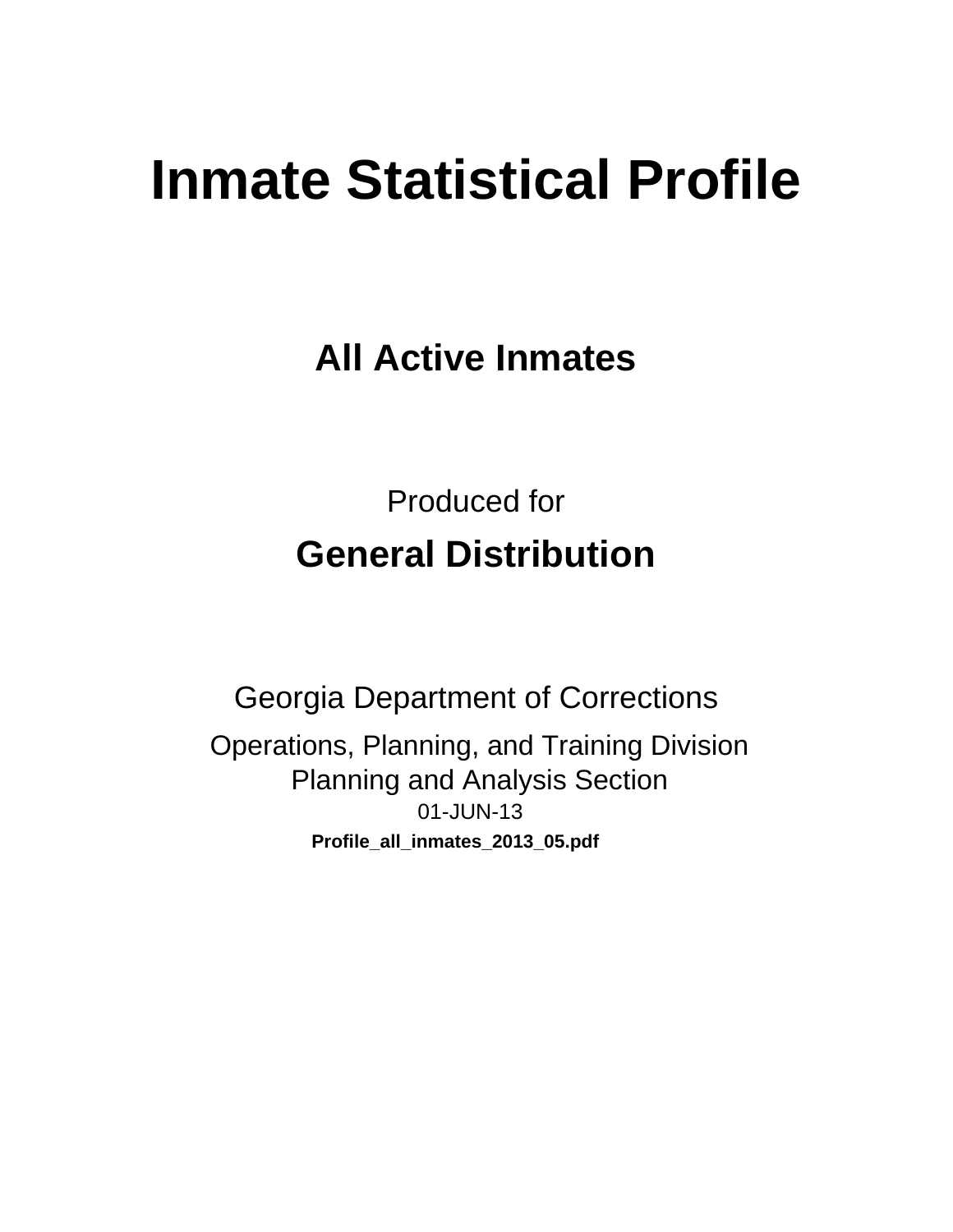## Inmate Statistical Profile 01-JUN-13

Contents

**All Active Inmates** 

Produced for General Distribution

## **Table of Contents**

|    | <b>Demographic information</b>                                       |
|----|----------------------------------------------------------------------|
|    | 5 Current age, broken out in ten year age groups                     |
|    | 6 Race group                                                         |
|    | 7 Marital status, self-reported at entry to prison                   |
|    | 8 Number of children, self-reported at entry to prison               |
|    | 9 Religious affiliation, self-reported at entry to prison            |
|    | 10 Home county - self-reported at entry to prison                    |
|    | 15 Socioeconomic class, self-reported at entry to prison             |
|    | 16 Environment to age 16, self-reported at entry to prison           |
|    | 17 Guardian status to age 16, self-reported at entry to prison       |
|    | 18 Employment status before prison, self-reported at entry to prison |
|    | 19 Age at admission                                                  |
|    | 21 Height, measured at entry to prison                               |
|    | 22 Weight, measured at entry to prison                               |
|    | 24 Military service                                                  |
|    | <b>Correctional information</b>                                      |
|    | 25 Type of admission to prison                                       |
|    | 26 Current / last security status                                    |
|    | 27 Current / last institution type                                   |
|    | 28 Institution type - transitional centers                           |
|    | 29 Institution type - county prisons                                 |
| 31 | Institution type - state prisons                                     |
|    | 33 Institution type - private prisons                                |
|    | 34 Institution type - pre-release centers                            |
|    | 35 Institution type - inmate boot camp                               |
|    | 36 Number of disciplinary reports                                    |
|    | 37 Number of transfers                                               |
|    | 38 Number of escapes                                                 |
|    | 40 Probable future release type of still active inmates              |
|    | 41 Time served in current (or last) institution                      |
|    | Educational, psychological and physical information                  |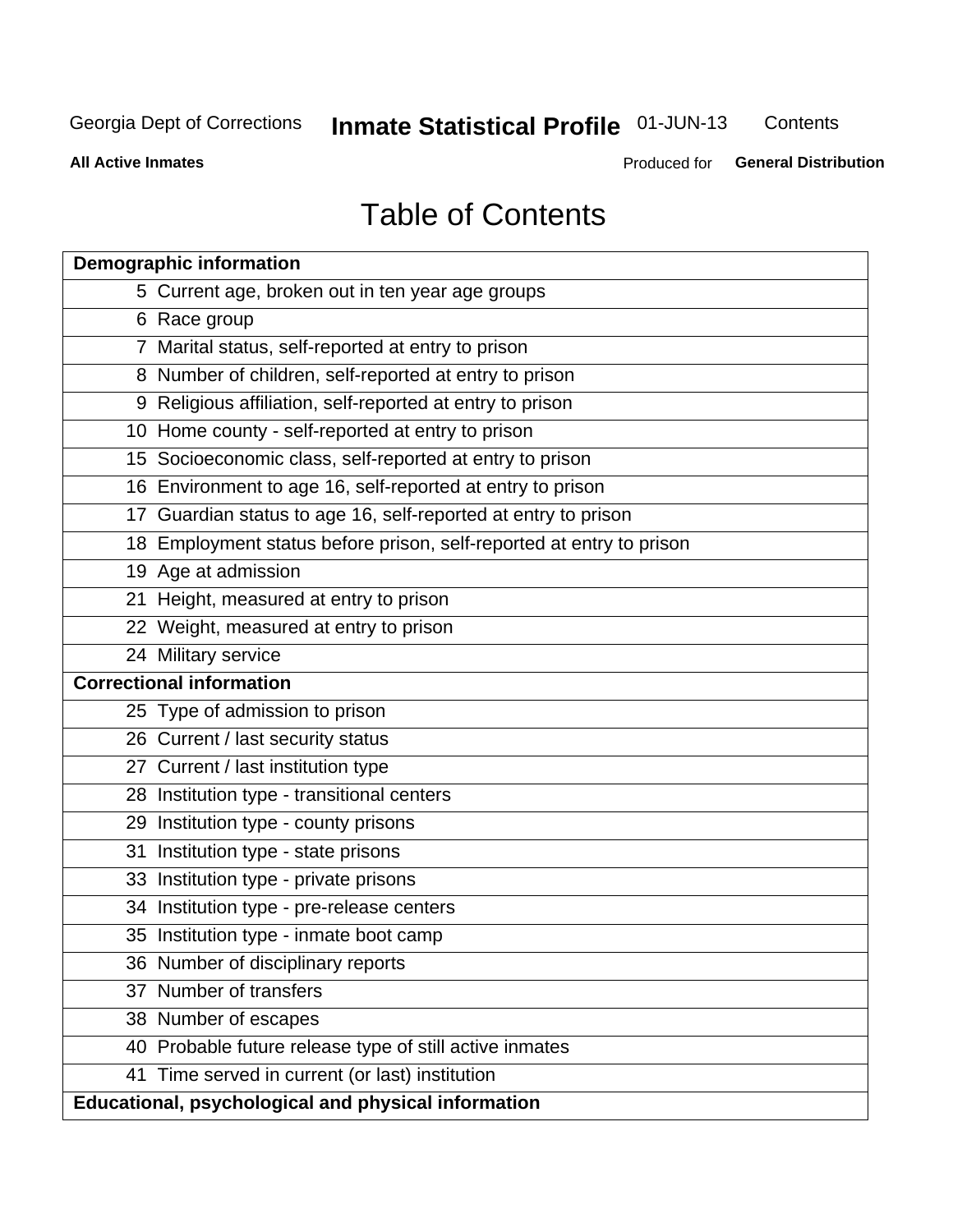## **Inmate Statistical Profile 01-JUN-13**

Contents

**All Active Inmates** 

Produced for General Distribution

## **Table of Contents**

| Educational, psychological and physical information              |
|------------------------------------------------------------------|
| 39 Culture fair IQ scores                                        |
| 42 Highest grade level attained                                  |
| 43 Culture fair IQ scores                                        |
| 44 Wide Range Achievement Test (WRAT) reading score              |
| 45 Wide Range Achievement Test (WRAT) math score                 |
| 46 Wide Range Achievement Test (WRAT) spelling score             |
| 47 Scope of substance abuse - summary                            |
| 48 Scope of substance abuse - detail                             |
| 49 Current / last mental health treatment level                  |
| 50 PULHESDWIT medical scale - 'P' overall condition ('P'hysical) |
| 51 PULHESDWIT medical scale - 'U' upper body                     |
| 52 PULHESDWIT medical scale - 'L' lower body                     |
| 53 PULHESDWIT medical scale - 'H' hearing                        |
| 54 PULHESDWIT medical scale - 'E' vision                         |
| 55 PULHESDWIT medical scale -'S' psychiatric                     |
| 56 PULHESDWIT medical scale - 'D' dental                         |
| 57 PULHESDWIT medical scale - 'W' work ability                   |
| 58 PULHESDWIT medical scale - 'I' impairment                     |
| 59 PULHESDWIT medical scale - 'T' transportability               |
| 60 Criminality in family, self-reported                          |
| 61 Alcoholism in family, self-reported                           |
| 62 Drug abuse in family, self-reported                           |
| 63 Subjected to frequent beatings, self-reported                 |
| 64 Father absent during inmate's childhood                       |
| 65 Mother absent during inmate's childhood                       |
| 66 Inmate diagnosed as manipulative                              |
| 67 Inmate diagnosed as assaultive                                |
| <b>Crimes and criminal history information</b>                   |
| 68 Number of prior Georgia incarcerations                        |
| 69 Prison sentence in years                                      |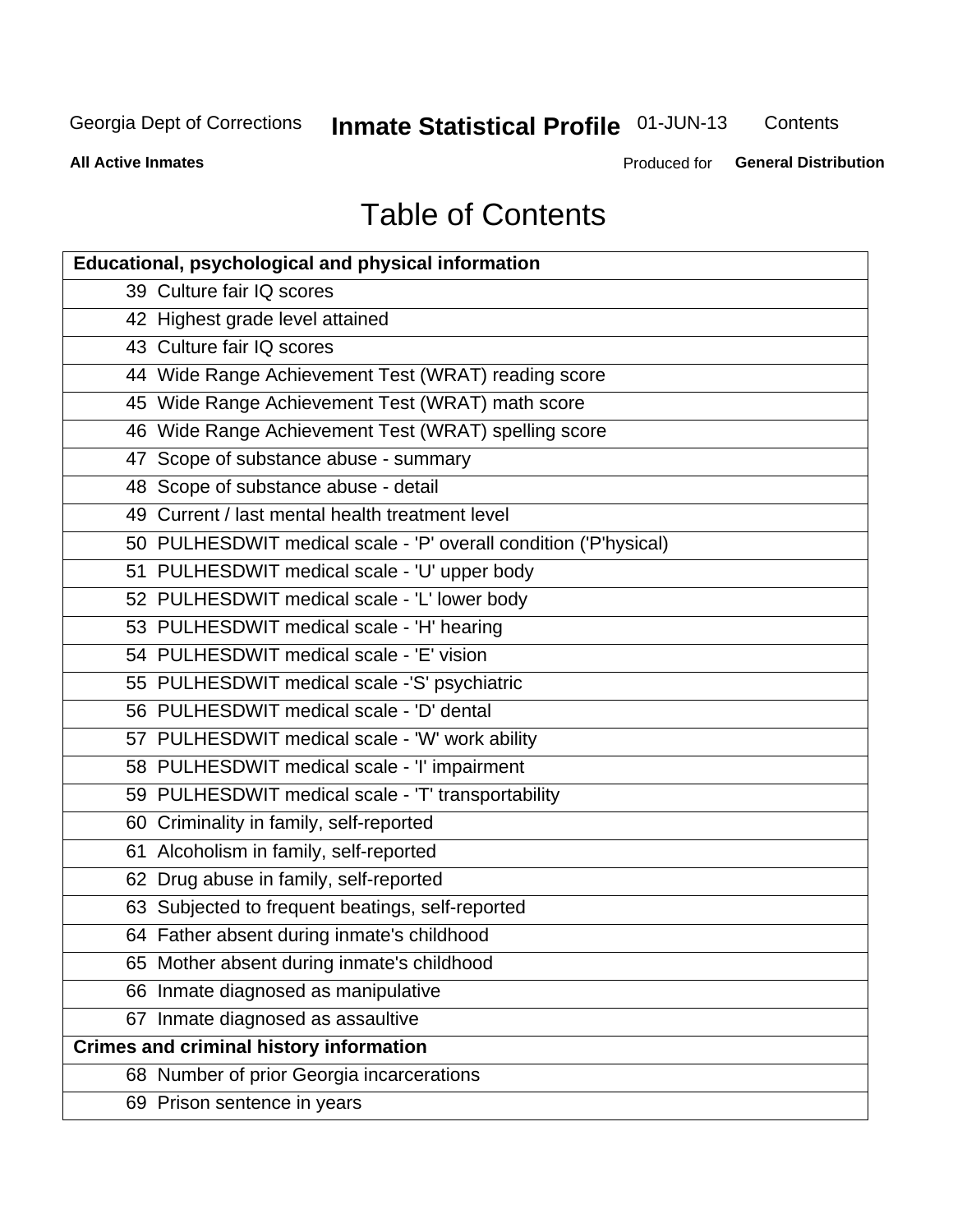#### Inmate Statistical Profile 01-JUN-13 Contents

**All Active Inmates** 

Produced for General Distribution

## **Table of Contents**

| <b>Crimes and criminal history information</b>                 |
|----------------------------------------------------------------|
| 70 Primary offense, broken out into felonies vs misdemeanors   |
| 71 Primary offense, broken out into six broad crime categories |
| 72 Primary offense, detailed offense code                      |
| 81 County of conviction of primary offense                     |
| 86 Circuit of conviction of primary offense                    |
| 88 Years served (jail + prison) in this incarceration          |
| <b>Medical information</b>                                     |
| 89 Results of most recent HIV test                             |
| 90 Results of most recent tuberculosis test                    |
| 91 Results of most recent syphilis test                        |
| 92 Results of most recent Hepatitis-C test                     |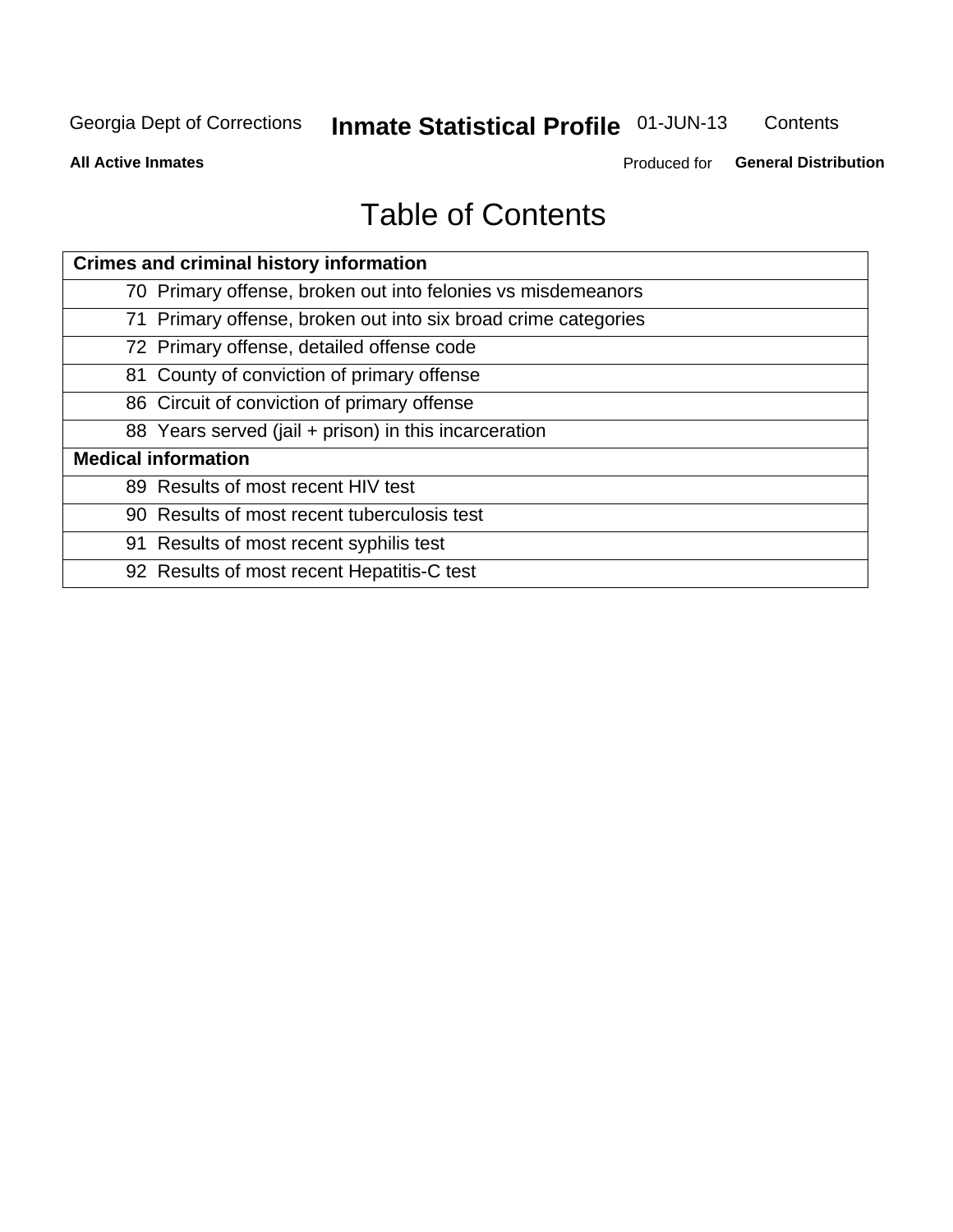#### **All Active Inmates**

#### Produced for General Distribution

## Current age, broken out in ten-year age groups

COL % - percent each COUNT is of its particular column

|                          |              | <b>Male</b> |        |                 | <b>Female</b> |          | <b>Total</b> |               |
|--------------------------|--------------|-------------|--------|-----------------|---------------|----------|--------------|---------------|
| <b>Current Age</b>       | <b>Count</b> | Col %       | Row %  | <b>Count</b>    | Col %         | Row %    | <b>Total</b> | Col %         |
| <b>Teens (1-19)</b>      | 897          | 1.73%       | 96.87% | 29 <sub>1</sub> | 0.77%         | 3.13%    | 926          | 1.66%         |
| <b>Twenties (20-29)</b>  | 16,096       | $31.00\%$   | 93.84% | 1,056           | 27.97%        | 6.16%    | 17,152       | 30.79%        |
| <b>Thirties (30-39)</b>  | 15,071       | 29.03%      | 92.36% | 1,246           | 33.01%        | $7.64\%$ |              | 16,317 29.29% |
| <b>Forties (40-49)</b>   | 11,001       | 21.19%      | 92.03% | 953             | 25.25%        | 7.97%    |              | 11,954 21.46% |
| <b>Fifties (50-59)</b>   | 6,544        | $12.60\%$   | 94.25% | 399             | 10.57%        | 5.75%    | 6,943        | 12.47%        |
| <b>Sixties (60-69)</b>   | 1,755        | $3.38\%$    | 95.74% | 78              | 2.07%         | 4.26%    | 1,833        | 3.29%         |
| Seventy + (70 and above) | 560          | 1.08%       | 97.56% | 14              | 0.37%         | $2.44\%$ | 574          | 1.03%         |
| <b>Total Reported</b>    | 51,924       | 100%        | 93.22% | 3,775           | 100%          | 6.78%    | 55,699       | 100%          |

| <b>Not Reported</b> | ,,,         |              | 48  |
|---------------------|-------------|--------------|-----|
| <b>Total</b>        | $\sim$<br>. | <b>0.77C</b> | 747 |

| <b>Mean</b><br>(average)       | 37.05    | 36.87 | 37.04 |
|--------------------------------|----------|-------|-------|
| Median (middle)                | つん<br>vu | JJ    | 35    |
| <b>Mode</b><br>(most frequent) | 24       | 29    |       |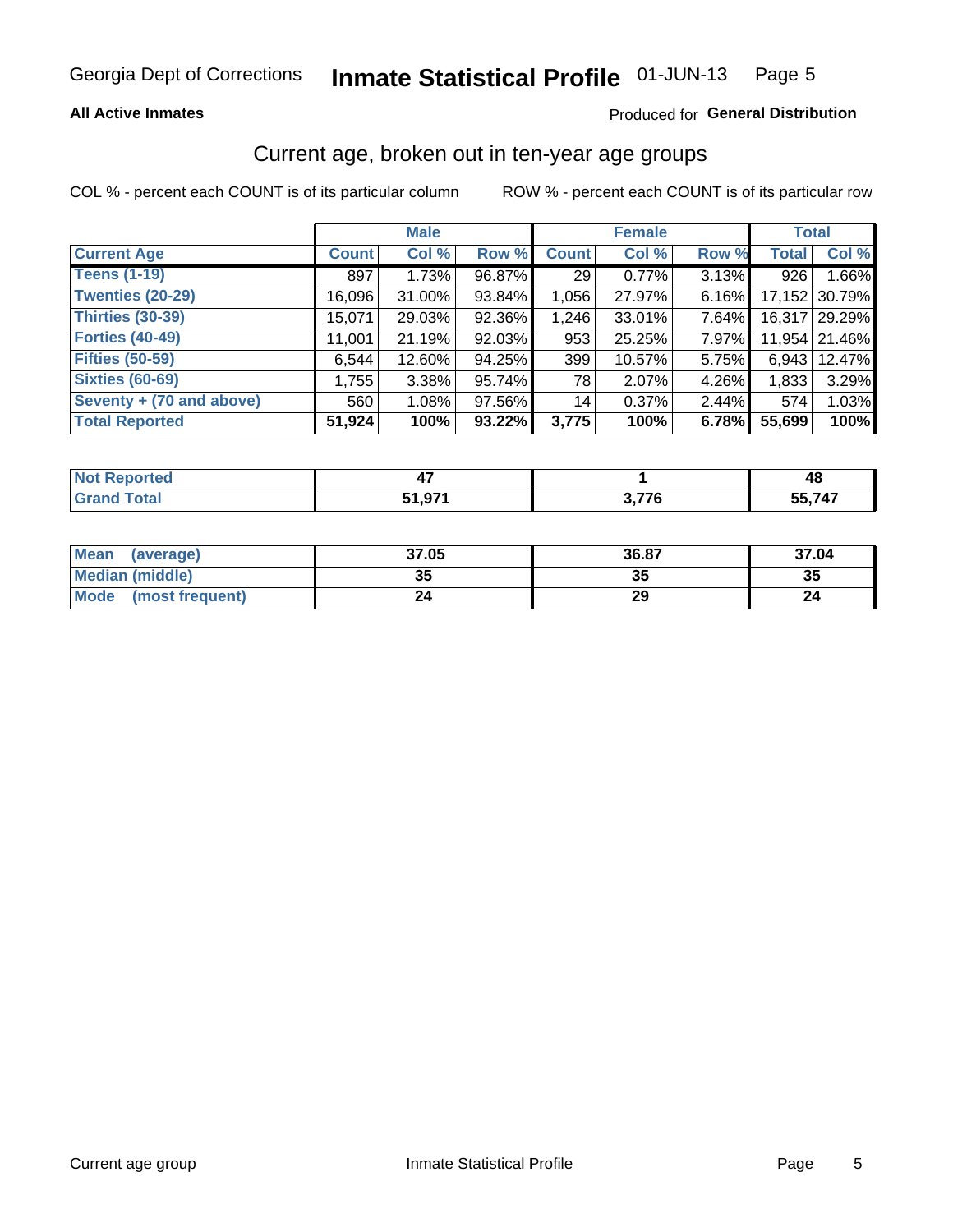#### Inmate Statistical Profile 01-JUN-13 Page 6

#### **All Active Inmates**

#### **Produced for General Distribution**

### Race group

COL % - percent each COUNT is of its particular column

|                                   |              | <b>Male</b> |           |             | <b>Female</b> |          |              | <b>Total</b> |
|-----------------------------------|--------------|-------------|-----------|-------------|---------------|----------|--------------|--------------|
| <b>Race Group</b>                 | <b>Count</b> | Col %       |           | Row % Count | Col %         | Row %    | <b>Total</b> | Col %        |
| <b>White</b>                      | 16,756       | 32.24%      | 89.18%    | 2,033       | 53.84%        | 10.82%   | 18,789       | 33.70%       |
| <b>Black</b><br>$\mathbf{2}$      | 32,631       | 62.79%      | 95.19%    | .648        | 43.64%        | 4.81%    | 34,279       | 61.49%       |
| <b>Other</b><br>5.                | 43           | $.08\%$     | 82.69%    | 9           | .24%          | 17.31%   | 52           | .09%         |
| <b>Asian</b><br>6                 | 155          | $.30\%$     | 93.37%    | 11          | .29%          | 6.63%    | 166          | .30%         |
| <b>Unknown</b><br>9               | 2            | $.01\%$     | 100.00%   |             |               |          | 2            | .01%         |
| <b>Hispanic</b><br>10             | 2,355        | 4.53%       | 97.03%    | 72          | 1.91%         | 2.97%    | 2,427        | 4.35%        |
| <b>Native American</b><br>$12 \,$ | 29           | $.06\%$     | $90.63\%$ | 3           | .08%          | $9.38\%$ | 32           | .06%         |
| <b>Total Reported</b>             | 51,971       | 100%        | 93.23%    | 3,776       | 100%          | 6.77%    | 55,747       | 100%         |

| enorted<br>Nt          |                 |       |        |
|------------------------|-----------------|-------|--------|
| <b>Total</b><br>'Grano | 071<br>C 4<br>. | 3,776 | 55,747 |

| <b>Mode</b><br>.<br>. . | DIACK | White | חטוע |
|-------------------------|-------|-------|------|
|                         |       |       |      |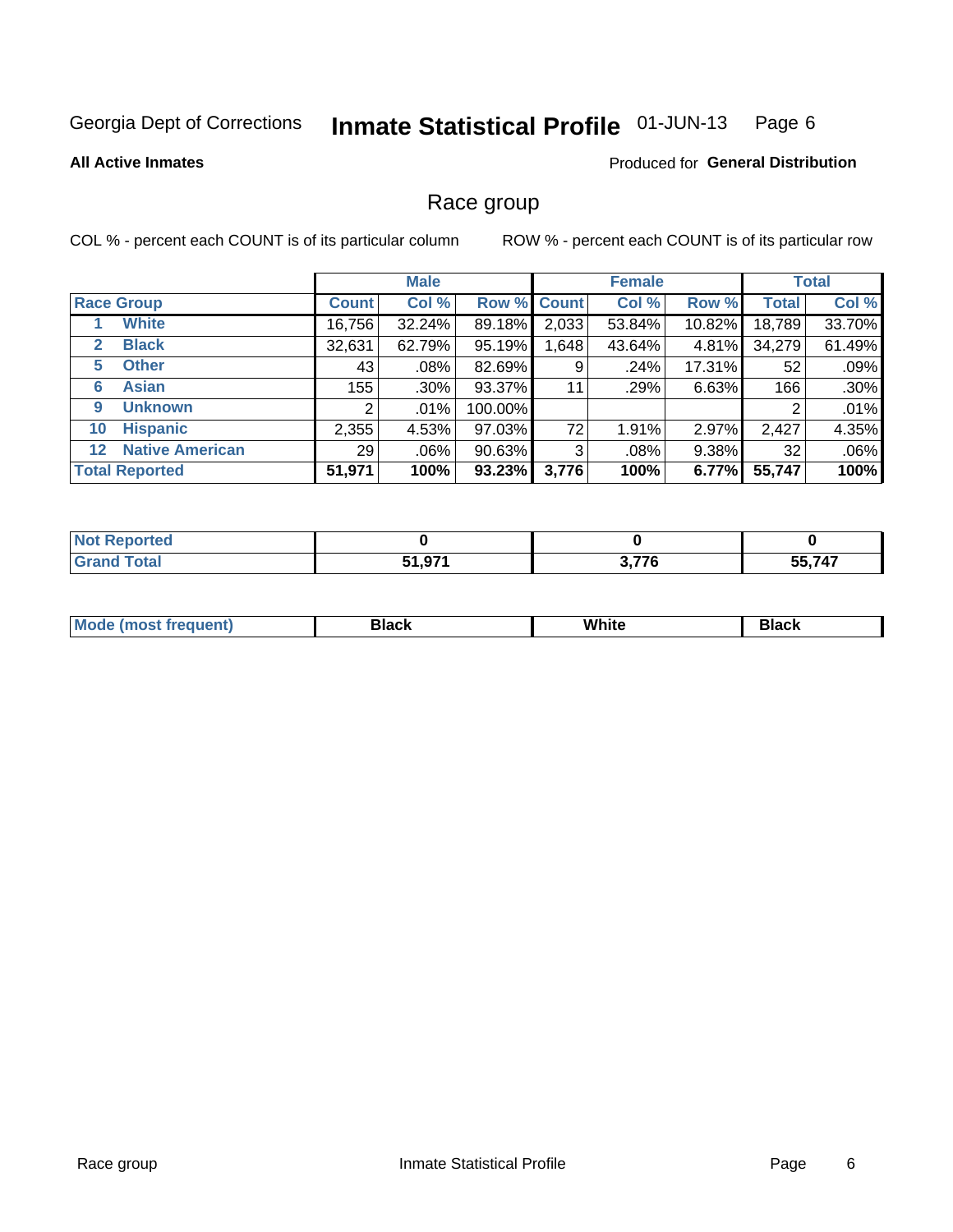#### Inmate Statistical Profile 01-JUN-13 Page 7

**All Active Inmates** 

#### Produced for General Distribution

## Marital status, self-reported at entry to prison

COL % - percent each COUNT is of its particular column

|                            |              | <b>Male</b> |        |              | <b>Female</b> |        |              | <b>Total</b> |
|----------------------------|--------------|-------------|--------|--------------|---------------|--------|--------------|--------------|
| <b>Marital Status</b>      | <b>Count</b> | Col %       | Row %  | <b>Count</b> | Col %         | Row %  | <b>Total</b> | Col %        |
| <b>Unknown</b><br>$\bf{0}$ | 531          | 1.02%       | 93.32% | 38           | 1.01%         | 6.68%  | 569          | 1.02%        |
| <b>Divorced</b><br>D       | 4,837        | $9.31\%$    | 88.41% | 634          | 16.79%        | 11.59% | 5,471        | 9.81%        |
| <b>Married</b><br>М        | 7,096        | 13.65%      | 91.54% | 656          | 17.37%        | 8.46%  | 7,752        | 13.91%       |
| <b>Separated</b><br>S.     | 1,795        | 3.45%       | 83.92% | 344          | 9.11%         | 16.08% | 2,139        | 3.84%        |
| <b>Unmarried</b><br>U      | 37,249       | 71.67%      | 95.05% | 1,938        | 51.32%        | 4.95%  | 39,187       | 70.29%       |
| <b>Widow</b><br>W          | 463          | .89%        | 73.61% | 166          | 4.40%         | 26.39% | 629          | 1.13%        |
| <b>Total Reported</b>      | 51,971       | 100%        | 93.23% | 3,776        | 100%          | 6.77%  | 55,747       | 100%         |

| ాorted<br><b>NOT</b> |     |                    |       |
|----------------------|-----|--------------------|-------|
| <b>Total</b>         | 074 | ייד ה<br><u> .</u> | 55747 |

| <b>Mode (most frequent)</b><br>Unmarried<br>Unmarried<br>Jnmarried |
|--------------------------------------------------------------------|
|--------------------------------------------------------------------|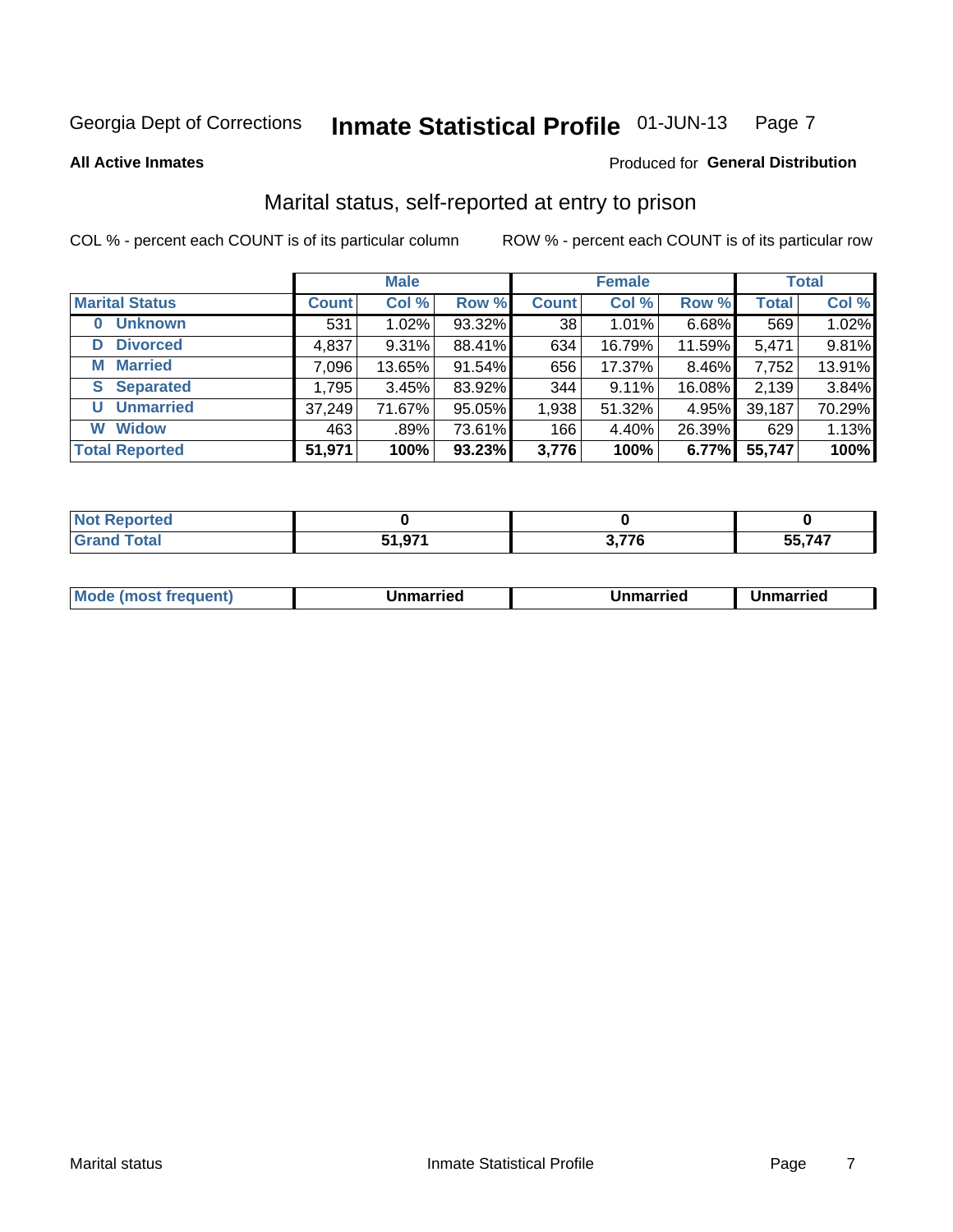#### Inmate Statistical Profile 01-JUN-13 Page 8

#### **All Active Inmates**

#### Produced for General Distribution

## Number of children, self reported at entry to prison

COL % - percent each COUNT is of its particular column

|                           |              | <b>Male</b> |           |              | <b>Female</b> |        | <b>Total</b> |        |
|---------------------------|--------------|-------------|-----------|--------------|---------------|--------|--------------|--------|
| <b>Number of Children</b> | <b>Count</b> | Col %       | Row %     | <b>Count</b> | Col %         | Row %  | <b>Total</b> | Col %  |
| $\overline{\mathbf{0}}$   | 21,160       | 41.12%      | 95.00%    | 1,114        | 29.53%        | 5.00%  | 22,274       | 40.33% |
|                           | 11,598       | 22.54%      | 94.13%    | 723          | 19.17%        | 5.87%  | 12,321       | 22.31% |
| $\overline{2}$            | 8,462        | 16.44%      | 90.98%    | 839          | 22.24%        | 9.02%  | 9,301        | 16.84% |
| $\overline{3}$            | 5,044        | 9.80%       | 89.53%    | 590          | 15.64%        | 10.47% | 5,634        | 10.20% |
| 4                         | 2,599        | 5.05%       | 90.27%    | 280          | 7.42%         | 9.73%  | 2,879        | 5.21%  |
| 5                         | 1,257        | 2.44%       | $91.02\%$ | 124          | 3.29%         | 8.98%  | 1,381        | 2.50%  |
| $\overline{6}$            | 657          | 1.28%       | 90.75%    | 67           | 1.78%         | 9.25%  | 724          | 1.31%  |
| 7                         | 275          | 0.53%       | 93.22%    | 20           | 0.53%         | 6.78%  | 295          | 0.53%  |
| 8                         | 168          | 0.33%       | 94.92%    | 9            | 0.24%         | 5.08%  | 177          | 0.32%  |
| $\boldsymbol{9}$          | 101          | 0.20%       | 98.06%    | 2            | 0.05%         | 1.94%  | 103          | 0.19%  |
| 10                        | 58           | 0.11%       | 96.67%    | 2            | 0.05%         | 3.33%  | 60           | 0.11%  |
| Over 10                   | 81           | 0.16%       | 97.59%    | 2            | 0.05%         | 2.41%  | 83           | 0.15%  |
| <b>Total Reported</b>     | 51,460       | 100%        | 93.17%    | 3,772        | 100%          | 6.83%  | 55,232       | 100%   |

| .                        |                             | ---<br>J I J |
|--------------------------|-----------------------------|--------------|
| $F \land F$<br>, , , , , | $\sim$ $\rightarrow$ $\sim$ | 55,747       |

| <b>Mean</b><br>(average)       | 1.36 | . 75 | 1.39 |  |  |
|--------------------------------|------|------|------|--|--|
| Median (middle)                |      |      |      |  |  |
| <b>Mode</b><br>(most frequent) |      |      |      |  |  |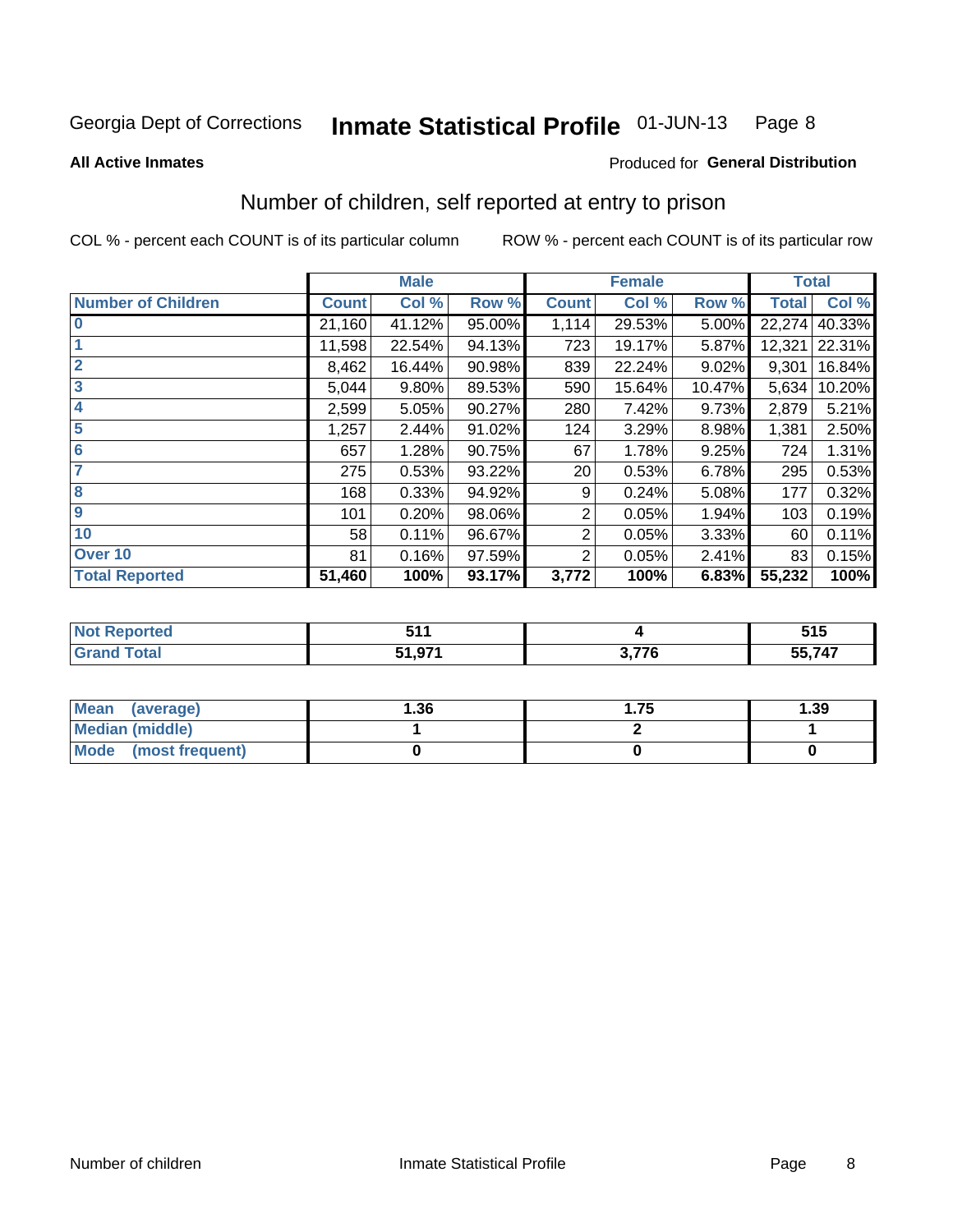#### Inmate Statistical Profile 01-JUN-13 Page 9

#### **All Active Inmates**

#### Produced for General Distribution

## Religious affiliation, self-reported at entry to prison

COL % - percent each COUNT is of its particular column

|                         |                              |              | <b>Male</b> |                  |                | <b>Female</b> |        |              | <b>Total</b> |
|-------------------------|------------------------------|--------------|-------------|------------------|----------------|---------------|--------|--------------|--------------|
|                         | <b>Religious Affiliation</b> | <b>Count</b> | Col %       | Row <sup>%</sup> | <b>Count</b>   | Col %         | Row %  | <b>Total</b> | Col %        |
| 1                       | <b>Islam</b>                 | 982          | 4.29%       | 96.37%           | 37             | 1.34%         | 3.63%  | 1,019        | 3.97%        |
| $\overline{2}$          | <b>Catholic</b>              | 1,179        | 5.15%       | 88.12%           | 159            | 5.78%         | 11.88% | 1,338        | 5.22%        |
| $\overline{\mathbf{3}}$ | <b>Baptist</b>               | 11,404       | 49.79%      | 85.97%           | 1,861          | 67.65%        | 14.03% | 13,265       | 51.71%       |
| 4                       | <b>Methodist</b>             | 497          | 2.17%       | 87.65%           | 70             | 2.54%         | 12.35% | 567          | 2.21%        |
| $\overline{5}$          | <b>EpiscopIn</b>             | 40           | .17%        | 90.91%           | 4              | .15%          | 9.09%  | 44           | .17%         |
| $6\overline{6}$         | <b>Presbytrn</b>             | 75           | .33%        | 91.46%           | 7              | .25%          | 8.54%  | 82           | .32%         |
| 7                       | <b>Chc Of God</b>            | 419          | 1.83%       | 82.16%           | 91             | 3.31%         | 17.84% | 510          | 1.99%        |
| 8                       | <b>Holiness</b>              | 789          | 3.44%       | 81.26%           | 182            | 6.62%         | 18.74% | 971          | 3.78%        |
| $\boldsymbol{9}$        | <b>Jewish</b>                | 35           | .15%        | 92.11%           | 3              | .11%          | 7.89%  | 38           | .15%         |
| 10                      | <b>Anglican</b>              | 13           | .06%        | 86.67%           | 2              | .07%          | 13.33% | 15           | .06%         |
| 11                      | <b>Grk Orthdx</b>            | 4            | .02%        | 66.67%           | $\overline{2}$ | .07%          | 33.33% | 6            | .02%         |
| 12                      | <b>Hindu</b>                 | 8            | .03%        | 100.00%          |                |               |        | 8            | .03%         |
| 13                      | <b>Buddhist</b>              | 33           | .14%        | 76.74%           | 10             | .36%          | 23.26% | 43           | .17%         |
| 14                      | <b>Taoist</b>                |              | .03%        | 100.00%          |                |               |        | 7            | .03%         |
| 15                      | <b>Shintoist</b>             | 3            | .01%        | 100.00%          |                |               |        | 3            | .01%         |
| 16                      | <b>Seven D Ad</b>            | 76           | .33%        | 88.37%           | 10             | .36%          | 11.63% | 86           | .34%         |
| 17                      | <b>Jehovah Wt</b>            | 275          | 1.20%       | 89.00%           | 34             | 1.24%         | 11.00% | 309          | 1.20%        |
| 18                      | <b>Latr Day S</b>            | 37           | .16%        | 92.50%           | 3              | .11%          | 7.50%  | 40           | .16%         |
| 20                      | <b>Other Prot</b>            | 3,616        | 15.79%      | 93.73%           | 242            | 8.80%         | 6.27%  | 3,858        | 15.04%       |
| 96                      | <b>None</b>                  | 3,411        | 14.89%      | 99.01%           | 34             | 1.24%         | .99%   | 3,445        | 13.43%       |
|                         | <b>Total Reported</b>        | 22,903       | 100%        | 89.28%           | 2,751          | 100%          | 10.72% | 25,654       | 100%         |

|                 | 29,068<br>$\overline{\phantom{a}}$ | ,025  | 30,093            |
|-----------------|------------------------------------|-------|-------------------|
| $\sim$ 4 $\sim$ | <b>074</b><br>E4.                  | 8.776 | ,747<br>55<br>--- |

| Mode (most frequent) | <b>3aptist</b> | 3aptist | <b>Baptist</b> |
|----------------------|----------------|---------|----------------|
|                      |                |         |                |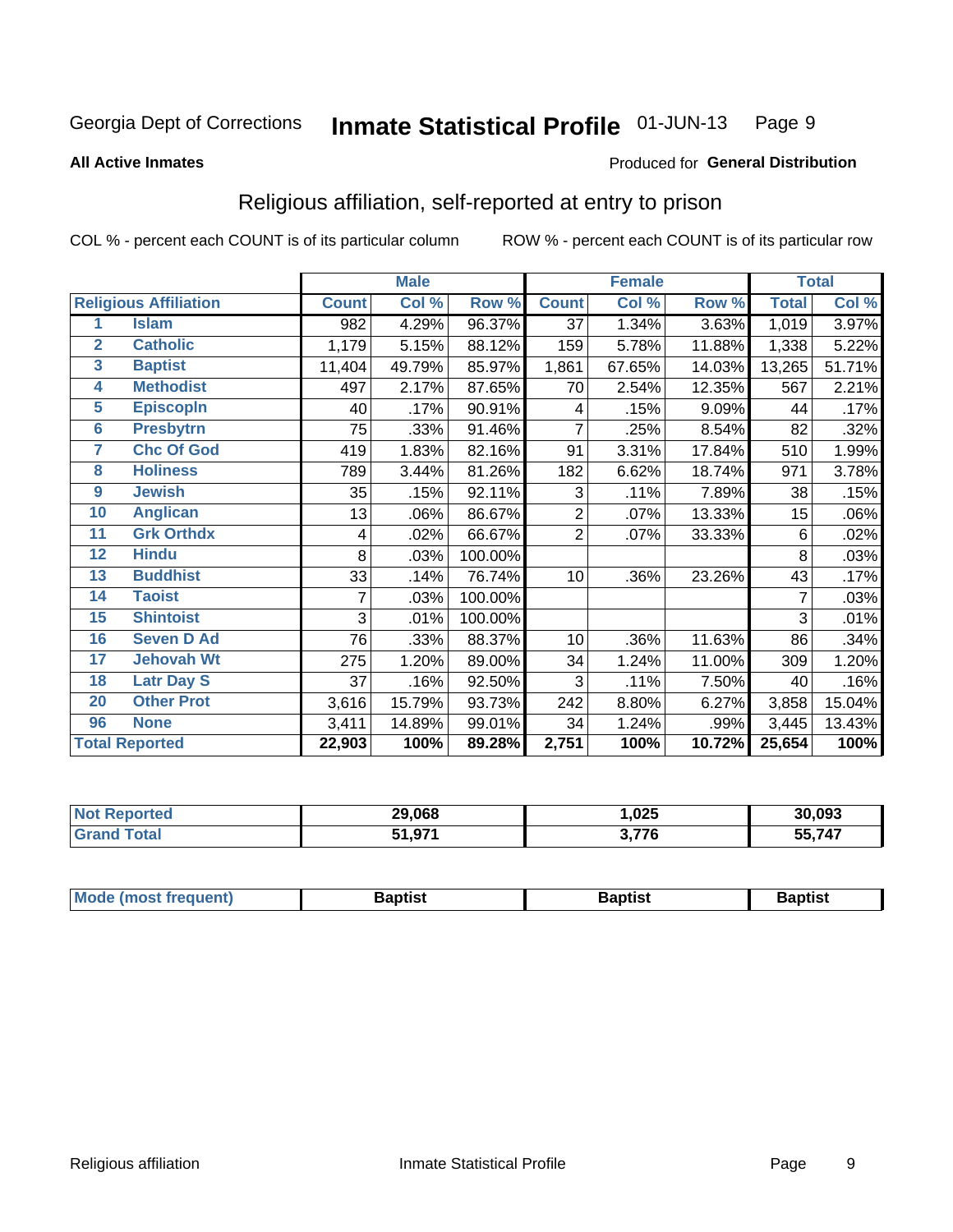#### Inmate Statistical Profile 01-JUN-13 Page 10

**All Active Inmates** 

#### Produced for General Distribution

### Home county, self-reported at entry to prison

COL % - percent each COUNT is of its particular column

|     |                             |              | <b>Male</b> |                  |                         | <b>Female</b> |        | <b>Total</b> |        |
|-----|-----------------------------|--------------|-------------|------------------|-------------------------|---------------|--------|--------------|--------|
|     | <b>Home County</b>          | <b>Count</b> | Col %       | Row <sup>%</sup> | <b>Count</b>            | Col %         | Row %  | <b>Total</b> | Col %  |
| 000 | <b>Unknown</b>              | 5,619        | 10.81%      | 93.92%           | 364                     | 9.64%         | 6.08%  | 5,983        | 10.73% |
| 001 | <b>Appling County</b>       | 122          | .23%        | 95.31%           | 6                       | .16%          | 4.69%  | 128          | .23%   |
| 002 | <b>Atkinson County</b>      | 39           | .08%        | 97.50%           | 1                       | .03%          | 2.50%  | 40           | .07%   |
| 003 | <b>Bacon County</b>         | 64           | .12%        | 94.12%           | 4                       | .11%          | 5.88%  | 68           | .12%   |
| 004 | <b>Baker County</b>         | 18           | .03%        | 100.00%          |                         |               |        | 18           | .03%   |
| 005 | <b>Baldwin County</b>       | 279          | .54%        | 93.94%           | 18                      | .48%          | 6.06%  | 297          | .53%   |
| 006 | <b>Banks County</b>         | 47           | .09%        | 92.16%           | 4                       | .11%          | 7.84%  | 51           | .09%   |
| 007 | <b>Barrow County</b>        | 257          | .49%        | 90.49%           | 27                      | .72%          | 9.51%  | 284          | .51%   |
| 008 | <b>Bartow County</b>        | 565          | 1.09%       | 88.28%           | 75                      | 1.99%         | 11.72% | 640          | 1.15%  |
| 009 | <b>Ben Hill County</b>      | 198          | .38%        | 94.29%           | 12                      | .32%          | 5.71%  | 210          | .38%   |
| 010 | <b>Berrien County</b>       | 93           | .18%        | 93.00%           | 7                       | .19%          | 7.00%  | 100          | .18%   |
| 011 | <b>Bibb County</b>          | 1,166        | 2.24%       | 95.57%           | 54                      | 1.43%         | 4.43%  | 1,220        | 2.19%  |
| 012 | <b>Bleckley County</b>      | 75           | .14%        | 93.75%           | 5                       | .13%          | 6.25%  | 80           | .14%   |
| 013 | <b>Brantley County</b>      | 52           | .10%        | 86.67%           | 8                       | .21%          | 13.33% | 60           | .11%   |
| 014 | <b>Brooks County</b>        | 137          | .26%        | 97.16%           | $\overline{4}$          | .11%          | 2.84%  | 141          | .25%   |
| 015 | <b>Bryan County</b>         | 136          | .26%        | 95.10%           | $\overline{7}$          | .19%          | 4.90%  | 143          | .26%   |
| 016 | <b>Bulloch County</b>       | 366          | .70%        | 92.42%           | 30                      | .79%          | 7.58%  | 396          | .71%   |
| 017 | <b>Burke County</b>         | 204          | .39%        | 97.61%           | 5                       | .13%          | 2.39%  | 209          | .37%   |
| 018 | <b>Butts County</b>         | 141          | .27%        | 92.76%           | 11                      | .29%          | 7.24%  | 152          | .27%   |
| 019 | <b>Calhoun County</b>       | 71           | .14%        | 97.26%           | $\overline{2}$          | .05%          | 2.74%  | 73           | .13%   |
| 020 | <b>Camden County</b>        | 123          | .24%        | 91.11%           | 12                      | .32%          | 8.89%  | 135          | .24%   |
| 021 | <b>Candler County</b>       | 110          | .21%        | 91.67%           | 10                      | .26%          | 8.33%  | 120          | .22%   |
| 022 | <b>Carroll County</b>       | 573          | 1.10%       | 90.24%           | 62                      | 1.64%         | 9.76%  | 635          | 1.14%  |
| 023 | <b>Catoosa County</b>       | 240          | .46%        | 90.91%           | 24                      | .64%          | 9.09%  | 264          | .47%   |
| 024 | <b>Charlton County</b>      | 56           | .11%        | 96.55%           | 2                       | .05%          | 3.45%  | 58           | .10%   |
| 025 | <b>Chatham County</b>       | 2,035        | 3.92%       | 96.08%           | 83                      | 2.20%         | 3.92%  | 2,118        | 3.80%  |
| 026 | <b>Chattahoochee County</b> | 26           | .05%        | 100.00%          |                         |               |        | 26           | .05%   |
| 027 | <b>Chattooga County</b>     | 248          | .48%        | 88.26%           | 33                      | .87%          | 11.74% | 281          | .50%   |
| 028 | <b>Cherokee County</b>      | 397          | .76%        | 90.85%           | 40                      | 1.06%         | 9.15%  | 437          | .78%   |
| 029 | <b>Clarke County</b>        | 468          | .90%        | 93.60%           | 32                      | .85%          | 6.40%  | 500          | .90%   |
| 030 | <b>Clay County</b>          | 42           | .08%        | 95.45%           | $\overline{2}$          | .05%          | 4.55%  | 44           | .08%   |
| 031 | <b>Clayton County</b>       | 1,532        | 2.95%       | 93.82%           | 101                     | 2.67%         | 6.18%  | 1,633        | 2.93%  |
| 032 | <b>Clinch County</b>        | 49           | .09%        | 92.45%           | 4                       | .11%          | 7.55%  | 53           | .10%   |
| 033 | <b>Cobb County</b>          | 2,069        | 3.98%       | 91.23%           | 199                     | 5.27%         | 8.77%  | 2,268        | 4.07%  |
| 034 | <b>Coffee County</b>        | 269          | .52%        | 93.40%           | 19                      | .50%          | 6.60%  | 288          | .52%   |
| 035 | <b>Colquitt County</b>      | 249          | .48%        | 95.77%           | 11                      | .29%          | 4.23%  | 260          | .47%   |
| 036 | <b>Columbia County</b>      | 251          | .48%        | 89.64%           | 29                      | .77%          | 10.36% | 280          | .50%   |
| 037 | <b>Cook County</b>          | 133          | .26%        | 97.08%           | $\overline{\mathbf{4}}$ | .11%          | 2.92%  | 137          | .25%   |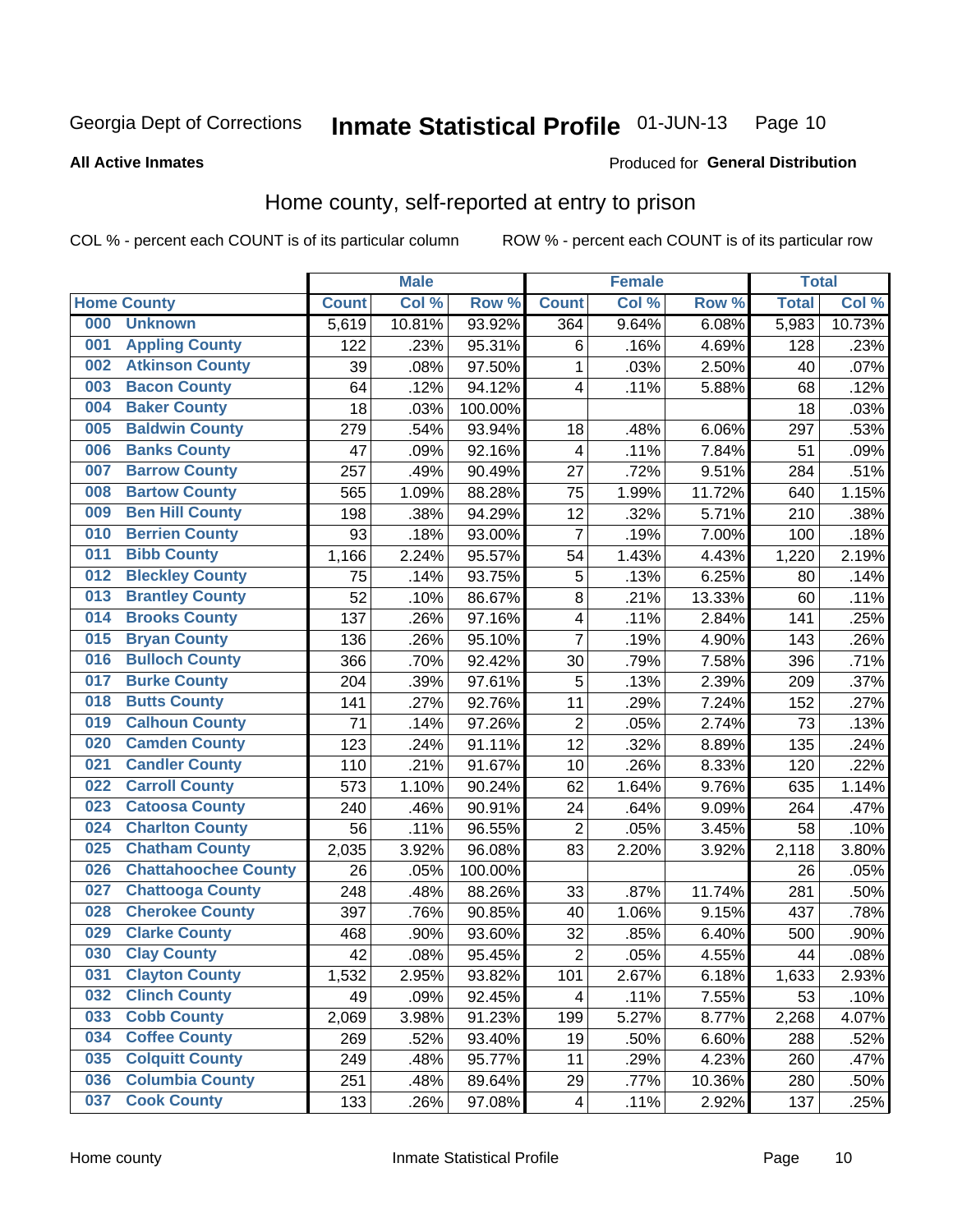#### **Inmate Statistical Profile 01-JUN-13** Page 11

#### **All Active Inmates**

## Produced for General Distribution

## Home county, self-reported at entry to prison

COL % - percent each COUNT is of its particular column

|     |                         |              | <b>Male</b> |         |                  | <b>Female</b> |        | <b>Total</b> |        |
|-----|-------------------------|--------------|-------------|---------|------------------|---------------|--------|--------------|--------|
|     | <b>Home County</b>      | <b>Count</b> | Col %       | Row %   | <b>Count</b>     | Col %         | Row %  | <b>Total</b> | Col %  |
| 038 | <b>Coweta County</b>    | 433          | .83%        | 92.92%  | $\overline{33}$  | .87%          | 7.08%  | 466          | .84%   |
| 039 | <b>Crawford County</b>  | 39           | .08%        | 92.86%  | 3                | .08%          | 7.14%  | 42           | .08%   |
| 040 | <b>Crisp County</b>     | 197          | .38%        | 96.57%  | $\overline{7}$   | .19%          | 3.43%  | 204          | .37%   |
| 041 | <b>Dade County</b>      | 62           | .12%        | 86.11%  | 10               | .26%          | 13.89% | 72           | .13%   |
| 042 | <b>Dawson County</b>    | 83           | .16%        | 86.46%  | 13               | .34%          | 13.54% | 96           | .17%   |
| 043 | <b>Decatur County</b>   | 283          | .54%        | 93.09%  | 21               | .56%          | 6.91%  | 304          | .55%   |
| 044 | <b>Dekalb County</b>    | 3,166        | 6.09%       | 93.72%  | 212              | 5.61%         | 6.28%  | 3,378        | 6.06%  |
| 045 | <b>Dodge County</b>     | 140          | .27%        | 89.17%  | 17               | .45%          | 10.83% | 157          | .28%   |
| 046 | <b>Dooly County</b>     | 80           | .15%        | 89.89%  | 9                | .24%          | 10.11% | 89           | .16%   |
| 047 | <b>Dougherty County</b> | 922          | 1.77%       | 95.25%  | 46               | 1.22%         | 4.75%  | 968          | 1.74%  |
| 048 | <b>Douglas County</b>   | 660          | 1.27%       | 91.67%  | 60               | 1.59%         | 8.33%  | 720          | 1.29%  |
| 049 | <b>Early County</b>     | 77           | .15%        | 93.90%  | 5                | .13%          | 6.10%  | 82           | .15%   |
| 050 | <b>Echols County</b>    | 12           | .02%        | 100.00% |                  |               |        | 12           | .02%   |
| 051 | <b>Effingham County</b> | 203          | .39%        | 94.86%  | 11               | .29%          | 5.14%  | 214          | .38%   |
| 052 | <b>Elbert County</b>    | 142          | .27%        | 95.95%  | 6                | .16%          | 4.05%  | 148          | .27%   |
| 053 | <b>Emanuel County</b>   | 164          | .32%        | 94.25%  | 10               | .26%          | 5.75%  | 174          | .31%   |
| 054 | <b>Evans County</b>     | 78           | .15%        | 91.76%  | 7                | .19%          | 8.24%  | 85           | .15%   |
| 055 | <b>Fannin County</b>    | 86           | .17%        | 88.66%  | 11               | .29%          | 11.34% | 97           | .17%   |
| 056 | <b>Fayette County</b>   | 175          | .34%        | 87.06%  | 26               | .69%          | 12.94% | 201          | .36%   |
| 057 | <b>Floyd County</b>     | 677          | 1.30%       | 88.50%  | 88               | 2.33%         | 11.50% | 765          | 1.37%  |
| 058 | <b>Forsyth County</b>   | 195          | .38%        | 87.05%  | 29               | .77%          | 12.95% | 224          | .40%   |
| 059 | <b>Franklin County</b>  | 122          | .23%        | 93.13%  | 9                | .24%          | 6.87%  | 131          | .23%   |
| 060 | <b>Fulton County</b>    | 5,387        | 10.37%      | 94.93%  | 288              | 7.63%         | 5.07%  | 5,675        | 10.18% |
| 061 | <b>Gilmer County</b>    | 109          | .21%        | 93.97%  | 7                | .19%          | 6.03%  | 116          | .21%   |
| 062 | <b>Glascock County</b>  | 8            | .02%        | 100.00% |                  |               |        | 8            | .01%   |
| 063 | <b>Glynn County</b>     | 388          | .75%        | 94.63%  | 22               | .58%          | 5.37%  | 410          | .74%   |
| 064 | <b>Gordon County</b>    | 285          | .55%        | 86.63%  | 44               | 1.17%         | 13.37% | 329          | .59%   |
| 065 | <b>Grady County</b>     | 171          | .33%        | 95.53%  | 8                | .21%          | 4.47%  | 179          | .32%   |
| 066 | <b>Greene County</b>    | 96           | .18%        | 91.43%  | 9                | .24%          | 8.57%  | 105          | .19%   |
| 067 | <b>Gwinnett County</b>  | 1,776        | 3.42%       | 92.26%  | 149              | 3.95%         | 7.74%  | 1,925        | 3.45%  |
| 068 | <b>Habersham County</b> | 105          | .20%        | 95.45%  | 5                | .13%          | 4.55%  | 110          | .20%   |
| 069 | <b>Hall County</b>      | 616          | 1.19%       | 91.12%  | 60               | 1.59%         | 8.88%  | 676          | 1.21%  |
| 070 | <b>Hancock County</b>   | 56           | .11%        | 96.55%  | $\overline{2}$   | .05%          | 3.45%  | 58           | .10%   |
| 071 | <b>Haralson County</b>  | 134          | .26%        | 92.41%  | 11               | .29%          | 7.59%  | 145          | .26%   |
| 072 | <b>Harris County</b>    | 102          | .20%        | 91.89%  | $\boldsymbol{9}$ | .24%          | 8.11%  | 111          | .20%   |
| 073 | <b>Hart County</b>      | 125          | .24%        | 92.59%  | 10               | .26%          | 7.41%  | 135          | .24%   |
| 074 | <b>Heard County</b>     | 52           | .10%        | 88.14%  | $\overline{7}$   | .19%          | 11.86% | 59           | .11%   |
| 075 | <b>Henry County</b>     | 567          | 1.09%       | 93.10%  | 42               | 1.11%         | 6.90%  | 609          | 1.09%  |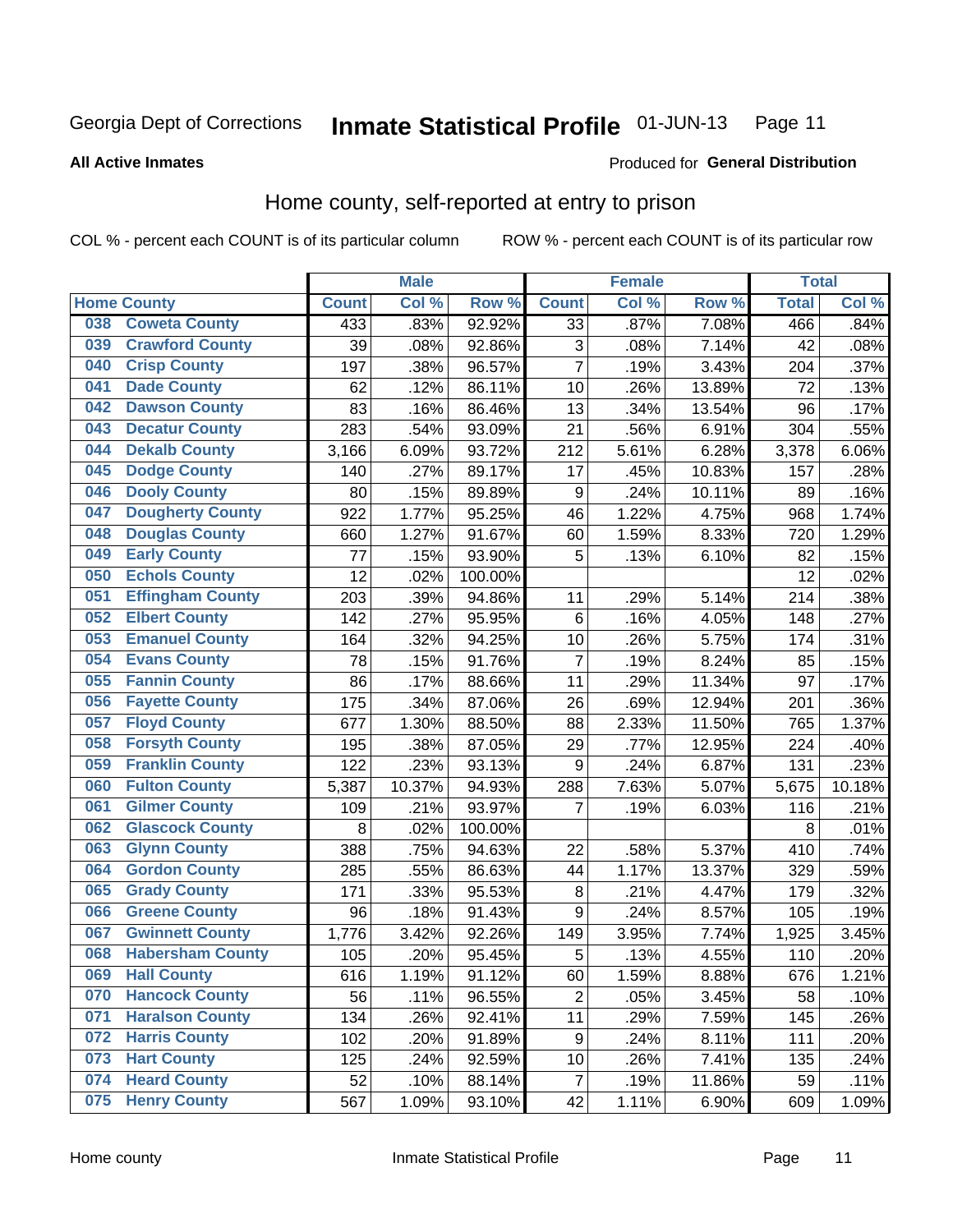#### Inmate Statistical Profile 01-JUN-13 Page 12

**All Active Inmates** 

#### Produced for General Distribution

### Home county, self-reported at entry to prison

COL % - percent each COUNT is of its particular column

|                  |                          |              | <b>Male</b> |                  |                         | <b>Female</b> |        | <b>Total</b> |       |
|------------------|--------------------------|--------------|-------------|------------------|-------------------------|---------------|--------|--------------|-------|
|                  | <b>Home County</b>       | <b>Count</b> | Col %       | Row <sup>%</sup> | <b>Count</b>            | Col %         | Row %  | <b>Total</b> | Col % |
| 076              | <b>Houston County</b>    | 532          | 1.02%       | 92.52%           | 43                      | 1.14%         | 7.48%  | 575          | 1.03% |
| 077              | <b>Irwin County</b>      | 80           | .15%        | 94.12%           | 5                       | .13%          | 5.88%  | 85           | .15%  |
| 078              | <b>Jackson County</b>    | 225          | .43%        | 87.55%           | 32                      | .85%          | 12.45% | 257          | .46%  |
| 079              | <b>Jasper County</b>     | 74           | .14%        | 91.36%           | $\overline{7}$          | .19%          | 8.64%  | 81           | .15%  |
| 080              | <b>Jeff Davis County</b> | 76           | .15%        | 95.00%           | $\overline{\mathbf{4}}$ | .11%          | 5.00%  | 80           | .14%  |
| 081              | <b>Jefferson County</b>  | 197          | .38%        | 93.36%           | 14                      | .37%          | 6.64%  | 211          | .38%  |
| 082              | <b>Jenkins County</b>    | 67           | .13%        | 94.37%           | $\overline{\mathbf{4}}$ | .11%          | 5.63%  | 71           | .13%  |
| 083              | <b>Johnson County</b>    | 43           | .08%        | 93.48%           | 3                       | .08%          | 6.52%  | 46           | .08%  |
| 084              | <b>Jones County</b>      | 124          | .24%        | 91.18%           | 12                      | .32%          | 8.82%  | 136          | .24%  |
| 085              | <b>Lamar County</b>      | 62           | .12%        | 93.94%           | 4                       | .11%          | 6.06%  | 66           | .12%  |
| 086              | <b>Lanier County</b>     | 44           | .08%        | 97.78%           | 1                       | .03%          | 2.22%  | 45           | .08%  |
| 087              | <b>Laurens County</b>    | 291          | .56%        | 93.57%           | 20                      | .53%          | 6.43%  | 311          | .56%  |
| 088              | <b>Lee County</b>        | 86           | .17%        | 89.58%           | 10                      | .26%          | 10.42% | 96           | .17%  |
| 089              | <b>Liberty County</b>    | 273          | .53%        | 94.46%           | 16                      | .42%          | 5.54%  | 289          | .52%  |
| 090              | <b>Lincoln County</b>    | 25           | .05%        | 86.21%           | $\overline{\mathbf{4}}$ | .11%          | 13.79% | 29           | .05%  |
| 091              | <b>Long County</b>       | 60           | .12%        | 93.75%           | 4                       | .11%          | 6.25%  | 64           | .11%  |
| 092              | <b>Lowndes County</b>    | 518          | 1.00%       | 95.57%           | 24                      | .64%          | 4.43%  | 542          | .97%  |
| 093              | <b>Lumpkin County</b>    | 79           | .15%        | 94.05%           | 5                       | .13%          | 5.95%  | 84           | .15%  |
| 094              | <b>Macon County</b>      | 82           | .16%        | 97.62%           | $\overline{2}$          | .05%          | 2.38%  | 84           | .15%  |
| 095              | <b>Madison County</b>    | 144          | .28%        | 93.51%           | 10                      | .26%          | 6.49%  | 154          | .28%  |
| 096              | <b>Marion County</b>     | 47           | .09%        | 92.16%           | 4                       | .11%          | 7.84%  | 51           | .09%  |
| 097              | <b>Mcduffie County</b>   | 166          | .32%        | 95.40%           | 8                       | .21%          | 4.60%  | 174          | .31%  |
| 098              | <b>Mcintosh County</b>   | 81           | .16%        | 96.43%           | 3                       | .08%          | 3.57%  | 84           | .15%  |
| 099              | <b>Meriwether County</b> | 166          | .32%        | 93.79%           | 11                      | .29%          | 6.21%  | 177          | .32%  |
| 100              | <b>Miller County</b>     | 42           | .08%        | 97.67%           | 1                       | .03%          | 2.33%  | 43           | .08%  |
| 101              | <b>Mitchell County</b>   | 217          | .42%        | 93.53%           | 15                      | .40%          | 6.47%  | 232          | .42%  |
| 102              | <b>Monroe County</b>     | 147          | .28%        | 93.63%           | 10                      | .26%          | 6.37%  | 157          | .28%  |
| 103              | <b>Montgomery County</b> | 67           | .13%        | 93.06%           | 5                       | .13%          | 6.94%  | 72           | .13%  |
| 104              | <b>Morgan County</b>     | 115          | .22%        | 92.74%           | 9                       | .24%          | 7.26%  | 124          | .22%  |
| 105              | <b>Murray County</b>     | 172          | .33%        | 90.05%           | 19                      | .50%          | 9.95%  | 191          | .34%  |
| 106              | <b>Muscogee County</b>   | 1,179        | 2.27%       | 95.08%           | 61                      | 1.62%         | 4.92%  | 1,240        | 2.22% |
| 107              | <b>Newton County</b>     | 600          | 1.15%       | 92.17%           | 51                      | 1.35%         | 7.83%  | 651          | 1.17% |
| 108              | <b>Oconee County</b>     | 46           | .09%        | 92.00%           | 4                       | .11%          | 8.00%  | 50           | .09%  |
| 109              | <b>Oglethorpe County</b> | 56           | .11%        | 90.32%           | 6                       | .16%          | 9.68%  | 62           | .11%  |
| 110              | <b>Paulding County</b>   | 327          | .63%        | 92.63%           | 26                      | .69%          | 7.37%  | 353          | .63%  |
| 111              | <b>Peach County</b>      | 112          | .22%        | 94.92%           | 6                       | .16%          | 5.08%  | 118          | .21%  |
| $\overline{112}$ | <b>Pickens County</b>    | 119          | .23%        | 88.81%           | 15                      | .40%          | 11.19% | 134          | .24%  |
| 113              | <b>Pierce County</b>     | 73           | .14%        | 89.02%           | $\boldsymbol{9}$        | .24%          | 10.98% | 82           | .15%  |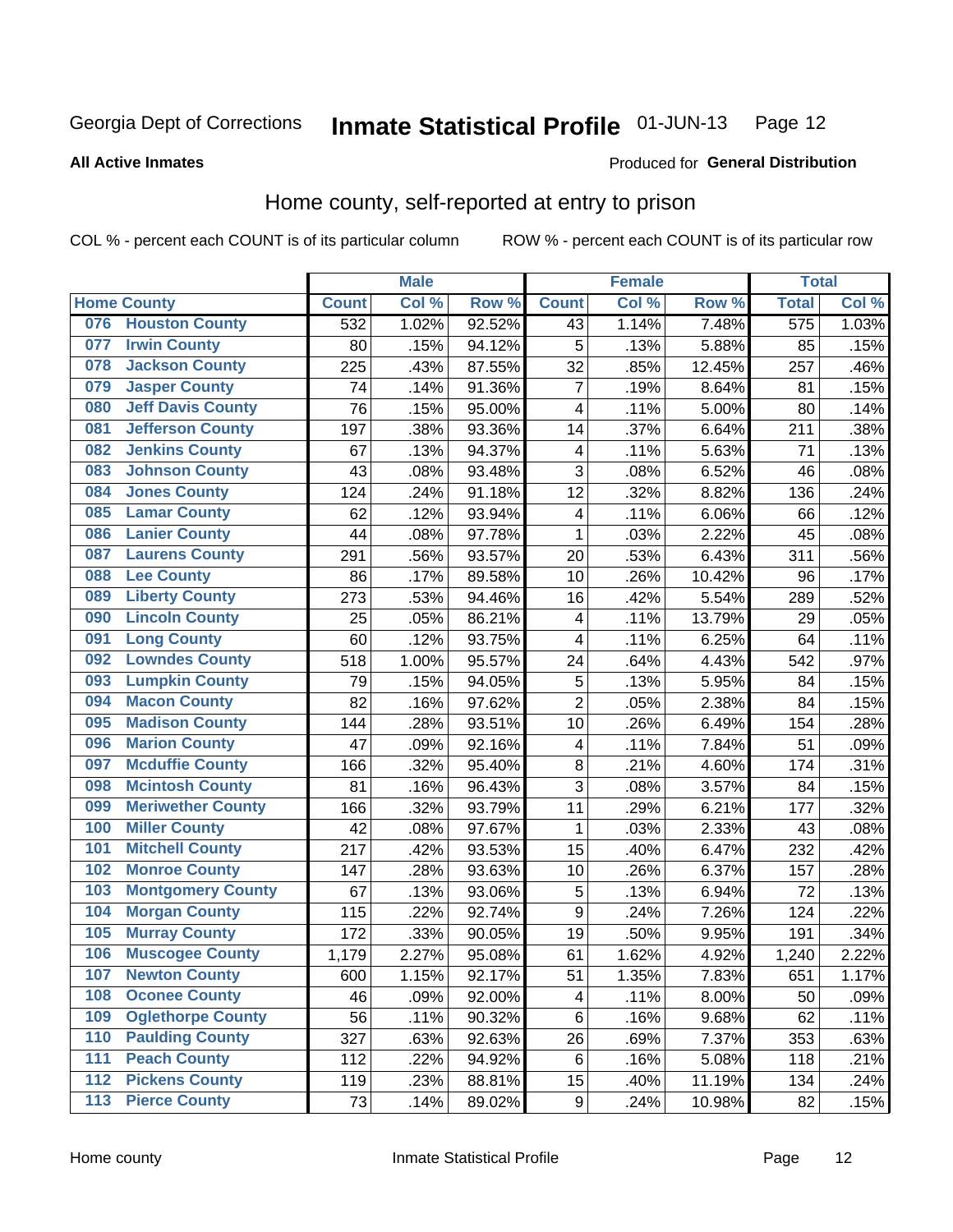#### Inmate Statistical Profile 01-JUN-13 Page 13

#### **All Active Inmates**

#### Produced for General Distribution

### Home county, self-reported at entry to prison

COL % - percent each COUNT is of its particular column

|                  |                          |              | <b>Male</b> |        |                  | <b>Female</b> |        | <b>Total</b> |         |
|------------------|--------------------------|--------------|-------------|--------|------------------|---------------|--------|--------------|---------|
|                  | <b>Home County</b>       | <b>Count</b> | Col %       | Row %  | <b>Count</b>     | Col %         | Row %  | <b>Total</b> | Col %   |
| 114              | <b>Pike County</b>       | 58           | .11%        | 93.55% | 4                | .11%          | 6.45%  | 62           | .11%    |
| 115              | <b>Polk County</b>       | 257          | .49%        | 91.46% | 24               | .64%          | 8.54%  | 281          | .50%    |
| 116              | <b>Pulaski County</b>    | 72           | .14%        | 90.00% | $\bf 8$          | .21%          | 10.00% | 80           | .14%    |
| 117              | <b>Putnam County</b>     | 169          | .33%        | 92.35% | 14               | .37%          | 7.65%  | 183          | .33%    |
| 118              | <b>Quitman County</b>    | 20           | .04%        | 95.24% | 1                | .03%          | 4.76%  | 21           | .04%    |
| 119              | <b>Rabun County</b>      | 48           | .09%        | 85.71% | 8                | .21%          | 14.29% | 56           | .10%    |
| 120              | <b>Randolph County</b>   | 75           | .14%        | 93.75% | 5                | .13%          | 6.25%  | 80           | .14%    |
| 121              | <b>Richmond County</b>   | 1,712        | 3.29%       | 95.22% | 86               | 2.28%         | 4.78%  | 1,798        | 3.23%   |
| 122              | <b>Rockdale County</b>   | 356          | .68%        | 93.68% | 24               | .64%          | 6.32%  | 380          | .68%    |
| 123              | <b>Schley County</b>     | 19           | .04%        | 95.00% | 1                | .03%          | 5.00%  | 20           | .04%    |
| 124              | <b>Screven County</b>    | 134          | .26%        | 93.71% | $\boldsymbol{9}$ | .24%          | 6.29%  | 143          | .26%    |
| 125              | <b>Seminole County</b>   | 59           | .11%        | 84.29% | 11               | .29%          | 15.71% | 70           | .13%    |
| 126              | <b>Spalding County</b>   | 496          | .95%        | 93.06% | 37               | .98%          | 6.94%  | 533          | .96%    |
| 127              | <b>Stephens County</b>   | 142          | .27%        | 93.42% | 10               | .26%          | 6.58%  | 152          | .27%    |
| 128              | <b>Stewart County</b>    | 39           | .08%        | 97.50% | 1                | .03%          | 2.50%  | 40           | .07%    |
| 129              | <b>Sumter County</b>     | 219          | .42%        | 94.40% | 13               | .34%          | 5.60%  | 232          | .42%    |
| 130              | <b>Talbot County</b>     | 55           | .11%        | 94.83% | 3                | .08%          | 5.17%  | 58           | .10%    |
| 131              | <b>Taliaferro County</b> | 12           | .02%        | 92.31% | $\mathbf{1}$     | .03%          | 7.69%  | 13           | .02%    |
| 132              | <b>Tattnall County</b>   | 167          | .32%        | 94.89% | $\boldsymbol{9}$ | .24%          | 5.11%  | 176          | .32%    |
| 133              | <b>Taylor County</b>     | 74           | .14%        | 92.50% | $\,6$            | .16%          | 7.50%  | 80           | .14%    |
| 134              | <b>Telfair County</b>    | 97           | .19%        | 93.27% | $\overline{7}$   | .19%          | 6.73%  | 104          | .19%    |
| 135              | <b>Terrell County</b>    | 84           | .16%        | 94.38% | 5                | .13%          | 5.62%  | 89           | .16%    |
| 136              | <b>Thomas County</b>     | 227          | .44%        | 93.03% | 17               | .45%          | 6.97%  | 244          | .44%    |
| 137              | <b>Tift County</b>       | 257          | .49%        | 95.90% | 11               | .29%          | 4.10%  | 268          | .48%    |
| 138              | <b>Toombs County</b>     | 325          | .63%        | 93.39% | 23               | .61%          | 6.61%  | 348          | .62%    |
| 139              | <b>Towns County</b>      | 28           | .05%        | 82.35% | $\,6$            | .16%          | 17.65% | 34           | .06%    |
| 140              | <b>Treutlen County</b>   | 71           | .14%        | 89.87% | $\bf 8$          | .21%          | 10.13% | 79           | .14%    |
| 141              | <b>Troup County</b>      | 504          | .97%        | 92.65% | 40               | 1.06%         | 7.35%  | 544          | .98%    |
| $\overline{142}$ | <b>Turner County</b>     | 66           | .13%        | 95.65% | 3                | .08%          | 4.35%  | 69           | .12%    |
| 143              | <b>Twiggs County</b>     | 67           | .13%        | 88.16% | $\boldsymbol{9}$ | .24%          | 11.84% | 76           | .14%    |
| 144              | <b>Union County</b>      | 53           | .10%        | 81.54% | 12               | .32%          | 18.46% | 65           | .12%    |
| 145              | <b>Upson County</b>      | 146          | .28%        | 93.59% | 10               | .26%          | 6.41%  | 156          | .28%    |
| 146              | <b>Walker County</b>     | 341          | .66%        | 88.57% | 44               | 1.17%         | 11.43% | 385          | .69%    |
| 147              | <b>Walton County</b>     | 418          | .80%        | 90.48% | 44               | 1.17%         | 9.52%  | 462          | .83%    |
| 148              | <b>Ware County</b>       | 282          | .54%        | 95.59% | 13               | .34%          | 4.41%  | 295          | .53%    |
| 149              | <b>Warren County</b>     | 36           | .07%        | 90.00% | 4                | .11%          | 10.00% | 40           | .07%    |
| 150              | <b>Washington County</b> | 201          | .39%        | 90.54% | 21               | .56%          | 9.46%  | 222          | .40%    |
| 151              | <b>Wayne County</b>      | 156          | .30%        | 91.76% | 14               | .37%          | 8.24%  | 170          | $.30\%$ |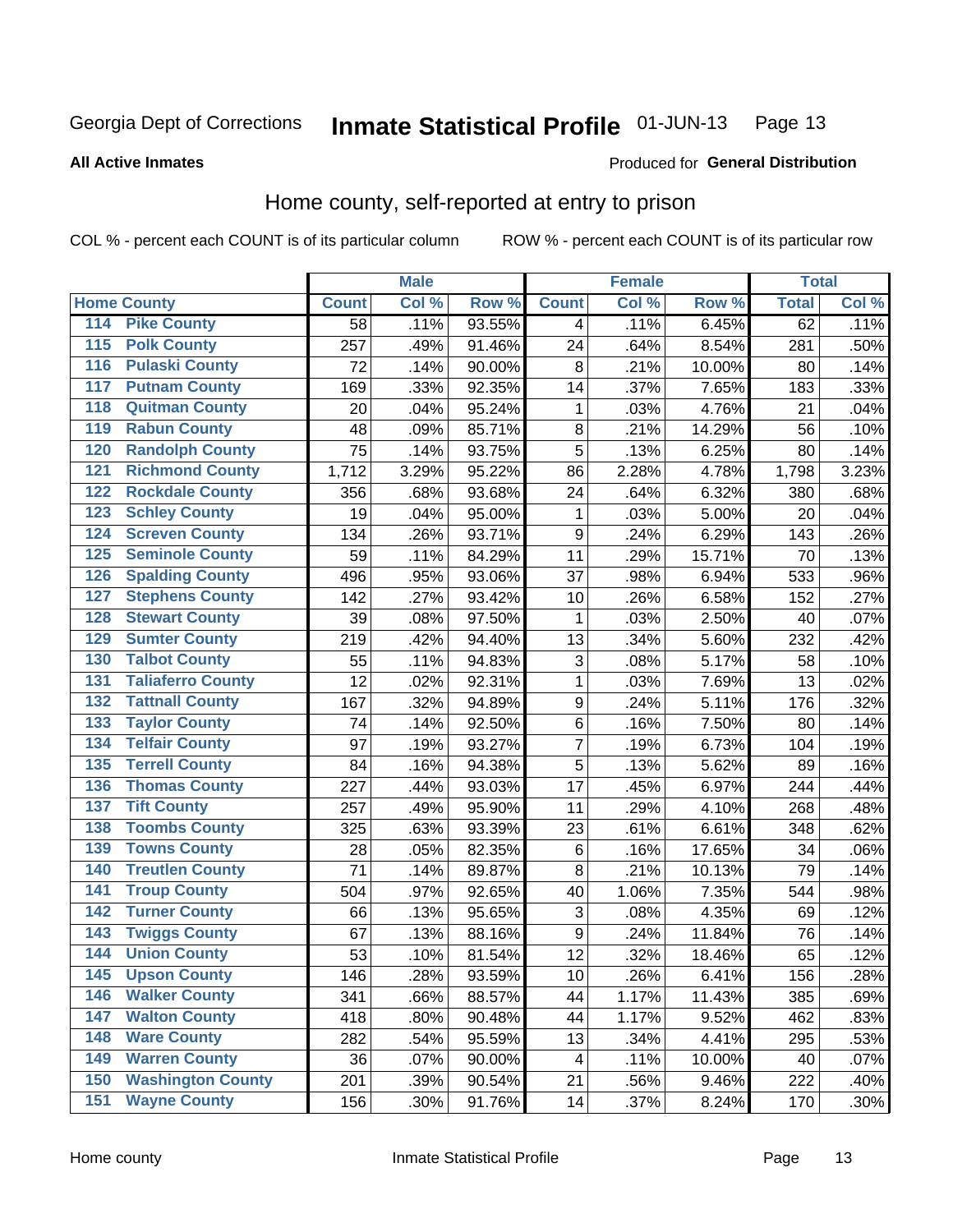#### Inmate Statistical Profile 01-JUN-13 Page 14

**All Active Inmates** 

#### Produced for General Distribution

### Home county, self-reported at entry to prison

COL % - percent each COUNT is of its particular column

|     |                             |              | <b>Male</b> |         |              | <b>Female</b> |        | <b>Total</b> |         |
|-----|-----------------------------|--------------|-------------|---------|--------------|---------------|--------|--------------|---------|
|     | <b>Home County</b>          | <b>Count</b> | Col %       | Row %   | <b>Count</b> | Col %         | Row %  | <b>Total</b> | Col %   |
| 152 | <b>Webster County</b>       | 9            | .02%        | 100.00% |              |               |        | 9            | .02%    |
| 153 | <b>Wheeler County</b>       | 31           | .06%        | 83.78%  | 6            | .16%          | 16.22% | 37           | .07%    |
| 154 | <b>White County</b>         | 73           | .14%        | 87.95%  | 10           | .26%          | 12.05% | 83           | .15%    |
| 155 | <b>Whitfield County</b>     | 492          | .95%        | 90.77%  | 50           | 1.32%         | 9.23%  | 542          | $.97\%$ |
| 156 | <b>Wilcox County</b>        | 55           | .11%        | 91.67%  | 5            | .13%          | 8.33%  | 60           | .11%    |
| 157 | <b>Wilkes County</b>        | 53           | .10%        | 89.83%  | 6            | .16%          | 10.17% | 59           | .11%    |
| 158 | <b>Wilkinson County</b>     | 55           | .11%        | 96.49%  | 2            | .05%          | 3.51%  | 57           | .10%    |
| 159 | <b>Worth County</b>         | 106          | .20%        | 93.81%  | 7            | .19%          | 6.19%  | 113          | .20%    |
| 999 | <b>Other Custody/Out Of</b> | 249          | .48%        | 92.57%  | 20           | .53%          | 7.43%  | 269          | .48%    |
|     | <b>State</b>                |              |             |         |              |               |        |              |         |
|     | <b>Total Rported</b>        | 51,971       | 100%        | 93.23%  | 3,776        | 100%          | 6.77%  | 55,747       | 100%    |

| oortea      |                |          |        |
|-------------|----------------|----------|--------|
| <b>otal</b> | 074<br>E4<br>. | ---<br>ю | 55 747 |

| Mode<br><b>Tequent)</b><br>ns | nown | mown | เทown |
|-------------------------------|------|------|-------|
|                               |      |      |       |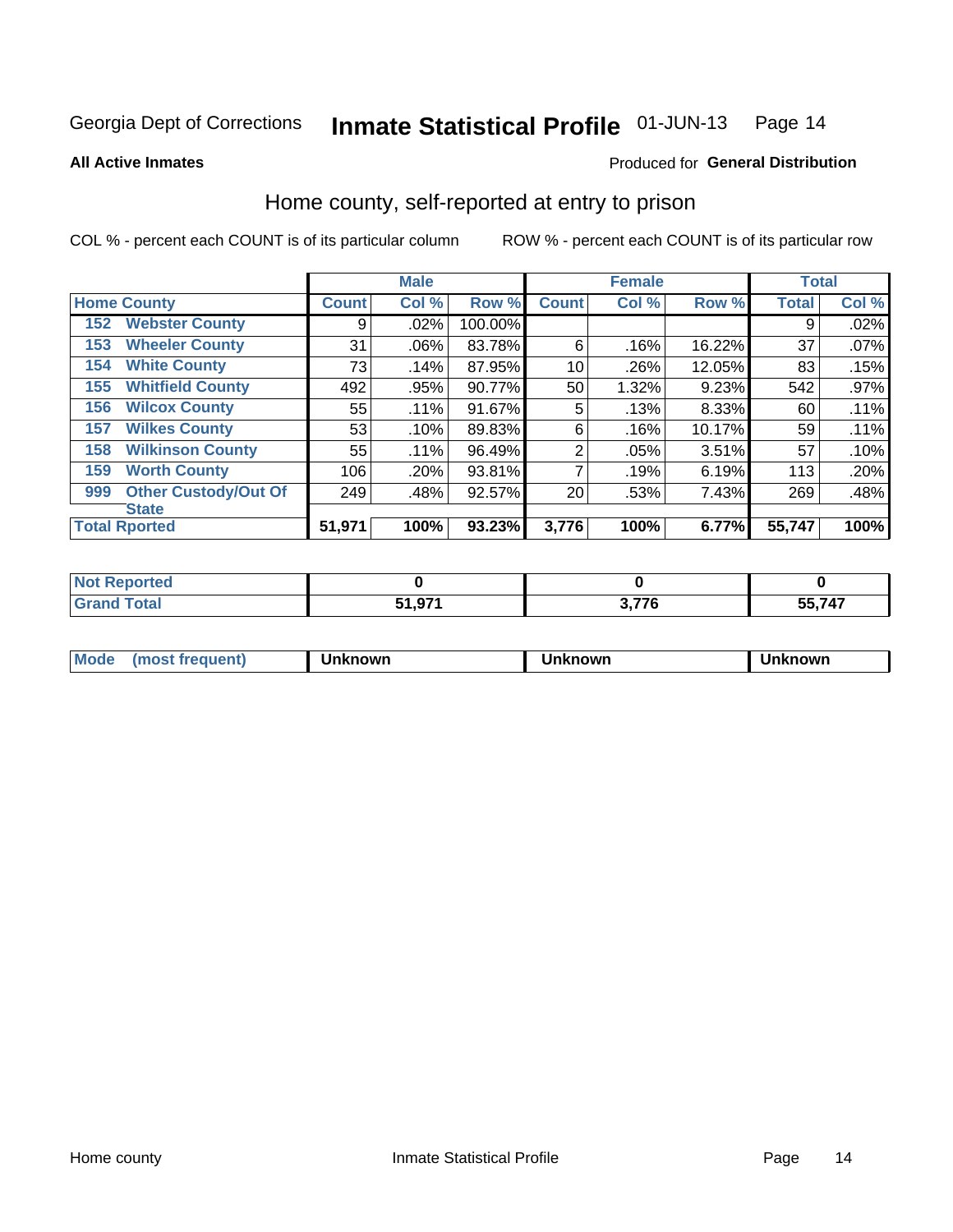#### Inmate Statistical Profile 01-JUN-13 Page 15

#### **All Active Inmates**

#### **Produced for General Distribution**

## Socioeconomic class, self-reported at entry to prison

COL % - percent each COUNT is of its particular column

|                       |                | <b>Male</b> |           |              | <b>Female</b> |       |        | <b>Total</b> |
|-----------------------|----------------|-------------|-----------|--------------|---------------|-------|--------|--------------|
| Socioeconomic Class   | <b>Count</b> l | Col %       | Row %     | <b>Count</b> | Col %         | Row % | Total  | Col %        |
| <b>Welfare</b>        | .839           | 9.63%       | 95.78%    | 81           | 10.73%        | 4.22% | 1.920  | 9.67%        |
| <b>Occ Employ</b>     | 795            | 4.16%       | $99.50\%$ |              | .53%          | .50%  | 799    | 4.02%        |
| <b>Minimum Std</b>    | .967           | 41.70%      | 97.13%    | 235          | 31.13%        | 2.87% | 8,202  | 41.30%       |
| <b>Middle</b>         | 8.504          | 44.51%      | 95.13%    | 435          | 57.62%        | 4.87% | 8,939  | 45.01%       |
| <b>Total Reported</b> | 19,105         | 100%        | 96.2%     | 755          | 100%          | 3.8%  | 19,860 | 100%         |

| Not F<br>orted | 32,866 | 3,021 | 35,887 |
|----------------|--------|-------|--------|
|                | 51,971 | 77C   | 747    |

| ____<br>____ |
|--------------|
|--------------|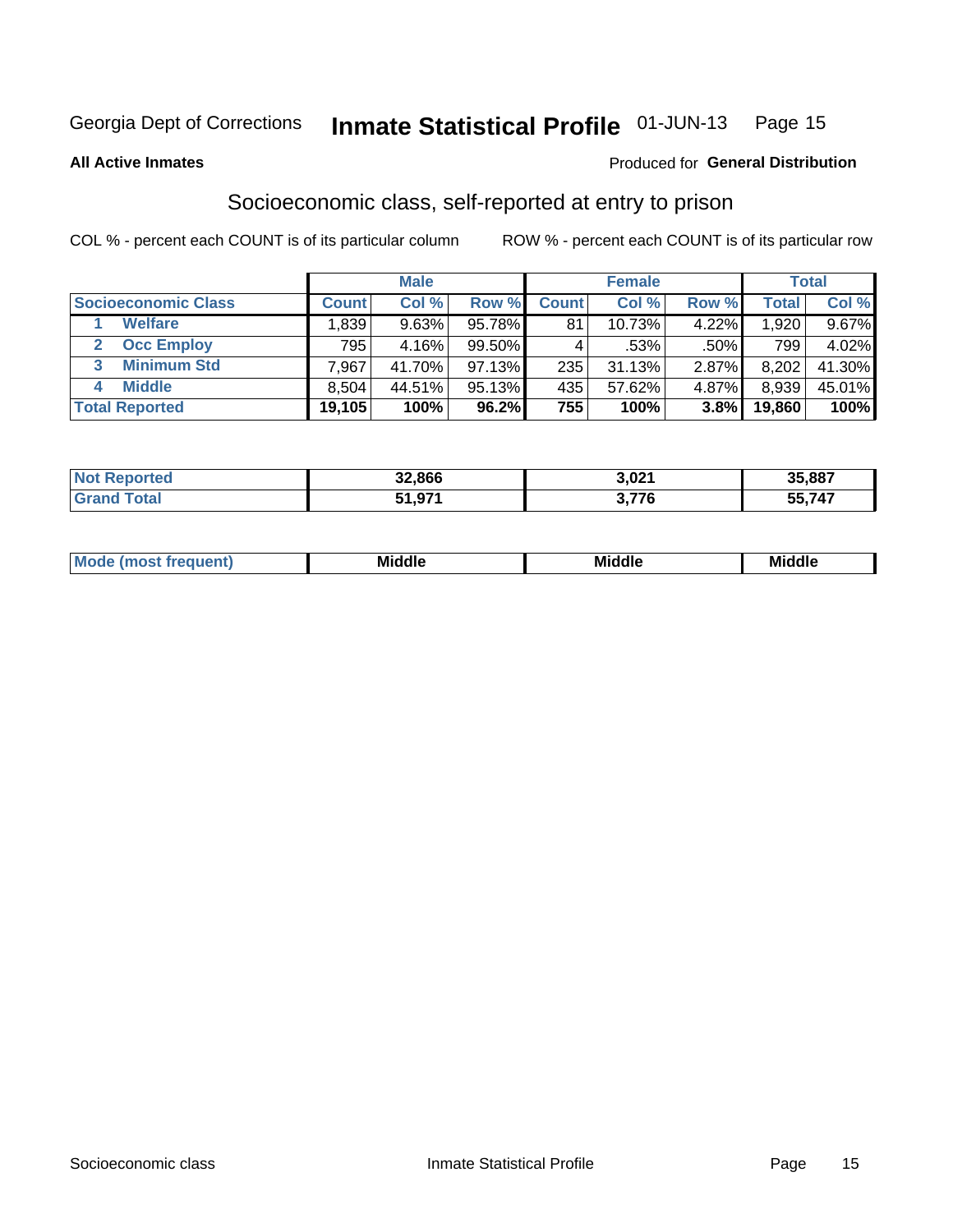## Inmate Statistical Profile 01-JUN-13 Page 16

**All Active Inmates** 

#### Produced for General Distribution

## Environment to age 16, self-reported at entry to prison

COL % - percent each COUNT is of its particular column

|                                    |              | <b>Male</b> |        |                 | <b>Female</b> |          |              | <b>Total</b> |
|------------------------------------|--------------|-------------|--------|-----------------|---------------|----------|--------------|--------------|
| <b>Environment to age 16</b>       | <b>Count</b> | Col %       | Row %  | <b>Count</b>    | Col %         | Row %    | <b>Total</b> | Col %        |
| <b>Rural/Farm</b>                  | 715          | 3.71%       | 96.88% | 23 <sub>1</sub> | 3.03%         | 3.12%    | 738          | 3.68%        |
| <b>Rural/Nfarm</b><br>$\mathbf{2}$ | 1,020        | 5.29%       | 91.89% | 90              | 11.86%        | $8.11\%$ | 1.110        | 5.54%        |
| 3 S.M.S.A                          | 7,040        | 36.50%      | 97.94% | 148             | 19.50%        | 2.06%    | 7,188        | 35.86%       |
| <b>Urban</b><br>4                  | 4,287        | 22.23%      | 93.95% | 276             | 36.36%        | 6.05%    | 4,563        | 22.76%       |
| 5 Small Town                       | 6,226        | 32.28%      | 96.56% | 222             | 29.25%        | 3.44%    | 6,448        | 32.16%       |
| <b>Total Reported</b>              | 19,288       | 100%        | 96.21% | 759             | 100%          | 3.79%    | 20,047       | 100%         |

| <b>Not Reported</b> | 32,683 | 3,017 | 35,700 |
|---------------------|--------|-------|--------|
| <b>Grand Total</b>  | 51,971 | 3,776 | 55,747 |

| Mo | M | ----- | M |
|----|---|-------|---|
|    |   | _____ |   |
|    |   |       |   |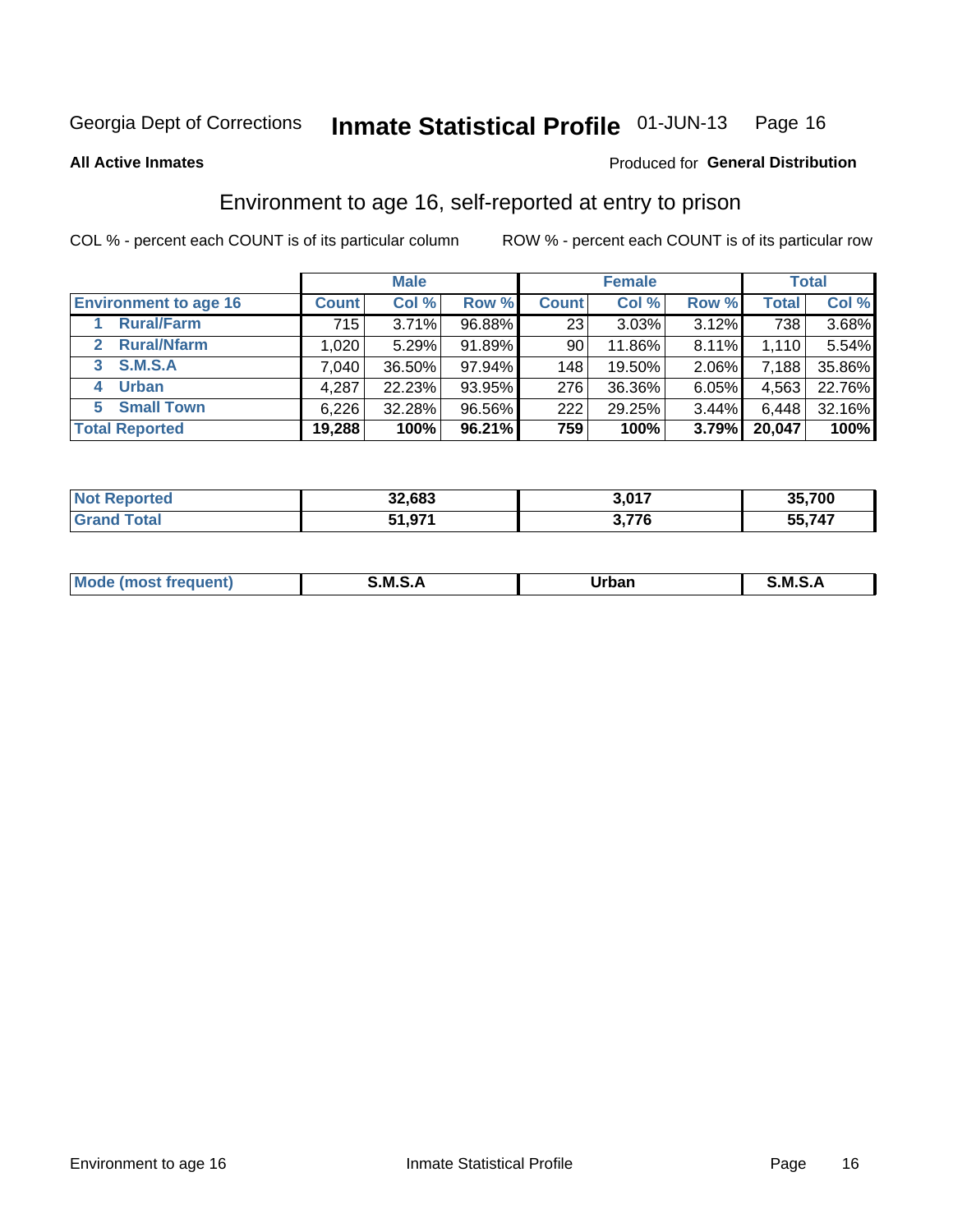#### Inmate Statistical Profile 01-JUN-13 Page 17

#### **All Active Inmates**

#### Produced for General Distribution

## Guardian status to age 16, self-reported at entry to prison

COL % - percent each COUNT is of its particular column

|                                  |              | <b>Male</b> |         |              | <b>Female</b> |       |        | <b>Total</b> |
|----------------------------------|--------------|-------------|---------|--------------|---------------|-------|--------|--------------|
| <b>Guardian Status To Age 16</b> | <b>Count</b> | Col %       | Row %   | <b>Count</b> | Col %         | Row % | Total  | Col %        |
| 1 Orphanage                      | 13           | $.08\%$     | 100.00% |              |               |       | 13     | $.07\%$      |
| 2 Father Only                    | 539          | 3.13%       | 97.82%  | 12           | 3.05%         | 2.18% | 551    | 3.13%        |
| <b>3 Both Parents</b>            | 6,652        | 38.65%      | 97.58%  | 165          | 41.98%        | 2.42% | 6,817  | 38.72%       |
| <b>4 Mother Only</b>             | 7,524        | 43.72%      | 98.24%  | 135          | 34.35%        | 1.76% | 7,659  | 43.51%       |
| <b>6 Oth Female</b>              | 451          | 2.62%       | 98.26%  | 8            | 2.04%         | 1.74% | 459    | 2.61%        |
| <b>7 Oth Male</b>                | 80           | .46%        | 98.77%  |              | .25%          | 1.23% | 81     | .46%         |
| 8 Step-Parents                   | 169          | .98%        | 98.83%  | 2            | .51%          | 1.17% | 171    | $.97\%$      |
| 9 Foster Home                    | 292          | 1.70%       | 97.33%  | 8            | 2.04%         | 2.67% | 300    | 1.70%        |
| <b>10 Grand Parents</b>          | 1,491        | 8.66%       | 96.01%  | 62           | 15.78%        | 3.99% | 1,553  | 8.82%        |
| <b>Total Reported</b>            | 17,211       | 100%        | 97.77%  | 393          | 100%          | 2.23% | 17,604 | 100%         |

| <b>orteg</b><br><b>NOT</b> | 34,760 | 3,383                  | 38,143       |
|----------------------------|--------|------------------------|--------------|
| .Gr                        | 51,971 | 77c<br>ა. <i>í í</i> o | 5,747<br>-55 |

| <b>Mode (most frequent)</b> | วทIv<br>- -<br>MΩ | <b>Roth</b><br>ີ <sup>ລ</sup> າrents | l Mc<br>Only<br>- - |
|-----------------------------|-------------------|--------------------------------------|---------------------|
|                             |                   |                                      |                     |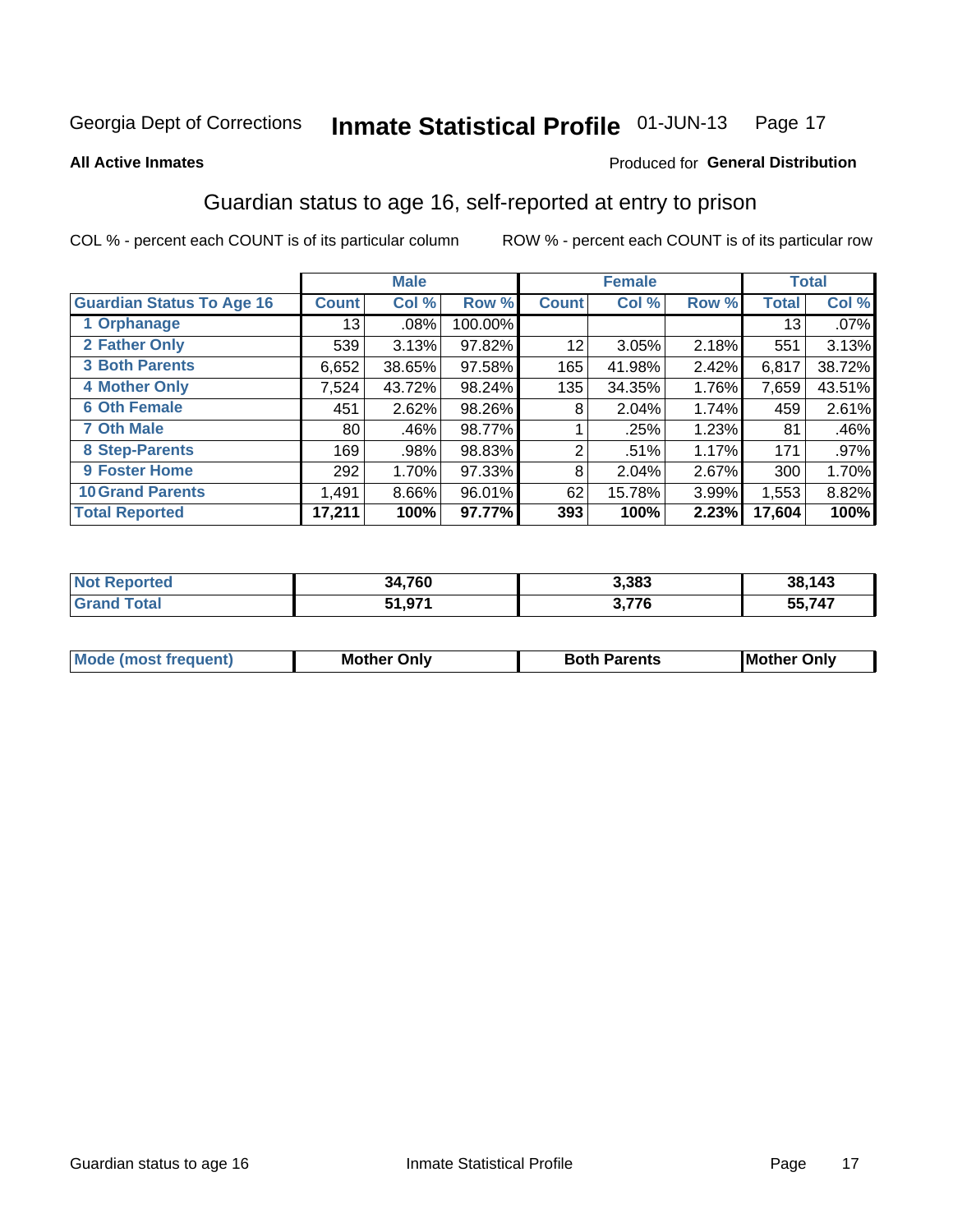#### Inmate Statistical Profile 01-JUN-13 Page 18

#### **All Active Inmates**

#### Produced for General Distribution

## Employment status before prison, self-reported at entry to prison

COL % - percent each COUNT is of its particular column

|                                  |              | <b>Male</b> |        |              | <b>Female</b> |          |        | <b>Total</b> |
|----------------------------------|--------------|-------------|--------|--------------|---------------|----------|--------|--------------|
| <b>Employment Status</b>         | <b>Count</b> | Col %       | Row %  | <b>Count</b> | Col %         | Row %    | Total  | Col %        |
| <b>Full Time</b>                 | 20,472       | 48.24%      | 96.82% | 673          | 20.93%        | $3.18\%$ | 21,145 | 46.32%       |
| <b>Part Time</b><br>$\mathbf{2}$ | 4,188        | 9.87%       | 95.97% | 176          | 5.47%         | 4.03%    | 4,364  | 9.56%        |
| Unempl $<$ 6m<br>3               | 3,128        | 7.37%       | 97.32% | 86           | 2.67%         | 2.68%    | 3,214  | 7.04%        |
| Unempl > 6m<br>4                 | 7,322        | 17.25%      | 81.29% | 1,685        | 52.41%        | 18.71%   | 9,007  | 19.73%       |
| <b>Never Workd</b><br>5          | 4,384        | 10.33%      | 96.67% | 151          | 4.70%         | $3.33\%$ | 4,535  | 9.93%        |
| <b>Student</b><br>6              | 1,049        | 2.47%       | 93.41% | 74           | 2.30%         | 6.59%    | 1,123  | 2.46%        |
| <b>Incapable</b>                 | 1,895        | 4.47%       | 83.66% | 370          | 11.51%        | 16.34%   | 2,265  | 4.96%        |
| <b>Total Reported</b>            | 42,438       | 100%        | 92.96% | 3,215        | 100%          | 7.04%    | 45,653 | 100%         |

| <b>orted</b><br>NO | 9,533  | 561   | 10.094 |
|--------------------|--------|-------|--------|
| $F$ ntal           | 51,971 | 2.77C | 55,747 |

| <b>Moo.</b><br><b>THOST</b> | the contract of the contract of the contract of the contract of the contract of the contract of the contract of | 6m | ıme |
|-----------------------------|-----------------------------------------------------------------------------------------------------------------|----|-----|
|                             |                                                                                                                 |    |     |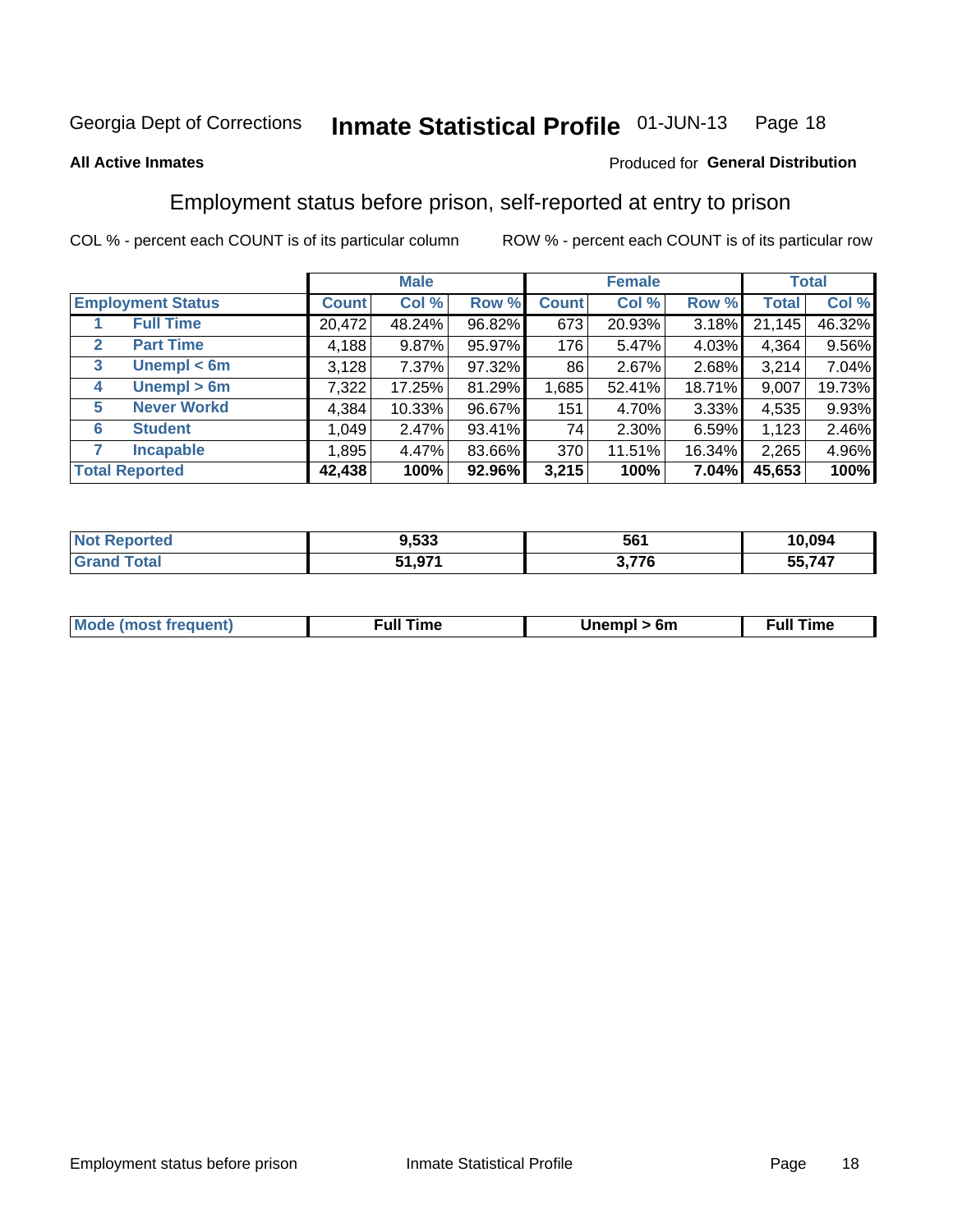#### **All Active Inmates**

Produced for General Distribution

### Age at admission

COL % - percent each COUNT is of its particular column

|                         |              | <b>Male</b> |        |              | <b>Female</b> |       |              | <b>Total</b> |
|-------------------------|--------------|-------------|--------|--------------|---------------|-------|--------------|--------------|
| <b>Age At Admission</b> | <b>Count</b> | Col %       | Row %  | <b>Count</b> | Col %         | Row % | <b>Total</b> | Col %        |
| 14                      | 19           | 0.04%       | 95.00% | 1            | 0.03%         | 5.00% | 20           | 0.04%        |
| 15                      | 62           | 0.12%       | 98.41% | 1            | 0.03%         | 1.59% | 63           | 0.11%        |
| 16                      | 183          | 0.35%       | 95.81% | 8            | 0.21%         | 4.19% | 191          | 0.34%        |
| $\overline{17}$         | 727          | 1.40%       | 97.45% | 19           | 0.50%         | 2.55% | 746          | 1.34%        |
| $\overline{18}$         | 1,505        | 2.90%       | 97.16% | 44           | 1.17%         | 2.84% | 1,549        | 2.78%        |
| 19                      | 2,174        | 4.18%       | 96.92% | 69           | 1.83%         | 3.08% | 2,243        | 4.02%        |
| 20                      | 2,384        | 4.59%       | 95.74% | 106          | 2.81%         | 4.26% | 2,490        | 4.47%        |
| $\overline{21}$         | 2,342        | 4.51%       | 95.09% | 121          | 3.21%         | 4.91% | 2,463        | 4.42%        |
| $\overline{22}$         | 2,367        | 4.55%       | 94.76% | 131          | 3.47%         | 5.24% | 2,498        | 4.48%        |
| 23                      | 2,150        | 4.14%       | 93.56% | 148          | 3.92%         | 6.44% | 2,298        | 4.12%        |
| 24                      | 2,079        | 4.00%       | 94.20% | 128          | 3.39%         | 5.80% | 2,207        | 3.96%        |
| $\overline{25}$         | 1,976        | 3.80%       | 93.92% | 128          | 3.39%         | 6.08% | 2,104        | 3.77%        |
| $\overline{26}$         | 1,845        | 3.55%       | 93.94% | 119          | 3.15%         | 6.06% | 1,964        | 3.52%        |
| $\overline{27}$         | 1,866        | 3.59%       | 92.70% | 147          | 3.89%         | 7.30% | 2,013        | 3.61%        |
| 28                      | 1,809        | 3.48%       | 93.15% | 133          | 3.52%         | 6.85% | 1,942        | 3.48%        |
| 29                      | 1,704        | 3.28%       | 92.41% | 140          | 3.71%         | 7.59% | 1,844        | 3.31%        |
| 30                      | 1,701        | 3.27%       | 93.36% | 121          | 3.21%         | 6.64% | 1,822        | 3.27%        |
| 31                      | 1,649        | 3.17%       | 92.95% | 125          | 3.31%         | 7.05% | 1,774        | 3.18%        |
| 32                      | 1,558        | 3.00%       | 92.19% | 132          | 3.50%         | 7.81% | 1,690        | 3.03%        |
| 33                      | 1,441        | 2.77%       | 91.84% | 128          | 3.39%         | 8.16% | 1,569        | 2.81%        |
| 34                      | 1,397        | 2.69%       | 90.77% | 142          | 3.76%         | 9.23% | 1,539        | 2.76%        |
| 35                      | 1,320        | 2.54%       | 91.86% | 117          | 3.10%         | 8.14% | 1,437        | 2.58%        |
| 36                      | 1,258        | 2.42%       | 91.69% | 114          | 3.02%         | 8.31% | 1,372        | 2.46%        |
| $\overline{37}$         | 1,181        | 2.27%       | 92.70% | 93           | 2.46%         | 7.30% | 1,274        | 2.29%        |
| 38                      | 1,161        | 2.23%       | 92.95% | 88           | 2.33%         | 7.05% | 1,249        | 2.24%        |
| 39                      | 1,079        | 2.08%       | 91.75% | 97           | 2.57%         | 8.25% | 1,176        | 2.11%        |
| 40                      | 1,085        | 2.09%       | 90.95% | 108          | 2.86%         | 9.05% | 1,193        | 2.14%        |
| 41                      | 1,020        | 1.96%       | 91.89% | 90           | 2.38%         | 8.11% | 1,110        | 1.99%        |
| 42                      | 970          | 1.87%       | 90.15% | 106          | 2.81%         | 9.85% | 1,076        | 1.93%        |
| 43                      | 912          | 1.75%       | 90.39% | 97           | 2.57%         | 9.61% | 1,009        | 1.81%        |
| 44                      | 891          | 1.71%       | 91.20% | 86           | 2.28%         | 8.80% | 977          | 1.75%        |
| 45                      | 831          | 1.60%       | 90.72% | 85           | 2.25%         | 9.28% | 916          | 1.64%        |
| 46                      | 818          | 1.57%       | 91.40% | 77           | 2.04%         | 8.60% | 895          | 1.61%        |
| 47                      | 763          | 1.47%       | 91.38% | 72           | 1.91%         | 8.62% | 835          | 1.50%        |
| 48                      | 732          | 1.41%       | 91.16% | 71           | 1.88%         | 8.84% | 803          | 1.44%        |
| 49                      | 655          | 1.26%       | 91.61% | 60           | 1.59%         | 8.39% | 715          | 1.28%        |
| 50                      | 590          | 1.14%       | 92.19% | 50           | 1.32%         | 7.81% | 640          | 1.15%        |
| 51                      | 529          | 1.02%       | 91.84% | 47           | 1.25%         | 8.16% | 576          | 1.03%        |
| 52                      | 510          | 0.98%       | 90.91% | 51           | 1.35%         | 9.09% | 561          | 1.01%        |
| 53                      | 432          | 0.83%       | 91.33% | 41           | 1.09%         | 8.67% | 473          | 0.85%        |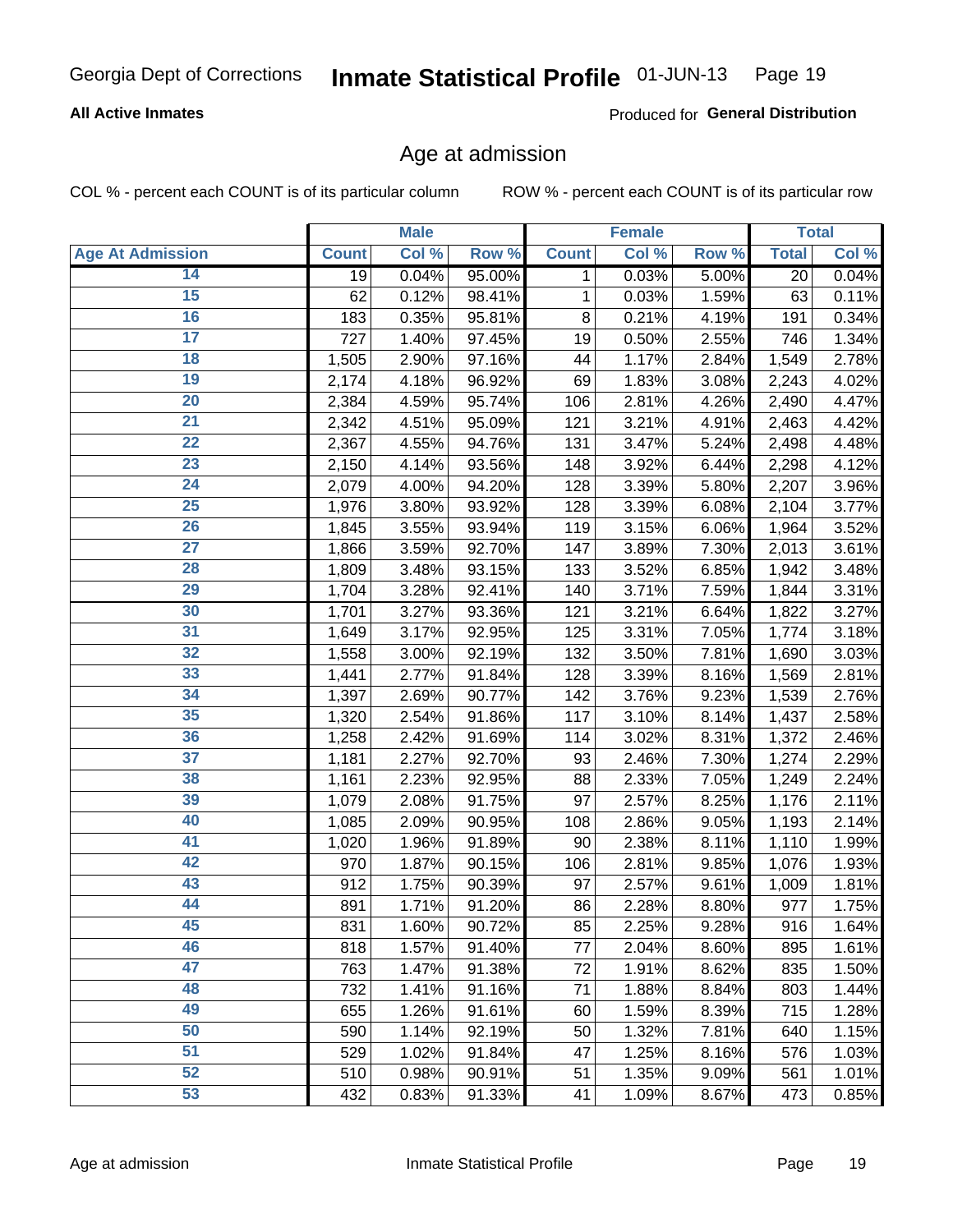#### **All Active Inmates**

Produced for General Distribution

## Age at admission

COL % - percent each COUNT is of its particular column

|                         |                         | <b>Male</b> |         |                | <b>Female</b> |        |                 | <b>Total</b> |
|-------------------------|-------------------------|-------------|---------|----------------|---------------|--------|-----------------|--------------|
| <b>Age At Admission</b> | <b>Count</b>            | Col %       | Row %   | <b>Count</b>   | Col %         | Row %  | <b>Total</b>    | Col %        |
| 54                      | 354                     | 0.68%       | 92.67%  | 28             | 0.74%         | 7.33%  | 382             | 0.69%        |
| 55                      | 318                     | 0.61%       | 93.26%  | 23             | 0.61%         | 6.74%  | 341             | 0.61%        |
| 56                      | 271                     | 0.52%       | 94.43%  | 16             | 0.42%         | 5.57%  | 287             | 0.51%        |
| 57                      | 234                     | 0.45%       | 97.10%  | $\overline{7}$ | 0.19%         | 2.90%  | 241             | 0.43%        |
| 58                      | 191                     | 0.37%       | 95.02%  | 10             | 0.26%         | 4.98%  | 201             | 0.36%        |
| 59                      | 160                     | 0.31%       | 93.57%  | 11             | 0.29%         | 6.43%  | 171             | 0.31%        |
| 60                      | 121                     | 0.23%       | 95.28%  | 6              | 0.16%         | 4.72%  | 127             | 0.23%        |
| 61                      | 123                     | 0.24%       | 93.89%  | 8              | 0.21%         | 6.11%  | 131             | 0.23%        |
| 62                      | 96                      | 0.18%       | 96.00%  | 4              | 0.11%         | 4.00%  | 100             | 0.18%        |
| 63                      | 79                      | 0.15%       | 96.34%  | 3              | 0.08%         | 3.66%  | 82              | 0.15%        |
| 64                      | 71                      | 0.14%       | 92.21%  | $6\phantom{1}$ | 0.16%         | 7.79%  | 77              | 0.14%        |
| 65                      | 45                      | 0.09%       | 93.75%  | 3              | 0.08%         | 6.25%  | 48              | 0.09%        |
| 66                      | 39                      | 0.08%       | 95.12%  | $\overline{2}$ | 0.05%         | 4.88%  | 41              | 0.07%        |
| 67                      | 37                      | 0.07%       | 97.37%  | 1              | 0.03%         | 2.63%  | 38              | 0.07%        |
| 68                      | 28                      | 0.05%       | 96.55%  | 1              | 0.03%         | 3.45%  | 29              | 0.05%        |
| 69                      | 32                      | 0.06%       | 100.00% |                |               |        | $\overline{32}$ | 0.06%        |
| 70                      | 23                      | 0.04%       | 88.46%  | 3              | 0.08%         | 11.54% | 26              | 0.05%        |
| $\overline{71}$         | 12                      | 0.02%       | 100.00% |                |               |        | 12              | 0.02%        |
| $\overline{72}$         | 16                      | 0.03%       | 94.12%  | 1              | 0.03%         | 5.88%  | 17              | 0.03%        |
| $\overline{73}$         | 10                      | 0.02%       | 100.00% |                |               |        | 10              | 0.02%        |
| $\overline{74}$         | $\bf 8$                 | 0.02%       | 100.00% |                |               |        | 8               | 0.01%        |
| 75                      | 6                       | 0.01%       | 100.00% |                |               |        | $6\phantom{1}$  | 0.01%        |
| 76                      | $\overline{7}$          | 0.01%       | 100.00% |                |               |        | 7               | 0.01%        |
| $\overline{77}$         | 5                       | 0.01%       | 100.00% |                |               |        | $\overline{5}$  | 0.01%        |
| 78                      | $\overline{\mathbf{4}}$ | 0.01%       | 100.00% |                |               |        | 4               | 0.01%        |
| 79                      | $\overline{2}$          | 0.01%       | 66.67%  | 1              | 0.03%         | 33.33% | 3               | 0.01%        |
| 82                      | $\overline{2}$          | 0.01%       | 100.00% |                |               |        | $\overline{2}$  | 0.01%        |
| 84                      | $\mathbf 1$             | 0.01%       | 100.00% |                |               |        | $\mathbf{1}$    | 0.01%        |
| <b>Total Reported</b>   | 51,970                  | 100%        | 93.23%  | 3,775          | 100%          | 6.77%  | 55,745          | 100%         |

| m |                     |            |                        |
|---|---------------------|------------|------------------------|
|   | <b>54.074</b><br>-- | 277<br>1 C | $F = 7.47$<br>-4.<br>. |

| Mean<br>(average)       | 32.19 | 34.23    | 32.33     |
|-------------------------|-------|----------|-----------|
| Median (middle)         | 30    | ົ<br>აა  | 30        |
| Mode<br>(most frequent) | 20    | ^^<br>25 | ne.<br>LL |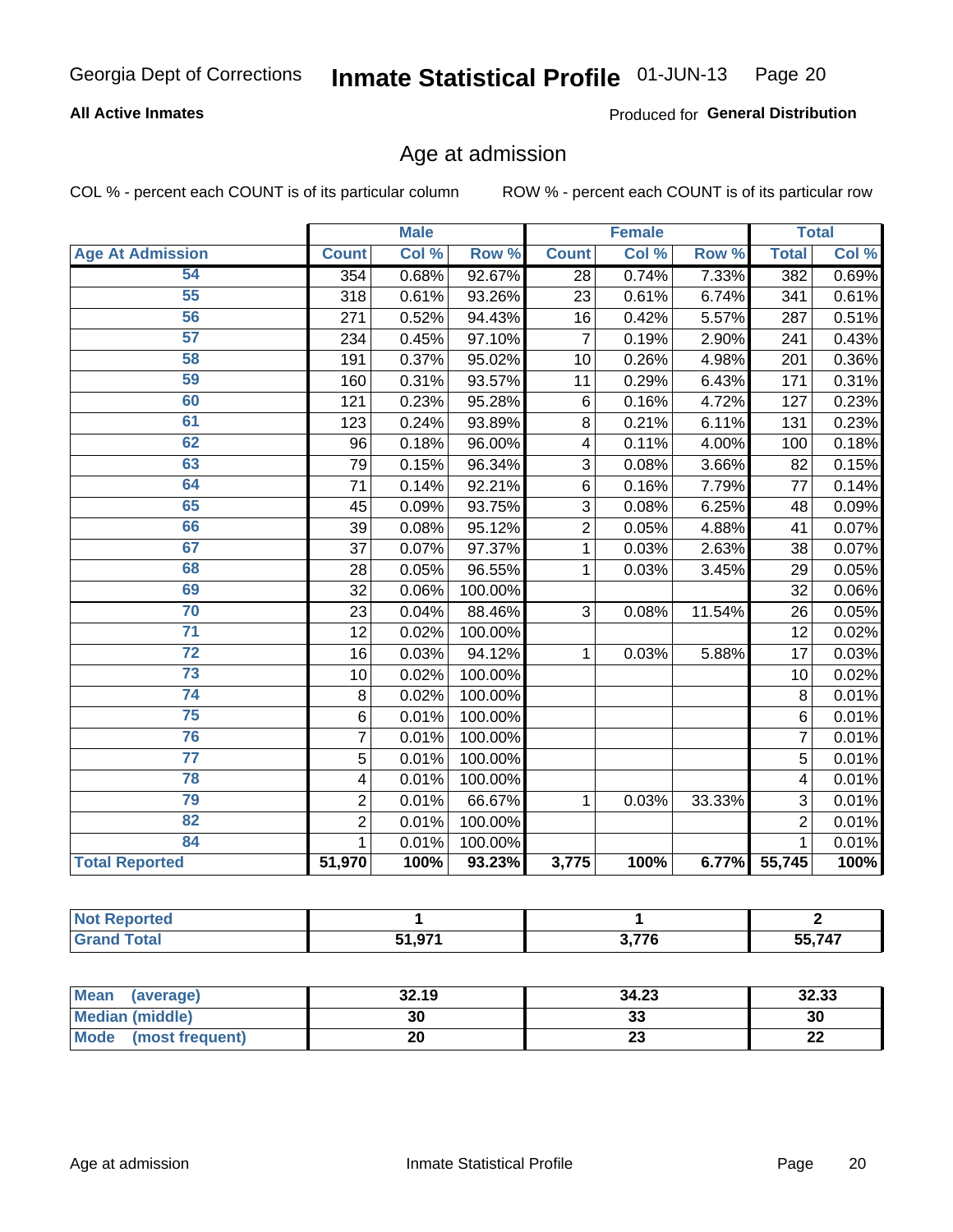#### **All Active Inmates**

#### Produced for General Distribution

### Height, measured at entry to prison

COL % - percent each COUNT is of its particular column

|                       |                         | <b>Male</b>               |         |              | <b>Female</b> |        | <b>Total</b>   |        |
|-----------------------|-------------------------|---------------------------|---------|--------------|---------------|--------|----------------|--------|
| <b>Height</b>         | <b>Count</b>            | $\overline{\text{Col}}$ % | Row %   | <b>Count</b> | Col %         | Row %  | <b>Total</b>   | Col %  |
| 4'10''                | 3                       | 0.02%                     | 15.00%  | 17           | 8.17%         | 85.00% | 20             | 0.16%  |
| 4'11''                | 10                      | 0.08%                     | 12.35%  | 71           | 34.13%        | 87.65% | 81             | 0.66%  |
| 5'02''                | 2                       | 0.02%                     | 66.67%  | 1            | 0.48%         | 33.33% | 3              | 0.02%  |
| 5'03"                 | 1                       | 0.01%                     | 100.00% |              |               |        | 1              | 0.01%  |
| 5'05''                | $\overline{7}$          | 0.06%                     | 100.00% |              |               |        | 7              | 0.06%  |
| 5'06''                | 9                       | 0.07%                     | 100.00% |              |               |        | 9              | 0.07%  |
| 5'07''                | 11                      | 0.09%                     | 100.00% |              |               |        | 11             | 0.09%  |
| 5'08''                | 10                      | 0.08%                     | 100.00% |              |               |        | 10             | 0.08%  |
| 5'09''                | 14                      | 0.12%                     | 100.00% |              |               |        | 14             | 0.11%  |
| 5'10''                | 5,882                   | 48.38%                    | 98.91%  | 65           | 31.25%        | 1.09%  | 5,947          | 48.09% |
| 5'11''                | 6,163                   | 50.69%                    | 99.13%  | 54           | 25.96%        | 0.87%  | 6,217          | 50.27% |
| 6'00''                | 13                      | 0.11%                     | 100.00% |              |               |        | 13             | 0.11%  |
| 6'01''                | 7                       | 0.06%                     | 100.00% |              |               |        |                | 0.06%  |
| 6'02"                 | 6                       | 0.05%                     | 100.00% |              |               |        | 6              | 0.05%  |
| 6'03''                | 1                       | 0.01%                     | 100.00% |              |               |        | 1              | 0.01%  |
| 6'04''                | $\overline{\mathbf{c}}$ | 0.02%                     | 100.00% |              |               |        | $\overline{c}$ | 0.02%  |
| 6'05''                | $\overline{2}$          | 0.02%                     | 100.00% |              |               |        | $\overline{2}$ | 0.02%  |
| 6'10''                | 5                       | 0.04%                     | 100.00% |              |               |        | 5              | 0.04%  |
| 6'11''                | 10                      | 0.08%                     | 100.00% |              |               |        | 10             | 0.08%  |
| <b>Total Reported</b> | 12,158                  | 100%                      | 98.32%  | 208          | 100%          | 1.68%  | 12,366         | 100%   |

| <b>Not</b><br>Reported | 39,813       | 3,568 | 43,381        |
|------------------------|--------------|-------|---------------|
| ™otaı                  | Q71<br>,,,,, | 770 י | 55 747<br>55, |

| <b>Mean</b><br>(average) | 5'11" | 5'05" | 5'10" |
|--------------------------|-------|-------|-------|
| Median (middle)          | 544"  | 5'10" | 5'11" |
| Mode<br>(most frequent)  | 544"  | 4'11" | 544"  |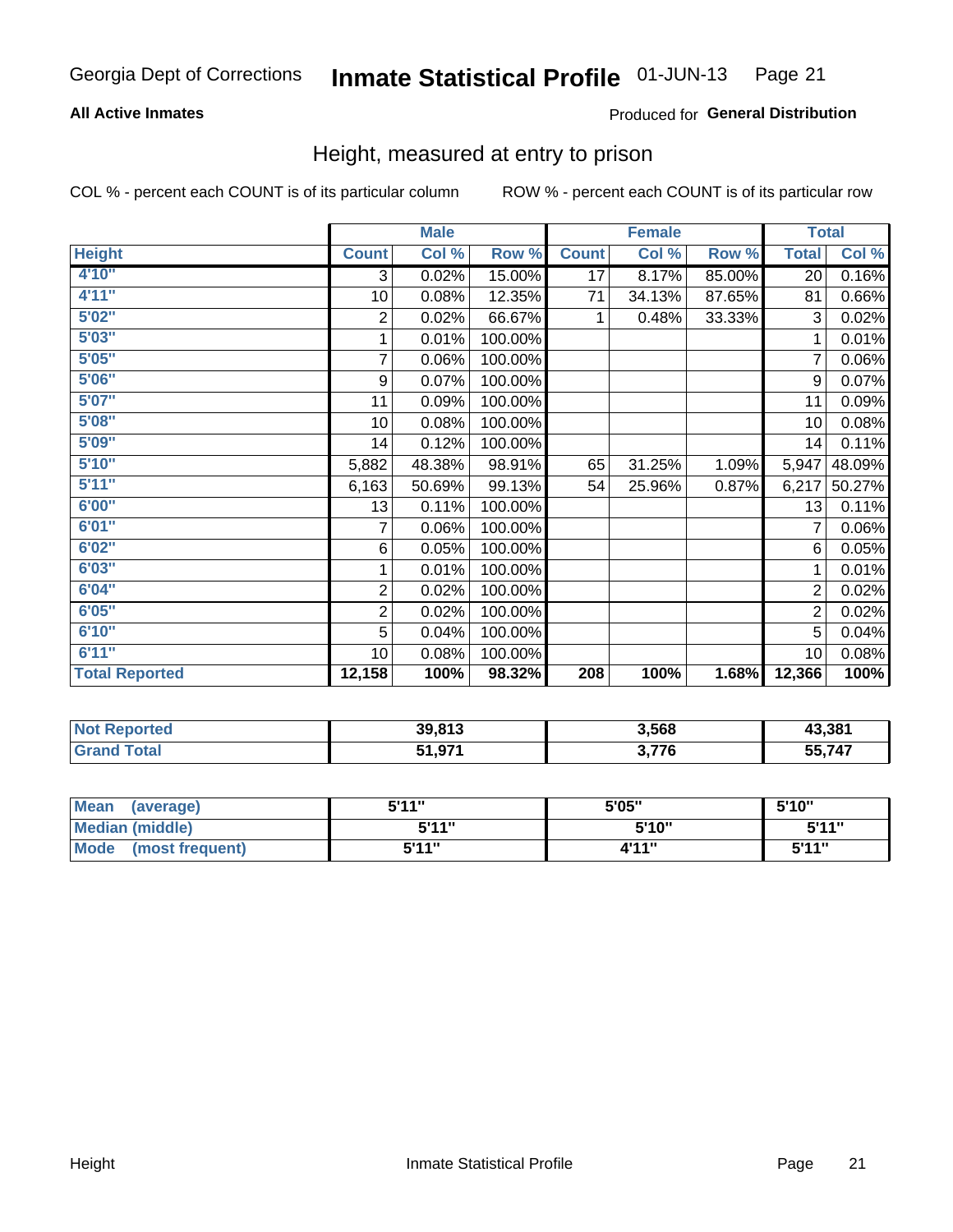#### **All Active Inmates**

#### Produced for General Distribution

## Weight, measured at entry to prison

COL % - percent each COUNT is of its particular column

|                        |                         | <b>Male</b> |                  |                         | <b>Female</b> |                  | <b>Total</b> |        |
|------------------------|-------------------------|-------------|------------------|-------------------------|---------------|------------------|--------------|--------|
| Weight                 | <b>Count</b>            | Col %       | Row <sup>%</sup> | <b>Count</b>            | Col %         | Row <sup>%</sup> | <b>Total</b> | Col %  |
| <b>Under 80 pounds</b> | 16                      | 0.03%       | 94.12%           | 1.                      | 0.03%         | 5.88%            | 17           | 0.03%  |
| 80 - 89 pounds         | $\overline{\mathbf{4}}$ | 0.01%       | 80.00%           | $\mathbf{1}$            | 0.03%         | 20.00%           | 5            | 0.01%  |
| 90 - 99 pounds         | $\overline{2}$          | 0.01%       | 18.18%           | 9                       | 0.24%         | 81.82%           | 11           | 0.02%  |
| 100 - 109 pounds       | 21                      | 0.04%       | 41.18%           | 30                      | 0.80%         | 58.82%           | 51           | 0.09%  |
| 110 - 119 pounds       | 88                      | 0.17%       | 45.83%           | 104                     | 2.76%         | 54.17%           | 192          | 0.35%  |
| 120 - 129 pounds       | 424                     | 0.83%       | 67.09%           | 208                     | 5.52%         | 32.91%           | 632          | 1.15%  |
| 130 - 139 pounds       | 1,408                   | 2.74%       | 79.77%           | 357                     | 9.48%         | 20.23%           | 1,765        | 3.20%  |
| 140 - 149 pounds       | 3,143                   | 6.12%       | 88.59%           | 405                     | 10.76%        | 11.41%           | 3,548        | 6.44%  |
| 150 - 159 pounds       | 5,009                   | 9.75%       | 92.42%           | 411                     | 10.92%        | 7.58%            | 5,420        | 9.83%  |
| 160 - 169 pounds       | 6,855                   | 13.35%      | 93.63%           | 466                     | 12.38%        | 6.37%            | 7,321        | 13.28% |
| 170 - 179 pounds       | 6,603                   | 12.86%      | 94.86%           | 358                     | 9.51%         | 5.14%            | 6,961        | 12.63% |
| 180 - 189 pounds       | 6,807                   | 13.25%      | 95.12%           | 349                     | 9.27%         | 4.88%            | 7,156        | 12.98% |
| 190 - 199 pounds       | 4,852                   | 9.45%       | 95.21%           | 244                     | 6.48%         | 4.79%            | 5,096        | 9.25%  |
| 200 - 209 pounds       | 4,148                   | 8.08%       | 95.64%           | 189                     | 5.02%         | 4.36%            | 4,337        | 7.87%  |
| 210 - 219 pounds       | 3,189                   | 6.21%       | 95.94%           | 135                     | 3.59%         | 4.06%            | 3,324        | 6.03%  |
| 220 - 229 pounds       | 2,607                   | 5.08%       | 95.60%           | 120                     | 3.19%         | 4.40%            | 2,727        | 4.95%  |
| 230 - 239 pounds       | 1,767                   | 3.44%       | 94.54%           | 102                     | 2.71%         | 5.46%            | 1,869        | 3.39%  |
| 240 - 249 pounds       | 1,353                   | 2.63%       | 93.63%           | 92                      | 2.44%         | 6.37%            | 1,445        | 2.62%  |
| 250 - 259 pounds       | 914                     | 1.78%       | 94.32%           | 55                      | 1.46%         | 5.68%            | 969          | 1.76%  |
| 260 - 269 pounds       | 663                     | 1.29%       | 94.99%           | 35                      | 0.93%         | 5.01%            | 698          | 1.27%  |
| 270 - 279 pounds       | 439                     | 0.85%       | 95.43%           | 21                      | 0.56%         | 4.57%            | 460          | 0.83%  |
| 280 - 289 pounds       | 337                     | 0.66%       | 94.66%           | 19                      | 0.50%         | 5.34%            | 356          | 0.65%  |
| 290 - 299 pounds       | 177                     | 0.34%       | 92.67%           | 14                      | 0.37%         | 7.33%            | 191          | 0.35%  |
| 300 - 309 pounds       | 172                     | 0.33%       | 90.05%           | 19                      | 0.50%         | 9.95%            | 191          | 0.35%  |
| 310 - 319 pounds       | 94                      | 0.18%       | 96.91%           | 3                       | 0.08%         | 3.09%            | 97           | 0.18%  |
| 320 - 329 pounds       | 93                      | 0.18%       | 94.90%           | $\overline{5}$          | 0.13%         | 5.10%            | 98           | 0.18%  |
| 330 - 339 pounds       | 43                      | 0.08%       | 95.56%           | $\overline{2}$          | 0.05%         | 4.44%            | 45           | 0.08%  |
| 340 - 349 pounds       | 32                      | 0.06%       | 94.12%           | $\overline{2}$          | 0.05%         | 5.88%            | 34           | 0.06%  |
| 350 - 359 pounds       | 31                      | 0.06%       | 96.88%           | $\mathbf{1}$            | 0.03%         | 3.13%            | 32           | 0.06%  |
| 360 - 369 pounds       | 17                      | 0.03%       | 80.95%           | $\overline{\mathbf{4}}$ | 0.11%         | 19.05%           | 21           | 0.04%  |
| 370 - 379 pounds       | 10                      | 0.02%       | 100.00%          |                         |               |                  | 10           | 0.02%  |
| 380 - 389 pounds       | 5                       | 0.01%       | 100.00%          |                         |               |                  | 5            | 0.01%  |
| 390 - 399 pounds       | 6                       | 0.01%       | 100.00%          |                         |               |                  | $\,6$        | 0.01%  |
| 400 pounds and over    | 26                      | 0.05%       | 86.67%           | 4                       | 0.11%         | 13.33%           | 30           | 0.05%  |
| <b>Total Reported</b>  | 51,355                  | 100%        | 93.17%           | 3,765                   | 100%          | 6.83%            | 55,120       | 100.0% |

| тео<br>N | 616                   |       | $\sim$<br>021     |
|----------|-----------------------|-------|-------------------|
| `ota.    | <b>FA 674</b><br>,,,, | ייד ה | 55 747<br>JJ.I 41 |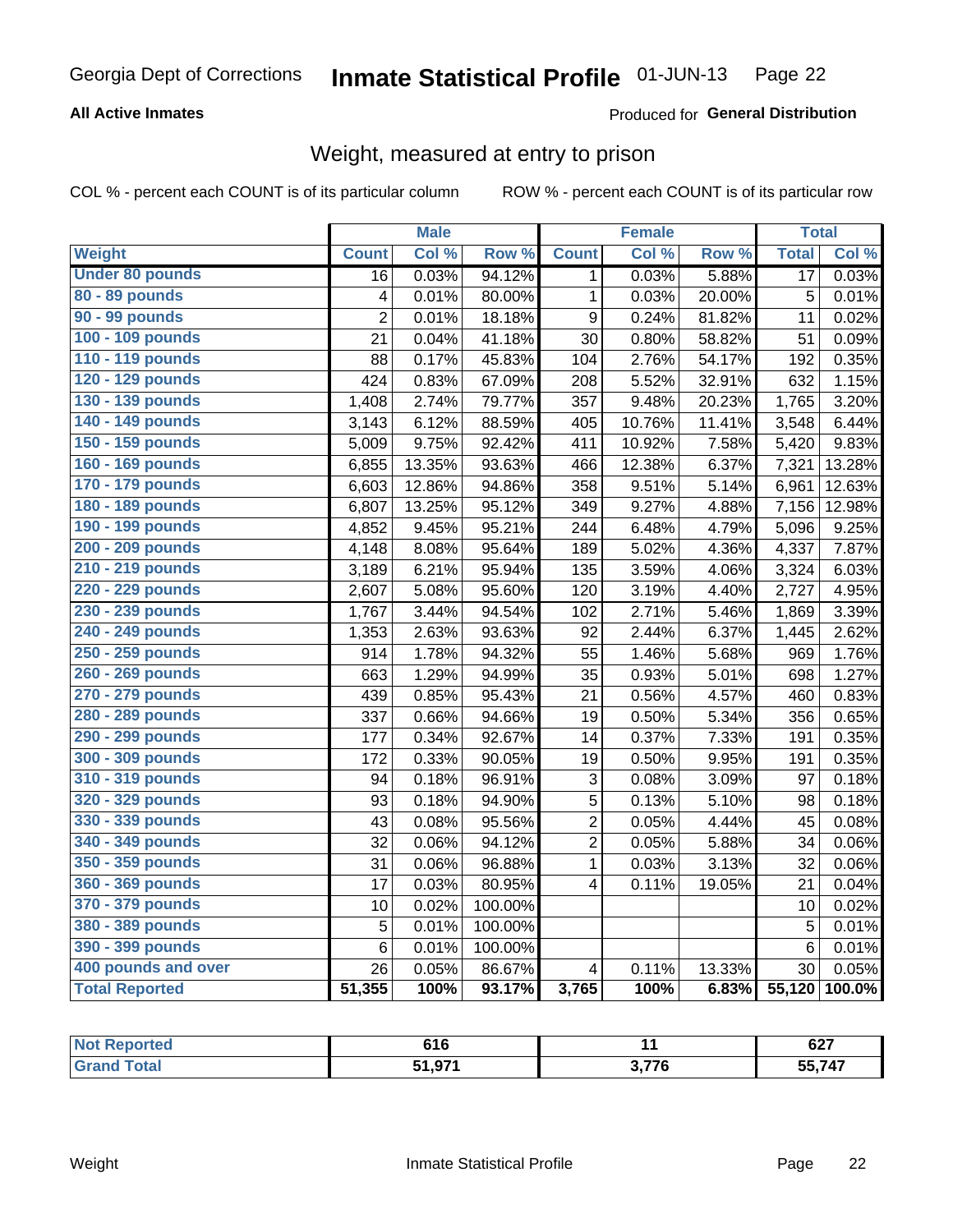#### **All Active Inmates**

#### Produced for General Distribution

## Weight, measured at entry to prison

COL % - percent each COUNT is of its particular column

|                                | <b>Male</b> | <b>Female</b> | Total |
|--------------------------------|-------------|---------------|-------|
| Mean<br>(average)              | 186         | 172           | 186   |
| <b>Median (middle)</b>         | 180         | 165           | 180   |
| <b>Mode</b><br>(most frequent) | 180         | 150           | 180   |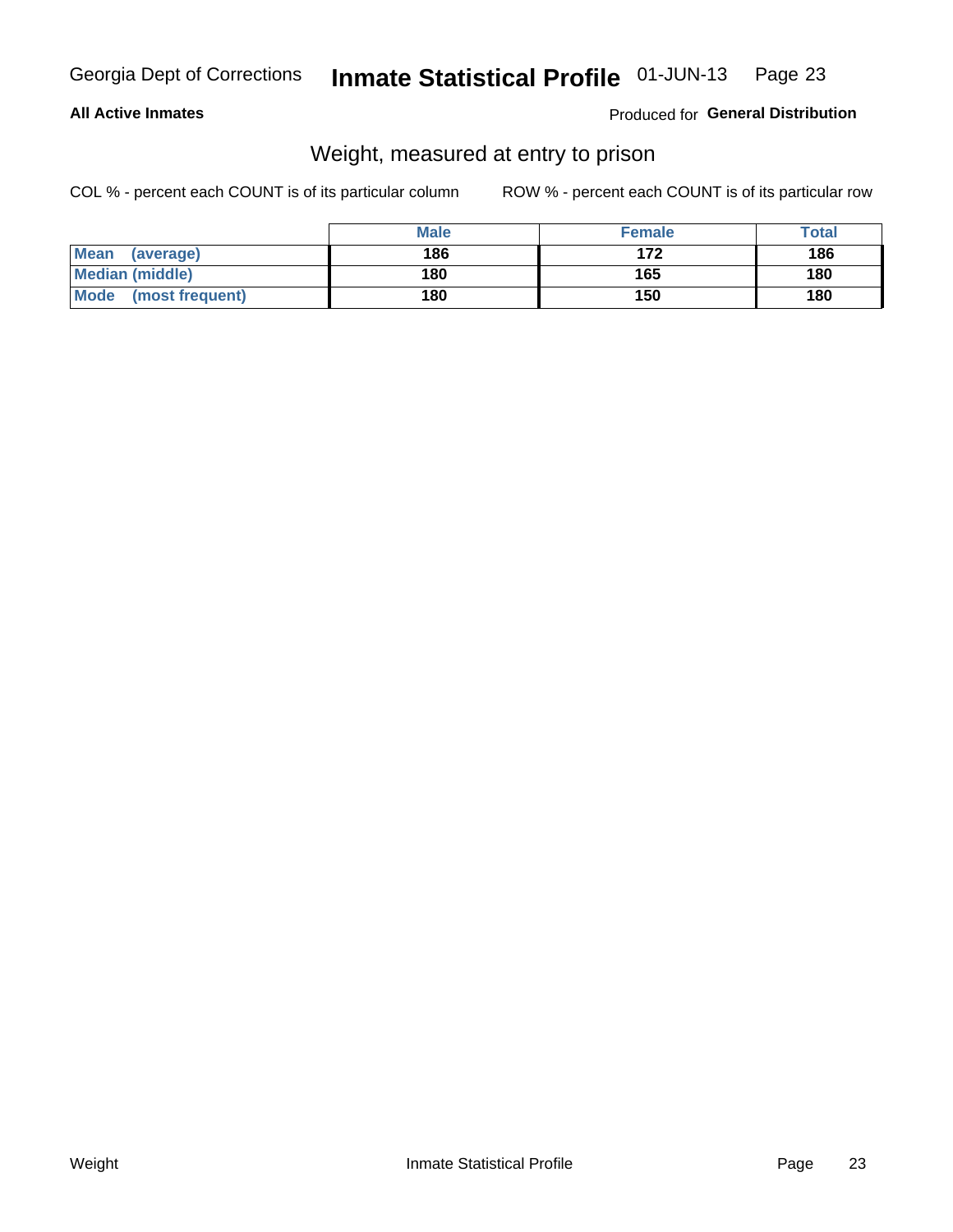#### Inmate Statistical Profile 01-JUN-13 Page 24

**All Active Inmates** 

**Produced for General Distribution** 

## Military service

COL % - percent each COUNT is of its particular column

|                               | <b>Male</b>  |         |             | <b>Female</b> |        |          | <b>Total</b> |        |
|-------------------------------|--------------|---------|-------------|---------------|--------|----------|--------------|--------|
| <b>Military service</b>       | <b>Count</b> | Col %   | Row % Count |               | Col %  | Row %    | <b>Total</b> | Col %  |
| <b>Air Force</b>              | 1,579        | 59.36%  | 97.89%      | 34            | 77.27% | 2.11%    | 1,613        | 59.65% |
| $\mathbf{2}^-$<br><b>Army</b> | 208          | 7.82%   | 98.58%      | 3             | 6.82%  | 1.42%    | 211          | 7.80%  |
| <b>Navy</b><br>3              | 495          | 18.61%  | 98.80%      | 6             | 13.64% | $1.20\%$ | 501          | 18.53% |
| <b>Marines</b><br>4           | 24           | $.90\%$ | 100.00%     |               |        |          | 24           | .89%   |
| <b>Coast Guard</b><br>5.      | 354          | 13.31%  | 99.72%      |               | 2.27%  | .28%     | 355          | 13.13% |
| <b>Total Reported</b>         | 2,660        | 100%    | 98.37%      | 44            | 100%   | 1.63%    | 2,704        | 100%   |

| <b>Not Reported</b> | 49,311 | 3,732        | 53,043 |
|---------------------|--------|--------------|--------|
| ™otal               | 51,971 | <b>3.776</b> | 55,747 |

| Mo | <br>ъc | . |
|----|--------|---|
|    |        |   |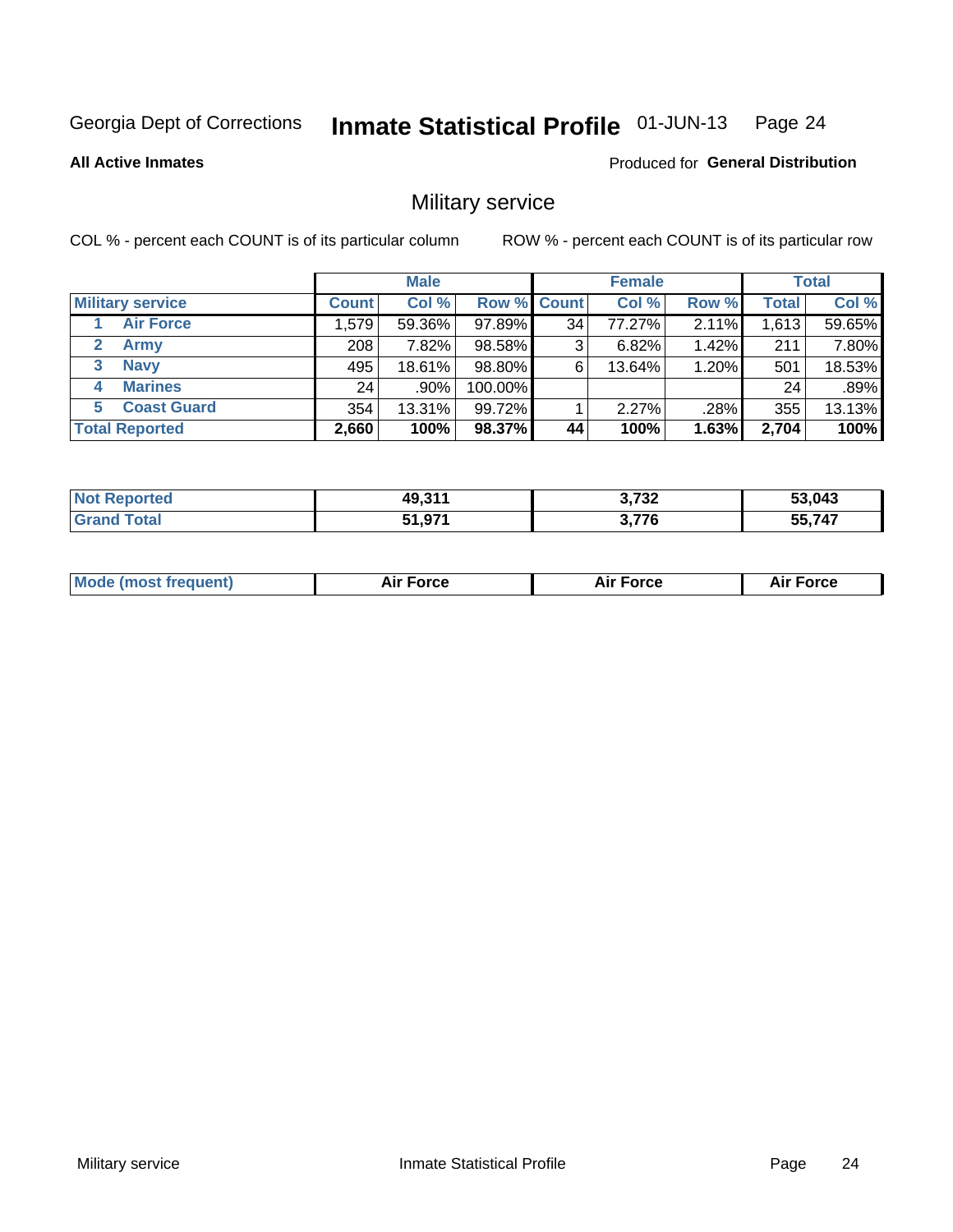#### Inmate Statistical Profile 01-JUN-13 Page 25

**All Active Inmates** 

#### Produced for General Distribution

## Type of admission to prison

COL % - percent each COUNT is of its particular column

|    |                                |                | <b>Male</b> |                    |     | <b>Female</b> |        | <b>Total</b> |        |
|----|--------------------------------|----------------|-------------|--------------------|-----|---------------|--------|--------------|--------|
|    | <b>Type of Admission</b>       | <b>Count</b>   | Col %       | <b>Row % Count</b> |     | Col %         | Row %  | <b>Total</b> | Col %  |
| 52 | <b>New Sentence</b>            | 42,399         | 81.64%      | 93.50% 2,949       |     | 78.16%        | 6.50%  | 45,348       | 81.41% |
| 53 | <b>Probation Rev Partial</b>   | 2,157          | 4.15%       | 88.58%             | 278 | 7.37%         | 11.42% | 2,435        | 4.37%  |
| 54 | <b>Probation Rev Remainder</b> | 3,035          | 5.84%       | 89.19%             | 368 | 9.75%         | 10.81% | 3,403        | 6.11%  |
| 55 | <b>Parole Rev New Sentence</b> | 2,934          | 5.65%       | 95.88%             | 126 | 3.34%         | 4.12%  | 3,060        | 5.49%  |
| 56 | <b>Parole Rev No New</b>       | 1,326          | 2.55%       | 96.30%             | 51  | 1.35%         | 3.70%  | 1,377        | 2.47%  |
|    | <b>Sentence</b>                |                |             |                    |     |               |        |              |        |
| 57 | <b>Released In Error</b>       | 15             | .03%        | 93.75%             |     | .03%          | 6.25%  | 16           | .03%   |
| 65 | <b>Return Appeal/Bond</b>      | 2              | .01%        | 100.00%            |     |               |        | 2            | .01%   |
| 66 | <b>Prob Viol/Total Rev</b>     |                | .01%        | 100.00%            |     |               |        |              | .01%   |
| 67 | <b>Admit Fm Other Cust</b>     | 7              | .01%        | 100.00%            |     |               |        | 7            | .01%   |
| 69 | <b>New Sent/Par Rev Pnd</b>    | 7              | .01%        | 100.00%            |     |               |        |              | .01%   |
| 70 | <b>Life W/O Parole</b>         | 15             | .03%        | 100.00%            |     |               |        | 15           | .03%   |
| 72 | <b>Par Rev/Rsn Unknown</b>     | 31             | .06%        | 100.00%            |     |               |        | 31           | .06%   |
| 74 | <b>Pb Parole Rescinded</b>     | $\overline{2}$ | .01%        | 100.00%            |     |               |        | 2            | .01%   |
| 76 | <b>Par Rev/Revoc Center</b>    | $\overline{2}$ | .01%        | 100.00%            |     |               |        | 2            | .01%   |
|    | <b>Total Reported</b>          | 51,933         | 100%        | 93.23% 3,773       |     | 100%          | 6.77%  | 55,706       | 100%   |

| لمنتقب للمستحدث<br>neo<br>NO | o c<br>vu        |     | T 1              |
|------------------------------|------------------|-----|------------------|
| $f$ oto $f$                  | 51 071<br>ו טויט | フフハ | 55,747<br>$\sim$ |

| <b>Mode (most frequent)</b> | <b>New Sentence</b> | <b>New Sentence</b> | <b>New Sentence</b> |
|-----------------------------|---------------------|---------------------|---------------------|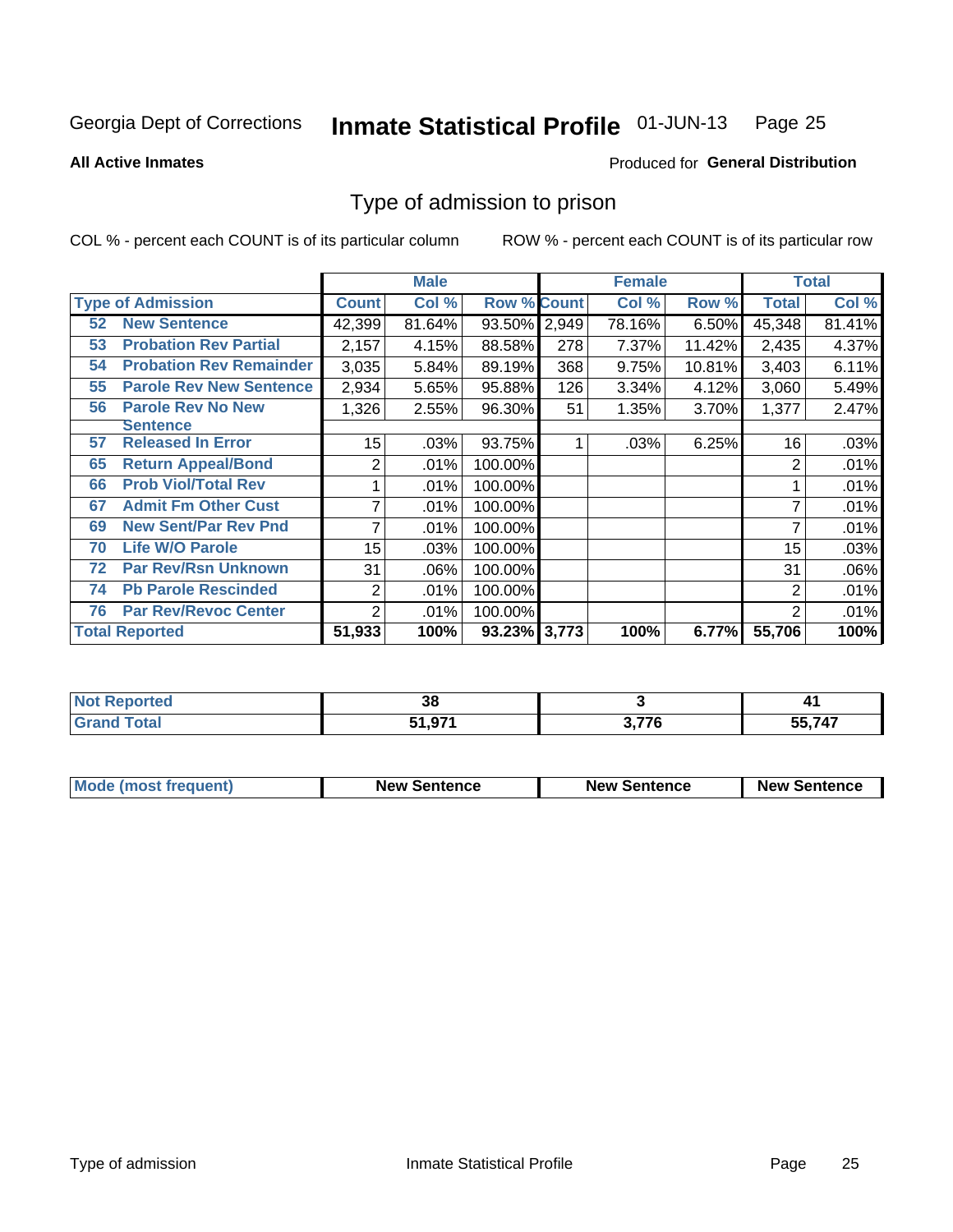#### Inmate Statistical Profile 01-JUN-13 Page 26

**All Active Inmates** 

#### **Produced for General Distribution**

## Current / last security status

COL % - percent each COUNT is of its particular column

|                        |              | <b>Male</b> |             |       | <b>Female</b> |          |              | <b>Total</b> |
|------------------------|--------------|-------------|-------------|-------|---------------|----------|--------------|--------------|
| <b>Security Status</b> | <b>Count</b> | Col %       | Row % Count |       | Col %         | Row %    | <b>Total</b> | Col %        |
| 1 Wrk Releas           | 2            | .01%        | 66.67%      |       | $.03\%$       | 33.33%   | 3            | .01%         |
| 2 Trusty               |              | $.01\%$     | 100.00%     |       | $.00\%$       |          | 4            | .01%         |
| 3 Minimum              | 9,980        | 20.06%      | 85.18%      | 1,737 | 48.33%        | 14.82%   | 11,717       | 21.96%       |
| 4 Medium               | 30,928       | 62.16%      | 94.90%      | .662  | 46.24%        | $5.10\%$ | 32,590       | 61.09%       |
| 5 Close                | 8,758        | 17.60%      | 97.83%      | 194   | 5.40%         | $2.17\%$ | 8,952        | 16.78%       |
| 6 Maximum              | 85           | .17%        | 100.00%     |       | $.00\%$       |          | 85           | .16%         |
| <b>Total Reported</b>  | 49,757       | 100%        | 93.26%      | 3,594 | 100%          | 6.74%    | 53,351       | 100%         |

| <b>Still being diagnosed</b> |        |       |        |
|------------------------------|--------|-------|--------|
| <b>Not Reported</b>          | 2,214  | 182   | 2,396  |
| <b>Grand Total</b>           | 51,971 | 3.776 | 55,747 |

| M | NЛ<br><br>dilim<br>_____ | ---<br>-- | . .<br>Medium<br>Me |
|---|--------------------------|-----------|---------------------|
|   |                          |           |                     |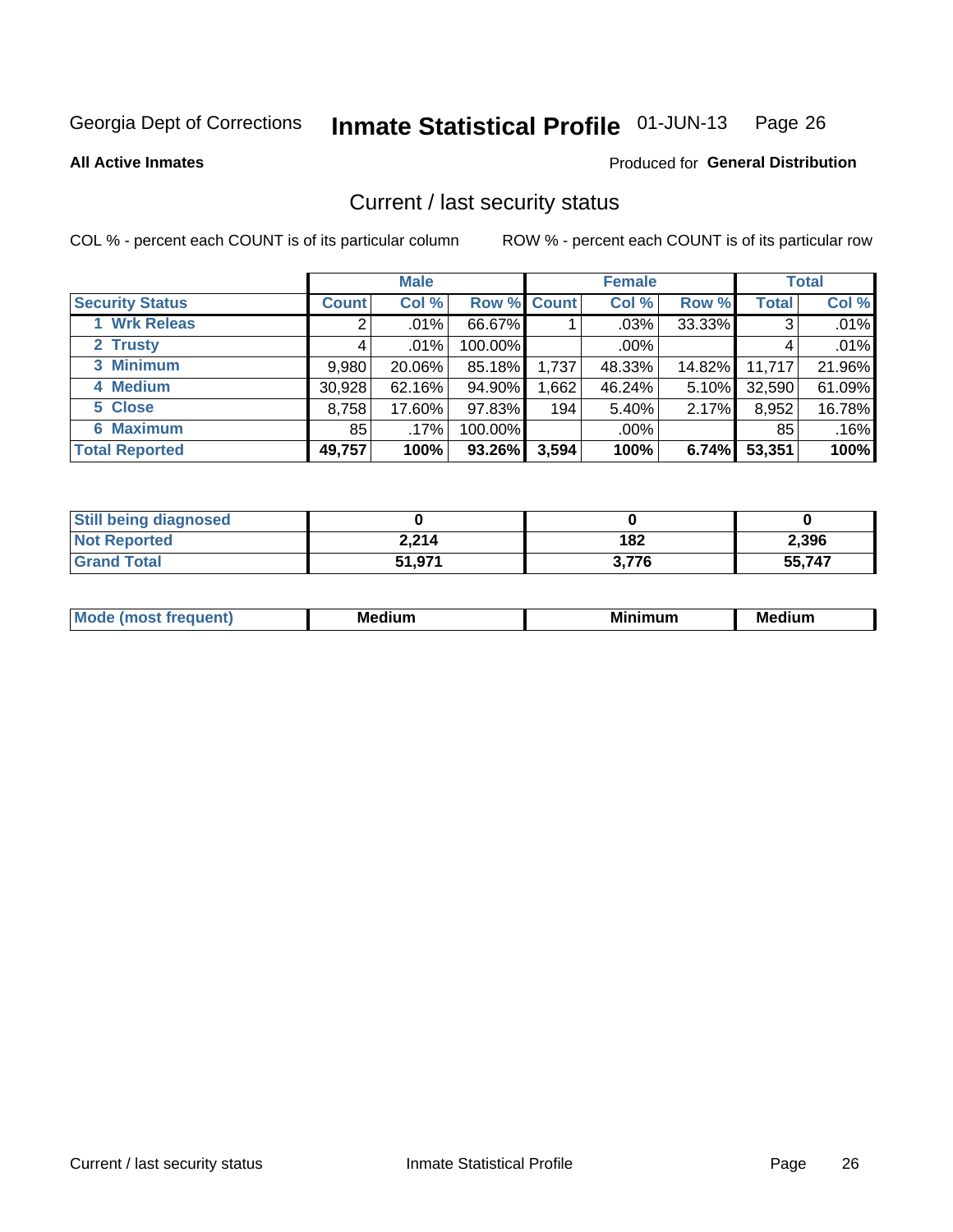#### Inmate Statistical Profile 01-JUN-13 Page 27

**All Active Inmates** 

#### Produced for General Distribution

## Current / last type of institution

COL % - percent each COUNT is of its particular column

|                                   |                | <b>Male</b> |             |                | <b>Female</b> |        |              | <b>Total</b> |
|-----------------------------------|----------------|-------------|-------------|----------------|---------------|--------|--------------|--------------|
| <b>Type of Institution</b>        | <b>Count</b>   | Col %       | Row % Count |                | Col %         | Row %  | <b>Total</b> | Col %        |
| <b>County Ci</b>                  | 5,033          | 9.72%       | 99.98%      |                | .03%          | .02%   | 5,034        | 9.06%        |
| <b>Probation Detention Center</b> |                | .01%        | 100.00%     |                |               |        |              | .01%         |
| <b>State Prison</b>               | 36,693         | 70.84%      | 91.27%      | 3,510          | 92.96%        | 8.73%  | 40,203       | 72.34%       |
| <b>Transitional Center</b>        | 2,009          | 3.88%       | 89.73%      | 230            | 6.09%         | 10.27% | 2,239        | 4.03%        |
| <b>Private Prison</b>             | 8,023          | 15.49%      | 100.00%     |                |               |        | 8,023        | 14.44%       |
| <b>County Jail</b>                | 26             | .05%        | 92.86%      | $\overline{2}$ | $.05\%$       | 7.14%  | 28           | .05%         |
| <b>Rsat - Center</b>              | 8 <sup>1</sup> | .02%        | 20.00%      | 32             | .85%          | 80.00% | 40           | .07%         |
| <b>State Hospital</b>             | 3 <sup>1</sup> | .01%        | 75.00%      |                | .03%          | 25.00% | 4            | .01%         |
| <b>Total Reported</b>             | 51,796         | 100%        | 93.21%      | 3,776          | 100%          | 6.79%  | 55,572       | 100%         |

| Reported     |        |                    |        |
|--------------|--------|--------------------|--------|
| <b>Total</b> | 51,796 | s 77e<br>70<br>v., | 55,572 |

| Mode (most frequent) | <b>State Prison</b> | <b>State Prison</b> | <b>State Prison</b> |
|----------------------|---------------------|---------------------|---------------------|
|                      |                     |                     |                     |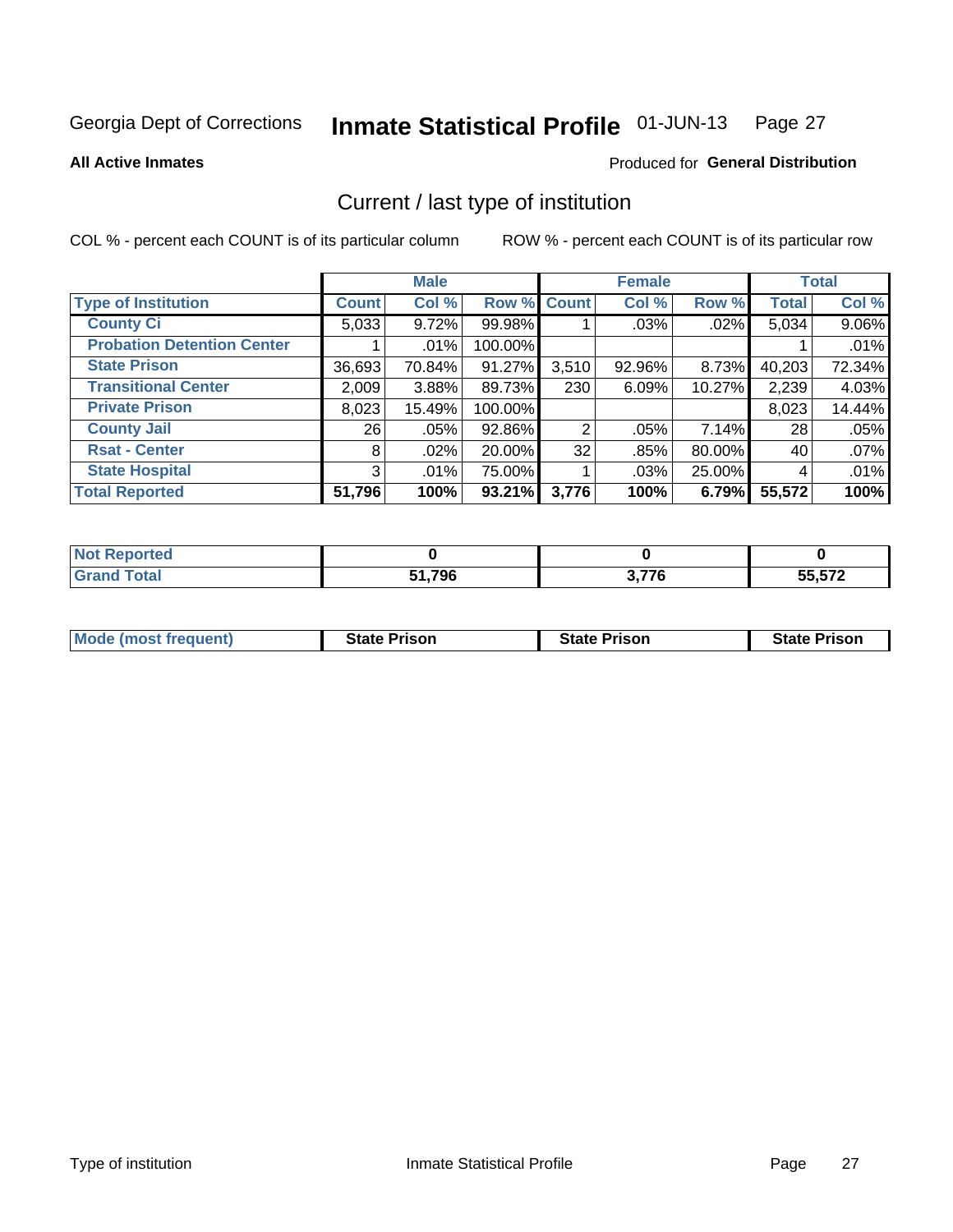#### Inmate Statistical Profile 01-JUN-13 Page 28

Produced for General Distribution

#### **All Active Inmates**

## Institution type - transitional centers

COL % - percent each COUNT is of its particular column

|                                          |              | <b>Male</b> |         |              | <b>Female</b> |         |              | <b>Total</b> |
|------------------------------------------|--------------|-------------|---------|--------------|---------------|---------|--------------|--------------|
| <b>Institution Type - Trans. Centers</b> | <b>Count</b> | Col %       | Row %   | <b>Count</b> | Col %         | Row %   | <b>Total</b> | Col %        |
| <b>Albany Transitional Ct</b>            | 151          | 6.55%       | 100.00% |              |               |         | 151          | 5.73%        |
| <b>Arrendale State Prison</b>            |              |             |         | 101          | 30.51%        | 100.00% | 101          | 3.83%        |
| <b>Atl. Transitional Ctr (M)</b>         | 251          | 10.89%      | 100.00% |              |               |         | 251          | 9.53%        |
| <b>Augusta Tc</b>                        | 199          | 8.64%       | 100.00% |              |               |         | 199          | 7.55%        |
| <b>Clayton Tc</b>                        | 352          | 15.28%      | 100.00% |              |               |         | 352          | 13.36%       |
| <b>Coastal Tc</b>                        | 252          | 10.94%      | 100.00% |              |               |         | 252          | 9.56%        |
| <b>Columbus Tc</b>                       | 142          | 6.16%       | 100.00% |              |               |         | 142          | 5.39%        |
| <b>Lagrange Tc</b>                       | 155          | 6.73%       | 100.00% |              |               |         | 155          | 5.88%        |
| <b>Macon Transitional Ctr (M)</b>        | 151          | 6.55%       | 100.00% |              |               |         | 151          | 5.73%        |
| <b>Macon Womens Transit Ctr</b>          |              |             |         | 3            | .91%          | 100.00% | 3            | .11%         |
| <b>Metro Transitional Ctr</b>            |              |             |         | 227          | 68.58%        | 100.00% | 227          | 8.61%        |
| <b>Phillips State Prison</b>             | 295          | 12.80%      | 100.00% |              |               |         | 295          | 11.20%       |
| Smith T.C                                | 208          | 9.03%       | 100.00% |              |               |         | 208          | 7.89%        |
| <b>Valdosta Tc</b>                       | 148          | 6.42%       | 100.00% |              |               |         | 148          | 5.62%        |
| <b>Total Reported</b>                    | 2,304        | 100%        | 87.44%  | 331          | 100%          | 12.56%  | 2,635        | 100%         |

| <b>orted</b><br>$\sim$ |       |              |       |
|------------------------|-------|--------------|-------|
| <b>ota</b>             | 2,304 | י פי<br>JJ I | .,635 |

| Mode (most frequent) | <b>Phillips State Prison</b> | Arrendale State Prison | <b>Phillips State</b><br>Prison |
|----------------------|------------------------------|------------------------|---------------------------------|
|                      |                              |                        |                                 |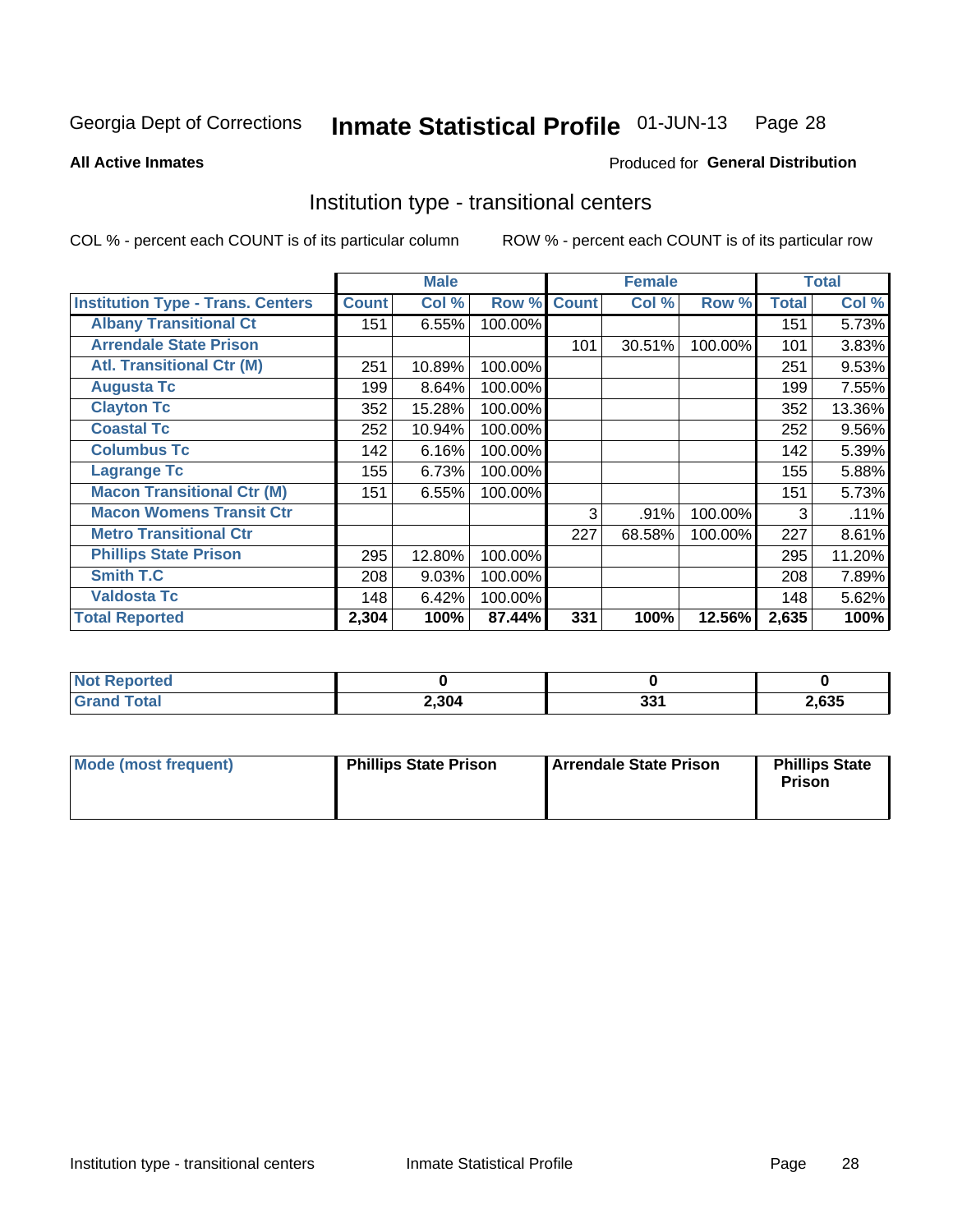#### Inmate Statistical Profile 01-JUN-13 Page 29

#### **All Active Inmates**

## Produced for General Distribution

#### Institution type - county prisons

COL % - percent each COUNT is of its particular column

|                                          |                | <b>Male</b> |         |              | <b>Female</b> |       |                | <b>Total</b> |
|------------------------------------------|----------------|-------------|---------|--------------|---------------|-------|----------------|--------------|
| <b>Institution Type - County Prisons</b> | <b>Count</b>   | Col %       | Row %   | <b>Count</b> | Col %         | Row % | <b>Total</b>   | Col %        |
| <b>Baldwin County Ci</b>                 | 2              | .04%        | 100.00% |              |               |       | $\overline{2}$ | .04%         |
| <b>Bulloch County Ci</b>                 | 134            | 2.66%       | 100.00% |              |               |       | 134            | 2.66%        |
| <b>Carroll County Ci</b>                 | 239            | 4.75%       | 100.00% |              |               |       | 239            | 4.75%        |
| <b>Clarke County Ci</b>                  | 105            | 2.09%       | 100.00% |              |               |       | 105            | 2.09%        |
| <b>Clayton County Ci</b>                 | 233            | 4.63%       | 100.00% |              |               |       | 233            | 4.63%        |
| <b>Colquitt County Ci</b>                | 177            | 3.52%       | 100.00% |              |               |       | 177            | 3.52%        |
| <b>Cook County Ci</b>                    | 1              | .02%        | 100.00% |              |               |       | 1              | .02%         |
| <b>Coweta County Ci</b>                  | 200            | 3.97%       | 100.00% |              |               |       | 200            | 3.97%        |
| <b>Decatur County Ci</b>                 | 220            | 4.37%       | 100.00% |              |               |       | 220            | 4.37%        |
| Dougherty County Ci                      | 1              | .02%        | 100.00% |              |               |       | 1              | .02%         |
| <b>Effingham County Ci</b>               | 187            | 3.72%       | 100.00% |              |               |       | 187            | 3.71%        |
| <b>Fayette County Ci</b>                 | 1              | .02%        | 100.00% |              |               |       | 1              | .02%         |
| <b>Floyd County Ci</b>                   | 419            | 8.33%       | 100.00% |              |               |       | 419            | 8.32%        |
| <b>Fulton County Ci</b>                  | 9              | .18%        | 100.00% |              |               |       | 9              | .18%         |
| <b>Gilmer County Ci</b>                  | 5              | .10%        | 100.00% |              |               |       | 5              | .10%         |
| <b>Grady County Ci</b>                   | $\overline{2}$ | .04%        | 100.00% |              |               |       | $\overline{2}$ | .04%         |
| <b>Gwinnett County Ci</b>                | 122            | 2.42%       | 100.00% |              |               |       | 122            | 2.42%        |
| <b>Hall County Ci</b>                    | 205            | 4.07%       | 100.00% |              |               |       | 205            | 4.07%        |
| <b>Hancock County Ci</b>                 | 1              | .02%        | 100.00% |              |               |       | 1              | .02%         |
| <b>Harris County Ci</b>                  | 121            | 2.40%       | 100.00% |              |               |       | 121            | 2.40%        |
| <b>Hart County Ci</b>                    | 5              | .10%        | 100.00% |              |               |       | 5              | .10%         |
| <b>Henry County Ci</b>                   | 1              | .02%        | 100.00% |              |               |       | $\mathbf{1}$   | .02%         |
| <b>Jackson County Ci</b>                 | 147            | 2.92%       | 100.00% |              |               |       | 147            | 2.92%        |
| <b>Jefferson County Ci</b>               | 188            | 3.74%       | 100.00% |              |               |       | 188            | 3.73%        |
| <b>Meriwether County Ci</b>              | 3              | .06%        | 100.00% |              |               |       | 3              | .06%         |
| <b>Miller County Ci</b>                  | $\overline{2}$ | .04%        | 100.00% |              |               |       | $\overline{2}$ | .04%         |
| <b>Mitchell County Ci</b>                | 93             | 1.85%       | 100.00% |              |               |       | 93             | 1.85%        |
| <b>Muscogee County Ci</b>                | 527            | 10.47%      | 100.00% |              |               |       | 527            | 10.47%       |
| <b>Richmond County Ci</b>                | 217            | 4.31%       | 100.00% |              |               |       | 217            | 4.31%        |
| <b>Screven County Ci</b>                 | 139            | 2.76%       | 100.00% |              |               |       | 139            | 2.76%        |
| <b>Spalding County Ci</b>                | 375            | 7.45%       | 100.00% |              |               |       | 375            | 7.45%        |
| <b>Stewart County Ci</b>                 | 2              | .04%        | 100.00% |              |               |       | $\overline{c}$ | .04%         |
| <b>Sumter County Ci</b>                  | 351            | 6.97%       | 100.00% |              |               |       | 351            | 6.97%        |
| <b>Terrell County Ci</b>                 | 139            | 2.76%       | 100.00% |              |               |       | 139            | 2.76%        |
| <b>Thomas County Ci</b>                  | 180            | 3.58%       | 100.00% |              |               |       | 180            | 3.58%        |
| <b>Tift County Ci</b>                    | $\mathbf 1$    | .02%        | 100.00% |              |               |       | 1              | .02%         |
| <b>Troup County Ci</b>                   | 268            | 5.32%       | 100.00% |              |               |       | 268            | 5.32%        |
| <b>Turner County Ci</b>                  | $\mathbf{1}$   | .02%        | 100.00% |              |               |       | 1              | .02%         |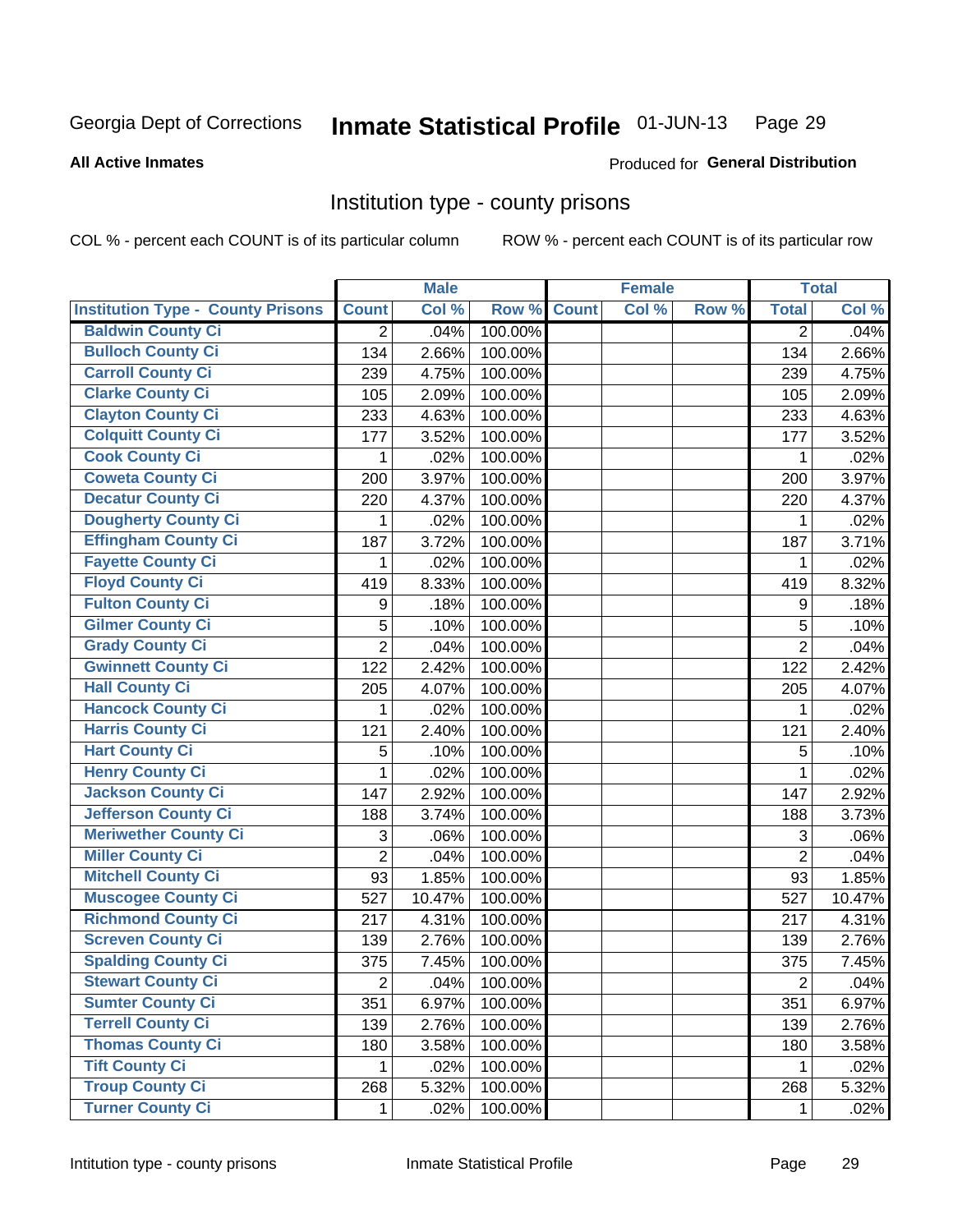#### Inmate Statistical Profile 01-JUN-13 Page 30

**All Active Inmates** 

#### Produced for General Distribution

#### Institution type - county prisons

COL % - percent each COUNT is of its particular column

|                                          |              | <b>Male</b> |             | <b>Female</b> |         |              | <b>Total</b> |
|------------------------------------------|--------------|-------------|-------------|---------------|---------|--------------|--------------|
| <b>Institution Type - County Prisons</b> | <b>Count</b> | Col %       | Row % Count | Col %         | Row %   | <b>Total</b> | Col %        |
| <b>Upson County Ci</b>                   | 2            | $.04\%$     | 100.00%     |               |         |              | .04%         |
| <b>Walker County Ci</b>                  | 3            | $.06\%$     | 100.00%     |               |         |              | .06%         |
| <b>Walton County Ci</b>                  | 3            | $.06\%$     | 100.00%     |               |         |              | .06%         |
| <b>Wilkes County Ci</b>                  |              | $.02\%$     | 100.00%     |               |         |              | .02%         |
| <b>Womens Ci</b>                         |              |             |             | 100.00%       | 100.00% |              | .02%         |
| <b>Worth County Ci</b>                   |              | $.02\%$     | 100.00%     |               |         |              | .02%         |
| <b>Total Reported</b>                    | 5,033        | 100%        | 99.98%      | 100%          | .02%    | 5,034        | 100%         |

| Reported |       |       |
|----------|-------|-------|
| Total    | 5.033 | 5,034 |

| <b>Mode (most frequent)</b> | Muscogee County Ci | <b>Womens Ci</b> | Muscogee County |
|-----------------------------|--------------------|------------------|-----------------|
|-----------------------------|--------------------|------------------|-----------------|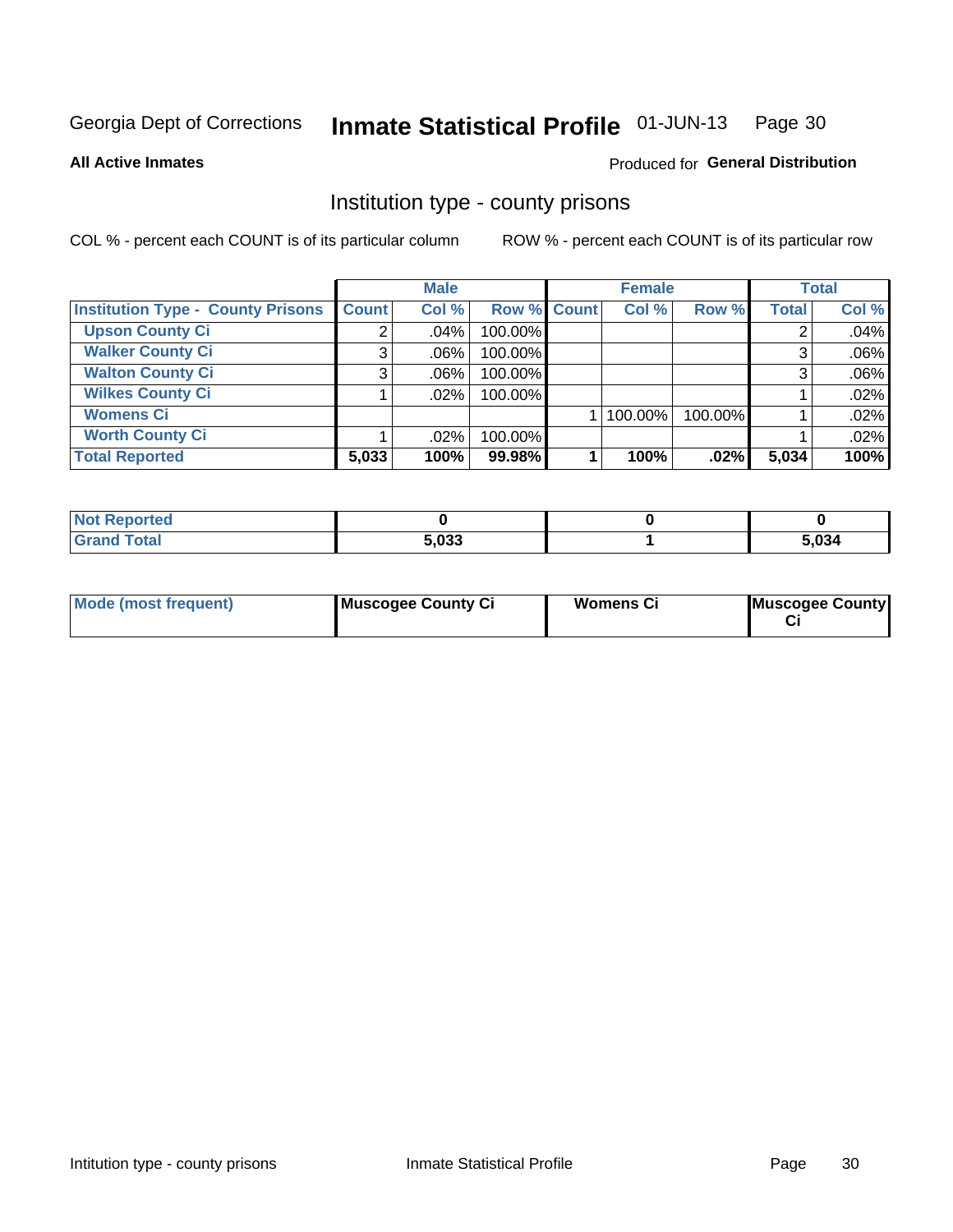#### Inmate Statistical Profile 01-JUN-13 Page 31

#### **All Active Inmates**

## Produced for General Distribution

### Institution type - state prisons

COL % - percent each COUNT is of its particular column

|                                         |              | <b>Male</b> |         |              | <b>Female</b> |         | <b>Total</b> |       |
|-----------------------------------------|--------------|-------------|---------|--------------|---------------|---------|--------------|-------|
| <b>Institution Type - State Prisons</b> | <b>Count</b> | Col %       | Row %   | <b>Count</b> | Col %         | Row %   | <b>Total</b> | Col % |
| <b>Arrendale State Prison</b>           |              |             |         | 1,414        | 40.28%        | 100.00% | 1,414        | 3.52% |
| <b>Augusta State Med. Prison</b>        | 1,297        | 3.53%       | 99.62%  | 5            | .14%          | .38%    | 1,302        | 3.24% |
| <b>Autry State Prison</b>               | 1,694        | 4.62%       | 100.00% |              |               |         | 1,694        | 4.21% |
| <b>Baldwin State Prison</b>             | 897          | 2.44%       | 100.00% |              |               |         | 897          | 2.23% |
| <b>Burrus Corr Trn Cntr</b>             | 690          | 1.88%       | 100.00% |              |               |         | 690          | 1.72% |
| <b>Calhoun State Prison</b>             | 1,684        | 4.59%       | 100.00% |              |               |         | 1,684        | 4.19% |
| <b>Central State Prison</b>             | 1,124        | 3.06%       | 100.00% |              |               |         | 1,124        | 2.80% |
| <b>Chatham State Prison</b>             | 6            | .02%        | 100.00% |              |               |         | 6            | .01%  |
| <b>Coastal State Prison</b>             | 1,604        | 4.37%       | 100.00% |              |               |         | 1,604        | 3.99% |
| <b>Dodge State Prison</b>               | 1,237        | 3.37%       | 100.00% |              |               |         | 1,237        | 3.08% |
| <b>Dooly State Prison</b>               | 1,701        | 4.64%       | 100.00% |              |               |         | 1,701        | 4.23% |
| <b>Emanuel - Swainsboro</b>             |              |             |         | 445          | 12.68%        | 100.00% | 445          | 1.11% |
| <b>Ga Diag Class Prison</b>             | 3,475        | 9.47%       | 100.00% |              |               |         | 3,475        | 8.64% |
| <b>Ga State Prison</b>                  | 1,513        | 4.12%       | 100.00% |              |               |         | 1,513        | 3.76% |
| <b>Hancock State Prison</b>             | 1,259        | 3.43%       | 100.00% |              |               |         | 1,259        | 3.13% |
| <b>Hays State Prison</b>                | 1,382        | 3.77%       | 100.00% |              |               |         | 1,382        | 3.44% |
| <b>Helms Facility</b>                   | 15           | .04%        | 41.67%  | 21           | .60%          | 58.33%  | 36           | .09%  |
| <b>Johnson State Prison</b>             | 1,588        | 4.33%       | 100.00% |              |               |         | 1,588        | 3.95% |
| <b>Lee State Prison</b>                 | 759          | 2.07%       | 100.00% |              |               |         | 759          | 1.89% |
| Long                                    | 235          | .64%        | 100.00% |              |               |         | 235          | .58%  |
| <b>Lowndes Unit</b>                     | 6            | .02%        | 100.00% |              |               |         | 6            | .01%  |
| <b>Macon State Prison</b>               | 1,759        | 4.79%       | 100.00% |              |               |         | 1,759        | 4.38% |
| <b>Metro State Prison (W)</b>           |              |             |         | 1            | .03%          | 100.00% | 1            | .01%  |
| <b>Montgomery State Prison</b>          | 399          | 1.09%       | 100.00% |              |               |         | 399          | .99%  |
| <b>Phillips State Prison</b>            | 1,155        | 3.15%       | 100.00% |              |               |         | 1,155        | 2.87% |
| <b>Pulaski State Prison</b>             |              |             |         | 1,193        | 33.99%        | 100.00% | 1,193        | 2.97% |
| <b>Putnam State Prison</b>              | 3            | .01%        | 100.00% |              |               |         | 3            | .01%  |
| <b>Rivers State Prison</b>              | 1            | .01%        | 100.00% |              |               |         | 1            | .01%  |
| <b>Rogers State Prison</b>              | 1,488        | 4.06%       | 100.00% |              |               |         | 1,488        | 3.70% |
| <b>Rutledge State Prison</b>            | 626          | 1.71%       | 100.00% |              |               |         | 626          | 1.56% |
| <b>Smith State Prison</b>               | 1,545        | 4.21%       | 100.00% |              |               |         | 1,545        | 3.84% |
| <b>Telfair State Prison</b>             | 1,217        | 3.32%       | 100.00% |              |               |         | 1,217        | 3.03% |
| <b>Valdosta Sp</b>                      | 1,264        | 3.44%       | 100.00% |              |               |         | 1,264        | 3.14% |
| <b>Walker State Prison</b>              | 410          | 1.12%       | 100.00% |              |               |         | 410          | 1.02% |
| <b>Ware State Prison</b>                | 1,442        | 3.93%       | 100.00% |              |               |         | 1,442        | 3.59% |
| <b>Washington State Prison</b>          | 1,347        | 3.67%       | 100.00% |              |               |         | 1,347        | 3.35% |
| <b>Wayne State Prison</b>               | 2            | .01%        | 100.00% |              |               |         | 2            | .01%  |
| <b>Whitworth Facility</b>               |              |             |         | 431          | 12.28%        | 100.00% | 431          | 1.07% |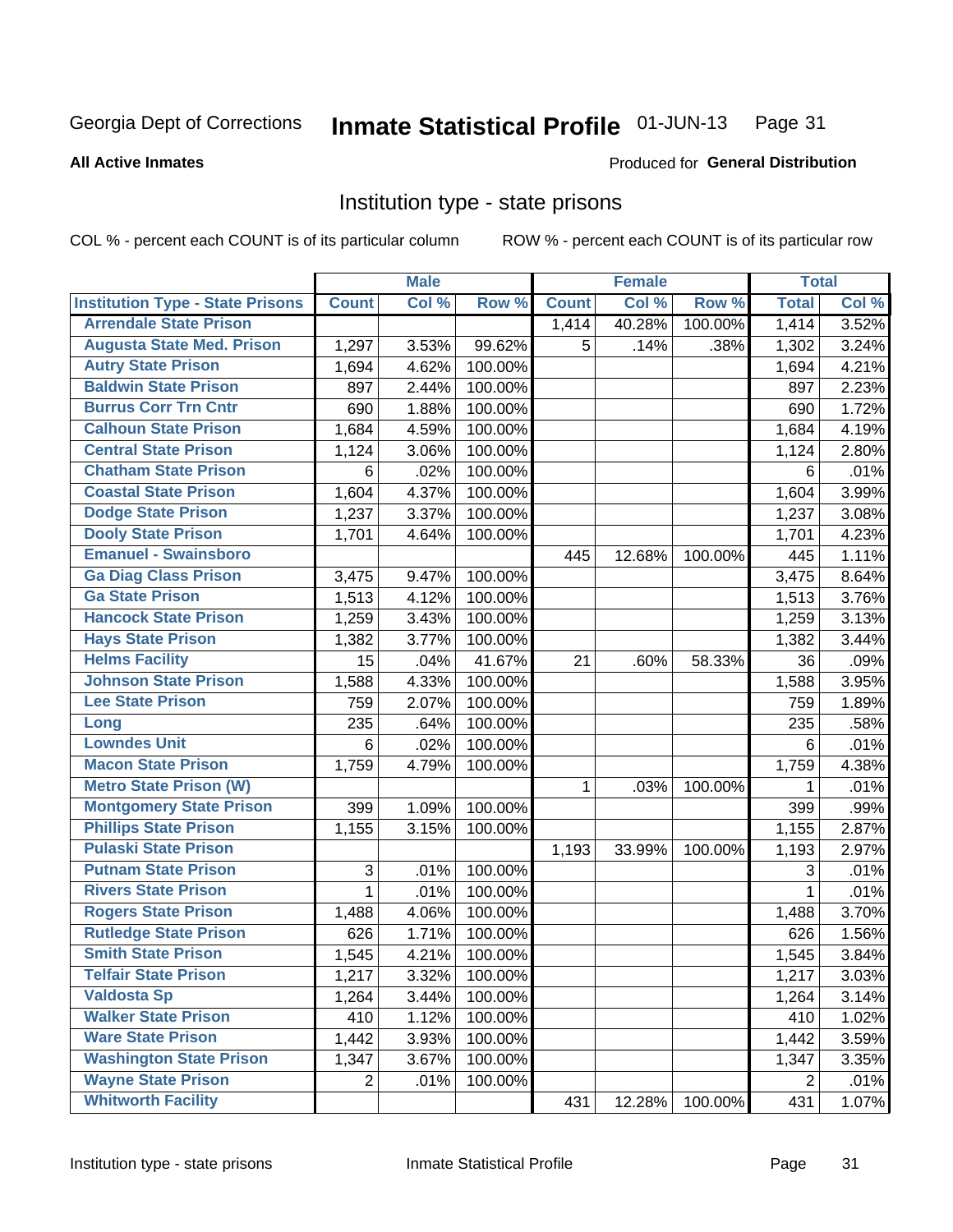## Inmate Statistical Profile 01-JUN-13 Page 32

**All Active Inmates** 

**Produced for General Distribution** 

### Institution type - state prisons

COL % - percent each COUNT is of its particular column ROW % - percent each COUNT is of its particular row

|                                         |              | <b>Male</b>                 |           |                               | <b>Female</b> |       | <b>Total</b>                          |       |
|-----------------------------------------|--------------|-----------------------------|-----------|-------------------------------|---------------|-------|---------------------------------------|-------|
| <b>Institution Type - State Prisons</b> | <b>Count</b> | Col %                       | Row %     | <b>Count</b>                  | Col %         | Row % | <b>Total</b>                          | Col % |
| <b>Wilcox State Prison</b>              | ,869         | 5.09%                       | 100.00%   |                               |               |       | 1,869                                 | 4.65% |
| <b>Total Reported</b>                   | 36,693       | 100%                        | $91.27\%$ | 3,510                         | 100%          | 8.73% | 40,203                                | 100%  |
| <b>Not Reported</b>                     |              |                             |           |                               | 0             |       |                                       |       |
| <b>Grand Total</b>                      |              | 36.693                      |           |                               | 3.510         |       | 40,203                                |       |
| <b>Mode (most frequent)</b>             |              | <b>Ga Diag Class Prison</b> |           | <b>Arrendale State Prison</b> |               |       | <b>Ga Diag Class</b><br><b>Prison</b> |       |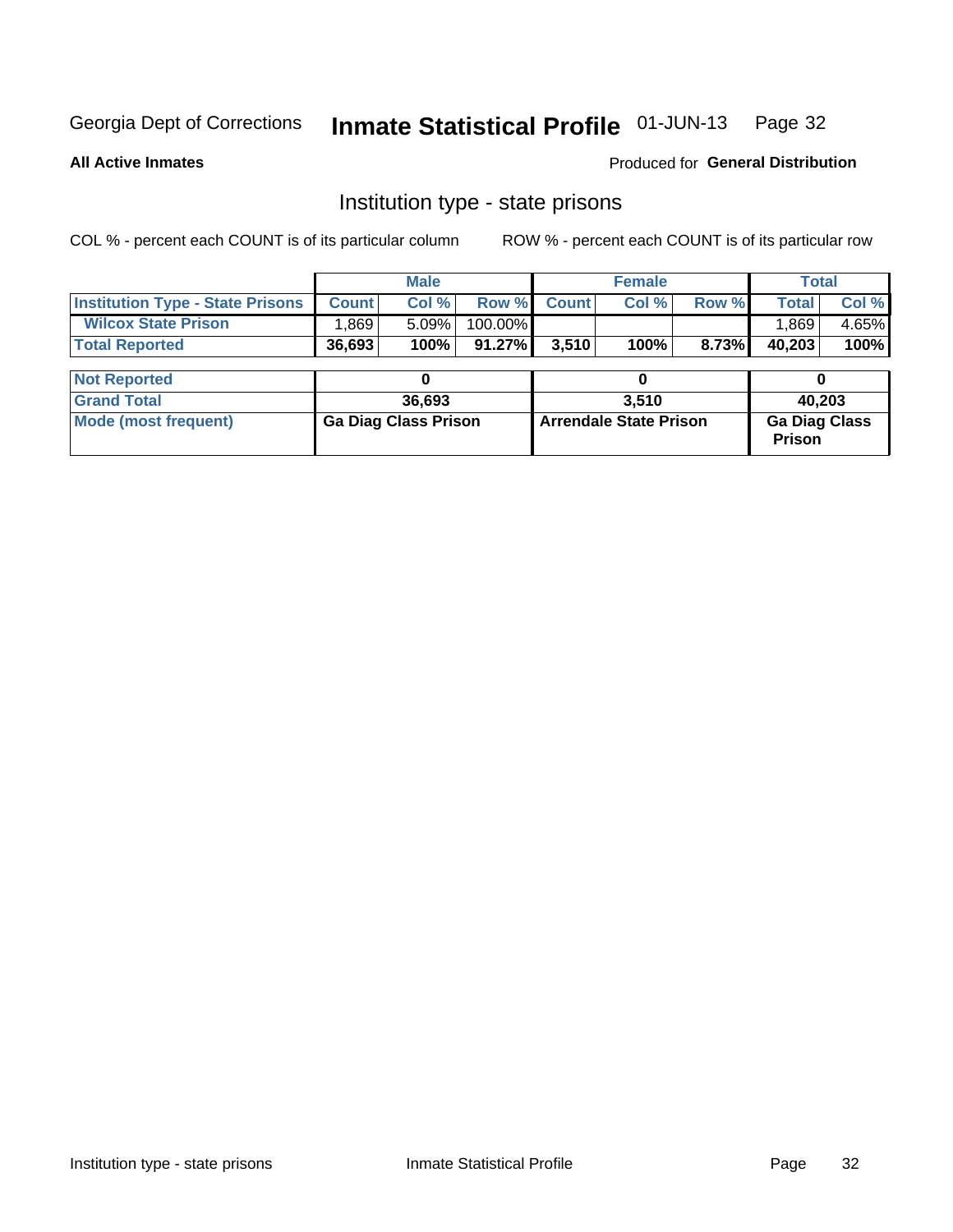#### Inmate Statistical Profile 01-JUN-13 Page 33

**All Active Inmates** 

#### Produced for General Distribution

## Institution type - private prisons

COL % - percent each COUNT is of its particular column

|                                           | <b>Male</b>       |           |                    | <b>Female</b> |       |                    | <b>Total</b> |  |
|-------------------------------------------|-------------------|-----------|--------------------|---------------|-------|--------------------|--------------|--|
| <b>Institution Type - Private Prisons</b> | <b>Count</b>      | Col %     | <b>Row % Count</b> | Col %         | Row % | Total <sub>1</sub> | Col %        |  |
| <b>Coffee Corr Facility</b>               | 2.648             | 33.01%    | 100.00%            |               |       | 2,648              | 33.01%       |  |
| <b>Jenkins Corr Facility</b>              | .155 <sup>1</sup> | $14.40\%$ | $100.00\%$         |               |       | 1,155              | 14.40%       |  |
| <b>Riverbend Corr Facility</b>            | 1.501             | 18.71%    | $100.00\%$         |               |       | 1,501              | 18.71%       |  |
| <b>Wheeler Corr Facility</b>              | 2.719             | 33.89%    | 100.00%            |               |       | 2,719              | 33.89%       |  |
| <b>Total Reported</b>                     | 8,023             | 100%      | 100%               |               | %     | 8,023              | 100%         |  |

| <b>Not</b><br><b>Reported</b> |       |               |
|-------------------------------|-------|---------------|
| <b>otal</b>                   | 8,023 | פרח ם<br>,uza |

| Mode (most frequent) | Wheeler Corr Facility | Null | <b>Wheeler Corr</b><br>Facility |
|----------------------|-----------------------|------|---------------------------------|
|----------------------|-----------------------|------|---------------------------------|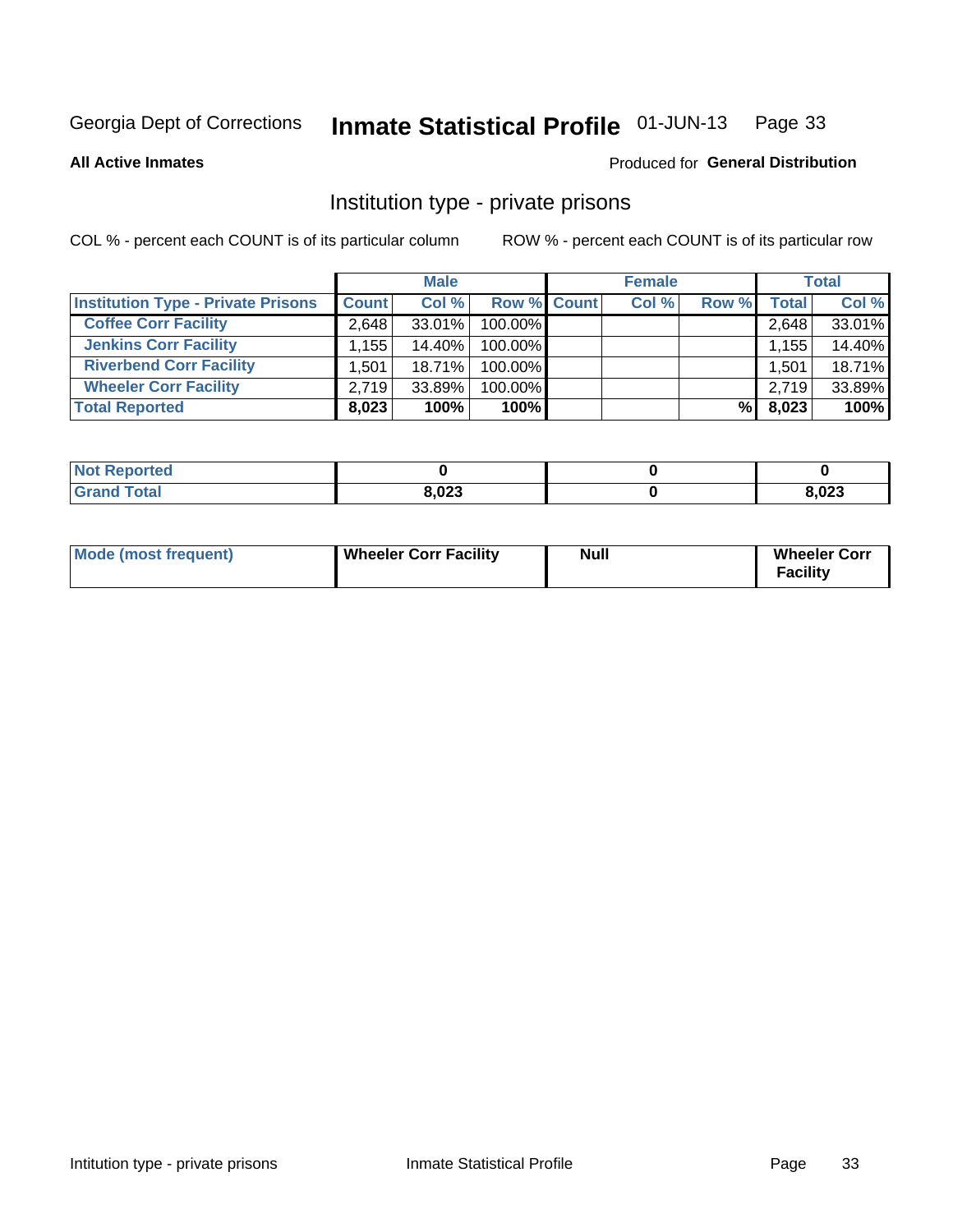## Inmate Statistical Profile 01-JUN-13 Page 34

**All Active Inmates** 

Produced for General Distribution

## Institution type - pre-release centers

COL % - percent each COUNT is of its particular column

|                                                   | <b>Male</b> |       |  | <b>Female</b> |       |             | <b>Total</b> |       |
|---------------------------------------------------|-------------|-------|--|---------------|-------|-------------|--------------|-------|
| <b>Institution Type - Prison Annexe   Count  </b> |             | Col % |  | Row % Count   | Col % | Row % Total |              | Col % |
| <b>Total Reported</b>                             |             |       |  |               |       |             |              |       |

| <b>Reported</b><br>I NOT                      |  |  |
|-----------------------------------------------|--|--|
| <b>Total</b><br>Carar<br>$\sim$ . When $\sim$ |  |  |

| $^{\circ}$ Mo<br>frequent)<br>⊥(most | <b>Null</b> | Noll<br><b>vull</b> | <b>Null</b> |
|--------------------------------------|-------------|---------------------|-------------|
|                                      |             |                     |             |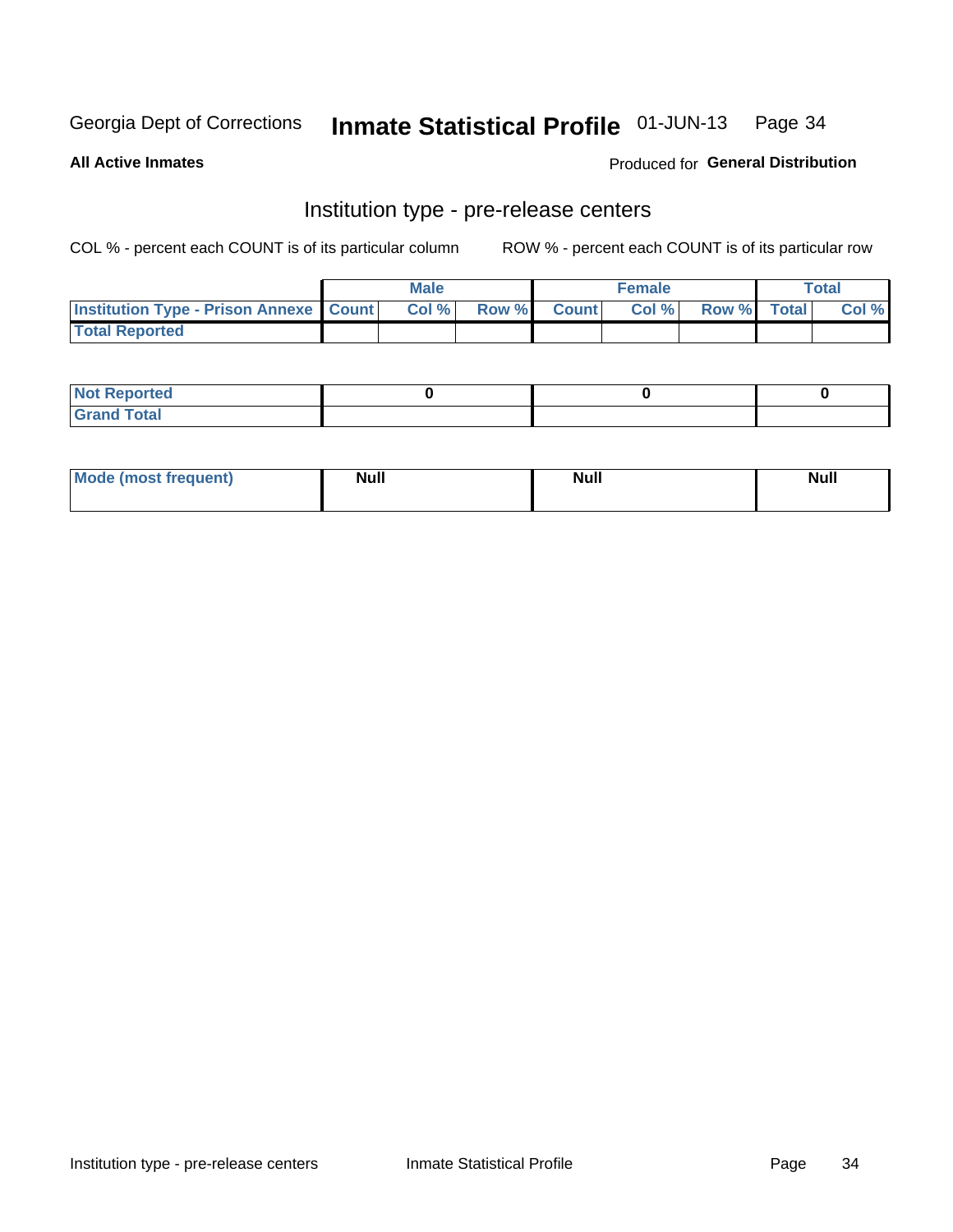#### Inmate Statistical Profile 01-JUN-13 Page 35

**All Active Inmates** 

#### Produced for General Distribution

## Institution type - inmate boot camp

COL % - percent each COUNT is of its particular column

|                                      |                  | <b>Male</b> |              |              | <b>Female</b> |             | <b>Total</b> |
|--------------------------------------|------------------|-------------|--------------|--------------|---------------|-------------|--------------|
| <b>Institution Type - Boot Camps</b> | <b>I</b> Count I | Col %       | <b>Row %</b> | <b>Count</b> | Col %         | Row % Total | Col %        |
| <b>Total Rported</b>                 |                  |             |              |              |               |             |              |

| <b>Not Reported</b><br>, , , , , |  |  |
|----------------------------------|--|--|
| Total<br><b>C</b> <sub>He</sub>  |  |  |

| <b>AhoM</b>       | <b>Null</b> | <b>Null</b> | Ab d' |
|-------------------|-------------|-------------|-------|
| <b>"requent</b> ) |             |             | _____ |
|                   |             |             |       |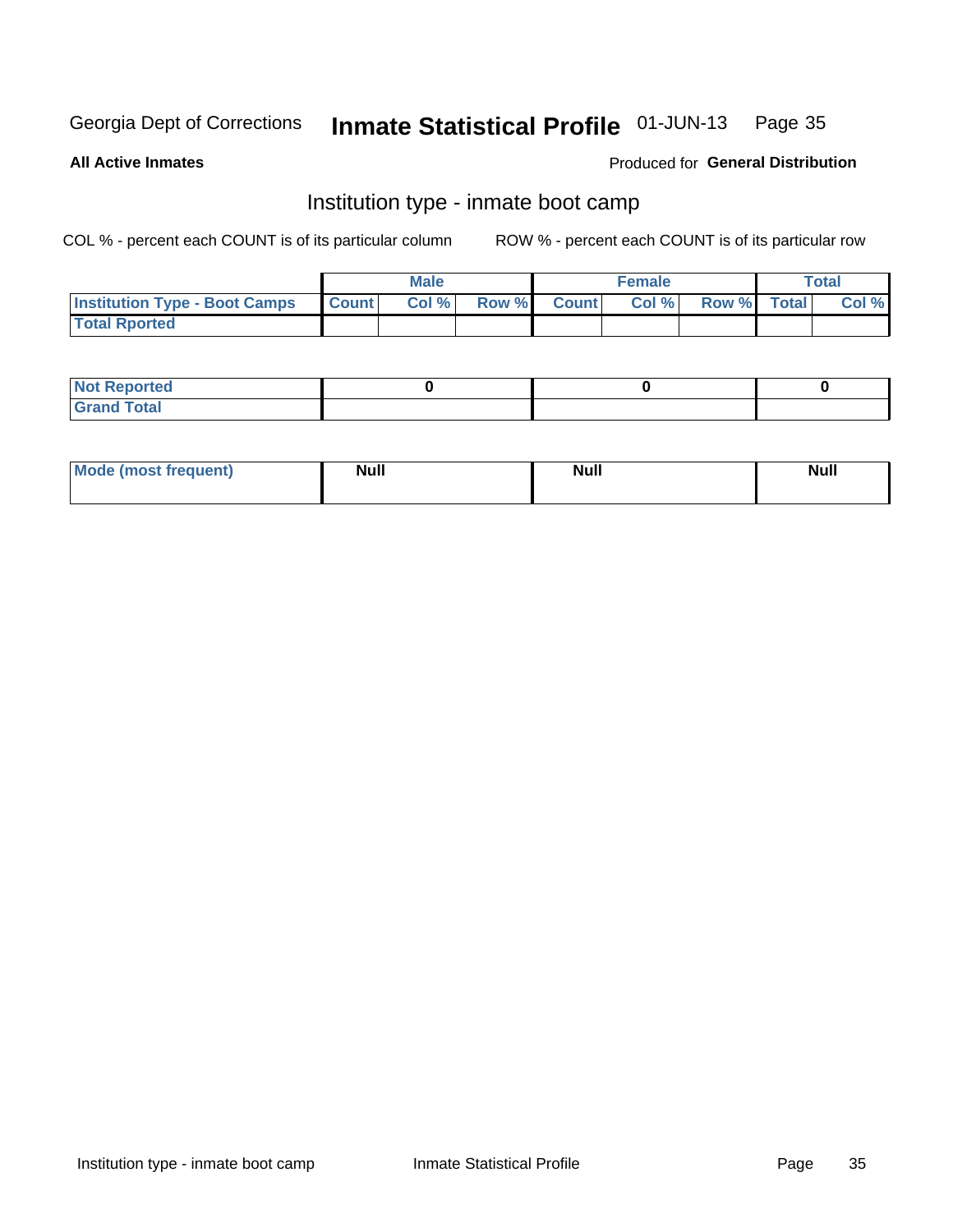#### Inmate Statistical Profile 01-JUN-13 Page 36

#### **All Active Inmates**

#### Produced for General Distribution

## Number of disciplinary reports

COL % - percent each COUNT is of its particular column

|                                       |              | <b>Male</b> |        |              | <b>Female</b> |          |              | <b>Total</b> |
|---------------------------------------|--------------|-------------|--------|--------------|---------------|----------|--------------|--------------|
| <b>Number of Disciplinary Reports</b> | <b>Count</b> | Col %       | Row %  | <b>Count</b> | Col %         | Row %    | <b>Total</b> | Col %        |
|                                       | 23,044       | 44.34%      | 90.99% | 2,282        | 60.43%        | 9.01%    | 25,326       | 45.43%       |
|                                       | 6,598        | 12.70%      | 92.77% | 514          | 13.61%        | 7.23%    | 7,112        | 12.76%       |
| $\mathbf{2}$                          | 4,120        | 7.93%       | 94.78% | 227          | 6.01%         | $5.22\%$ | 4,347        | 7.80%        |
| 3                                     | 2,626        | 5.05%       | 95.32% | 129          | 3.42%         | 4.68%    | 2,755        | 4.94%        |
|                                       | 1,971        | 3.79%       | 94.90% | 106          | 2.81%         | 5.10%    | 2,077        | 3.73%        |
| 5                                     | 1,590        | $3.06\%$    | 95.50% | 75           | 1.99%         | 4.50%    | 1,665        | 2.99%        |
| <b>More Than 5</b>                    | 12,022       | 23.13%      | 96.45% | 443          | 11.73%        | $3.55\%$ | 12,465       | 22.36%       |
| <b>Total Reported</b>                 | 51,971       | 100%        | 93.23% | 3,776        | 100%          | 6.77%    | 55,747       | 100.0%       |

| orted<br>NO  |        |       |        |
|--------------|--------|-------|--------|
| <b>Total</b> | 51 Q71 | מדד מ | 55 747 |
|              | .      |       | $\sim$ |

| Mean (average)       | 5.30 | 2.67 | 5.12 |
|----------------------|------|------|------|
| Median (middle)      |      |      |      |
| Mode (most frequent) |      |      |      |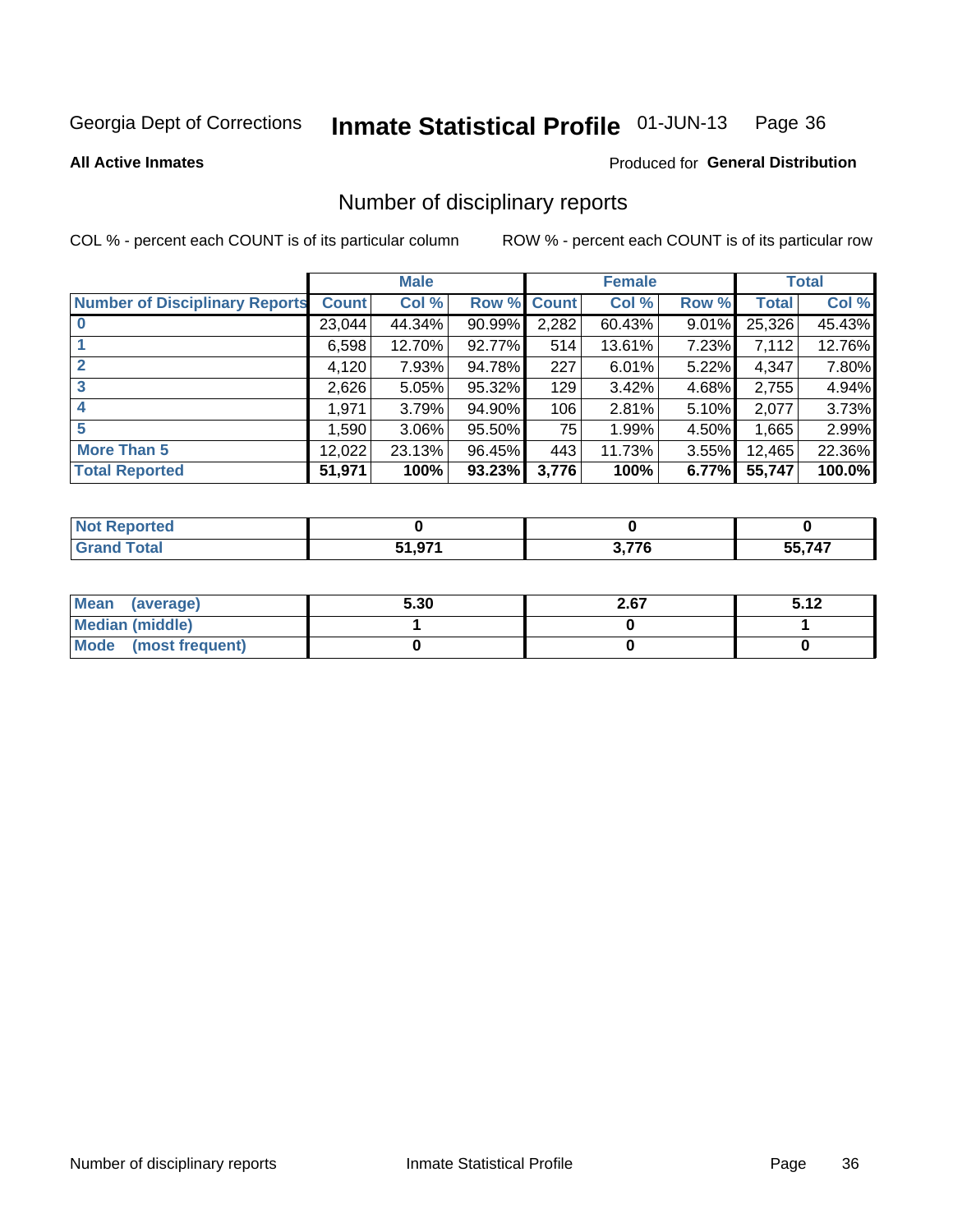#### Inmate Statistical Profile 01-JUN-13 Page 37

**All Active Inmates** 

### **Produced for General Distribution**

# Number of transfers

COL % - percent each COUNT is of its particular column

|                            |              | <b>Male</b> |             |       | <b>Female</b> |        |        | <b>Total</b> |
|----------------------------|--------------|-------------|-------------|-------|---------------|--------|--------|--------------|
| <b>Number of Transfers</b> | <b>Count</b> | Col %       | Row % Count |       | Col %         | Row %  | Total  | Col %        |
| $\bf{0}$                   | 4,469        | 8.60%       | 85.45%      | 761   | 20.15%        | 14.55% | 5,230  | 9.38%        |
|                            | 477          | 0.92%       | 86.89%      | 72    | 1.91%         | 13.11% | 549    | 0.98%        |
| $\mathbf{2}$               | 15,728       | 30.26%      | 91.38%      | 1,483 | 39.27%        | 8.62%  | 17,211 | 30.87%       |
| 3                          | 2,198        | 4.23%       | 91.32%      | 209   | 5.53%         | 8.68%  | 2,407  | 4.32%        |
|                            | 6,938        | 13.35%      | 93.40%      | 490   | 12.98%        | 6.60%  | 7,428  | 13.32%       |
| 5                          | 2,601        | 5.00%       | 94.69%      | 146   | 3.87%         | 5.31%  | 2,747  | 4.93%        |
| <b>More Than 5</b>         | 19,560       | 37.64%      | 96.95%      | 615   | 16.29%        | 3.05%  | 20,175 | 36.19%       |
| <b>Total Reported</b>      | 51,971       | 100%        | 93.23%      | 3,776 | 100%          | 6.77%  | 55,747 | 100%         |

| Reported<br>NOT I<br>$\sim$ |        |       |        |
|-----------------------------|--------|-------|--------|
| Total                       | 54.074 | מדד מ | 55,747 |
|                             | JI.JI  |       | הה     |

| Mean (average)       | 5.94 | 3.07 | 5.75 |
|----------------------|------|------|------|
| Median (middle)      |      |      |      |
| Mode (most frequent) |      |      |      |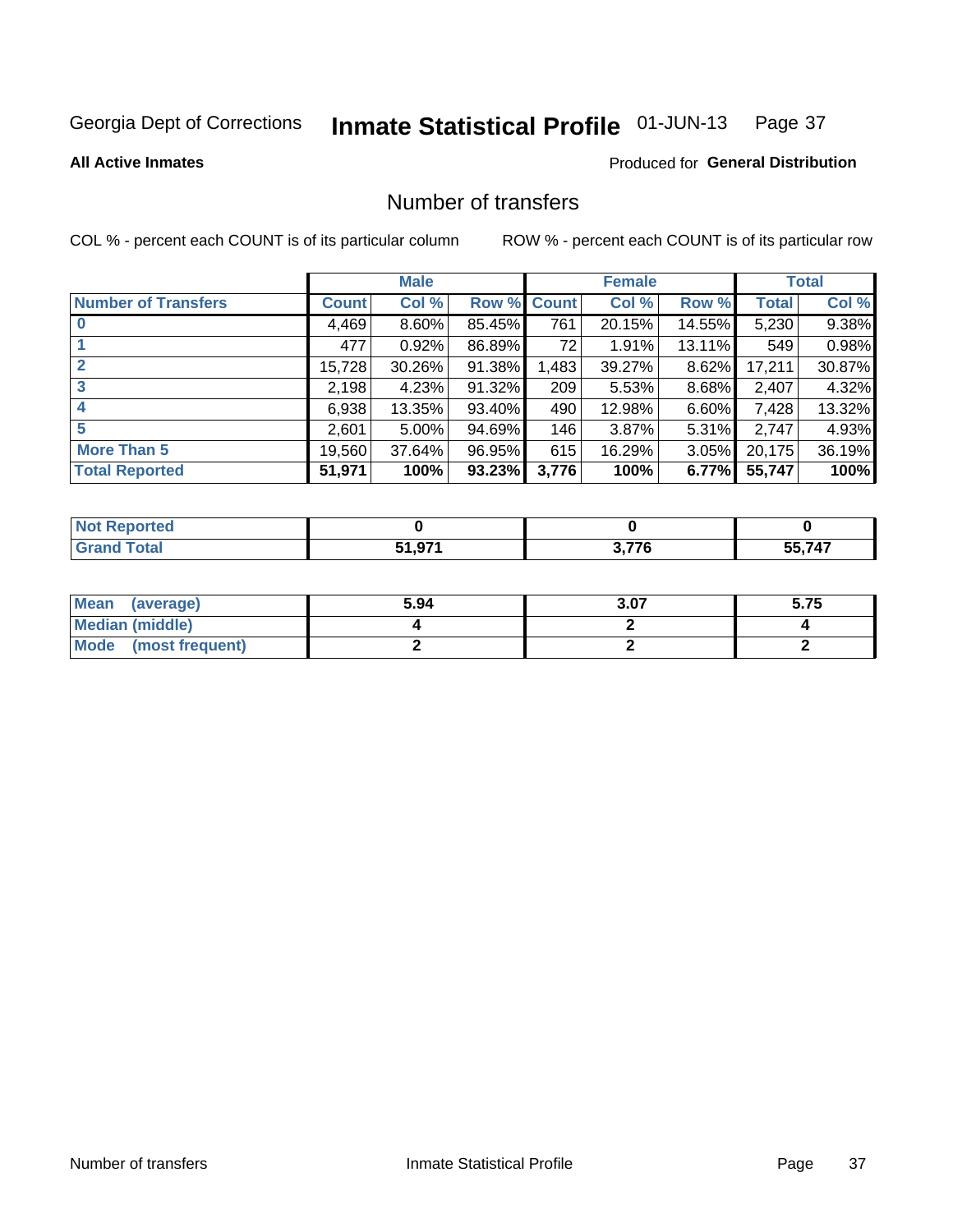#### Inmate Statistical Profile 01-JUN-13 Page 38

**All Active Inmates** 

**Produced for General Distribution** 

# Number of escapes

COL % - percent each COUNT is of its particular column

|                          |              | <b>Male</b> |                    |       | <b>Female</b> |          |        | <b>Total</b> |
|--------------------------|--------------|-------------|--------------------|-------|---------------|----------|--------|--------------|
| <b>Number of Escapes</b> | <b>Count</b> | Col %       | <b>Row % Count</b> |       | Col %         | Row %    | Total  | Col %        |
|                          | 51,367       | 98.84%      | 93.17%             | 3,764 | 99.68%        | 6.83%    | 55,131 | 98.90%       |
|                          | 535          | 1.03%       | 97.81%             | 12    | 0.32%         | 2.19%    | 547    | 0.98%        |
|                          | 59           | 0.11%       | 100.00%            |       |               |          | 59     | 0.11%        |
|                          | 8            | 0.02%       | 100.00%            |       |               |          |        | 0.01%        |
|                          |              | 0.01%       | 100.00%            |       |               |          |        | 0.01%        |
| <b>Total Reported</b>    | 51,971       | 100%        | $93.23\%$          | 3,776 | 100%          | $6.77\%$ | 55,747 | 100.0%       |

| Reported<br><b>NOT RE</b> |                    |      |         |
|---------------------------|--------------------|------|---------|
| <b>Total</b>              | 54 074<br>J I .J I | ・フフヘ | 55 7.47 |

| Mean (average)         |  | .ט |
|------------------------|--|----|
| <b>Median (middle)</b> |  |    |
| Mode (most frequent)   |  |    |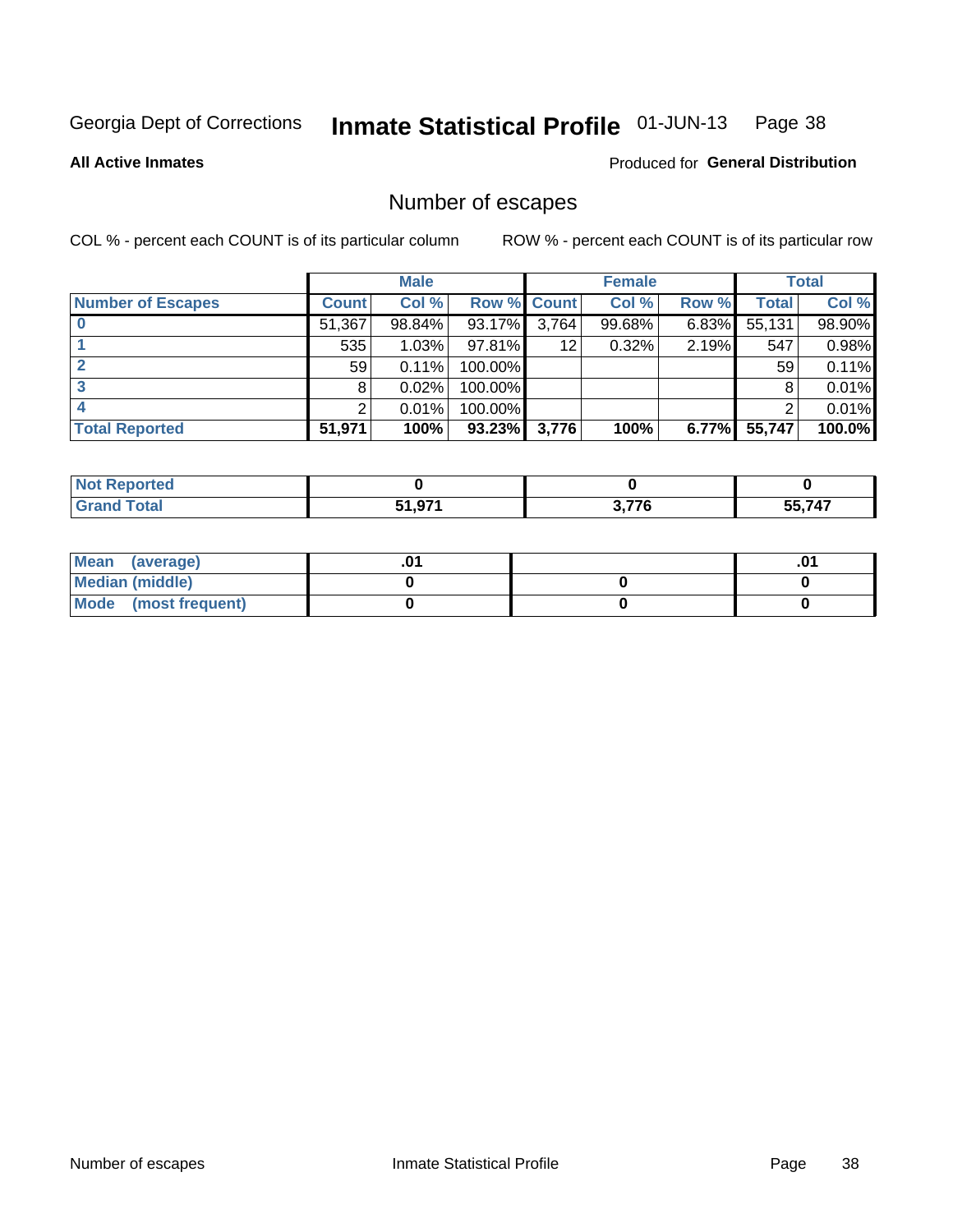#### Inmate Statistical Profile 01-JUN-13 Page 39

**All Active Inmates** 

#### Produced for General Distribution

# Split sentences - Probation to follow

COL % - percent each COUNT is of its particular column

|                            |              | <b>Male</b> |                    |     | <b>Female</b> |          |              | <b>Total</b> |
|----------------------------|--------------|-------------|--------------------|-----|---------------|----------|--------------|--------------|
| <b>Probation to follow</b> | <b>Count</b> | Col %       | <b>Row % Count</b> |     | Col %         | Row %    | <b>Total</b> | Col %        |
| <b>Yes</b>                 | 34.428       | 66.24%      | $92.51\%$ 2.787    |     | 73.81%        |          | 7.49% 37,215 | 66.76%       |
| <b>No</b>                  | 17.543       | 33.76%      | 94.66%             | 989 | 26.19%        | $5.34\%$ | 18,532       | $33.24\%$    |
| <b>Total Reported</b>      | 51.971       | 100%        | $93.23\%$ 3,776    |     | 100%          |          | 6.77% 55,747 | 100%         |

| ------<br> | . --- | $- - - - -$<br><i><b>70</b></i><br>-55. |
|------------|-------|-----------------------------------------|
|            |       |                                         |

| M<br>reauent)<br>/٥<br>$\sim$<br>v.,<br>.<br>w<br>$\cdot$ - $\cdot$ |
|---------------------------------------------------------------------|
|---------------------------------------------------------------------|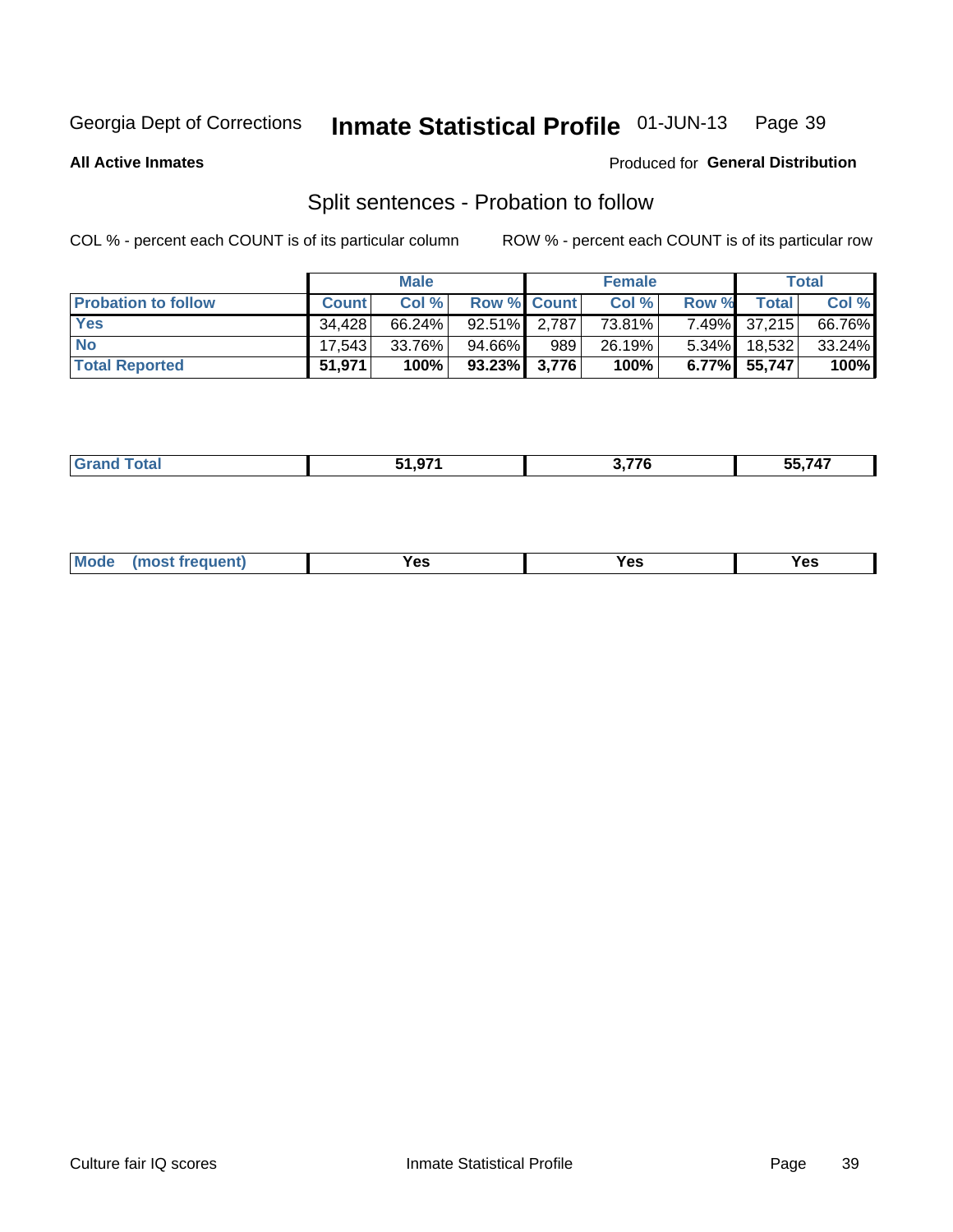#### Inmate Statistical Profile 01-JUN-13 Page 40

**All Active Inmates** 

#### Produced for General Distribution

# Probable future release type of still active inmates

COL % - percent each COUNT is of its particular column

|                                         |              | <b>Male</b> |                    |     | <b>Female</b> |          | <b>Total</b> |        |
|-----------------------------------------|--------------|-------------|--------------------|-----|---------------|----------|--------------|--------|
| <b>Probable Future Release Type</b>     | <b>Count</b> | Col %       | <b>Row % Count</b> |     | Col %         | Row %    | <b>Total</b> | Col %  |
| <b>Paroled with probation to follow</b> | 10,249       | 20.11%      | 91.47%             | 956 | 25.89%        | 8.53%    | 11,205       | 20.50% |
| Paroled w/o probation to follow         | 3.112        | 6.11%       | 93.82%             | 205 | 5.55%         | 6.18%    | 3,317        | 6.07%  |
| <b>Maxout with probation to follow</b>  | 22,558       | 44.26%      | 92.80% 1,750       |     | 47.40%        | 7.20%    | 24,308       | 44.47% |
| <b>Maxout w/o probation to follow</b>   | 7,239        | 14.20%      | 94.39%             | 430 | 11.65%        | 5.61%    | 7,669        | 14.03% |
| Life, LWOP or death sentence            | 7.810        | 15.32%      | 95.70%             | 351 | 9.51%         | $4.30\%$ | 8,161        | 14.93% |
| <b>Total Reported</b>                   | 50,968       | 100%        | $93.25\%$ 3,692    |     | 100%          | 6.75%    | 54,660       | 100%   |

| 'eleased              |        |       |        |
|-----------------------|--------|-------|--------|
| <i>i</i> otal<br>C.re | 50,968 | 3,692 | 54,660 |

| Mode (most frequent) | Maxout with PROB follow   Maxout with PROB follow   Maxout with PROB |        |
|----------------------|----------------------------------------------------------------------|--------|
|                      |                                                                      | follow |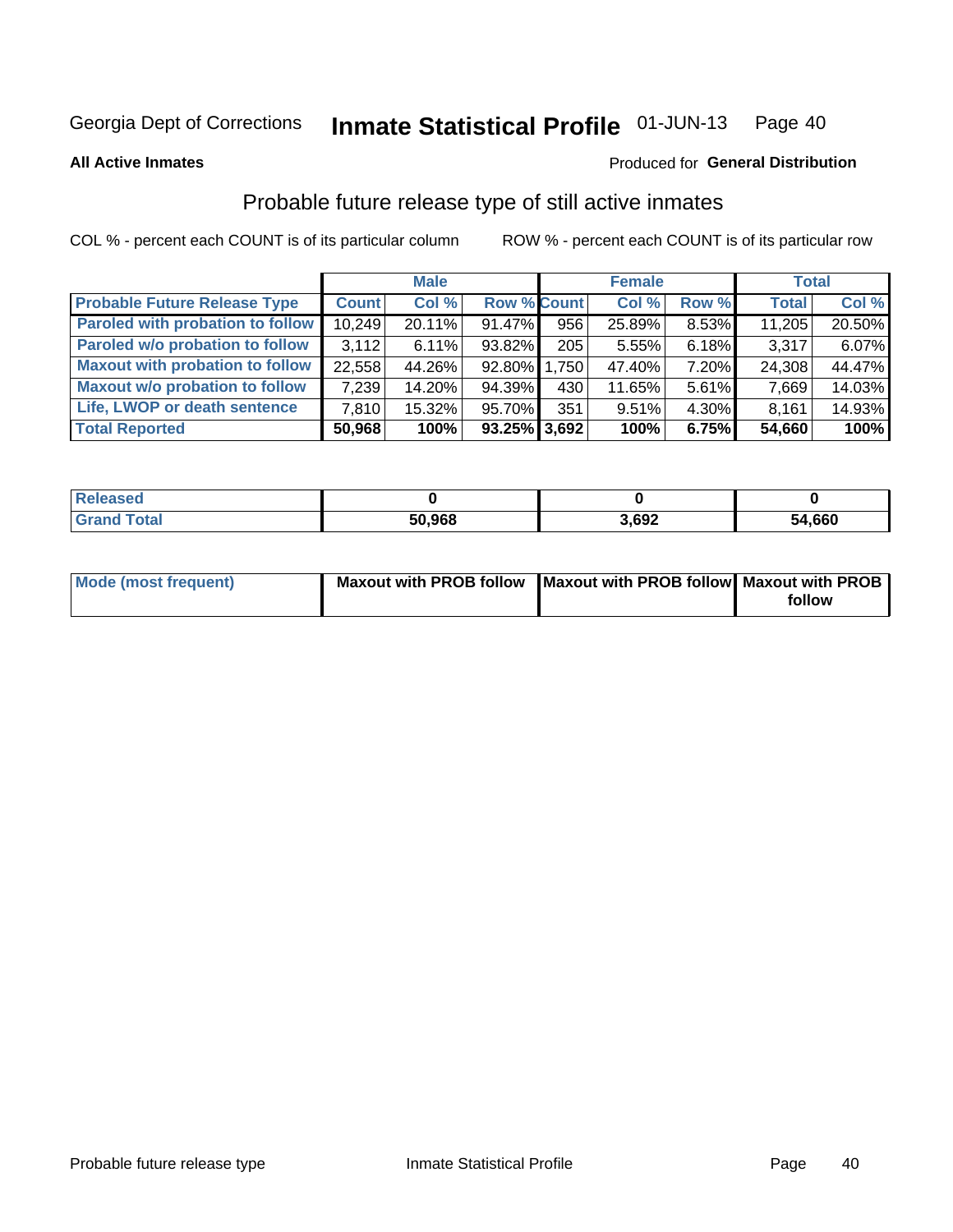### **All Active Inmates**

## **Produced for General Distribution**

# Time served in current (or last) institution

COL % - percent each COUNT is of its particular column

|                            |              | <b>Male</b> |        |              | <b>Female</b> |        |              | <b>Total</b> |
|----------------------------|--------------|-------------|--------|--------------|---------------|--------|--------------|--------------|
| <b>Time In Institution</b> | <b>Count</b> | Col %       | Row %  | <b>Count</b> | Col %         | Row %  | <b>Total</b> | Col %        |
| 0 to 3 months              | 13,231       | 25.46%      | 91.58% | 1,216        | 32.20%        | 8.42%  | 14,447       | 25.92%       |
| <b>3.01 to 6 months</b>    | 7,680        | 14.78%      | 90.69% | 788          | 20.87%        | 9.31%  | 8,468        | 15.19%       |
| 6.01 to 9 months           | 5,568        | 10.71%      | 95.41% | 268          | 7.10%         | 4.59%  | 5,836        | 10.47%       |
| 9.01 to 12 months          | 4,412        | 8.49%       | 94.35% | 264          | 6.99%         | 5.65%  | 4,676        | 8.39%        |
| 12.01 to 18 months         | 6,972        | 13.42%      | 95.47% | 331          | 8.77%         | 4.53%  | 7,303        | 13.10%       |
| <b>18.01 to 24 months</b>  | 4,021        | 7.74%       | 95.40% | 194          | 5.14%         | 4.60%  | 4,215        | 7.56%        |
| $2.01$ to 3 years          | 4,229        | 8.14%       | 91.42% | 397          | 10.51%        | 8.58%  | 4,626        | 8.30%        |
| $3.01$ to 4 years          | 2,097        | 4.03%       | 95.27% | 104          | 2.75%         | 4.73%  | 2,201        | 3.95%        |
| $4.01$ to 5 years          | 1,361        | 2.62%       | 95.04% | 71           | 1.88%         | 4.96%  | 1,432        | 2.57%        |
| 5.01 to 6 years            | 629          | 1.21%       | 95.74% | 28           | 0.74%         | 4.26%  | 657          | 1.18%        |
| $6.01$ to 7 years          | 376          | 0.72%       | 94.47% | 22           | 0.58%         | 5.53%  | 398          | 0.71%        |
| 7.01 to 8 years            | 321          | 0.62%       | 93.31% | 23           | 0.61%         | 6.69%  | 344          | 0.62%        |
| $8.01$ to 9 years          | 168          | 0.32%       | 83.17% | 34           | 0.90%         | 16.83% | 202          | 0.36%        |
| 9.01 to 10 years           | 141          | 0.27%       | 96.58% | 5            | 0.13%         | 3.42%  | 146          | 0.26%        |
| Over 10 years              | 765          | 1.47%       | 96.11% | 31           | 0.82%         | 3.89%  | 796          | 1.43%        |
| <b>Total Reported</b>      | 51,971       | 100%        | 93.23% | 3,776        | 100%          | 6.77%  | 55,747       | 100.0%       |

| neo<br>NO |            |     |       |
|-----------|------------|-----|-------|
|           | Q71<br>Г4. | 770 | 55747 |

| <b>Mean</b><br>(average) | 20 months | 14 months | 20 months |
|--------------------------|-----------|-----------|-----------|
| Median (middle)          | 9 months  | 5 months  | 8 months  |
| Mode (most frequent)     | 0 months  | months    | 1 months  |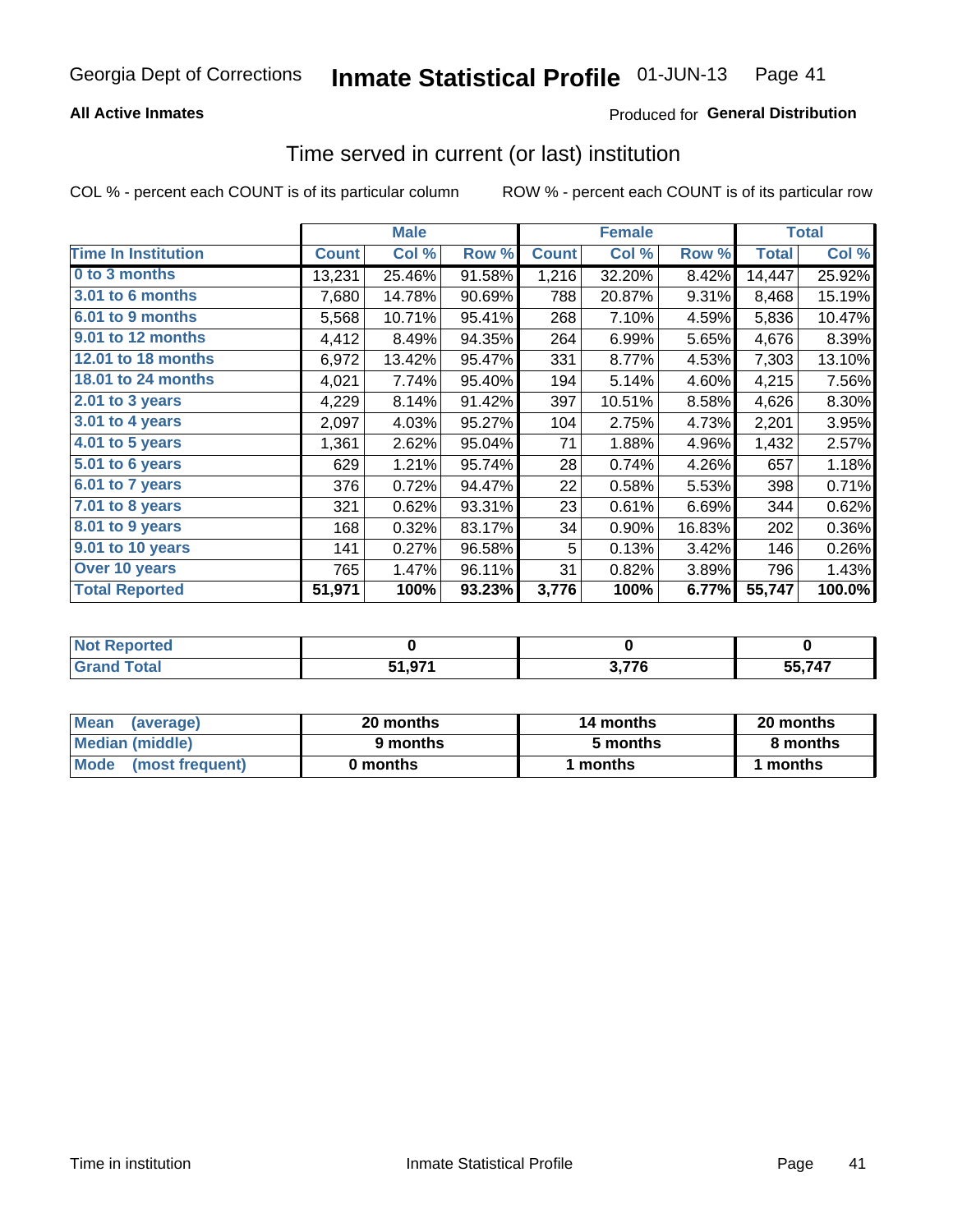#### Inmate Statistical Profile 01-JUN-13 Page 42

**All Active Inmates** 

#### Produced for General Distribution

# Highest grade level attained

COL % - percent each COUNT is of its particular column

|                              |              | <b>Male</b> |         |                | <b>Female</b> |        |              | <b>Total</b> |
|------------------------------|--------------|-------------|---------|----------------|---------------|--------|--------------|--------------|
| <b>Grade Level</b>           | <b>Count</b> | Col %       | Row %   | <b>Count</b>   | Col %         | Row %  | <b>Total</b> | Col %        |
| No school at all             | 21           | 0.04%       | 95.45%  | 1              | 0.03%         | 4.55%  | 22           | 0.04%        |
| <b>Grade 1</b>               | 39           | 0.08%       | 95.12%  | 2              | 0.05%         | 4.88%  | 41           | 0.08%        |
| <b>Grade 2</b>               | 85           | 0.17%       | 96.59%  | 3              | 0.08%         | 3.41%  | 88           | 0.17%        |
| Grade 3                      | 121          | 0.25%       | 93.80%  | $\bf 8$        | 0.22%         | 6.20%  | 129          | 0.24%        |
| Grade 4                      | 134          | 0.27%       | 97.81%  | $\overline{3}$ | 0.08%         | 2.19%  | 137          | 0.26%        |
| Grade 5                      | 186          | 0.38%       | 94.42%  | 11             | 0.30%         | 5.58%  | 197          | 0.37%        |
| Grade 6                      | 673          | 1.36%       | 95.46%  | 32             | 0.87%         | 4.54%  | 705          | 1.33%        |
| <b>Grade 7</b>               | 880          | 1.78%       | 93.02%  | 66             | 1.79%         | 6.98%  | 946          | 1.78%        |
| Grade 8                      | 3,292        | 6.67%       | 92.11%  | 282            | 7.66%         | 7.89%  | 3,574        | 6.74%        |
| <b>Grade 9</b>               | 6,032        | 12.22%      | 94.44%  | 355            | 9.64%         | 5.56%  | 6,387        | 12.04%       |
| Grade 10                     | 7,990        | 16.18%      | 95.23%  | 400            | 10.86%        | 4.77%  | 8,390        | 15.81%       |
| Grade 11                     | 8,094        | 16.39%      | 95.48%  | 383            | 10.40%        | 4.52%  | 8,477        | 15.98%       |
| <b>Grade 12 or GED</b>       | 16,561       | 33.54%      | 93.38%  | 1,175          | 31.90%        | 6.62%  | 17,736       | 33.42%       |
| Some tech school             | 288          | 0.58%       | 67.29%  | 140            | 3.80%         | 32.71% | 428          | 0.81%        |
| <b>Completed tech school</b> | 302          | 0.61%       | 66.96%  | 149            | 4.05%         | 33.04% | 451          | 0.85%        |
| College, 1 year              | 1,463        | 2.96%       | 87.92%  | 201            | 5.46%         | 12.08% | 1,664        | 3.14%        |
| College, 2 year              | 1,920        | 3.89%       | 87.59%  | 272            | 7.39%         | 12.41% | 2,192        | 4.13%        |
| College, 3 year              | 484          | 0.98%       | 87.68%  | 68             | 1.85%         | 12.32% | 552          | 1.04%        |
| <b>Bachelor's degree</b>     | 647          | 1.31%       | 86.27%  | 103            | 2.80%         | 13.73% | 750          | 1.41%        |
| <b>Master's degree</b>       | 121          | 0.25%       | 83.45%  | 24             | 0.65%         | 16.55% | 145          | 0.27%        |
| Ph.D. degree                 | 19           | 0.04%       | 100.00% |                |               |        | 19           | 0.04%        |
| Law degree                   | 19           | 0.04%       | 86.36%  | 3              | 0.08%         | 13.64% | 22           | 0.04%        |
| <b>Medical degree</b>        | 9            | 0.02%       | 81.82%  | $\overline{2}$ | 0.05%         | 18.18% | 11           | 0.02%        |
| <b>Total Reported</b>        | 49,380       | 100%        | 93.06%  | 3,683          | 100.0%        | 6.94%  | 53,063       | 100.0%       |

| teto. | 2.591       | $\sim$<br><br>ಀಀ | 2,684 |
|-------|-------------|------------------|-------|
|       | 54 074<br>. | <b>2.77C</b>     | 55747 |

| Mean<br>(average)              | 10.84           | 11.42           | 10.88                    |
|--------------------------------|-----------------|-----------------|--------------------------|
| Median (middle)                | Grade 11        | Grade 12 or GED | Grade 11                 |
| <b>Mode</b><br>(most frequent) | Grade 12 or GED | Grade 12 or GED | <b>I</b> Grade 12 or GED |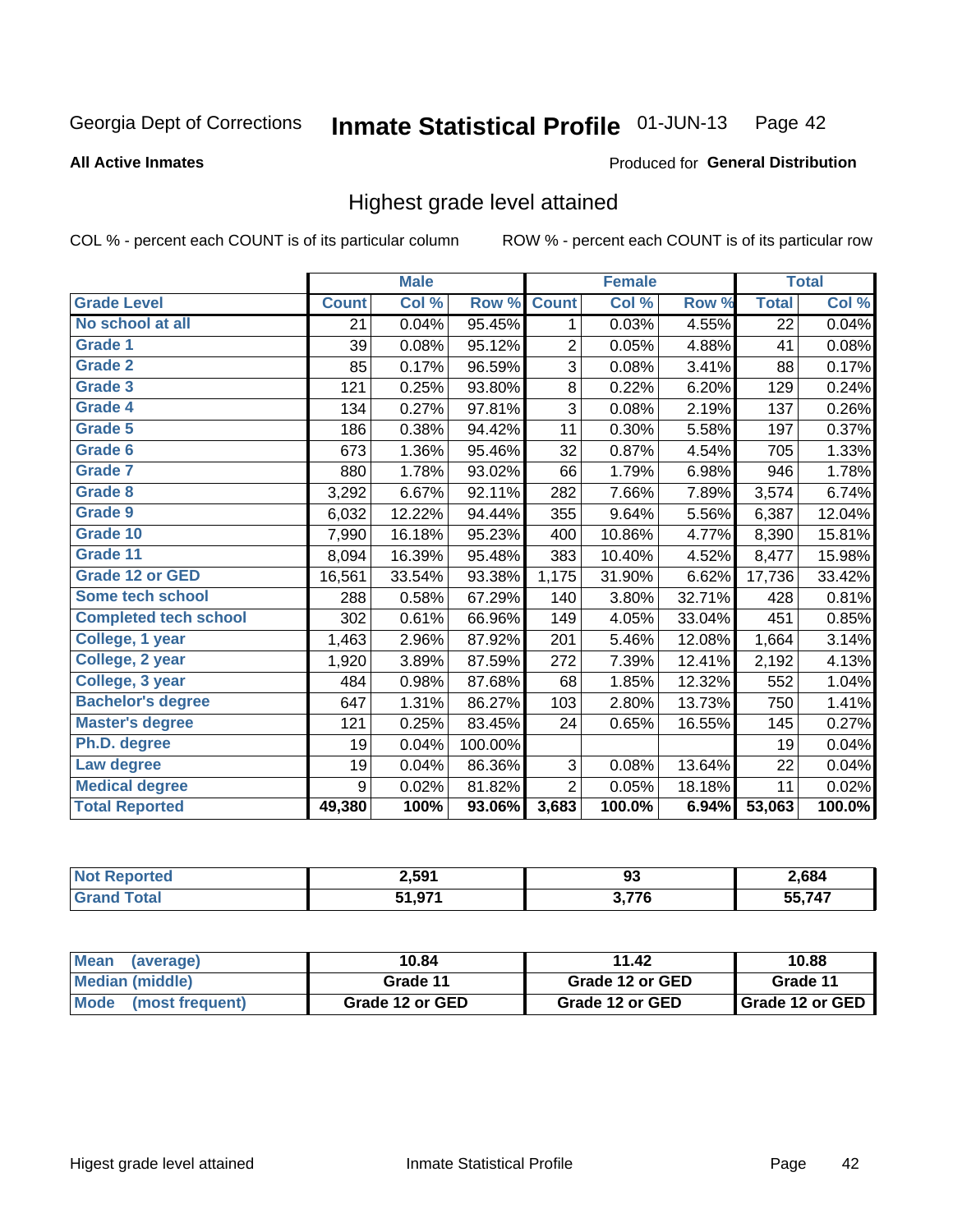#### Inmate Statistical Profile 01-JUN-13 Page 43

#### **All Active Inmates**

# Produced for General Distribution

# Culture fair IQ scores

COL % - percent each COUNT is of its particular column

|                       |                 | <b>Male</b> |        |              | <b>Female</b> |        |              | <b>Total</b> |
|-----------------------|-----------------|-------------|--------|--------------|---------------|--------|--------------|--------------|
| <b>IQ Scores</b>      | <b>Count</b>    | Col %       | Row %  | <b>Count</b> | Col %         | Row %  | <b>Total</b> | Col %        |
| $60 - 69$             | 1,263           | 2.71%       | 94.61% | 72           | 2.14%         | 5.39%  | 1,335        | 2.67%        |
| $70 - 79$             | 3,466           | 7.44%       | 92.45% | 283          | 8.40%         | 7.55%  | 3,749        | 7.51%        |
| $80 - 89$             | 7,097           | 15.24%      | 89.14% | 865          | 25.66%        | 10.86% | 7,962        | 15.94%       |
| $90 - 99$             | 12,953          | 27.81%      | 91.40% | 1,219        | 36.16%        | 8.60%  | 14,172       | 28.38%       |
| $100 - 109$           | 12,415          | 26.66%      | 96.21% | 489          | 14.51%        | 3.79%  | 12,904       | 25.84%       |
| $110 - 119$           | 7,918           | 17.00%      | 97.08% | 238          | 7.06%         | 2.92%  | 8,156        | 16.33%       |
| $120 - 129$           | 1,392           | 2.99%       | 91.70% | 126          | 3.74%         | 8.30%  | 1,518        | 3.04%        |
| $130 - 139$           | 54              | 0.12%       | 49.54% | 55           | 1.63%         | 50.46% | 109          | 0.22%        |
| 140 & Up              | 12 <sub>2</sub> | 0.03%       | 33.33% | 24           | 0.71%         | 66.67% | 36           | 0.07%        |
| <b>Total Reported</b> | 46,570          | 100%        | 93.25% | 3,371        | 100.0%        | 6.75%  | 49,941       | 100%         |

| <b>Not Reported</b>         | 4,547  | つイフ   | 4,764  |
|-----------------------------|--------|-------|--------|
| <b>Not Valid (under 60)</b> | 854    | 188   | 1,042  |
| <b>Grand Total</b>          | 51,971 | 3,776 | 55,747 |

| <b>Mean</b><br>(average) | 98 | 95 | 98 |
|--------------------------|----|----|----|
| Median (middle)          | 99 | 94 | 99 |
| Mode<br>(most frequent)  | 99 | 99 | 99 |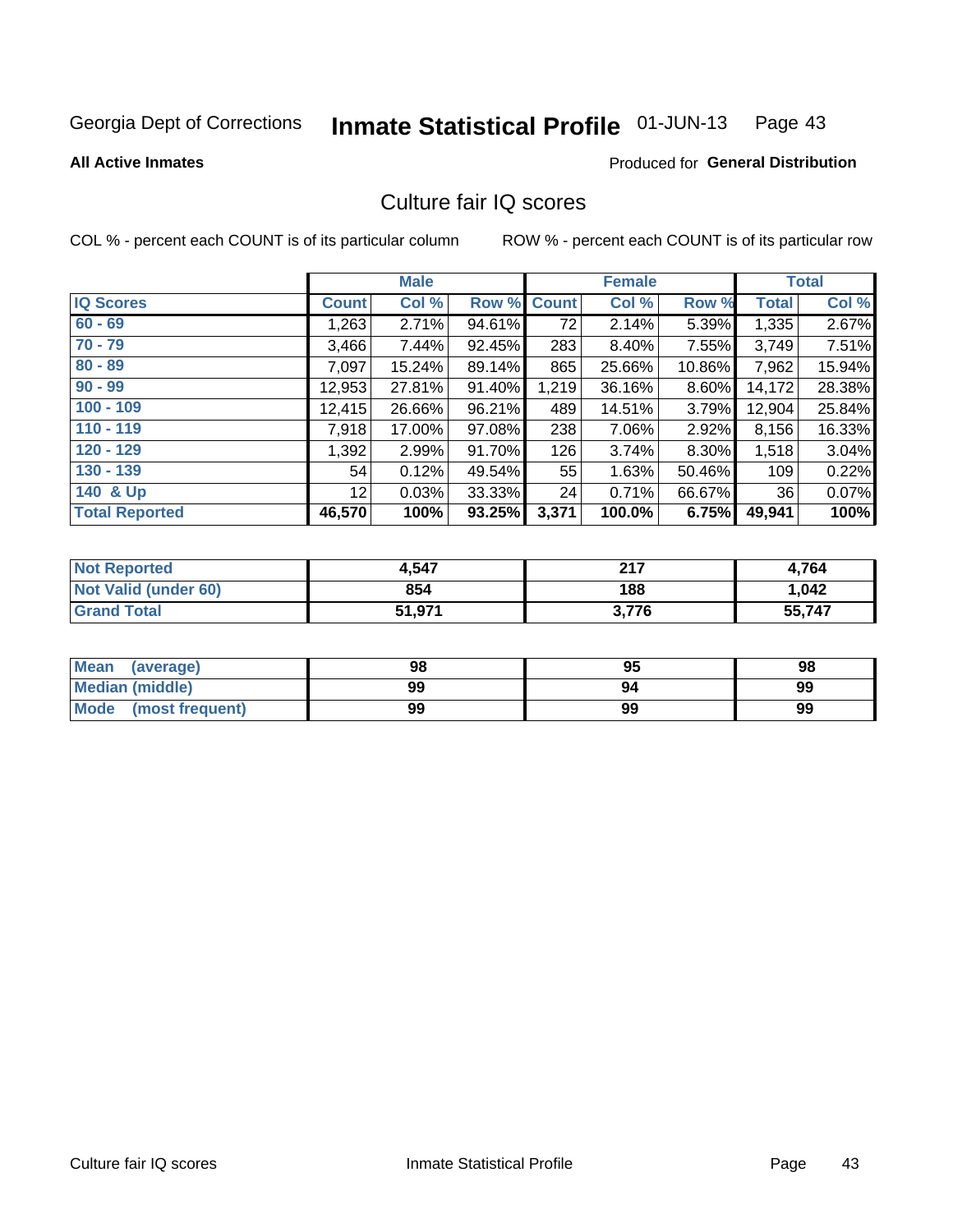#### Inmate Statistical Profile 01-JUN-13 Page 44

**All Active Inmates** 

### Produced for General Distribution

# Wide Range Achievement Test (WRAT) reading score

COL % - percent each COUNT is of its particular column

|                           |              | <b>Male</b> |        |              | <b>Female</b> |       |              | <b>Total</b> |
|---------------------------|--------------|-------------|--------|--------------|---------------|-------|--------------|--------------|
| <b>WRAT Reading Score</b> | <b>Count</b> | Col %       | Row %  | <b>Count</b> | Col %         | Row % | <b>Total</b> | Col %        |
| $0.1$ to $0.9$            | 506          | 2.06%       | 98.83% | 6            | 0.58%         | 1.17% | 512          | 2.00%        |
| 1.0 to 1.9                | 581          | 2.37%       | 98.47% | 9            | 0.87%         | 1.53% | 590          | 2.31%        |
| 2.0 to 2.9                | 1,090        | 4.45%       | 97.50% | 28           | 2.70%         | 2.50% | 1,118        | 4.38%        |
| 3.0 to 3.9                | 2,058        | 8.40%       | 97.72% | 48           | 4.63%         | 2.28% | 2,106        | 8.24%        |
| 4.0 to 4.9                | 2,365        | 9.65%       | 96.85% | 77           | 7.43%         | 3.15% | 2,442        | 9.56%        |
| 5.0 to 5.9                | 2,070        | 8.45%       | 97.46% | 54           | 5.21%         | 2.54% | 2,124        | 8.32%        |
| 6.0 to 6.9                | 2,087        | 8.52%       | 96.71% | 71           | 6.85%         | 3.29% | 2,158        | 8.45%        |
| 7.0 to 7.9                | 1,016        | 4.15%       | 95.49% | 48           | 4.63%         | 4.51% | 1,064        | 4.17%        |
| 8.0 to 8.9                | 2,011        | 8.21%       | 96.45% | 74           | 7.14%         | 3.55% | 2,085        | 8.16%        |
| 9.0 to 9.9                | 1,619        | 6.61%       | 96.89% | 52           | 5.02%         | 3.11% | 1,671        | 6.54%        |
| 10.0 to 10.9              | 1,321        | 5.39%       | 95.66% | 60           | 5.79%         | 4.34% | 1,381        | 5.41%        |
| 11.0 to 11.9              | 1,658        | 6.77%       | 94.85% | 90           | 8.69%         | 5.15% | 1,748        | 6.84%        |
| 12.0 to 12.9              | 4,941        | 20.16%      | 94.49% | 288          | 27.80%        | 5.51% | 5,229        | 20.47%       |
| 13                        | 1,184        | 4.83%       | 90.04% | 131          | 12.64%        | 9.96% | 1,315        | 5.15%        |
| <b>Total Reported</b>     | 24,507       | 100%        | 95.94% | 1,036        | 100%          | 4.06% | 25,543       | 100%         |

| <b>Not Reported</b>   | 27,464 | 2,740           | 30,204 |
|-----------------------|--------|-----------------|--------|
| Гоtal<br><b>Grand</b> | 51,971 | 77C<br>J. I I V | 55,747 |

| <b>Mean</b><br>(average)       | 8.04         | 9.51 | 8.10 |
|--------------------------------|--------------|------|------|
| Median (middle)                | י ה<br>O.A   | 10.8 | o.z  |
| <b>Mode</b><br>(most frequent) | 19 Q<br>14.O | 12.9 | 12.8 |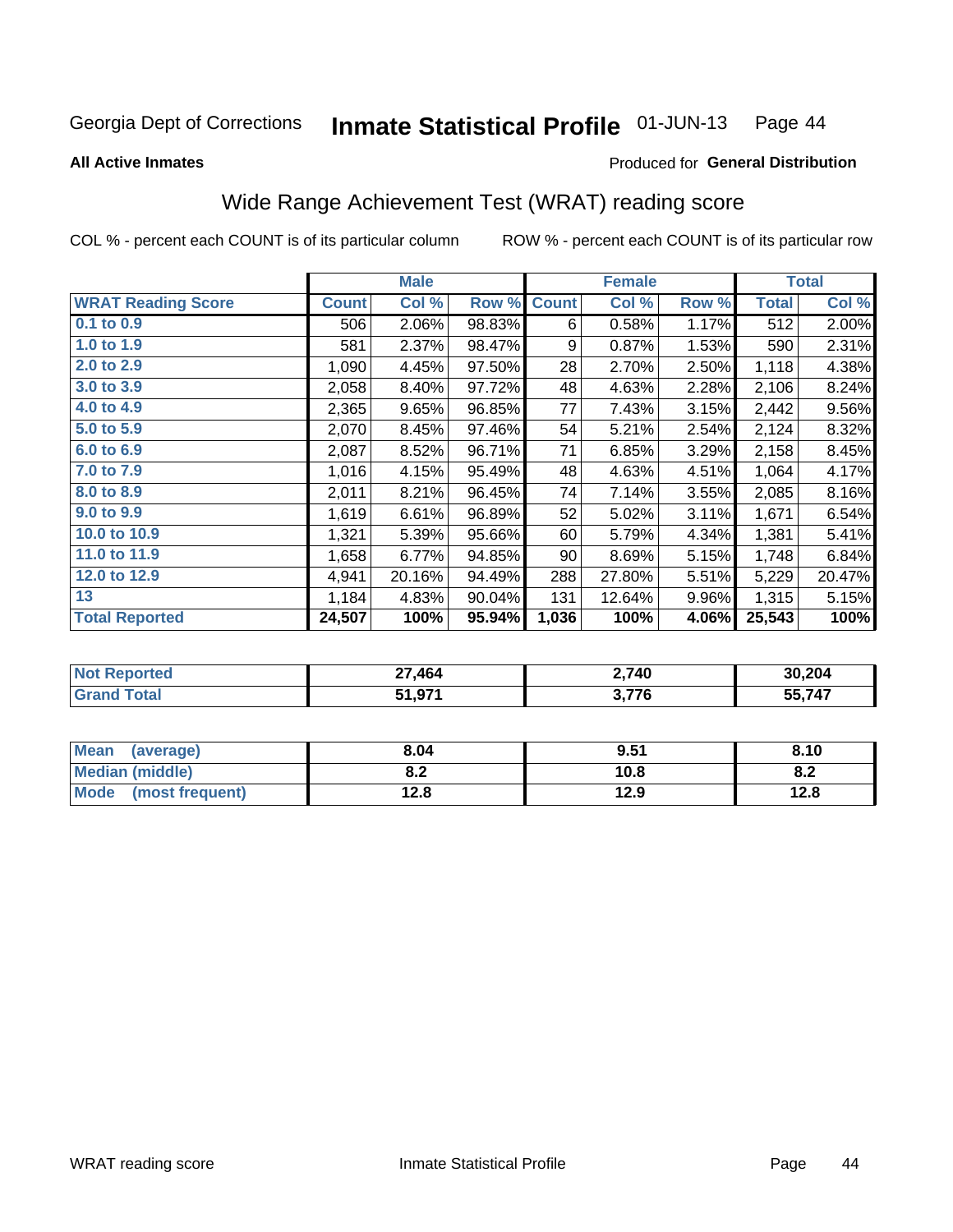#### Inmate Statistical Profile 01-JUN-13 Page 45

**All Active Inmates** 

#### Produced for General Distribution

# Wide Range Achievement Test (WRAT) math score

COL % - percent each COUNT is of its particular column

|                              |              | <b>Male</b> |        |              | <b>Female</b> |        |              | <b>Total</b> |
|------------------------------|--------------|-------------|--------|--------------|---------------|--------|--------------|--------------|
| <b>WRAT Mathematic Score</b> | <b>Count</b> | Col %       | Row %  | <b>Count</b> | Col %         | Row %  | <b>Total</b> | Col %        |
| $0.1$ to $0.9$               | 76           | 0.31%       | 98.70% | 1            | 0.10%         | 1.30%  | 77           | 0.30%        |
| 1.0 to 1.9                   | 167          | 0.68%       | 98.24% | 3            | 0.29%         | 1.76%  | 170          | 0.67%        |
| 2.0 to 2.9                   | 595          | 2.43%       | 97.06% | 18           | 1.73%         | 2.94%  | 613          | 2.40%        |
| 3.0 to 3.9                   | 1,466        | 5.99%       | 97.28% | 41           | 3.95%         | 2.72%  | 1,507        | 5.91%        |
| 4.0 to 4.9                   | 2,882        | 11.78%      | 97.23% | 82           | 7.89%         | 2.77%  | 2,964        | 11.62%       |
| 5.0 to 5.9                   | 3,548        | 14.50%      | 96.81% | 117          | 11.26%        | 3.19%  | 3,665        | 14.37%       |
| 6.0 to 6.9                   | 5,561        | 22.73%      | 96.44% | 205          | 19.73%        | 3.56%  | 5,766        | 22.61%       |
| 7.0 to 7.9                   | 2,852        | 11.66%      | 96.19% | 113          | 10.88%        | 3.81%  | 2,965        | 11.63%       |
| 8.0 to 8.9                   | 2,040        | 8.34%       | 94.80% | 112          | 10.78%        | 5.20%  | 2,152        | 8.44%        |
| 9.0 to 9.9                   | 1,676        | 6.85%       | 95.44% | 80           | 7.70%         | 4.56%  | 1,756        | 6.89%        |
| 10.0 to 10.9                 | 825          | 3.37%       | 96.72% | 28           | 2.69%         | 3.28%  | 853          | 3.34%        |
| 11.0 to 11.9                 | 867          | 3.54%       | 93.43% | 61           | 5.87%         | 6.57%  | 928          | 3.64%        |
| 12.0 to 12.9                 | 1,760        | 7.19%       | 92.05% | 152          | 14.63%        | 7.95%  | 1,912        | 7.50%        |
| 13                           | 148          | 0.60%       | 85.06% | 26           | 2.50%         | 14.94% | 174          | 0.68%        |
| <b>Total Reported</b>        | 24,463       | 100%        | 95.93% | 1,039        | 100%          | 4.07%  | 25,502       | 100%         |
|                              |              |             |        |              |               |        |              |              |

| <b>Not Reported</b> | 27,508 | דמד נ<br>2,731 | 30,245 |
|---------------------|--------|----------------|--------|
| <b>Total</b>        | 51,971 | 3,776          | 55,747 |

| Mean (average)         | 7.08 | 8.04 | 712<br>7. IZ |
|------------------------|------|------|--------------|
| <b>Median (middle)</b> | ง. ว | 54   | o.o          |
| Mode (most frequent)   | ხ.მ  | 12.9 | 6.5          |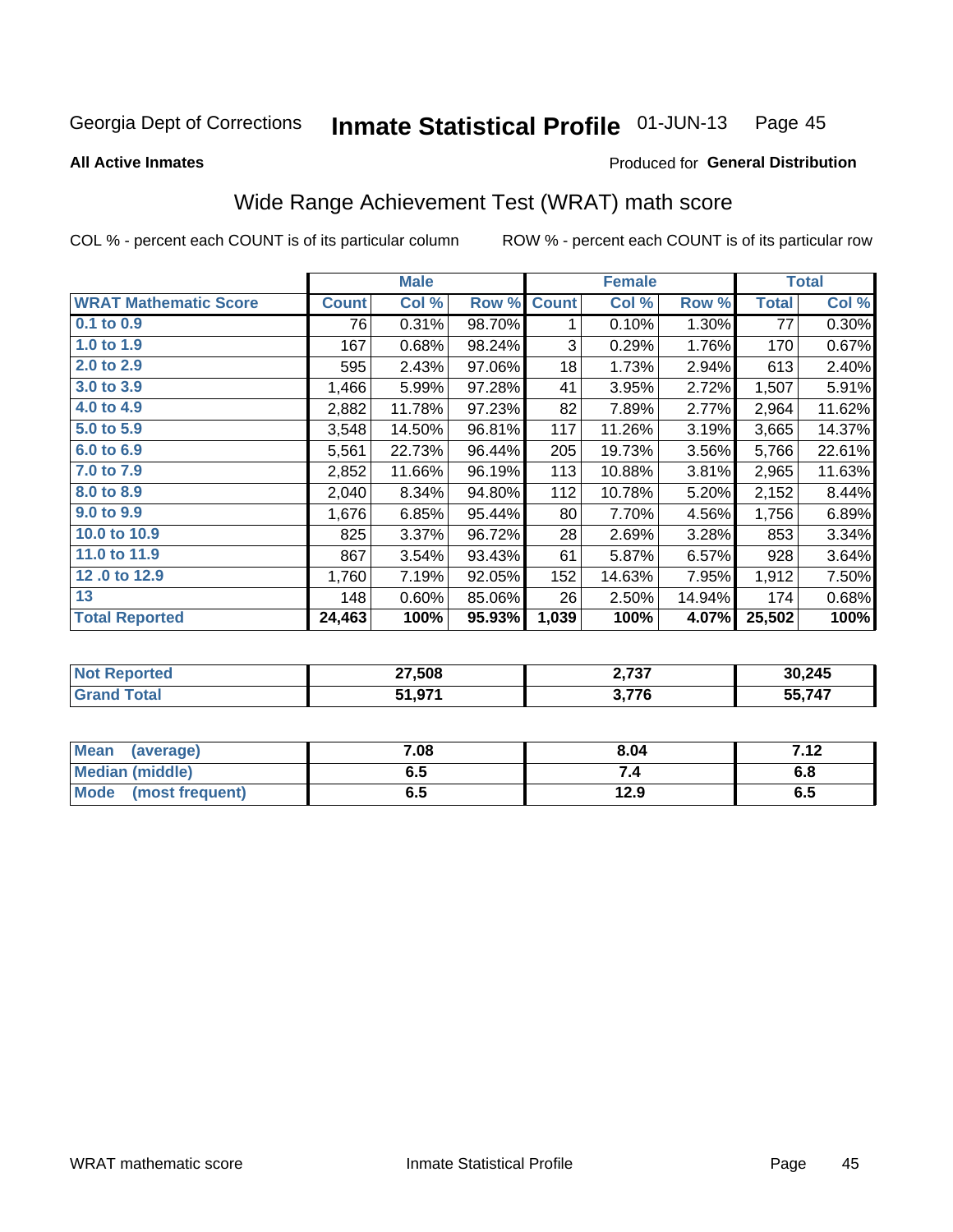#### Inmate Statistical Profile 01-JUN-13 Page 46

#### **All Active Inmates**

#### Produced for General Distribution

# Wide Range Achievement Test (WRAT) spelling score

COL % - percent each COUNT is of its particular column

|                            |              | <b>Male</b> |        |                 | <b>Female</b> |        |              | <b>Total</b> |
|----------------------------|--------------|-------------|--------|-----------------|---------------|--------|--------------|--------------|
| <b>WRAT Spelling Score</b> | <b>Count</b> | Col %       | Row %  | <b>Count</b>    | Col %         | Row %  | <b>Total</b> | Col %        |
| $0.1$ to $0.9$             | 534          | 2.18%       | 99.44% | 3               | 0.29%         | 0.56%  | 537          | 2.10%        |
| 1.0 to 1.9                 | 925          | 3.77%       | 98.72% | 12 <sub>2</sub> | 1.15%         | 1.28%  | 937          | 3.66%        |
| 2.0 to 2.9                 | 1,591        | 6.48%       | 98.45% | 25              | 2.39%         | 1.55%  | 1,616        | 6.31%        |
| 3.0 to 3.9                 | 2,050        | 8.35%       | 98.51% | 31              | 2.96%         | 1.49%  | 2,081        | 8.13%        |
| 4.0 to 4.9                 | 2,076        | 8.46%       | 97.51% | 53              | 5.06%         | 2.49%  | 2,129        | 8.32%        |
| 5.0 to 5.9                 | 2,901        | 11.82%      | 97.25% | 82              | 7.82%         | 2.75%  | 2,983        | 11.66%       |
| 6.0 to 6.9                 | 2,630        | 10.71%      | 96.80% | 87              | 8.30%         | 3.20%  | 2,717        | 10.62%       |
| 7.0 to 7.9                 | 2,058        | 8.38%       | 95.81% | 90              | 8.59%         | 4.19%  | 2,148        | 8.39%        |
| 8.0 to 8.9                 | 1,918        | 7.81%       | 95.61% | 88              | 8.40%         | 4.39%  | 2,006        | 7.84%        |
| 9.0 to 9.9                 | 1,527        | 6.22%       | 95.50% | 72              | 6.87%         | 4.50%  | 1,599        | 6.25%        |
| 10.0 to 10.9               | 1,401        | 5.71%       | 95.57% | 65              | 6.20%         | 4.43%  | 1,466        | 5.73%        |
| 11.0 to 11.9               | 1,290        | 5.26%       | 94.44% | 76              | 7.25%         | 5.56%  | 1,366        | 5.34%        |
| 12.0 to 12.9               | 3,106        | 12.65%      | 91.46% | 290             | 27.67%        | 8.54%  | 3,396        | 13.27%       |
| 13                         | 539          | 2.20%       | 87.93% | 74              | 7.06%         | 12.07% | 613          | 2.40%        |
| <b>Total Reported</b>      | 24,546       | 100%        | 95.91% | 1,048           | 100.0%        | 4.09%  | 25,594       | 100.0%       |

| . <eportea<br>' NOI</eportea<br> | 27,425 | 2,728 | 30,153 |
|----------------------------------|--------|-------|--------|
| <b>cotal</b>                     | 51,971 | 2 77C | 55,747 |

| <b>Mean</b><br>(average) | 7.04<br>.Z I | 9.30 | 7.29 |
|--------------------------|--------------|------|------|
| Median (middle)          |              | 9.6  | ν.,  |
| Mode<br>(most frequent)  | 12.9         | 12.9 | 12.9 |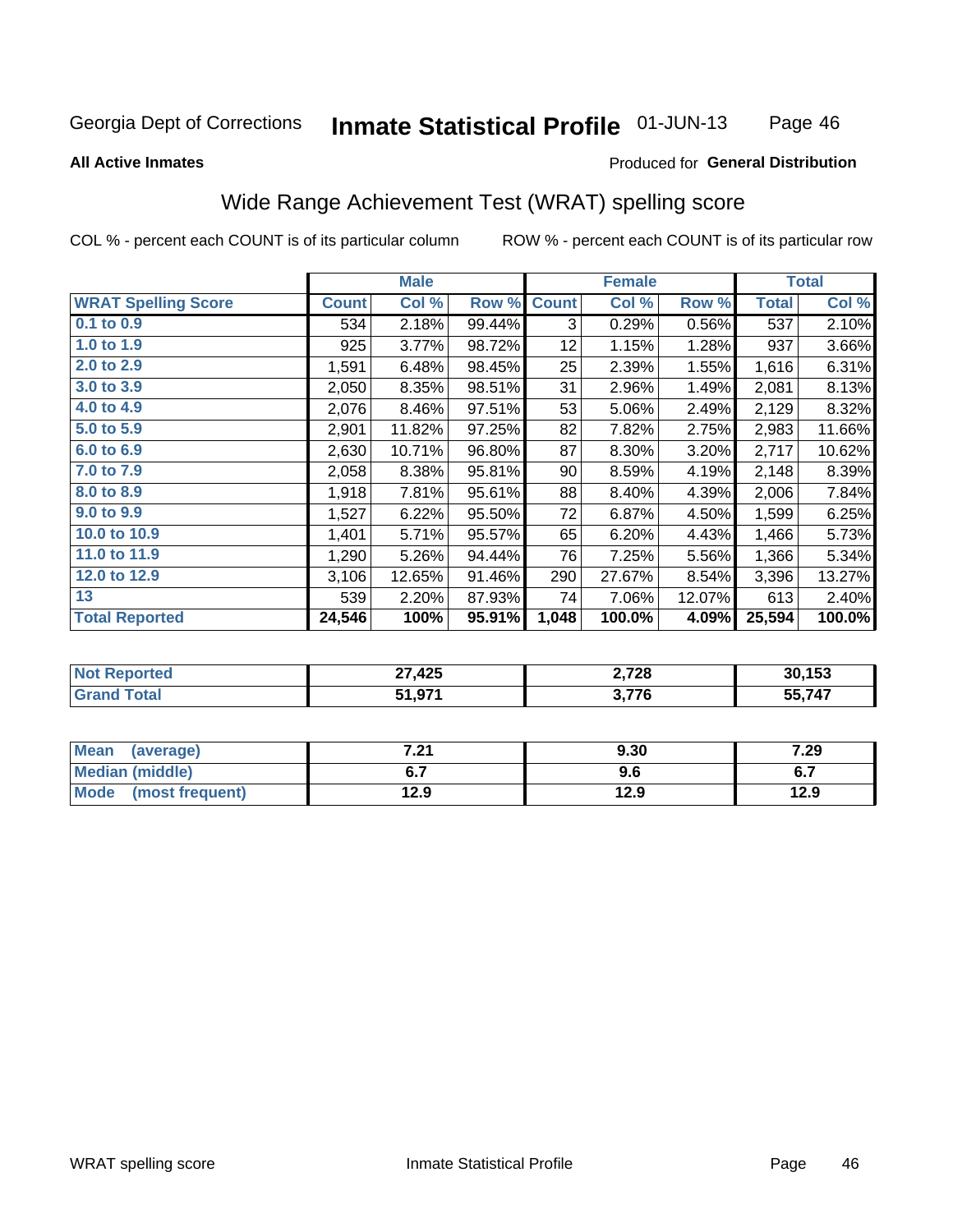### **All Active Inmates**

### Produced for General Distribution

## Scope of substance abuse - summary

COL % - percent each COUNT is of its particular column

|                        |              | <b>Male</b> |           |              | <b>Female</b> |          |              | <b>Total</b> |
|------------------------|--------------|-------------|-----------|--------------|---------------|----------|--------------|--------------|
| <b>Substance Abuse</b> | <b>Count</b> | Col %       | Row %     | <b>Count</b> | Col %         | Row %    | <b>Total</b> | Col %        |
| <b>None</b>            | 39,231       | 75.49%      | 92.19%    | 3,323        | 88.00%        | 7.81%    | 42,554       | 76.33%       |
| Drugs only             | 6,847        | $13.17\%$   | 95.32%    | 336          | $8.90\%$      | 4.68%    | 7,183        | 12.88%       |
| <b>Alcohol only</b>    | .471         | 2.83%       | 98.00%    | 30           | 0.79%         | $2.00\%$ | .501         | 2.69%        |
| Drugs and alcohol      | 4,422        | 8.51%       | 98.07%    | 87           | $2.30\%$      | 1.93%    | 4,509        | 8.09%        |
| <b>Total Reported</b>  | 51,971       | 100%        | $93.23\%$ | 3,776        | 100%          | 6.77%    | 55,747       | 100%         |

| <b>Not</b><br>Reported |                                   |             |       |
|------------------------|-----------------------------------|-------------|-------|
| <b>Grand Total</b>     | <sup>-</sup> 1 071<br><b>JIJI</b> | -770<br>1 C | 55747 |

| Mode<br>None<br><b>None</b><br>None<br>most<br>quenti<br>___ |
|--------------------------------------------------------------|
|--------------------------------------------------------------|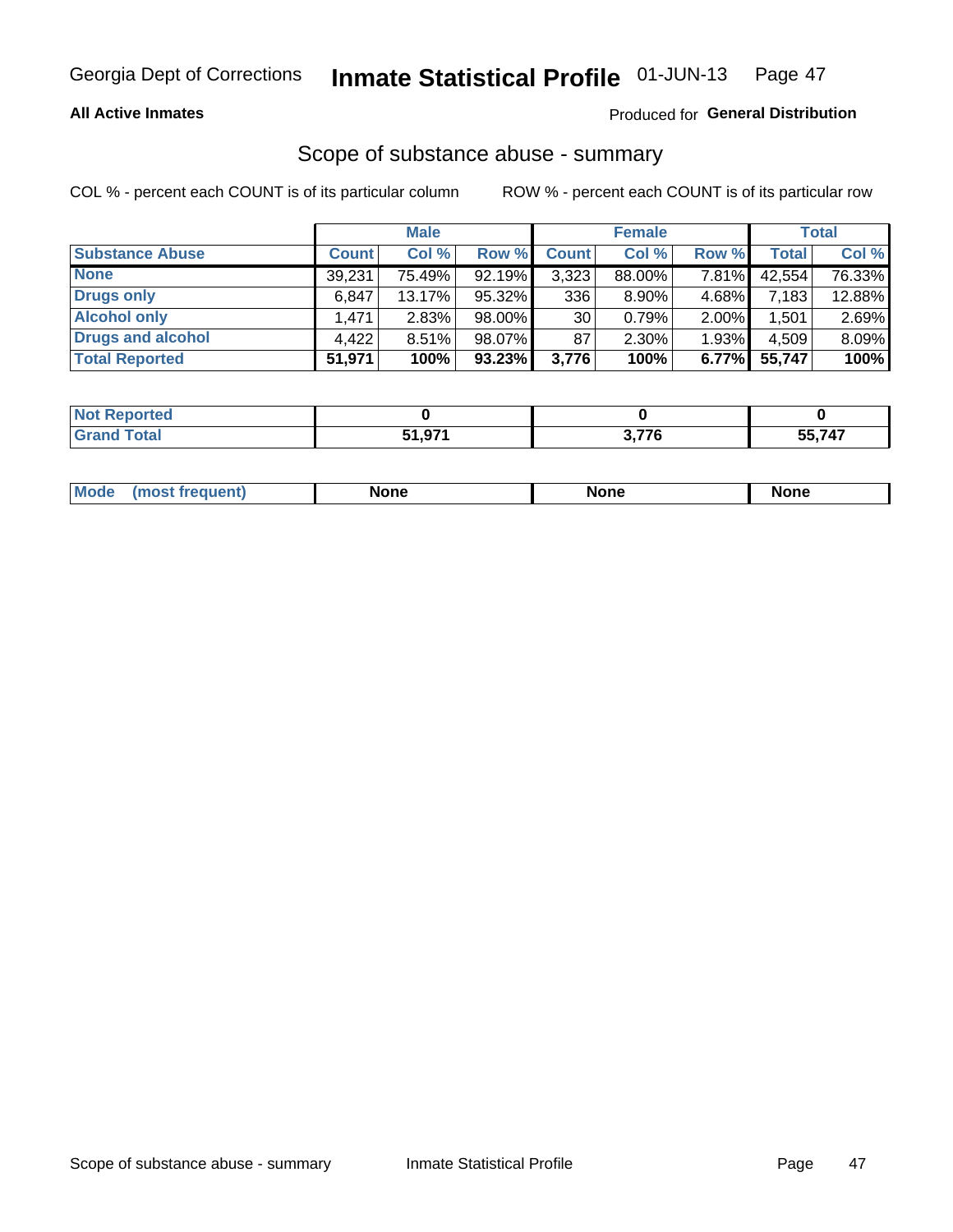### **All Active Inmates**

## **Produced for General Distribution**

## Scope of substance abuse - detail

COL % - percent each COUNT is of its particular column

|                                      |              | <b>Male</b> |         |              | <b>Female</b> |       |              | <b>Total</b> |
|--------------------------------------|--------------|-------------|---------|--------------|---------------|-------|--------------|--------------|
| <b>Substance Abuse</b>               | <b>Count</b> | Col %       | Row %   | <b>Count</b> | Col %         | Row % | <b>Total</b> | Col %        |
| No drug or alcohol problems          | 39,231       | 75.49%      | 92.19%  | 3,323        | 88.00%        | 7.81% | 42,554       | 76.33%       |
| Drug addiction but no alcohol        | 131          | 0.25%       | 93.57%  | 9            | 0.24%         | 6.43% | 140          | 0.25%        |
| <b>Drug addiction and alcohol</b>    | 66           | 0.13%       | 98.51%  |              | 0.03%         | 1.49% | 67           | 0.12%        |
| <b>labuse</b>                        |              |             |         |              |               |       |              |              |
| <b>Drug addiction and alcoholism</b> | 45           | 0.09%       | 100.00% |              |               |       | 45           | 0.08%        |
| No drug problem but alcohol          | 1,221        | 2.35%       | 99.11%  | 11           | 0.29%         | 0.89% | 1,232        | 2.21%        |
| <b>labuse</b>                        |              |             |         |              |               |       |              |              |
| No drug problem but alcoholism       | 250          | 0.48%       | 92.94%  | 19           | 0.50%         | 7.06% | 269          | 0.48%        |
| Drug experiment but no alcohol       | 3,518        | 6.77%       | 97.42%  | 93           | 2.46%         | 2.58% | 3,611        | 6.48%        |
| <b>Drug experiment &amp; alcohol</b> | 706          | 1.36%       | 98.74%  | 9            | 0.24%         | 1.26% | 715          | 1.28%        |
| <b>labuse</b>                        |              |             |         |              |               |       |              |              |
| Drug experiment & alcoholism         | 228          | 0.44%       | 95.80%  | 10           | 0.26%         | 4.20% | 238          | 0.43%        |
| Drug abuse but no alcohol            | 3,198        | 6.15%       | 93.18%  | 234          | 6.20%         | 6.82% | 3,432        | 6.16%        |
| Drug abuse and alcohol abuse         | 2,845        | 5.47%       | 98.89%  | 32           | 0.85%         | 1.11% | 2,877        | 5.16%        |
| <b>Drug abuse and alcoholism</b>     | 532          | 1.02%       | 93.83%  | 35           | 0.93%         | 6.17% | 567          | 1.02%        |
| <b>Total Reported</b>                | 51,971       | 100%        | 93.23%  | 3,776        | 100%          | 6.77% | 55,747       | 100%         |

| ported<br>NOT |        |            |        |
|---------------|--------|------------|--------|
| <b>otal</b>   | 51,971 | 270<br>r u | 55,747 |

| Mode (most frequent) | No drug or alcohol problems No drug or alcohol problems No drug or alcohol |          |
|----------------------|----------------------------------------------------------------------------|----------|
|                      |                                                                            | problems |
|                      |                                                                            |          |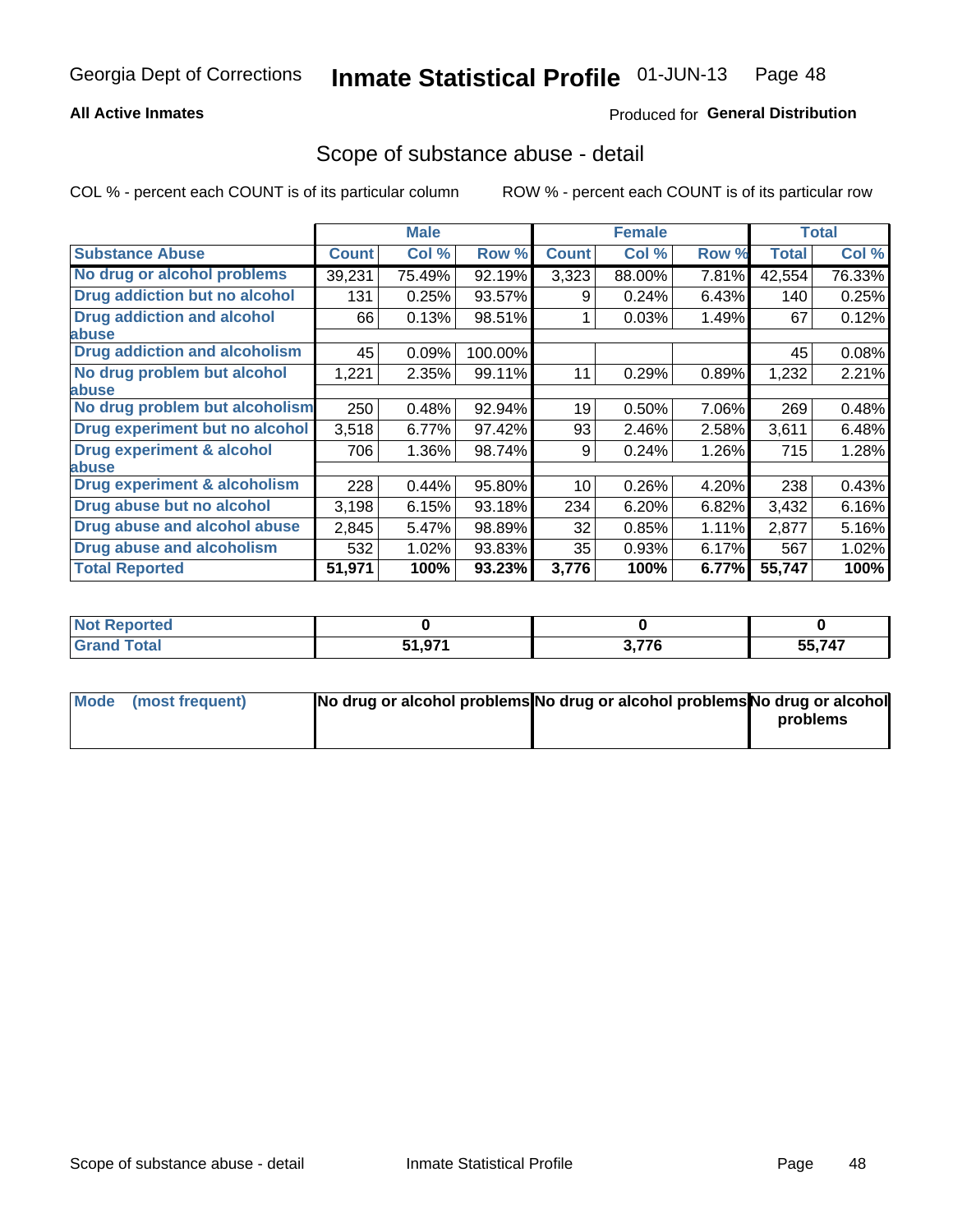#### Inmate Statistical Profile 01-JUN-13 Page 49

**All Active Inmates** 

### **Produced for General Distribution**

# Current / last mental health treatment level

COL % - percent each COUNT is of its particular column

|                                    |              | <b>Male</b> |         |              | <b>Female</b> |          |        | <b>Total</b> |
|------------------------------------|--------------|-------------|---------|--------------|---------------|----------|--------|--------------|
| <b>Mental Health Treatment Lev</b> | <b>Count</b> | Col %       | Row %   | <b>Count</b> | Col %         | Row %    | Total  | Col %        |
| 1 No problem at current time       | 7,864        | 51.26%      | 91.51%  | 730          | 29.27%        | 8.49%    | 8,594  | 48.19%       |
| 2 Receiving outpatient             | 5,421        | 35.34%      | 75.96%  | 1,716        | 68.81%        | 24.04%   | 7,137  | 40.02%       |
| <b>Treatment</b>                   |              |             |         |              |               |          |        |              |
| 3 Inpatient, moderate              | 1,664        | 10.85%      | 98.00%  | 34           | 1.36%         | $2.00\%$ | 1,698  | 9.52%        |
| <b>Treatment</b>                   |              |             |         |              |               |          |        |              |
| 4 Inpatient, intensive             | 362          | 2.36%       | 96.28%  | 14           | 0.56%         | 3.72%    | 376    | 2.11%        |
| <b>Treatment</b>                   |              |             |         |              |               |          |        |              |
| 5 Undergoing crisis                | 23           | 0.15%       | 100.00% |              |               |          | 23     | 0.13%        |
| <b>stabilization</b>               |              |             |         |              |               |          |        |              |
| <b>6 Hospital for criminally</b>   | 6            | 0.04%       | 100.00% |              |               |          | 6      | 0.03%        |
| Tnsane                             |              |             |         |              |               |          |        |              |
| <b>Total Evaluated</b>             | 15,340       | 100%        | 86.02%  | 2,494        | 100%          | 13.98%   | 17,834 | 100%         |

| <b>Never had MH evaluation</b> | 36,631 | 282. ا | 37,913       |
|--------------------------------|--------|--------|--------------|
| $\tau$ otal                    | 51,971 | 3,776  | 55,747<br>55 |

| Median (middle) | No problem at current time | <b>Receiving outpatient</b><br>treatment | <b>Receiving</b><br>outpatient<br>treatment |
|-----------------|----------------------------|------------------------------------------|---------------------------------------------|
| <b>Mode</b>     | No problem at current time | <b>Receiving outpatient</b>              | No problem at                               |
| (most frequent) |                            | treatment                                | current time                                |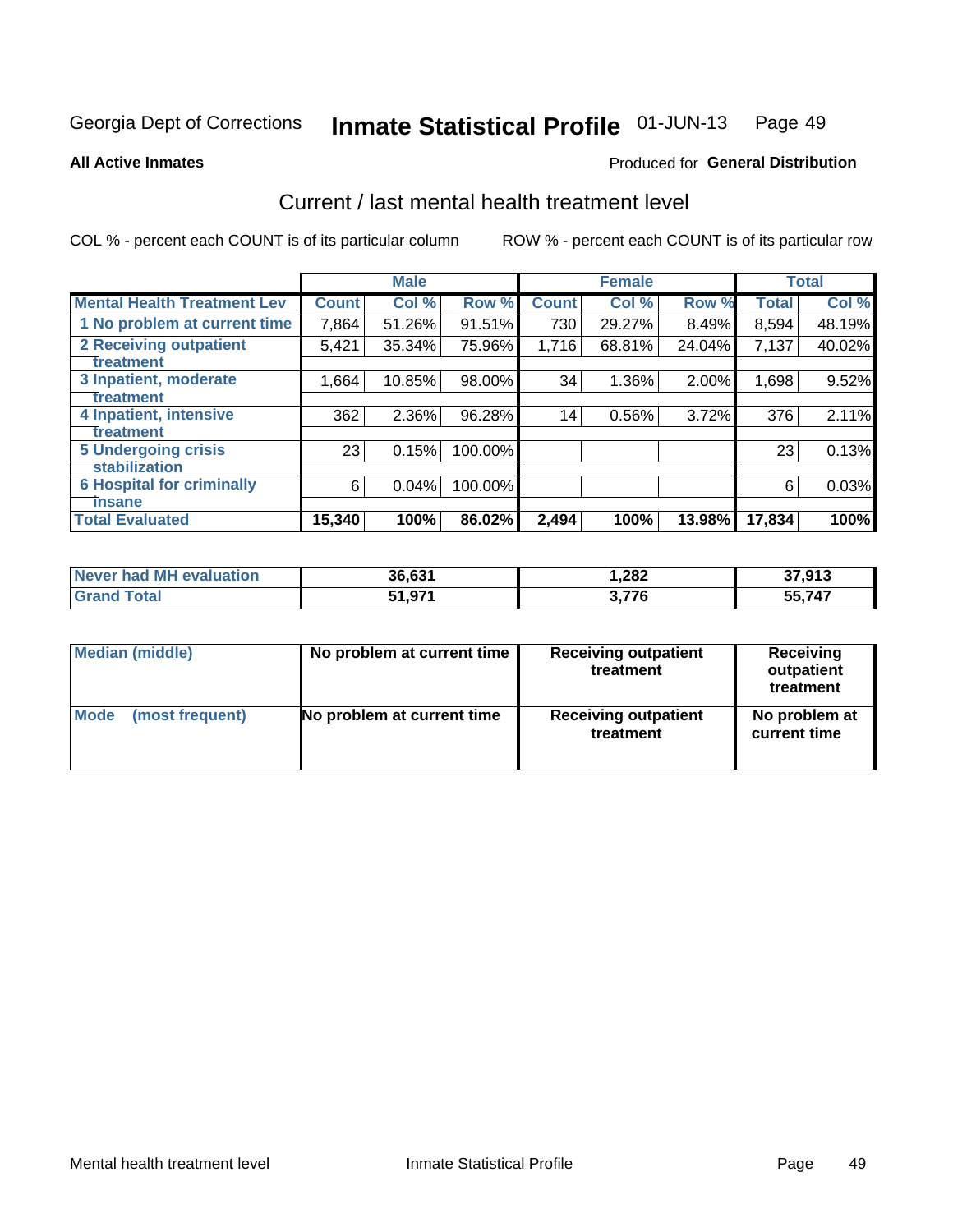### **All Active Inmates**

### Produced for General Distribution

# PULHESDWIT medical scale - 'P' overall condition ('P'hysical)

COL % - percent each COUNT is of its particular column

|                                  |              | <b>Male</b> |         |              | <b>Female</b> |         |              | <b>Total</b> |
|----------------------------------|--------------|-------------|---------|--------------|---------------|---------|--------------|--------------|
| <b>'P' Overall Condition</b>     | <b>Count</b> | Col %       | Row %   | <b>Count</b> | Col %         | Row %   | <b>Total</b> | Col %        |
| 1 No medical illness             | 34,604       | 73.80%      | 93.94%  | 2,233        | 62.44%        | 6.06%   | 36,837       | 72.99%       |
| 2 Well-controlled chronic        | 11,098       | 23.67%      | 89.96%  | 1,238        | 34.62%        | 10.04%  | 12,336       | 24.44%       |
| <b>lillness</b>                  |              |             |         |              |               |         |              |              |
| 3 Poorly-controlled chronic      | 1,099        | 2.34%       | 96.07%  | 45           | 1.26%         | 3.93%   | 1,144        | 2.27%        |
| <b>illness</b>                   |              |             |         |              |               |         |              |              |
| 4 Significant problems requiring | 76           | 0.16%       | 87.36%  | 11           | 0.31%         | 12.64%  | 87           | 0.17%        |
| special housing                  |              |             |         |              |               |         |              |              |
| 5 Terminal illness, < 6 months   | 15           | 0.03%       | 100.00% |              |               |         | 15           | 0.03%        |
| to live                          |              |             |         |              |               |         |              |              |
| 6 Inmate is pregnant             |              |             |         | 49           | 1.37%         | 100.00% | 49           | 0.10%        |
| <b>Total Reported</b>            | 46,892       | 100%        | 92.91%  | 3,576        | 100%          | 7.09%   | 50,468       | 100%         |

| τeα | 5.079            | 000<br>ZUU | ^־מ<br>ت اے ل |
|-----|------------------|------------|---------------|
|     | 071<br><u>т.</u> | 77c<br>.u  | 55,747        |

| Mode | (most frequent) | 1 No medical illness | 1 No medical illness | 1 No medical<br>illness |
|------|-----------------|----------------------|----------------------|-------------------------|
|------|-----------------|----------------------|----------------------|-------------------------|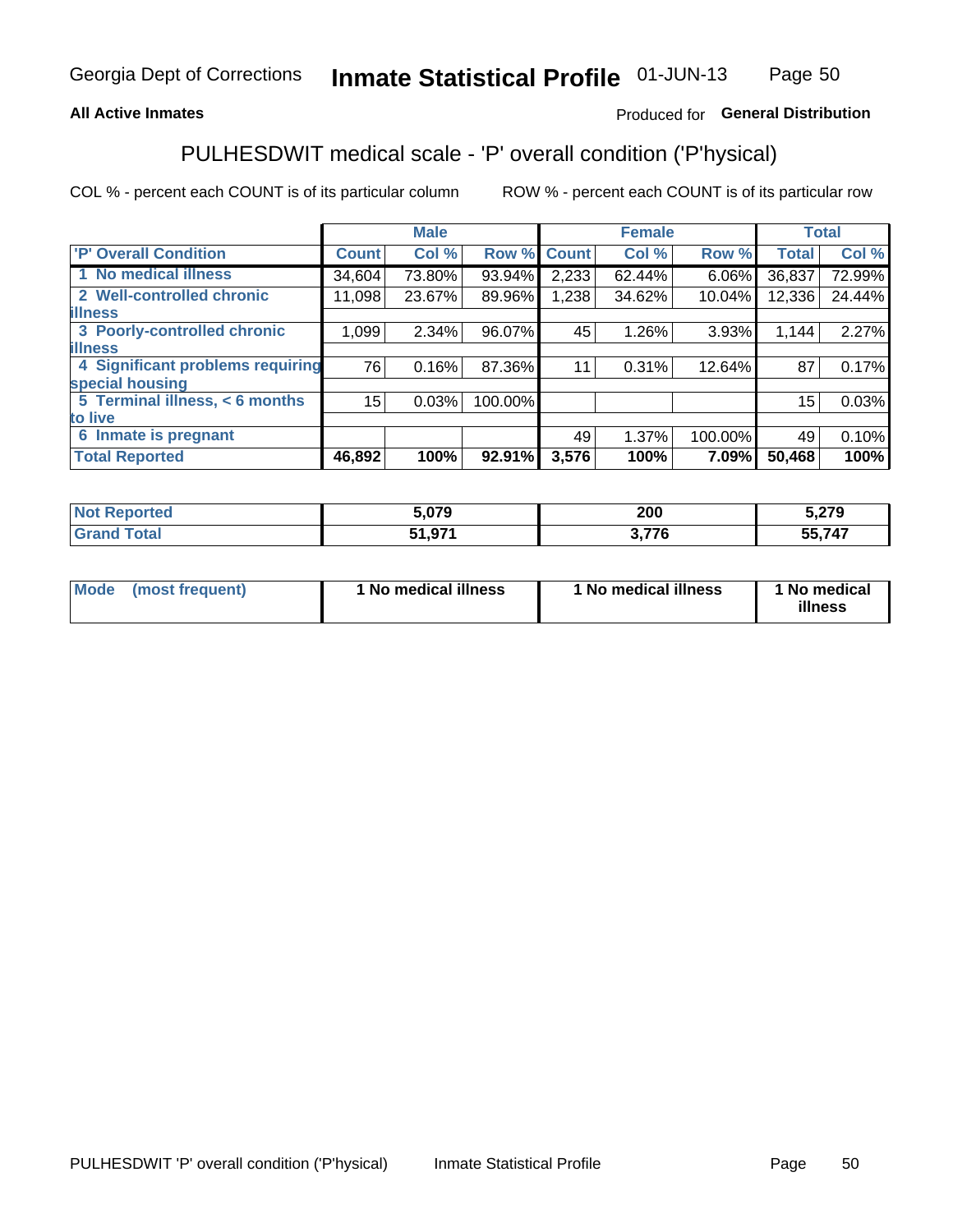#### **All Active Inmates**

### Produced for General Distribution

# PULHESDWIT medical scale - 'U' upper body

COL % - percent each COUNT is of its particular column

|                              |              | <b>Male</b> |         |              | <b>Female</b> |       |              | <b>Total</b> |
|------------------------------|--------------|-------------|---------|--------------|---------------|-------|--------------|--------------|
| <b>U' Upper Body</b>         | <b>Count</b> | Col %       | Row %   | <b>Count</b> | Col %         | Row % | <b>Total</b> | Col %        |
| 1 Upper bones, joints,       | 44,636       | 95.35%      | 92.94%  | 3,393        | 94.88%        | 7.06% | 48,029       | 95.32%       |
| muscles all OK               |              |             |         |              |               |       |              |              |
| 2 One or both arms minimally | 1,838        | 3.93%       | 91.76%  | 165          | 4.61%         | 8.24% | 2,003        | 3.98%        |
| limited                      |              |             |         |              |               |       |              |              |
| 3 One or both arms           | 288          | 0.62%       | 94.74%  | 16           | 0.45%         | 5.26% | 304          | 0.60%        |
| <b>moderately limited</b>    |              |             |         |              |               |       |              |              |
| 4 One arm disabled,          | 45           | 0.10%       | 95.74%  | 2            | 0.06%         | 4.26% | 47           | 0.09%        |
| paralyzed, or amputated      |              |             |         |              |               |       |              |              |
| 5 Both arms disabled,        | 5            | 0.01%       | 100.00% |              |               |       | 5            | 0.01%        |
| paralyzed, or amputated      |              |             |         |              |               |       |              |              |
| <b>Total Reported</b>        | 46,812       | 100%        | 92.90%  | 3,576        | 100%          | 7.10% | 50,388       | 100%         |

| <b>Not Reported</b> | 5,159                | 200          | 5,359  |
|---------------------|----------------------|--------------|--------|
| <b>Grand Total</b>  | 071<br>E4<br>JI.JI . | フファ<br>3.770 | 55,747 |

| Mode<br>(most frequent) | 1 Upper bones, joints,<br>muscles all OK | 1 Upper bones, joints,<br>muscles all OK | 1 Upper bones,<br>joints, muscles all<br>ΟK |
|-------------------------|------------------------------------------|------------------------------------------|---------------------------------------------|
|-------------------------|------------------------------------------|------------------------------------------|---------------------------------------------|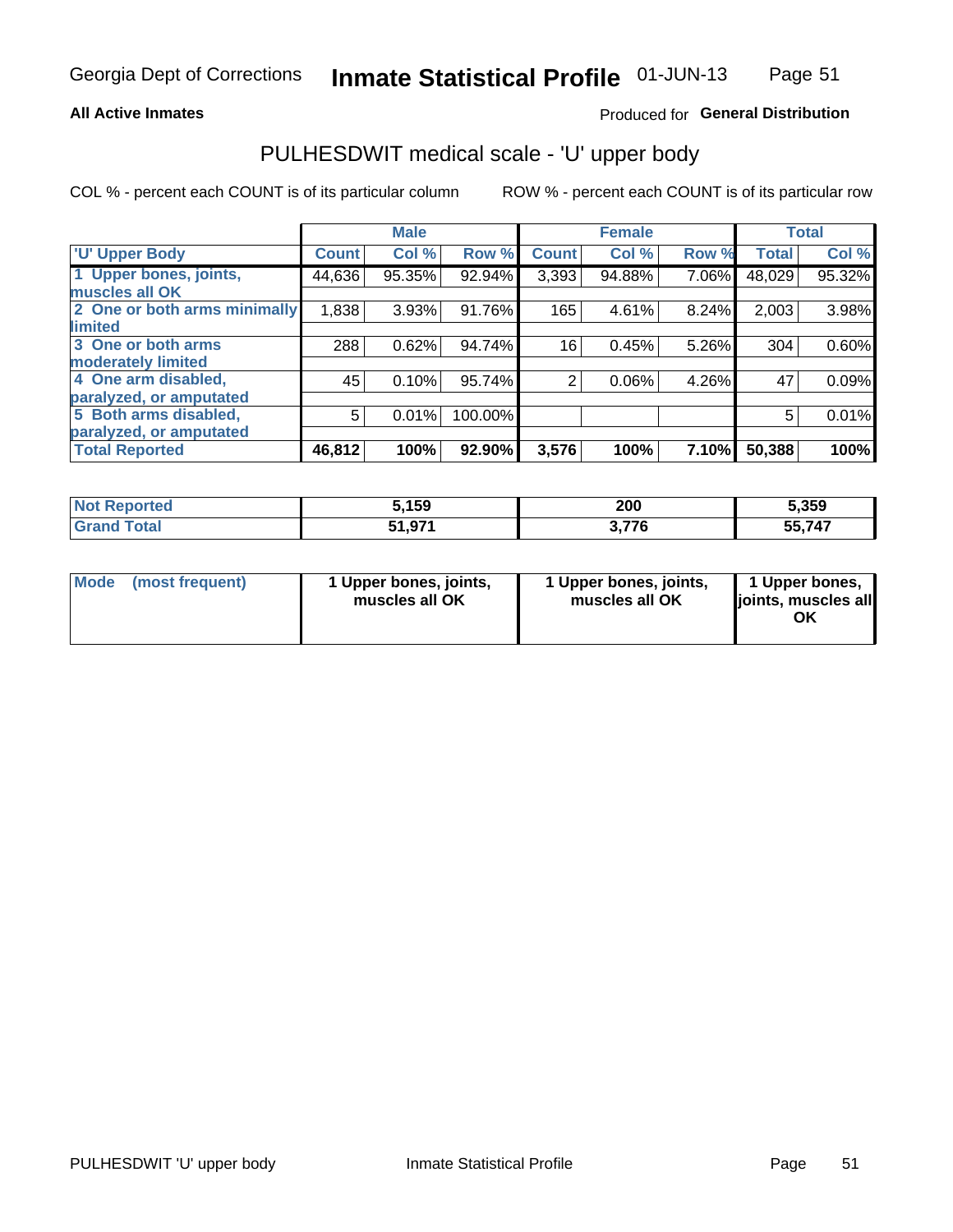#### **All Active Inmates**

## Produced for General Distribution

# PULHESDWIT medical scale - 'L' lower body

COL % - percent each COUNT is of its particular column

|                                |              | <b>Male</b> |         |              | <b>Female</b> |       |              | <b>Total</b> |
|--------------------------------|--------------|-------------|---------|--------------|---------------|-------|--------------|--------------|
| 'L' Lower Body                 | <b>Count</b> | Col %       | Row %   | <b>Count</b> | Col %         | Row % | <b>Total</b> | Col %        |
| 1 Lower bones, joints,         | 41,348       | 88.32%      | 92.98%  | 3,121        | 87.30%        | 7.02% | 44,469       | 88.24%       |
| muscles all OK                 |              |             |         |              |               |       |              |              |
| 2 One or both legs minimally   | 4,649        | 9.93%       | 91.61%  | 426          | 11.92%        | 8.39% | 5,075        | 10.07%       |
| limited                        |              |             |         |              |               |       |              |              |
| 3 One or both legs             | 693          | 1.48%       | 96.79%  | 23           | 0.64%         | 3.21% | 716          | 1.42%        |
| moderately limited             |              |             |         |              |               |       |              |              |
| 4 One leg disabled, paralyzed, | 122          | 0.26%       | 96.06%  | 5            | 0.14%         | 3.94% | 127          | 0.25%        |
| or amputated                   |              |             |         |              |               |       |              |              |
| 5 Both legs disabled,          | 6            | 0.01%       | 100.00% |              |               |       | 6            | 0.01%        |
| paralyzed, or amputated        |              |             |         |              |               |       |              |              |
| <b>Total Reported</b>          | 46,818       | 100%        | 92.91%  | 3,575        | 100%          | 7.09% | 50,393       | 100%         |

| <b>Not Reported</b> | 5,153  | 201   | 5,354  |
|---------------------|--------|-------|--------|
| <b>Grand Total</b>  | 51,971 | 3,776 | 55,747 |

|  | Mode (most frequent) | 1 Lower bones, joints,<br>muscles all OK | 1 Lower bones, joints,<br>muscles all OK | 1 Lower bones,<br>joints, muscles all<br>ΟK |
|--|----------------------|------------------------------------------|------------------------------------------|---------------------------------------------|
|--|----------------------|------------------------------------------|------------------------------------------|---------------------------------------------|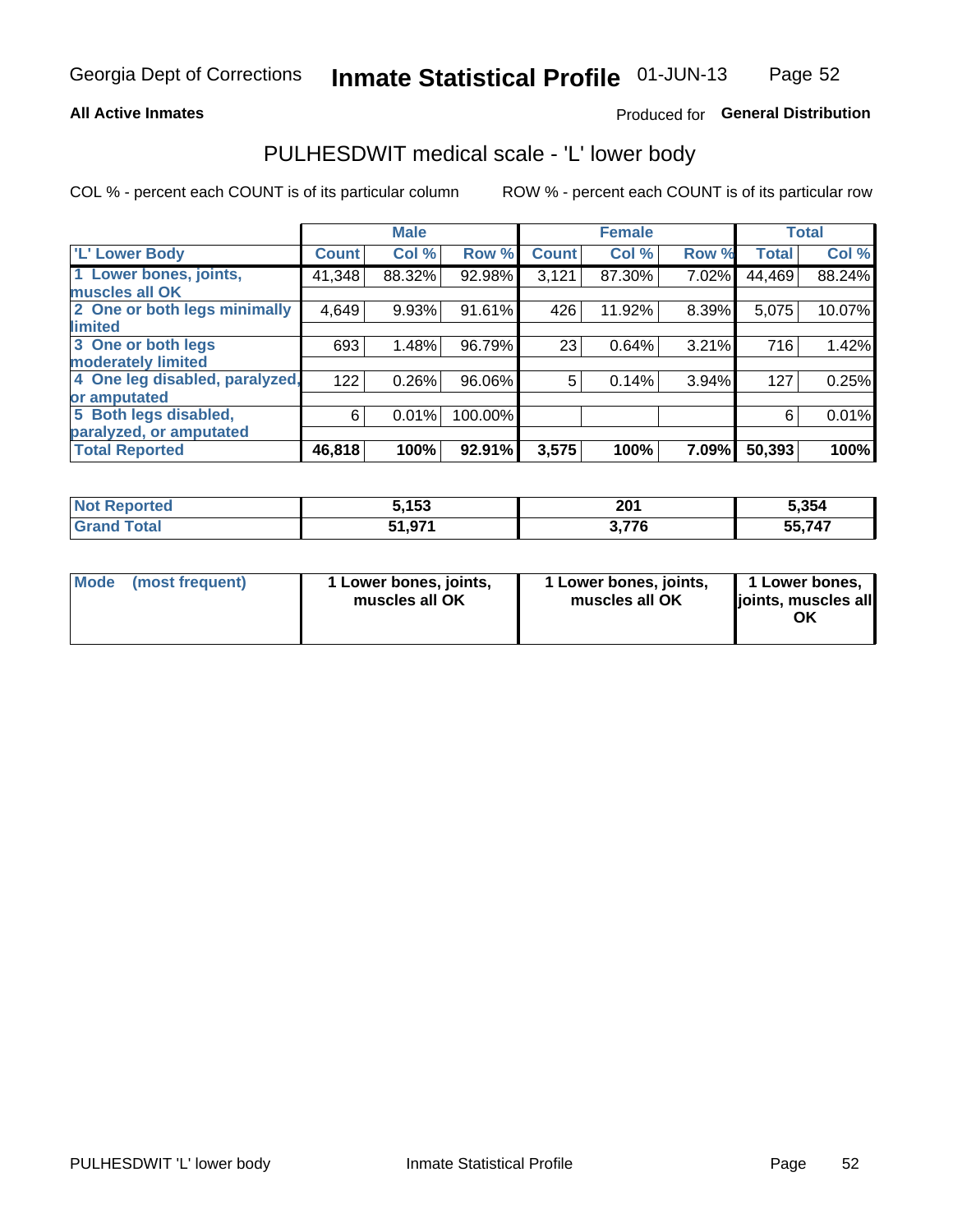### **All Active Inmates**

### Produced for General Distribution

# PULHESDWIT medical scale - 'H' hearing

COL % - percent each COUNT is of its particular column

|                                |              | <b>Male</b> |             |       | <b>Female</b> |       | <b>Total</b> |        |
|--------------------------------|--------------|-------------|-------------|-------|---------------|-------|--------------|--------|
| <b>'H' Hearing</b>             | <b>Count</b> | Col %       | Row % Count |       | Col %         | Row % | <b>Total</b> | Col %  |
| 1 Normal hearing both ears     | 46,197       | 98.71%      | 92.90%      | 3,533 | 98.88%        | 7.10% | 49,730       | 98.72% |
| 2 Some loss in one ear with    | 462          | 0.99%       | 92.59%      | 37    | 1.04%         | 7.41% | 499          | 0.99%  |
| other OK, or mild loss in both |              |             |             |       |               |       |              |        |
| 3 Total loss in one ear with   | 105          | 0.22%       | 98.13%      | 2     | 0.06%         | 1.87% | 107          | 0.21%  |
| mild loss in other             |              |             |             |       |               |       |              |        |
| 4 Severe loss in both ears     | 26           | 0.06%       | 100.00%     |       |               |       | 26           | 0.05%  |
| 5 Total loss in both ears,     | 11           | 0.02%       | 91.67%      |       | 0.03%         | 8.33% | 12           | 0.02%  |
| requiring special housing      |              |             |             |       |               |       |              |        |
| <b>Total Reported</b>          | 46,801       | 100%        | 92.91%      | 3,573 | 100%          | 7.09% | 50,374       | 100%   |

| ∵nrted ∴<br><b>NOT RADO</b> | 5,170             | 203 | : っつっ<br>3.J/J |
|-----------------------------|-------------------|-----|----------------|
| <b>Total</b>                | 51 Q71<br>J I J I | 77c | --<br>55.747   |

| Mode (most frequent) | 1 Normal hearing both ears 11 Normal hearing both ears 1 Normal hearing | both ears |
|----------------------|-------------------------------------------------------------------------|-----------|
|                      |                                                                         |           |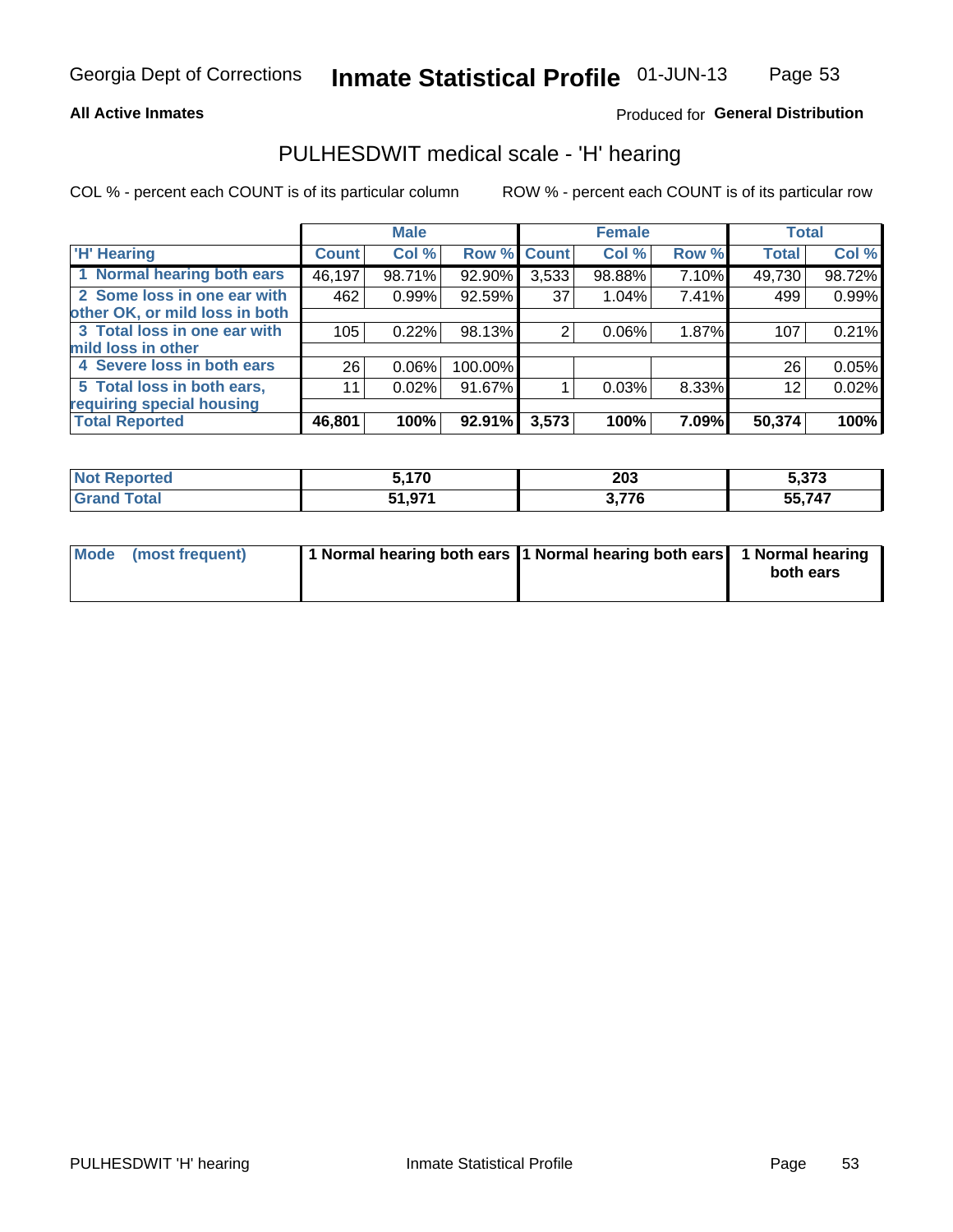### **All Active Inmates**

### Produced for General Distribution

# PULHESDWIT medical scale - 'E' vision

COL % - percent each COUNT is of its particular column

|                                 |              | <b>Male</b> |        |              | <b>Female</b> |        |              | <b>Total</b> |
|---------------------------------|--------------|-------------|--------|--------------|---------------|--------|--------------|--------------|
| 'E' Vision                      | <b>Count</b> | Col %       | Row %  | <b>Count</b> | Col %         | Row %  | <b>Total</b> | Col %        |
| 1 Correctable to 20/40 in both  | 36,417       | 79.25%      | 95.60% | ا 676.       | 47.08%        | 4.40%  | 38,093       | 76.94%       |
| eyes                            |              |             |        |              |               |        |              |              |
| 2 Correctable to 20/70 in one   | 8,596        | 18.71%      | 83.87% | 1,653        | 46.43%        | 16.13% | 10,249       | 20.70%       |
| eye, may be blind in other      |              |             |        |              |               |        |              |              |
| 3 Correctable to 20/200 in one  | 808          | 1.76%       | 81.95% | 178          | 5.00%         | 18.05% | 986          | 1.99%        |
| eye, may be blind in other      |              |             |        |              |               |        |              |              |
| 4 One eye not correctable to    | 118          | 0.26%       | 70.24% | 50           | 1.40%         | 29.76% | 168          | 0.34%        |
| 20/200, other may be blind      |              |             |        |              |               |        |              |              |
| 5 Blind in both eyes, requiring | 13           | 0.03%       | 81.25% | 3            | 0.08%         | 18.75% | 16           | 0.03%        |
| special housing                 |              |             |        |              |               |        |              |              |
| <b>Total Reported</b>           | 45,952       | 100%        | 92.81% | 3,560        | 100%          | 7.19%  | 49,512       | 100%         |

| <b>Not Reported</b>     | 6,019  | 216   | 6,235  |
|-------------------------|--------|-------|--------|
| <b>Total</b><br>' Grand | 51,971 | 3,776 | 55,747 |

| Mode (most frequent) | 1 Correctable to 20/40 in both<br>eves | 1 Correctable to 20/40 in   1 Correctable to  <br>both eves | 20/40 in both eyes |
|----------------------|----------------------------------------|-------------------------------------------------------------|--------------------|
|                      |                                        |                                                             |                    |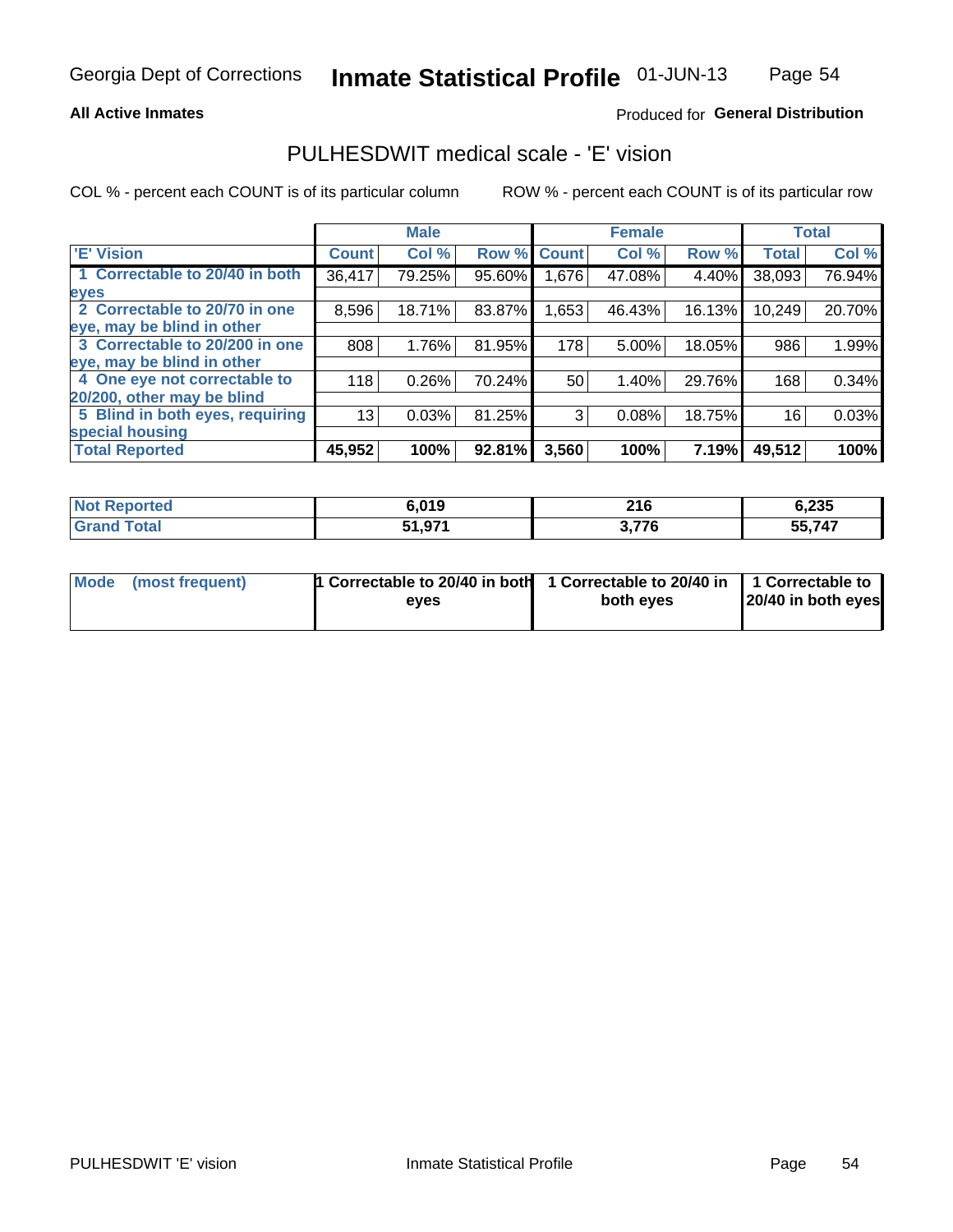### **All Active Inmates**

## Produced for General Distribution

# PULHESDWIT medical scale - 'S' pSychiatric

COL % - percent each COUNT is of its particular column

|                                        |              | <b>Male</b> |        |              | <b>Female</b> |        |              | <b>Total</b> |
|----------------------------------------|--------------|-------------|--------|--------------|---------------|--------|--------------|--------------|
| 'S' pSychiatric                        | <b>Count</b> | Col %       | Row %  | <b>Count</b> | Col %         | Row %  | <b>Total</b> | Col %        |
| 1 No impairment or disorders           | 39,437       | 86.16%      | 95.32% | .935         | 55.46%        | 4.68%  | 41,372       | 83.98%       |
| 2 Stable, or in remission, or          | 4,977        | 10.87%      | 76.48% | 1,531        | 43.88%        | 23.52% | 6,508        | 13.21%       |
| mild impairment or retardation         |              |             |        |              |               |        |              |              |
| 3 Requires moderate inpatient          | 1,146        | $2.50\%$    | 98.71% | 15           | 0.43%         | 1.29%  | 1,161        | 2.36%        |
| treatment                              |              |             |        |              |               |        |              |              |
| 4 Requires intensive inpatient         | 190          | 0.42%       | 96.45% |              | 0.20%         | 3.55%  | 197          | 0.40%        |
| treatment                              |              |             |        |              |               |        |              |              |
| <b>5 Requires Crisis Stabilization</b> | 23           | 0.05%       | 95.83% |              | 0.03%         | 4.17%  | 24           | 0.05%        |
| Unit (CSU) inpatient care              |              |             |        |              |               |        |              |              |
| <b>Total Reported</b>                  | 45,773       | 100%        | 92.92% | 3,489        | 100%          | 7.08%  | 49,262       | 100%         |

| <b>Not Reported</b> | 6,198  | 287   | 6,485  |
|---------------------|--------|-------|--------|
| <b>Grand Total</b>  | 51,971 | 3,776 | 55,747 |

| Mode | (most frequent) | 1 No impairment or disorders | 1 No impairment or<br>disorders | 11 No impairment or<br>disorders |
|------|-----------------|------------------------------|---------------------------------|----------------------------------|
|------|-----------------|------------------------------|---------------------------------|----------------------------------|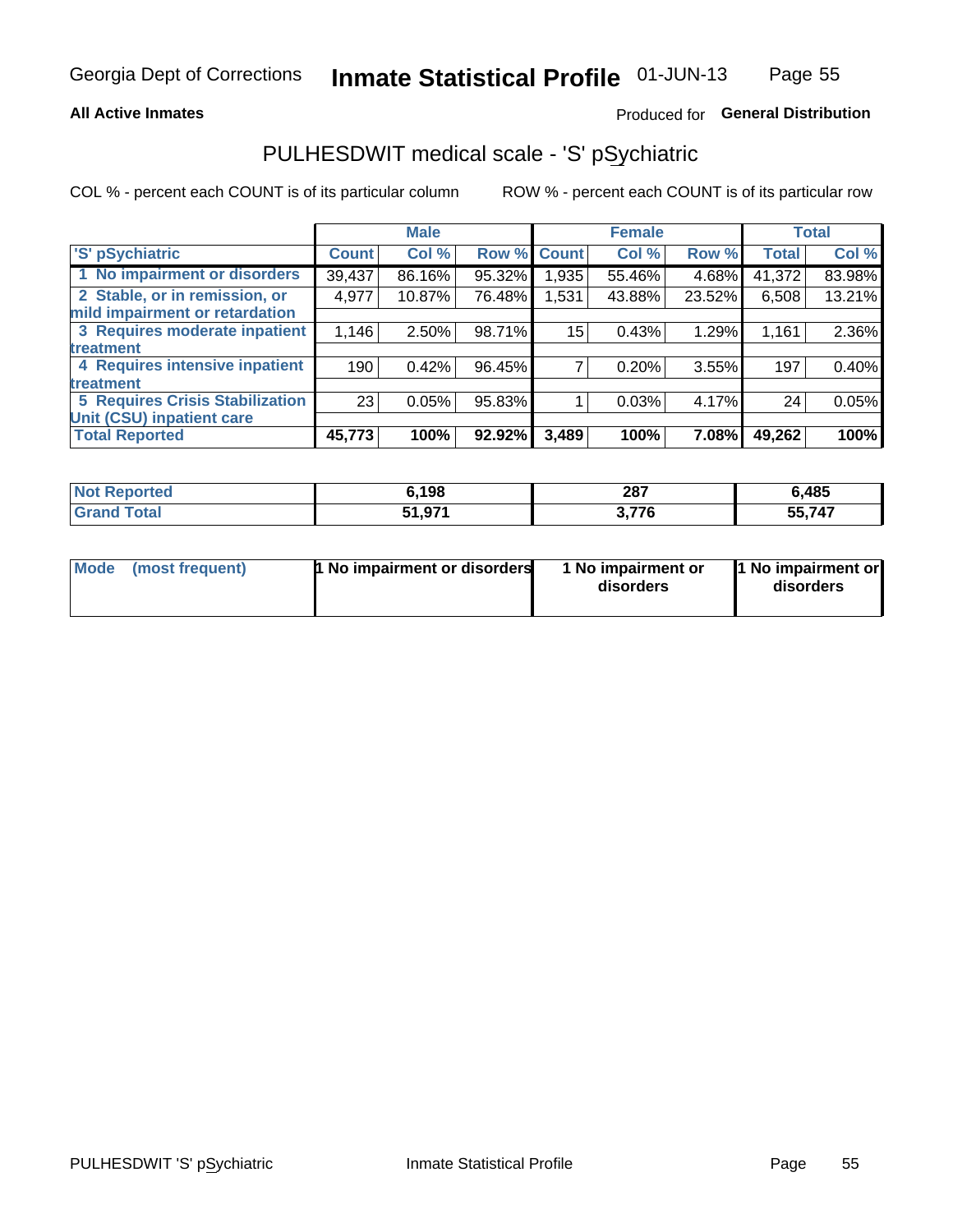### **All Active Inmates**

### Produced for General Distribution

# PULHESDWIT medical scale - 'D' dental

COL % - percent each COUNT is of its particular column

|                                 |              | <b>Male</b> |         |              | <b>Female</b> |       |              | <b>Total</b> |
|---------------------------------|--------------|-------------|---------|--------------|---------------|-------|--------------|--------------|
| <b>D'</b> Dental                | <b>Count</b> | Col %       | Row %   | <b>Count</b> | Col %         | Row % | <b>Total</b> | Col %        |
| 1 Minimal routine dental health | 24,269       | 55.43%      | 91.90%  | 2,139        | 60.91%        | 8.10% | 26,408       | 55.84%       |
| <b>needs</b>                    |              |             |         |              |               |       |              |              |
| 2 Moderate cavities and/or gum  | 15,106       | 34.50%      | 92.97%  | 1,142        | 32.52%        | 7.03% | 16,248       | 34.36%       |
| disease                         |              |             |         |              |               |       |              |              |
| 3 Extensive gum disease         | 4,387        | 10.02%      | 95.02%  | 230          | 6.55%         | 4.98% | 4,617        | 9.76%        |
| and/or widespread decay         |              |             |         |              |               |       |              |              |
| 4 Urgent need for dental        | 17           | 0.04%       | 94.44%  |              | 0.03%         | 5.56% | 18           | 0.04%        |
| <b>services</b>                 |              |             |         |              |               |       |              |              |
| 5 Life-threatening disease or   |              | 0.01%       | 100.00% |              |               |       |              | 0.01%        |
| extreme pain or infection       |              |             |         |              |               |       |              |              |
| <b>Total Reported</b>           | 43,780       | 100%        | 92.57%  | 3,512        | 100%          | 7.43% | 47,292       | 100.0%       |

| <b>Not Reported</b> | 8.191                         | 264   | 8,455      |
|---------------------|-------------------------------|-------|------------|
| <b>Total</b>        | <b>Q71</b><br>64.<br>. וט, ונ | 3.776 | 55,747<br> |

| 1 Minimal routine dental<br>Mode<br>(most frequent)<br>health needs | 1 Minimal routine dental 1 Minimal routine<br>health needs | dental health<br>needs |
|---------------------------------------------------------------------|------------------------------------------------------------|------------------------|
|---------------------------------------------------------------------|------------------------------------------------------------|------------------------|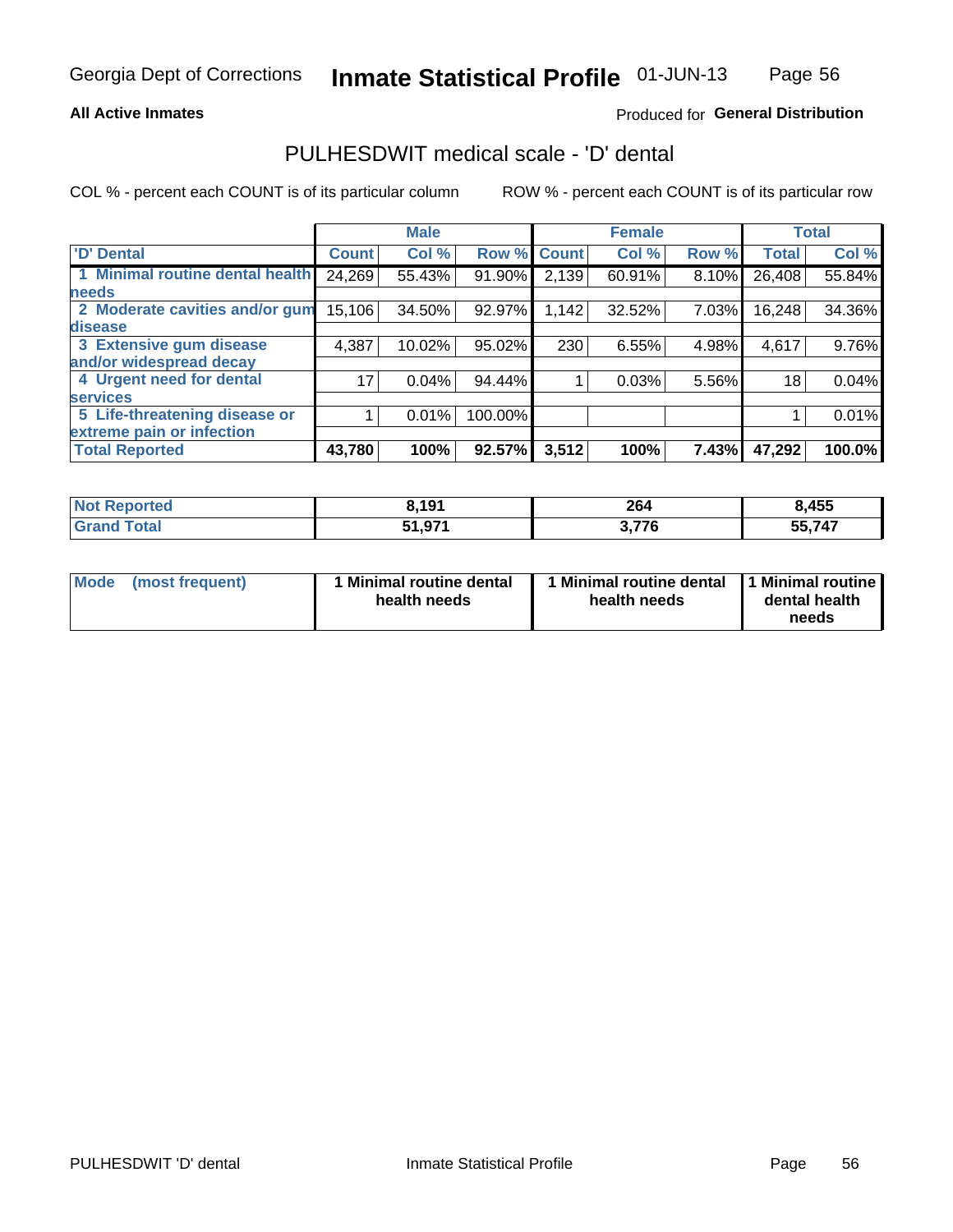### **All Active Inmates**

## Produced for General Distribution

# PULHESDWIT medical scale - 'W' work ability

COL % - percent each COUNT is of its particular column

|                                 |              | <b>Male</b> |        |             | <b>Female</b> |        |              | <b>Total</b> |
|---------------------------------|--------------|-------------|--------|-------------|---------------|--------|--------------|--------------|
| 'W' work ability                | <b>Count</b> | Col %       |        | Row % Count | Col %         | Row %  | <b>Total</b> | Col %        |
| 1 Unrestricted work or activity | 38,923       | 83.14%      | 92.70% | 3,067       | 85.81%        | 7.30%  | 41,990       | 83.33%       |
| 2 Minor restrictions on type of | 6,224        | 13.29%      | 94.60% | 355         | 9.93%         | 5.40%  | 6,579        | 13.06%       |
| <b>work</b>                     |              |             |        |             |               |        |              |              |
| 3 Moderate restrictions on type | 1,123        | $2.40\%$    | 94.21% | 69          | 1.93%         | 5.79%  | 1,192        | 2.37%        |
| lof work                        |              |             |        |             |               |        |              |              |
| 4 Major restrictions on type of | 394          | 0.84%       | 87.17% | 58          | 1.62%         | 12.83% | 452          | 0.90%        |
| <b>work</b>                     |              |             |        |             |               |        |              |              |
| 5 Cannot work under any         | 152          | 0.32%       | 85.88% | 25          | 0.70%         | 14.12% | 177          | 0.35%        |
| <b>circumstances</b>            |              |             |        |             |               |        |              |              |
| <b>Total Reported</b>           | 46,816       | 100%        | 92.91% | 3,574       | 100%          | 7.09%  | 50,390       | 100.0%       |

| <b>Not Reported</b> | , 155                  | 202        | 5,357       |
|---------------------|------------------------|------------|-------------|
| Total               | 071<br>:4<br>, , , , , | 7,776<br>. | 55747<br>יי |

| <b>Mode</b>     | 1 Unrestricted work or | 1 Unrestricted work or | 1 Unrestricted   |
|-----------------|------------------------|------------------------|------------------|
| (most frequent) | activity               | activity               | work or activity |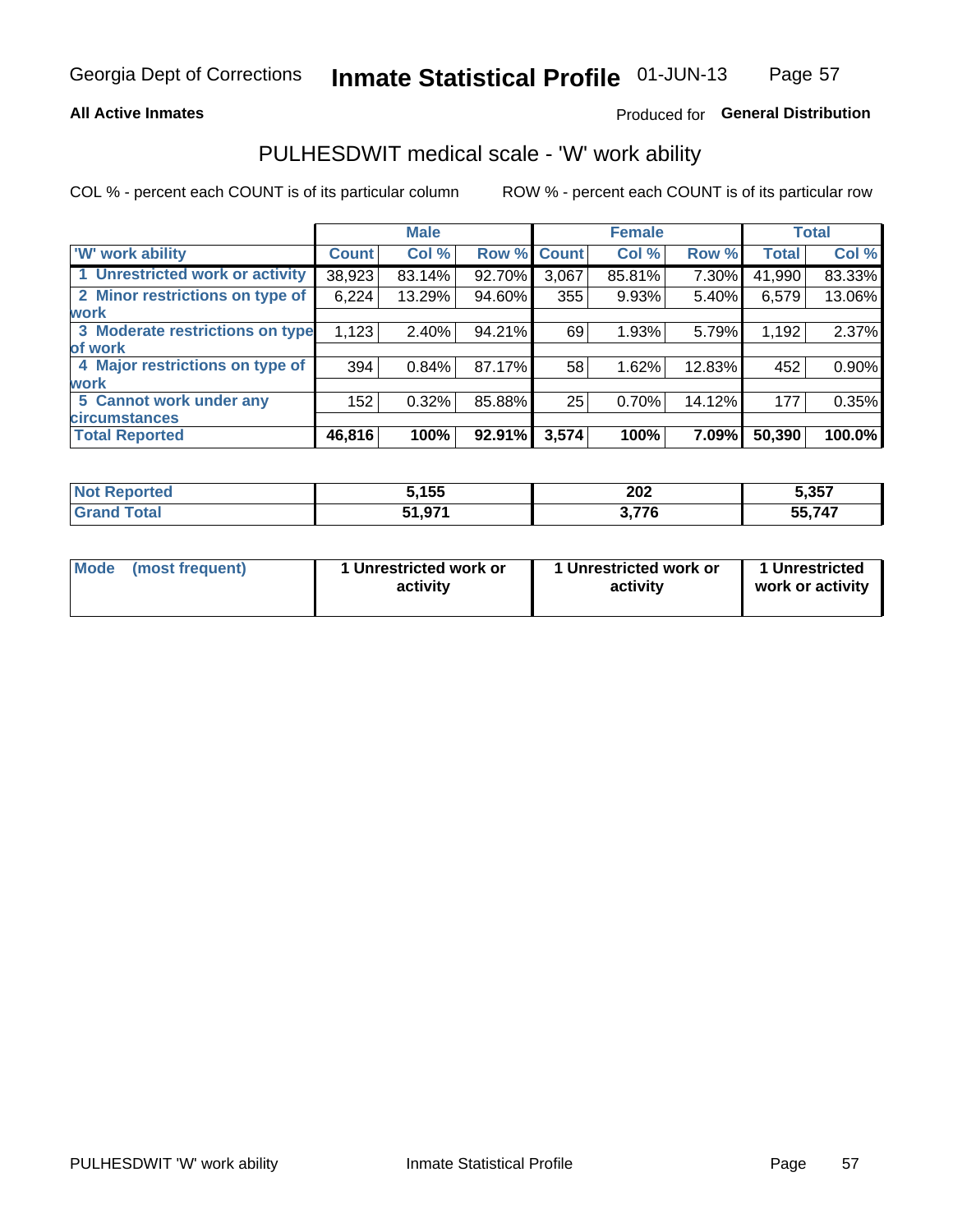#### **All Active Inmates**

### Produced for General Distribution

# PULHESDWIT medical scale - 'I' impairment

COL % - percent each COUNT is of its particular column

|                                                              |              | <b>Male</b> |        |             | <b>Female</b> |        |              | <b>Total</b> |
|--------------------------------------------------------------|--------------|-------------|--------|-------------|---------------|--------|--------------|--------------|
| <b>T' Impairment</b>                                         | <b>Count</b> | Col %       |        | Row % Count | Col %         | Row %  | <b>Total</b> | Col %        |
| 1 No impairments or<br>disabilities                          | 46,470       | 99.30%      | 92.92% | 3,541       | 99.13%        | 7.08%  | 50,011       | 99.29%       |
| 2 Wheelchair-bound but<br>otherwise OK                       | 233          | 0.50%       | 89.96% | 26          | 0.73%         | 10.04% | 259          | 0.51%        |
| <b>3 Needs low-level Assisted</b><br>Living (level I)        | 35           | 0.07%       | 94.59% | 2           | 0.06%         | 5.41%  | 37           | 0.07%        |
| 4 Needs moderate Assisted<br>Living (level II)               | 9            | 0.02%       | 90.00% |             | 0.03%         | 10.00% | 10           | 0.02%        |
| <b>5 Needs maximal Assisted</b><br><b>Living (level III)</b> | 52           | 0.11%       | 96.30% | 2           | 0.06%         | 3.70%  | 54           | 0.11%        |
| <b>Total Reported</b>                                        | 46,799       | 100%        | 92.91% | 3,572       | 100%          | 7.09%  | 50,371       | 100%         |

| <b>Not</b> | <b>-470</b>  | 204           | 5,376        |
|------------|--------------|---------------|--------------|
| Reported   | . <i>. .</i> | $\sim$ $\sim$ |              |
| Total      | 51,971       | 770<br>- 10   | ,747<br>55,7 |

| Mode | (most frequent) | 1 No impairments or<br>disabilities | 1 No impairments or<br>disabilities | 1 No impairments<br>or disabilities |
|------|-----------------|-------------------------------------|-------------------------------------|-------------------------------------|
|------|-----------------|-------------------------------------|-------------------------------------|-------------------------------------|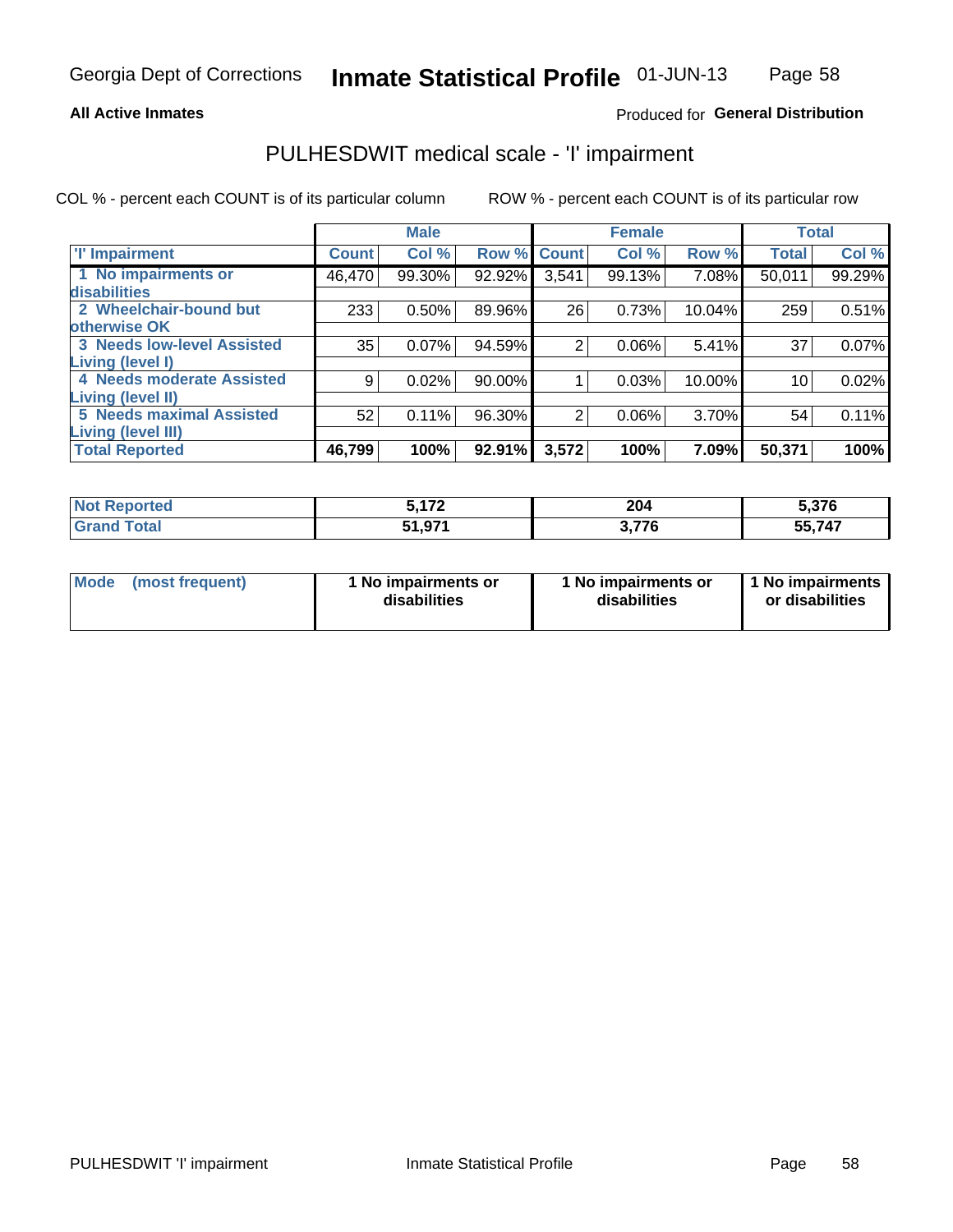### **All Active Inmates**

### Produced fo General Distribution

# PULHESDWIT medical scale - 'T' transportability

COL % - percent each COUNT is of its particular column

|                              |              | <b>Male</b> |         |              | <b>Female</b> |       | <b>Total</b> |        |
|------------------------------|--------------|-------------|---------|--------------|---------------|-------|--------------|--------|
| <b>T' Transportability</b>   | <b>Count</b> | Col %       | Row %   | <b>Count</b> | Col %         | Row % | <b>Total</b> | Col %  |
| 1 Can be transported in any  | 46,567       | 99.46%      | 92.92%  | 3,547        | 99.61%        | 7.08% | 50,114       | 99.47% |
| ordinary approved vehicle    |              |             |         |              |               |       |              |        |
| 2 Wheelchair-bound, not      | 76           | 0.16%       | 91.57%  | 7            | 0.20%         | 8.43% | 83           | 0.16%  |
| needing special vehicle      |              |             |         |              |               |       |              |        |
| 3 Wheelchair-bound, requires | 15           | 0.03%       | 100.00% |              |               |       | 15           | 0.03%  |
| special vehicle              |              |             |         |              |               |       |              |        |
| 4 Needs specially-equipped   | 6            | 0.01%       | 100.00% |              |               |       | 6            | 0.01%  |
| medical vehicle              |              |             |         |              |               |       |              |        |
| <b>5 Requires ambulance</b>  | 154          | 0.33%       | 95.65%  | 7            | 0.20%         | 4.35% | 161          | 0.32%  |
| transport                    |              |             |         |              |               |       |              |        |
| <b>Total Reported</b>        | 46,818       | 100%        | 92.93%  | 3,561        | 100%          | 7.07% | 50,379       | 100%   |

| <b>Not</b><br>Reported | 5,153  | 215<br>$\sim$ | 5,368  |
|------------------------|--------|---------------|--------|
| Total                  | 51,971 | 77C<br>770    | 55,747 |

|  | Mode (most frequent) | 1 Can be transported in any 1 Can be transported in any<br>ordinary approved vehicle   ordinary approved vehicle   transported in any |  | 1 Can be<br>  ordinary approved  <br>vehicle |
|--|----------------------|---------------------------------------------------------------------------------------------------------------------------------------|--|----------------------------------------------|
|--|----------------------|---------------------------------------------------------------------------------------------------------------------------------------|--|----------------------------------------------|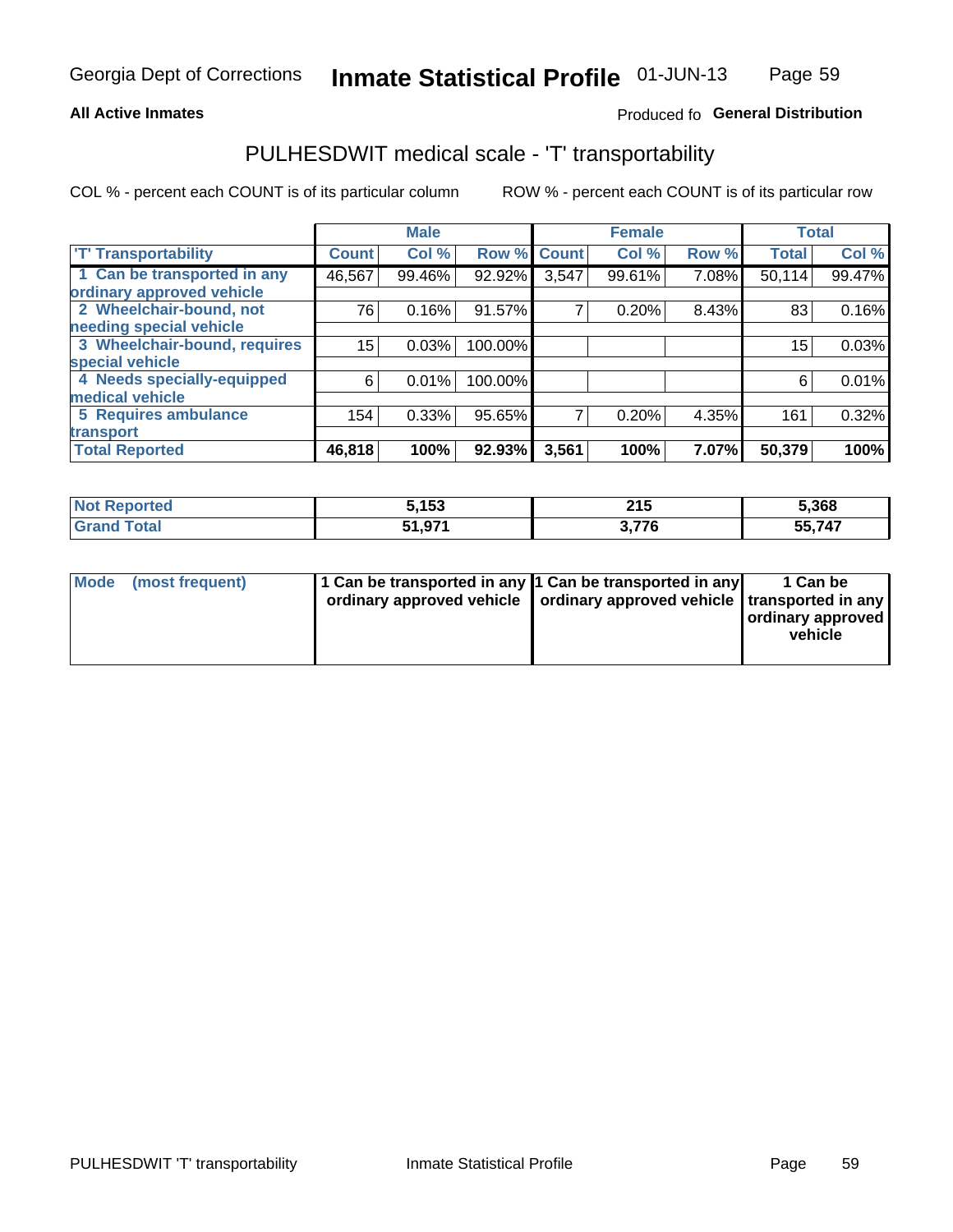### **All Active Inmates**

### Produced for General Distribution

## Criminality in family, self-reported

COL % - percent each COUNT is of its particular column

|                              |              | <b>Male</b> |        |              | <b>Female</b> |          |                   | Total  |
|------------------------------|--------------|-------------|--------|--------------|---------------|----------|-------------------|--------|
| <b>Criminality In Family</b> | <b>Count</b> | Col%        | Row %  | <b>Count</b> | Col %         | Row %    | <b>Total</b>      | Col %  |
| Yes, criminality in family   | 4.804        | $23.59\%$   | 94.09% | 302          | 39.12%        | $5.91\%$ | 5,106             | 24.15% |
| No criminality in family     | 15.564       | 76.41%      | 97.07% | 470          | 60.88%        | $2.93\%$ | 16.034            | 75.85% |
| <b>Total Reported</b>        | 20,368       | 100%        | 96.35% | 772          | 100%          |          | $3.65\%$   21,140 | 100%   |

| <b>Not Reported</b> | 31,603 | 3.004 | 34,607 |
|---------------------|--------|-------|--------|
| l Grand T<br>⊺otal  | 51,971 | 776   | 55 747 |

|  | Mode (most frequent) | No criminality in family | No criminality in family | No criminality in<br>family |
|--|----------------------|--------------------------|--------------------------|-----------------------------|
|--|----------------------|--------------------------|--------------------------|-----------------------------|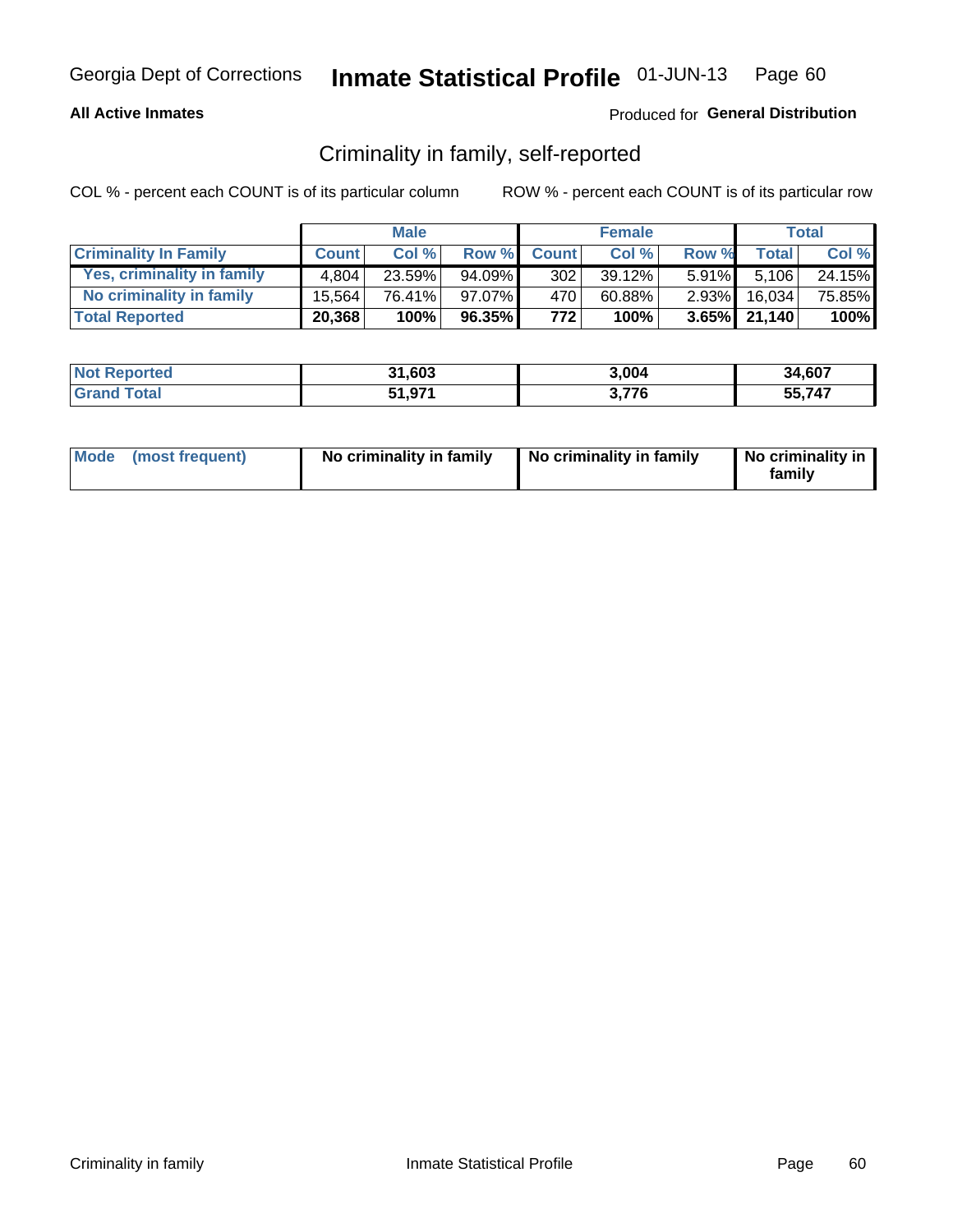### **All Active Inmates**

### Produced for General Distribution

## Alcoholism in family, self-reported

COL % - percent each COUNT is of its particular column

|                             |              | <b>Male</b> |        |              | <b>Female</b> |          |                 | Total   |
|-----------------------------|--------------|-------------|--------|--------------|---------------|----------|-----------------|---------|
| <b>Alcoholism In Family</b> | <b>Count</b> | Col%        | Row %  | <b>Count</b> | Col %         | Row %    | <b>Total</b>    | Col %   |
| Yes, alcoholism in family   | 3.020        | $14.83\%$   | 93.91% | 196          | 25.39%        | $6.09\%$ | 3.216           | 15.21%  |
| No alcoholism in family     | 17.348       | 85.17%      | 96.79% | 576          | 74.61%        | $3.21\%$ | 17.924          | 84.79%  |
| <b>Total Reported</b>       | 20,368       | 100%        | 96.35% | 772          | 100%          |          | $3.65\%$ 21,140 | $100\%$ |

| <b>Not Reported</b> | 31,603 | 3.004 | 34,607 |
|---------------------|--------|-------|--------|
| l Grand T<br>⊺otal  | 51,971 | 776   | 55 747 |

|  | Mode (most frequent) | No alcoholism in family | No alcoholism in family | No alcoholism in<br>family |
|--|----------------------|-------------------------|-------------------------|----------------------------|
|--|----------------------|-------------------------|-------------------------|----------------------------|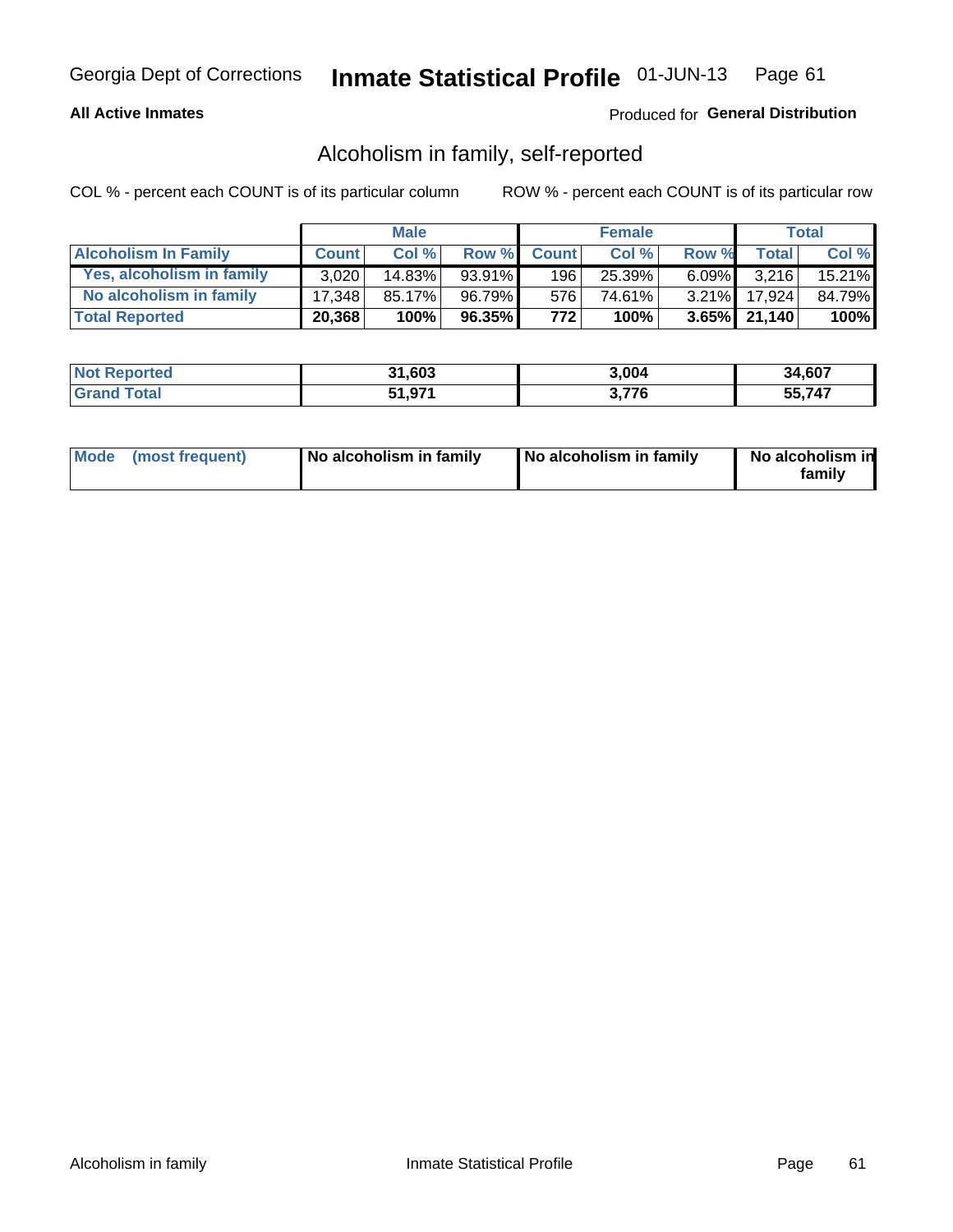### **All Active Inmates**

### Produced for General Distribution

## Drug abuse in family, self-reported

COL % - percent each COUNT is of its particular column

|                           |              | <b>Male</b> |           |              | <b>Female</b> |          |                   | Total   |
|---------------------------|--------------|-------------|-----------|--------------|---------------|----------|-------------------|---------|
| Drug Abuse In Family      | <b>Count</b> | Col %       | Row %     | <b>Count</b> | Col %         | Row %    | <b>Total</b>      | Col %   |
| Yes, drug abuse in family | 1.675        | $8.22\%$    | $90.88\%$ | 168          | 21.76%        | $9.12\%$ | 1,843             | 8.72%   |
| No drug abuse in family   | 18.693       | 91.78%      | 96.87%    | 604          | 78.24%        | $3.13\%$ | 19.297            | 91.28%  |
| <b>Total Reported</b>     | 20,368       | 100%        | 96.35%    | 772          | $100\%$       |          | $3.65\%$   21,140 | $100\%$ |

| <b>Not Reported</b> | 31,603 | 3.004 | 34,607 |
|---------------------|--------|-------|--------|
| l Grand T<br>⊺otal  | 51,971 | 776   | 55 747 |

|  | Mode (most frequent) | No drug abuse in family | No drug abuse in family | No drug abuse in<br>familv |
|--|----------------------|-------------------------|-------------------------|----------------------------|
|--|----------------------|-------------------------|-------------------------|----------------------------|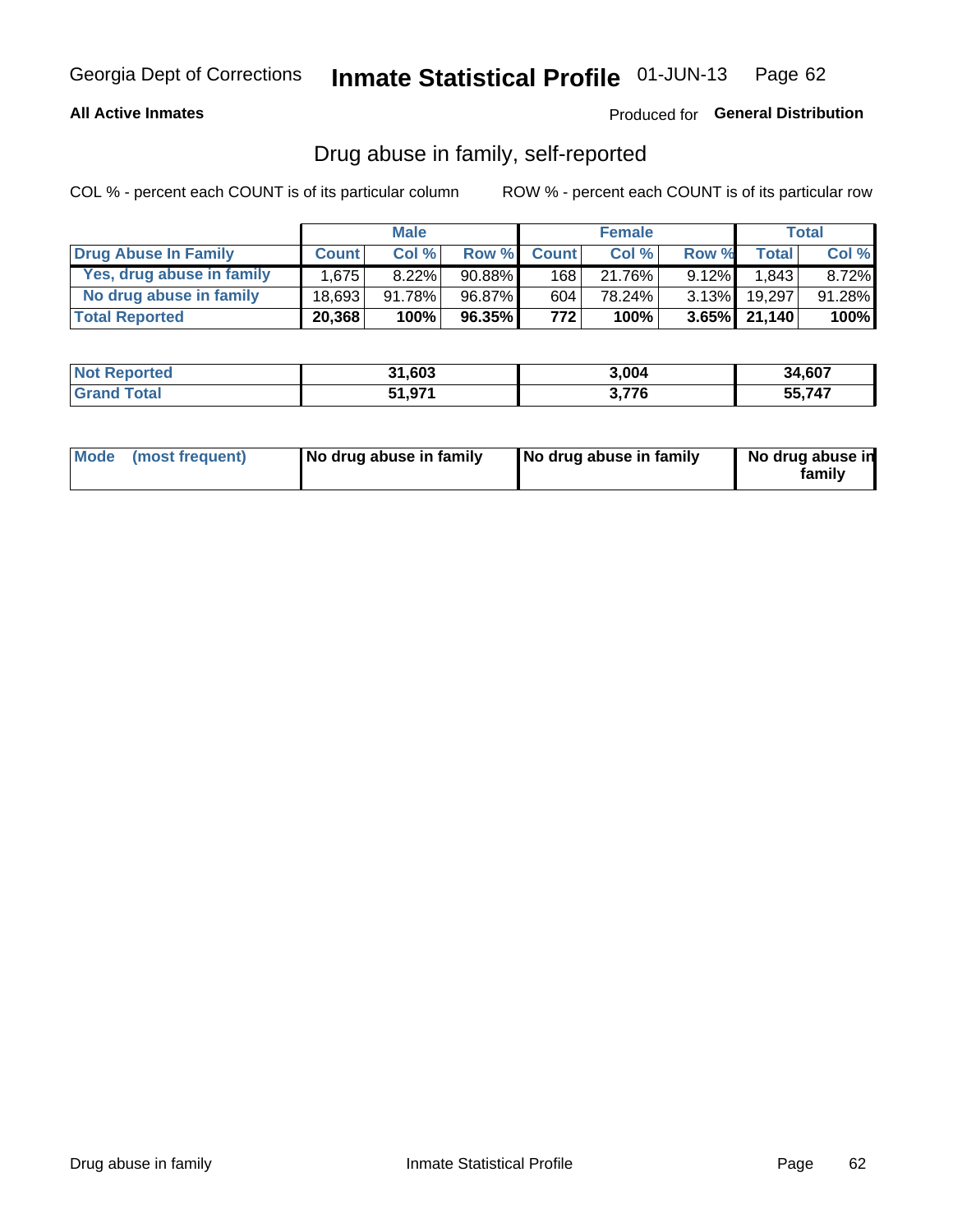### **All Active Inmates**

### Produced for General Distribution

# Subjected to frequent beatings, self-reported

COL % - percent each COUNT is of its particular column

|                            |              | <b>Male</b> |        |              | <b>Female</b> |          |              | Total  |
|----------------------------|--------------|-------------|--------|--------------|---------------|----------|--------------|--------|
| <b>Frequent beatings</b>   | <b>Count</b> | Col %       | Row %  | <b>Count</b> | Col %         | Row %    | <b>Total</b> | Col %  |
| Yes, subjected to frequent | 975          | 4.79%       | 87.52% | 139          | $18.01\%$     | 12.48%   | 1.114        | 5.27%  |
| beatings                   |              |             |        |              |               |          |              |        |
| Not subjected to frequent  | 19.393       | $95.21\%$   | 96.84% | 633          | $81.99\%$     | $3.16\%$ | 20,026       | 94.73% |
| beatings                   |              |             |        |              |               |          |              |        |
| <b>Total Reported</b>      | 20,368       | 100%        | 96.35% | 772          | 100%          | 3.65%    | 21,140       | 100%   |

| <b>Not</b><br>Reported | 31,603 | 3,004                  | 34,607 |
|------------------------|--------|------------------------|--------|
| 'Grand Total           | 51,971 | 77C<br>ა. <i>í í</i> o | 55,747 |

| Mode (most frequent) | Not subjected to frequent<br>beatings | Not subjected to frequent<br>beatings | Not subjected to<br><b>frequent beatings</b> |
|----------------------|---------------------------------------|---------------------------------------|----------------------------------------------|
|                      |                                       |                                       |                                              |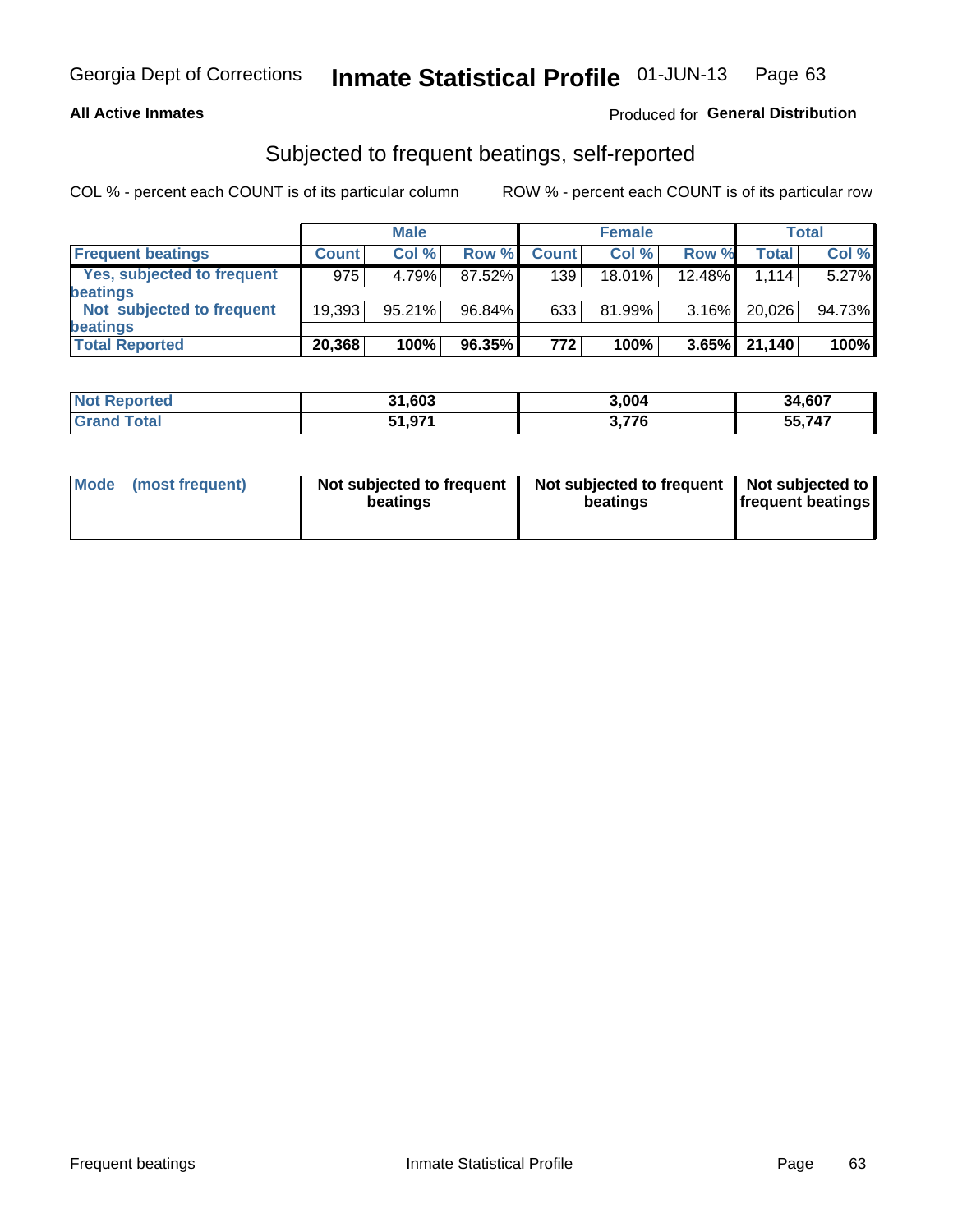### **All Active Inmates**

## Produced for General Distribution

## Father absent during inmate's childhood

COL % - percent each COUNT is of its particular column

|                           |              | <b>Male</b> |           |              | <b>Female</b> |          |              | Total  |
|---------------------------|--------------|-------------|-----------|--------------|---------------|----------|--------------|--------|
| <b>Father Absent</b>      | <b>Count</b> | Col%        | Row %     | <b>Count</b> | Col %         | Row %    | <b>Total</b> | Col %  |
| Yes, father was absent    | 9.900        | 48.61%      | $97.12\%$ | 294          | 38.08%        | $2.88\%$ | 10.194       | 48.22% |
| No, father was not absent | 10.468       | 51.39%      | 95.63%    | 478          | 61.92%        | $4.37\%$ | 10.946       | 51.78% |
| <b>Total Reported</b>     | 20,368       | 100%        | $96.35\%$ | 772          | 100%          |          | 3.65% 21,140 | 100%   |

| <b>Not Reported</b> | 31,603 | 3.004 | 34,607 |
|---------------------|--------|-------|--------|
| <b>Srand Total</b>  | 51,971 | 776   | 55,747 |

|  | Mode (most frequent) | No, father was not absent No, father was not absent |  | No, father was not<br>absent |
|--|----------------------|-----------------------------------------------------|--|------------------------------|
|--|----------------------|-----------------------------------------------------|--|------------------------------|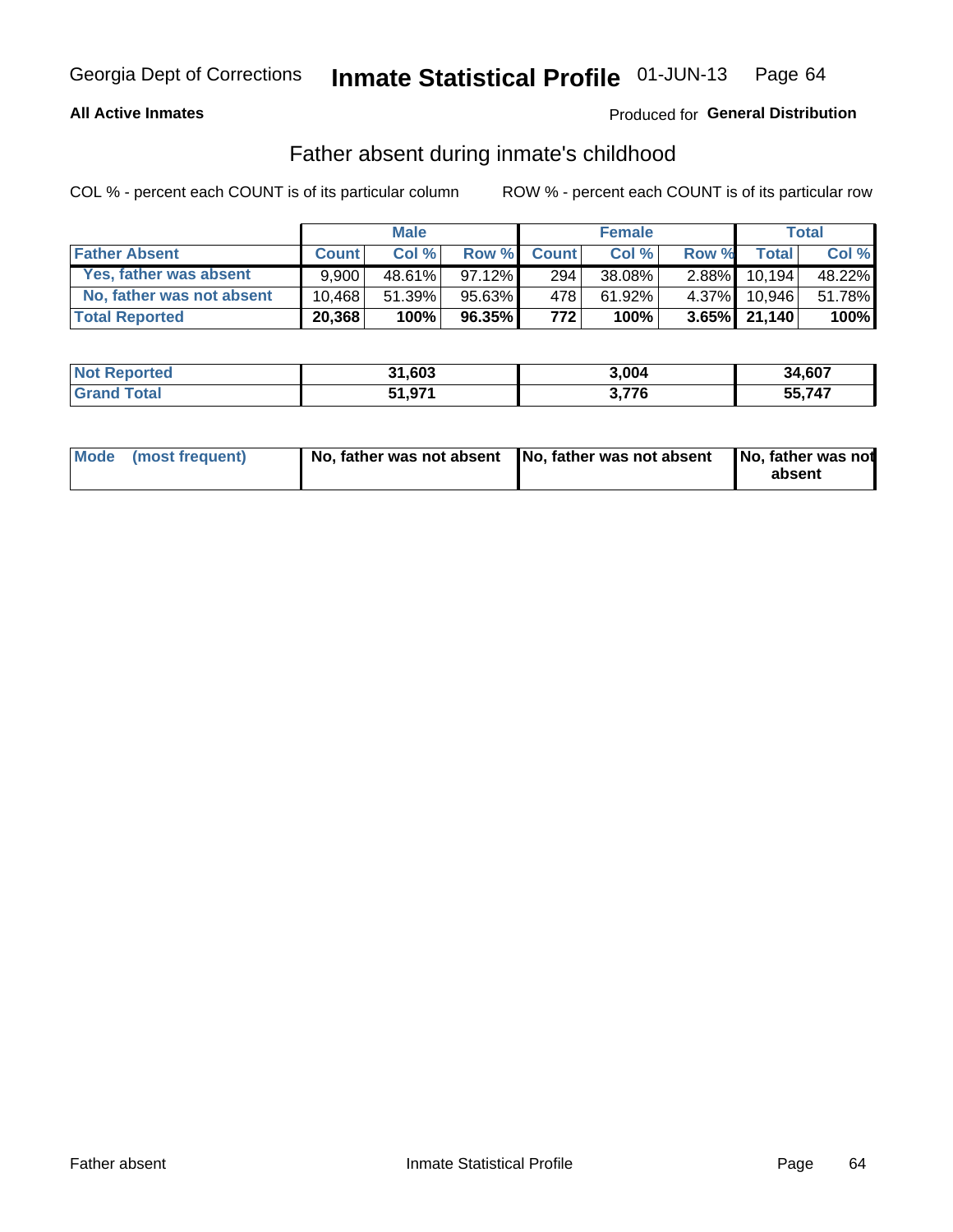### **All Active Inmates**

## Produced for General Distribution

## Mother absent during inmate's childhood

COL % - percent each COUNT is of its particular column

|                           |              | <b>Male</b> |           |              | <b>Female</b> |          |                 | Total  |
|---------------------------|--------------|-------------|-----------|--------------|---------------|----------|-----------------|--------|
| <b>Mother Absent</b>      | <b>Count</b> | Col%        | Row %     | <b>Count</b> | Col %         | Row %    | <b>Total</b>    | Col %  |
| Yes, mother was absent    | 2.612        | 12.82%      | $96.35\%$ | 99           | 12.82%        | $3.65\%$ | 2.7111          | 12.82% |
| No, mother was not absent | 17.756       | 87.18%      | 96.35%    | 673          | 87.18%        | $3.65\%$ | 18.429          | 87.18% |
| <b>Total Reported</b>     | 20,368       | 100%        | $96.35\%$ | 772          | 100%          |          | $3.65\%$ 21,140 | 100%   |

| <b>Not Reported</b> | 31,603 | 3.004 | 34,607 |
|---------------------|--------|-------|--------|
| Total               | 51,971 | 776   | 55.747 |

| Mode (most frequent) | No, mother was not absent   No, mother was not absent   No, mother was | not absent |
|----------------------|------------------------------------------------------------------------|------------|
|                      |                                                                        |            |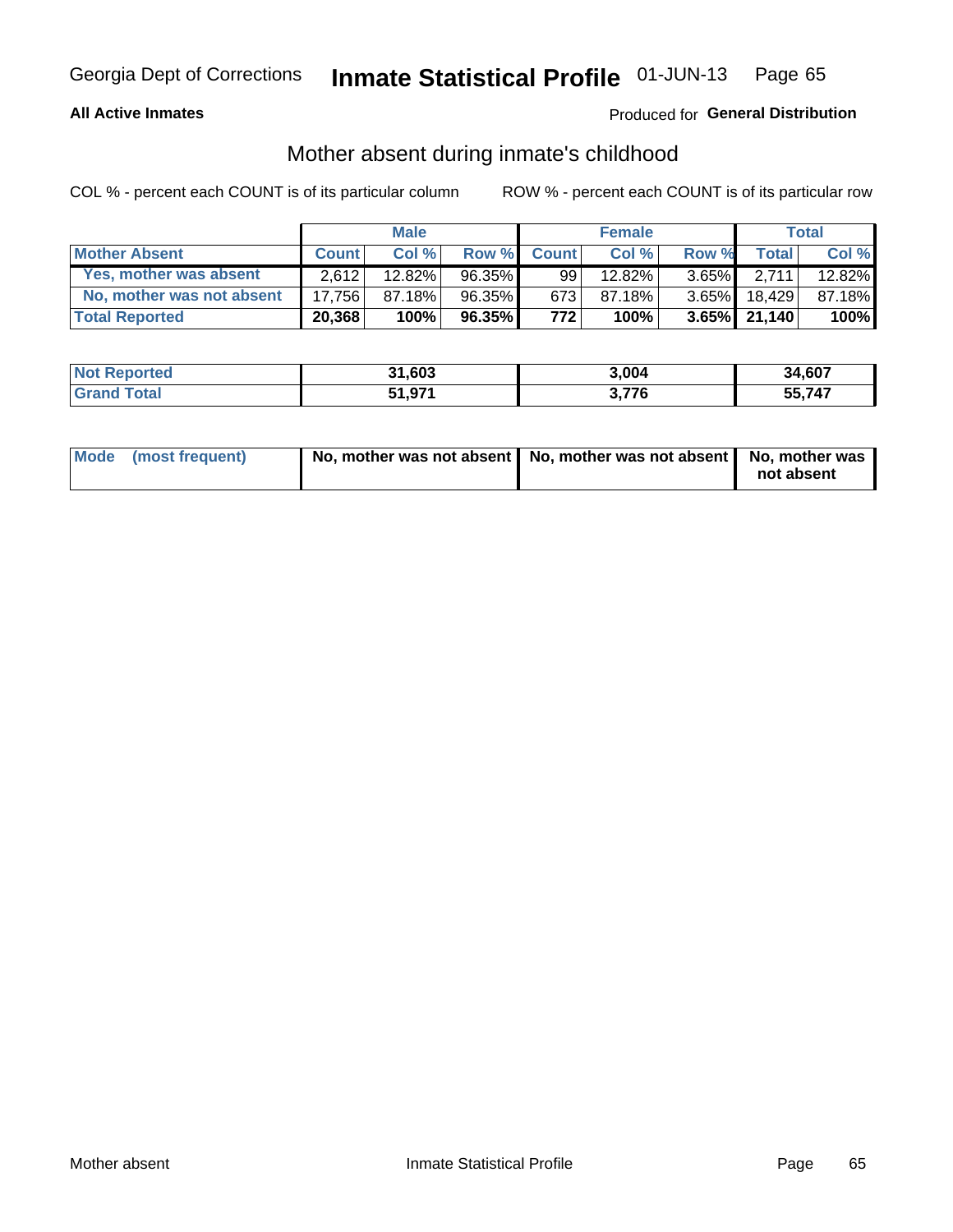### **All Active Inmates**

### Produced for General Distribution

## Inmate diagnosed as manipulative

COL % - percent each COUNT is of its particular column

|                       | <b>Male</b>  |        |        | <b>Female</b>   |        |          | Total        |        |
|-----------------------|--------------|--------|--------|-----------------|--------|----------|--------------|--------|
| <b>Manipulative</b>   | <b>Count</b> | Col %  | Row %  | <b>Count</b>    | Col%   | Row %    | <b>Total</b> | Col %  |
| Yes, manipulative     | 4,031        | 20.60% | 99.60% | 16 <sup>1</sup> | 2.08%  | 0.40%    | 4.047        | 19.90% |
| No, not manipulative  | 15.535       | 79.40% | 95.37% | 755             | 97.92% | $4.63\%$ | 16.290       | 80.10% |
| <b>Total Reported</b> | 19,566       | 100%   | 96.21% | 771             | 100%   | $3.79\%$ | 20,337       | 100%   |

| <b>Not Reported</b> | 32,405 | 3,005 | 35.410      |
|---------------------|--------|-------|-------------|
| <b>Srand Total</b>  | 51,971 | 2 77C | ,747<br>55, |

| Mode | (most frequent) | No, not manipulative | No, not manipulative | No. not<br><b>I</b> manipulative |
|------|-----------------|----------------------|----------------------|----------------------------------|
|------|-----------------|----------------------|----------------------|----------------------------------|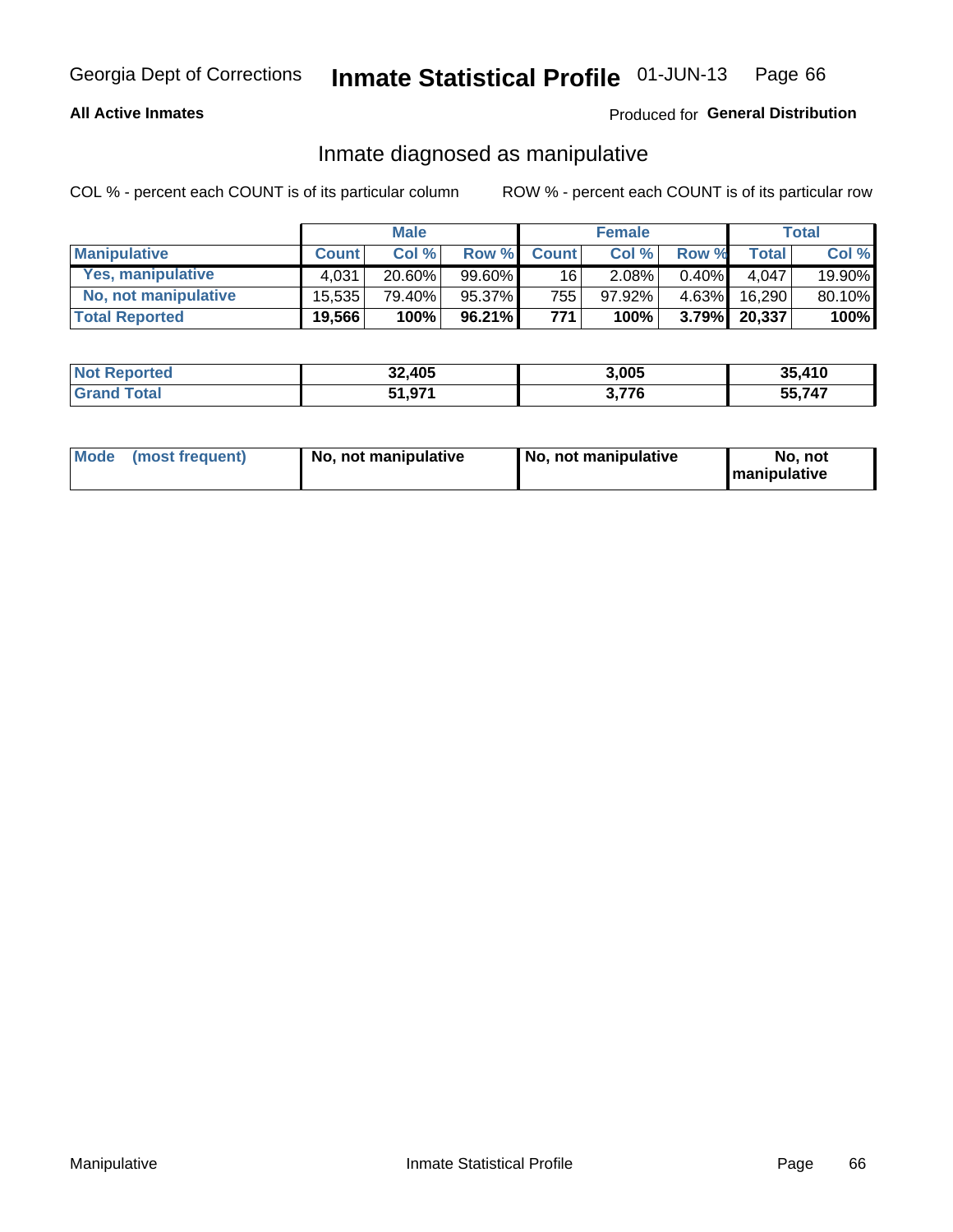### **All Active Inmates**

### Produced for General Distribution

## Inmate diagnosed as assaultive

COL % - percent each COUNT is of its particular column

|                       |              | <b>Male</b> |        |              | <b>Female</b> |          |        | Total  |
|-----------------------|--------------|-------------|--------|--------------|---------------|----------|--------|--------|
| <b>Assaultive</b>     | <b>Count</b> | Col%        | Row %  | <b>Count</b> | Col %         | Row %    | Total  | Col %  |
| Yes, assaultive       | 11.349       | 58.00%      | 95.96% | 478          | 62.00%        | $4.04\%$ | 11.827 | 58.16% |
| No, not assaultive    | 8.217        | 42.00%      | 96.56% | 293          | 38.00%        | $3.44\%$ | 8.510  | 41.84% |
| <b>Total Reported</b> | 19,566       | 100%        | 96.21% | 771          | 100%          | $3.79\%$ | 20,337 | 100%   |

| <b>Not Reported</b> | 32,405 | 3,005 | 35,410 |
|---------------------|--------|-------|--------|
| <b>Grand Total</b>  | 51,971 | 3,776 | 55,747 |

| Mode<br>(most frequent) | <b>Yes, assaultive</b> | Yes, assaultive | <b>Yes, assaultive</b> |
|-------------------------|------------------------|-----------------|------------------------|
|-------------------------|------------------------|-----------------|------------------------|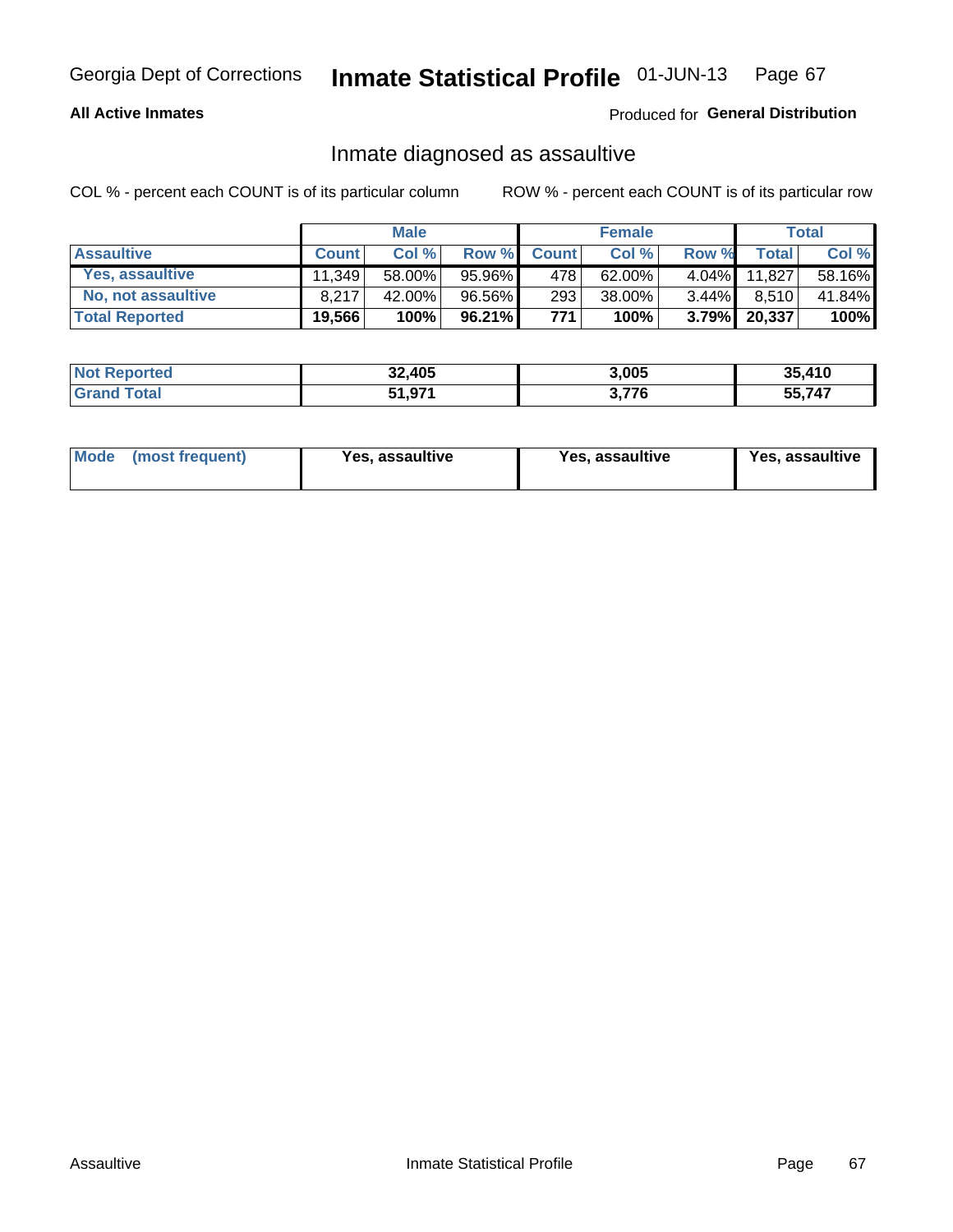#### Inmate Statistical Profile 01-JUN-13 Page 68

**All Active Inmates** 

#### Produced for General Distribution

# Number of prior Georgia incarcerations

COL % - percent each COUNT is of its particular column

|                                       |              | <b>Male</b> |                    |       | <b>Female</b> |          |        | <b>Total</b> |
|---------------------------------------|--------------|-------------|--------------------|-------|---------------|----------|--------|--------------|
| <b>Num of Prior GA Incarcerations</b> | <b>Count</b> | Col %       | <b>Row % Count</b> |       | Col %         | Row %    | Total  | Col %        |
| $\bf{0}$                              | 30,060       | 57.84%      | 91.66%             | 2,734 | 72.40%        | 8.34%    | 32,794 | 58.83%       |
|                                       | 9,284        | 17.86%      | 95.23%             | 465   | 12.31%        | 4.77%    | 9,749  | 17.49%       |
|                                       | 5,171        | 9.95%       | 95.56%             | 240   | 6.36%         | 4.44%    | 5,411  | 9.71%        |
| 3                                     | 2,956        | 5.69%       | 94.68%             | 166   | 4.40%         | 5.32%    | 3,122  | 5.60%        |
| 4                                     | 1,834        | 3.53%       | 96.27%             | 71    | 1.88%         | 3.73%    | 1,905  | 3.42%        |
| 5                                     | 1,098        | 2.11%       | 96.74%             | 37    | 0.98%         | $3.26\%$ | 1,135  | 2.04%        |
| <b>More Than 5</b>                    | 1,568        | 3.02%       | 96.14%             | 63    | 1.67%         | $3.86\%$ | 1,631  | 2.93%        |
| <b>Total Reported</b>                 | 51,971       | 100%        | 93.23%             | 3,776 | 100%          | 6.77%    | 55,747 | 100.0%       |

| <b>Not</b><br>Reported |        |       |              |
|------------------------|--------|-------|--------------|
| <sup>-</sup> otal      | 51 071 | 2 77C | 55,747<br>ჂჂ |

| Mean (average)       | l.01 | .oz | .98 |
|----------------------|------|-----|-----|
| Median (middle)      |      |     |     |
| Mode (most frequent) |      |     |     |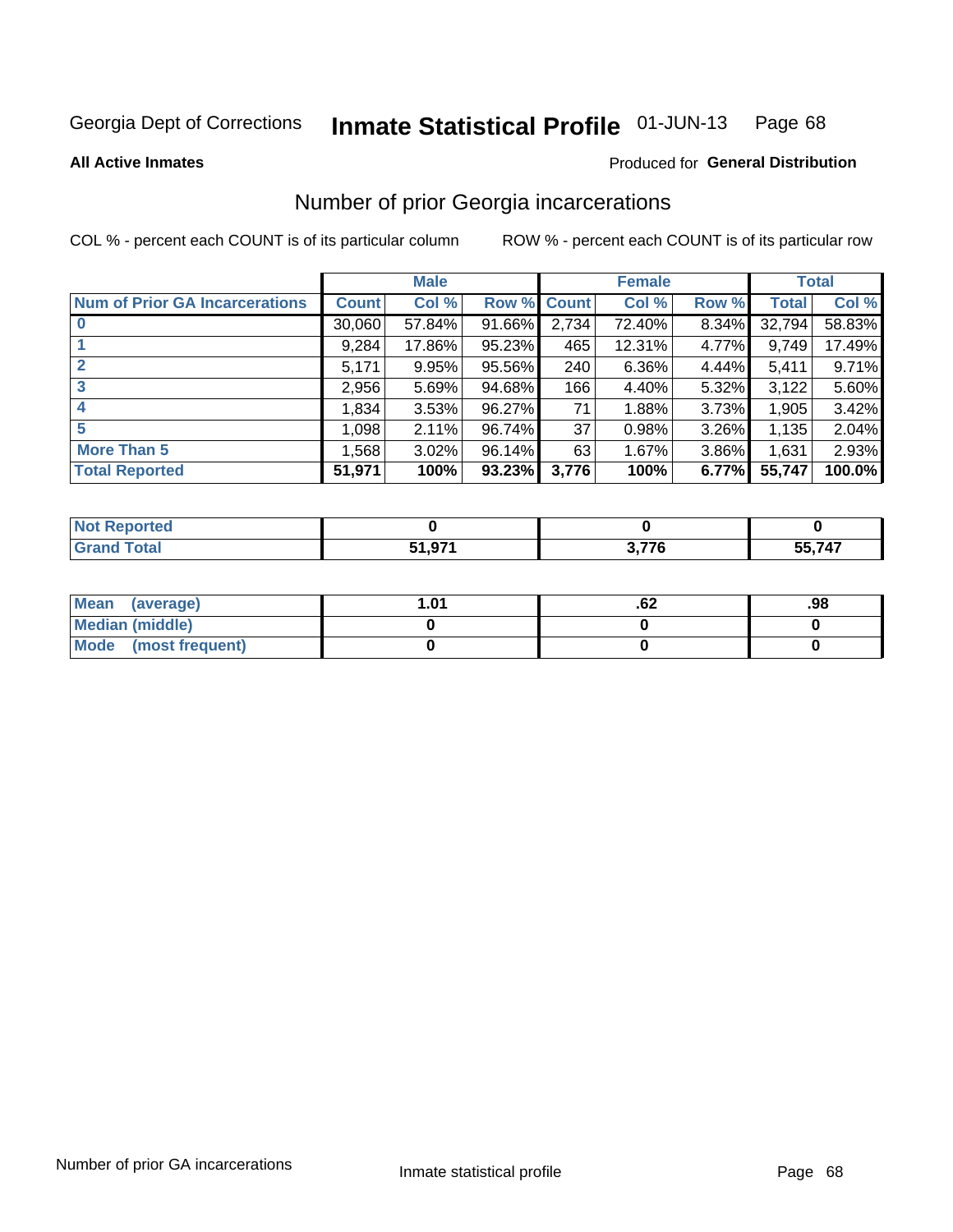#### **Inmate Statistical Profile 01-JUN-13** Page 69

**All Active Inmates** 

### Produced for General Distribution

## Prison sentence in years

COL % - percent each COUNT is of its particular column

ROW % - percent each COUNT is of its particular row

|                                 | <b>Male</b>    |        |         | <b>Female</b> |        |        | <b>Total</b>   |        |
|---------------------------------|----------------|--------|---------|---------------|--------|--------|----------------|--------|
| <b>Prison Sentence In Years</b> | <b>Count</b>   | Col %  | Row %   | <b>Count</b>  | Col %  | Row %  | <b>Total</b>   | Col %  |
| $0 - 1$                         | 1,475          | 2.84%  | 90.16%  | 161           | 4.26%  | 9.84%  | 1,636          | 2.93%  |
| $1.1 - 2$                       | 3,109          | 5.98%  | 89.80%  | 353           | 9.35%  | 10.20% | 3,462          | 6.21%  |
| $2.1 - 3$                       | 3,759          | 7.23%  | 89.69%  | 432           | 11.44% | 10.31% | 4,191          | 7.52%  |
| $3.1 - 4$                       | 3,074          | 5.91%  | 90.89%  | 308           | 8.16%  | 9.11%  | 3,382          | 6.07%  |
| $4.1 - 5$                       | 4,811          | 9.26%  | 91.27%  | 460           | 12.18% | 8.73%  | 5,271          | 9.46%  |
| $5.1 - 6$                       | 2,279          | 4.39%  | 90.11%  | 250           | 6.62%  | 9.89%  | 2,529          | 4.54%  |
| $6.1 - 7$                       | 2,228          | 4.29%  | 92.49%  | 181           | 4.79%  | 7.51%  | 2,409          | 4.32%  |
| $7.1 - 8$                       | 1,996          | 3.84%  | 92.58%  | 160           | 4.24%  | 7.42%  | 2,156          | 3.87%  |
| $8.1 - 9$                       | 1,606          | 3.09%  | 93.32%  | 115           | 3.05%  | 6.68%  | 1,721          | 3.09%  |
| $9.1 - 10$                      | 5,445          | 10.48% | 93.41%  | 384           | 10.17% | 6.59%  | 5,829          | 10.46% |
| $10.1 - 12$                     | 2,821          | 5.43%  | 94.66%  | 159           | 4.21%  | 5.34%  | 2,980          | 5.35%  |
| $12.1 - 15$                     | 3,996          | 7.69%  | 95.46%  | 190           | 5.03%  | 4.54%  | 4,186          | 7.51%  |
| $15.1 - 20$                     | 4,014          | 7.72%  | 95.96%  | 169           | 4.48%  | 4.04%  | 4,183          | 7.50%  |
| 20.1 - Over                     | 3,517          | 6.77%  | 97.21%  | 101           | 2.67%  | 2.79%  | 3,618          | 6.49%  |
| <b>Life</b>                     | 6,931          | 13.34% | 95.47%  | 329           | 8.71%  | 4.53%  | 7,260          | 13.02% |
| <b>Life Without Parole</b>      | 818            | 1.57%  | 97.27%  | 23            | 0.61%  | 2.73%  | 841            | 1.51%  |
| <b>Death</b>                    | 90             | 0.17%  | 98.90%  |               | 0.03%  | 1.10%  | 91             | 0.16%  |
| <b>Youthful Offenders</b>       | $\overline{2}$ | 0.01%  | 100.00% |               |        |        | $\overline{2}$ | 0.01%  |
| <b>Total Reported</b>           | 51,971         | 100%   | 93.23%  | 3,776         | 100%   | 6.77%  | 55,747         | 100.0% |

| Reported<br>I NOT |                |      |         |
|-------------------|----------------|------|---------|
|                   | 51 071<br>1.97 | ・ララペ | 747<br> |

#### **Determinate (numeric) sentences only**

| <b>Mean</b> | 15.36 | o o<br>13.ZC | 5.28<br>. . |
|-------------|-------|--------------|-------------|
|             |       |              |             |

All sentences (including determinate), with life, life without parole, and death sentences figured at 45 years

| IМ | 00<br>м<br>___ | .<br>. Л<br>______ | --<br>7Л<br><b>TIP</b> |
|----|----------------|--------------------|------------------------|
|    |                |                    |                        |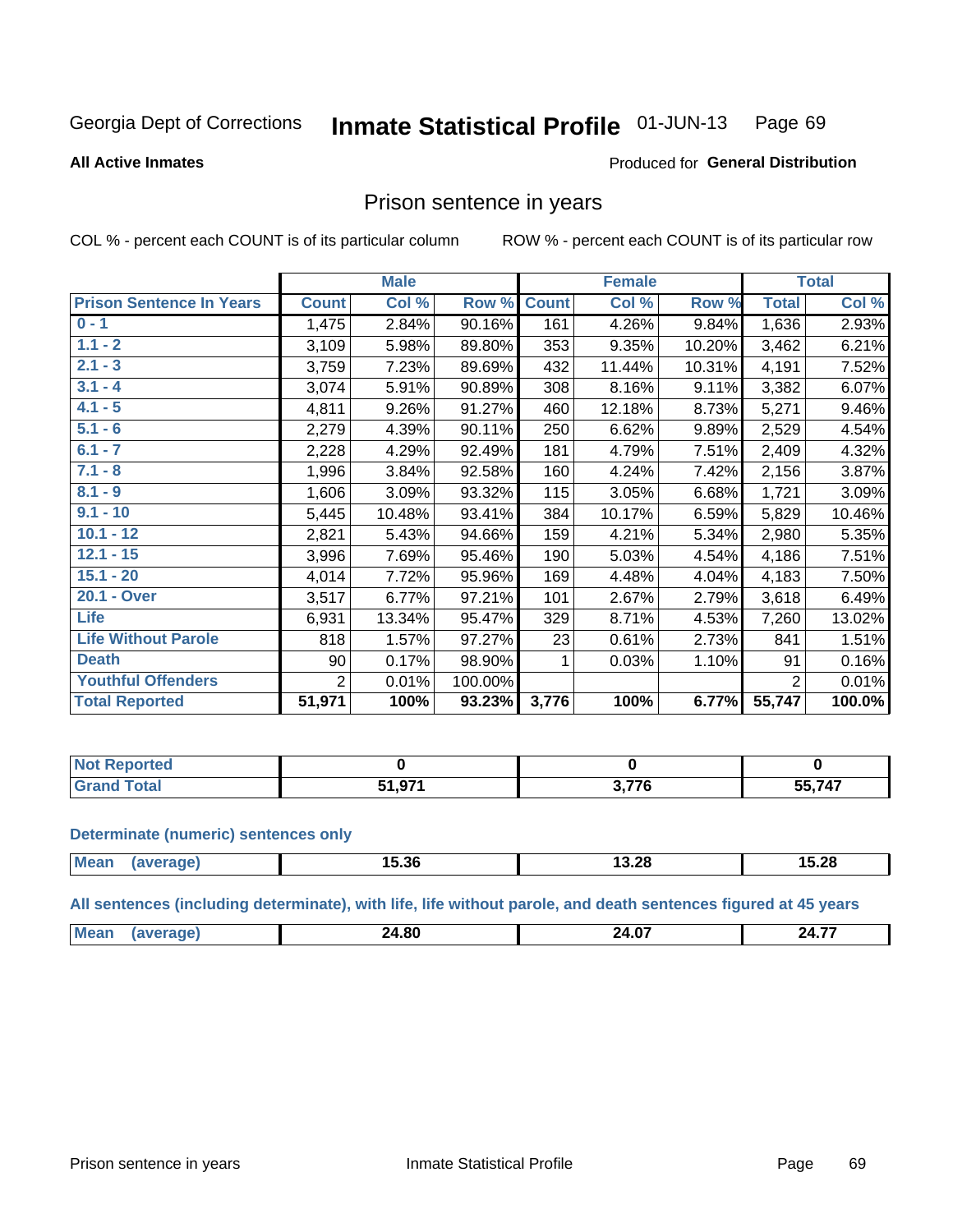#### Inmate Statistical Profile 01-JUN-13 Page 70

#### **All Active Inmates**

#### Produced for General Distribution

# Primary offense, broken out into felonies vs misdemeanors

COL % - percent each COUNT is of its particular column

|                                  | <b>Male</b>  |        |              | <b>Female</b>      |        |       | Total  |        |
|----------------------------------|--------------|--------|--------------|--------------------|--------|-------|--------|--------|
| <b>Felonies and Misdemeanors</b> | <b>Count</b> | Col %  |              | <b>Row % Count</b> | Col %  | Row % | Total, | Col %  |
| <b>Felonies</b>                  | 51,796       | 99.80% | 93.22%       | 3.768              | 99.84% | 6.78% | 55,564 | 99.80% |
| <b>Misdemeanors</b>              | 103          | .20%   | 94.50%       | 6                  | .16% ' | 5.50% | 109    | .20%   |
| <b>Total Reported</b>            | 51,899       | 100%   | 93.22% 3,774 |                    | 100%   | 6.78% | 55,673 | 100%   |

| <b>Not Reported</b>   | $\sim$ |        |        |
|-----------------------|--------|--------|--------|
| Total<br><b>Grand</b> | 51.97' | 51,901 | 55,747 |

| Mo | ____ | 11 C.S<br>. | onies<br>. |
|----|------|-------------|------------|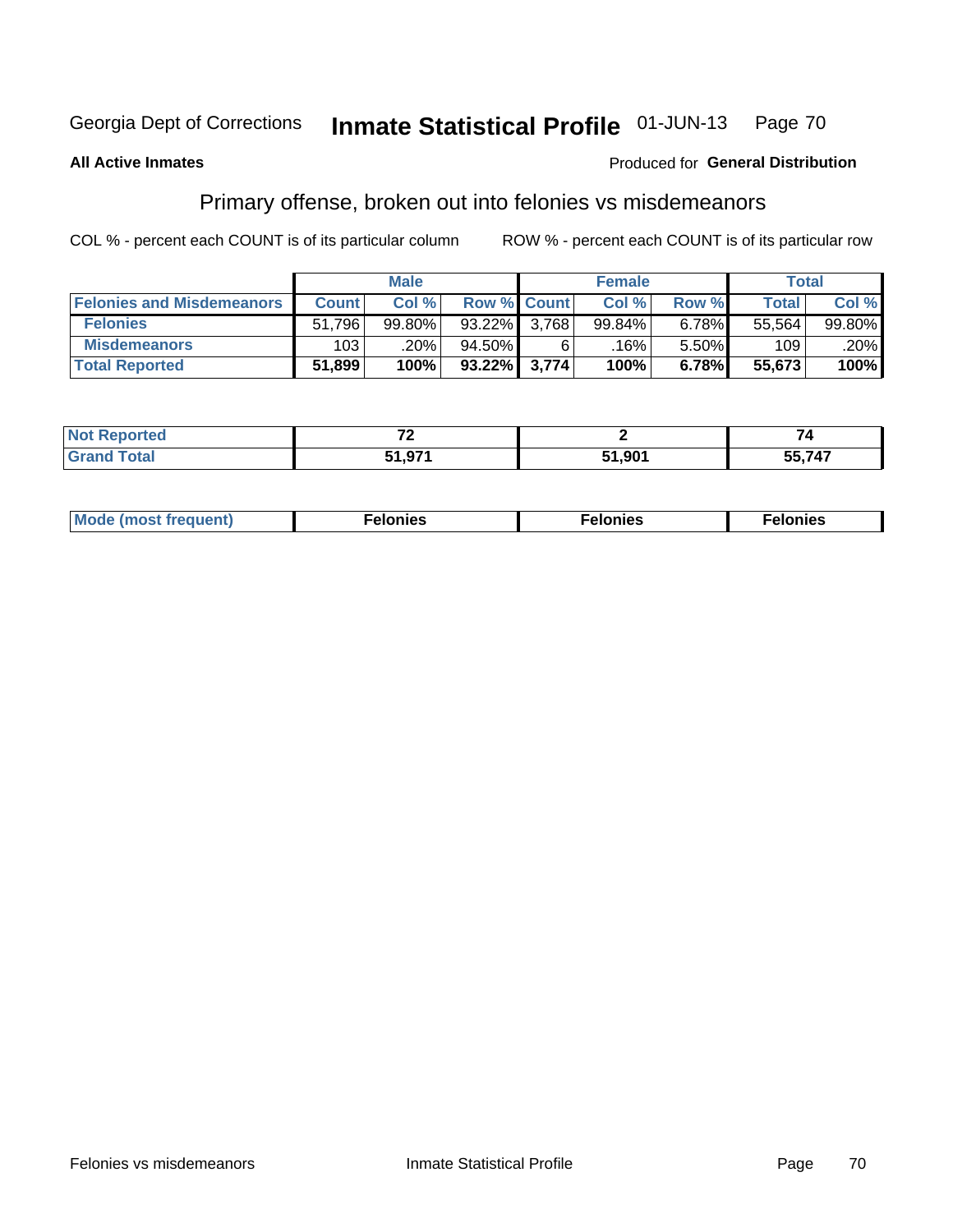# Georgia Dept of Corrections **Inmate Statistical Profile** 01-JUN-13 Page 71

#### **All Active Inmates**

### Produced for **General Distribution**

# Primary offense, broken out into six broad crime categories

COL % - percent each COUNT is of its particular column ROW % - percent each COUNT is of its particular row

|                                  | <b>Male</b>  |        |        | <b>Female</b> |        |        | <b>Total</b> |        |
|----------------------------------|--------------|--------|--------|---------------|--------|--------|--------------|--------|
| <b>Crime Categories</b>          | <b>Count</b> | Col %  |        | Row % Count   | Col %  | Row %  | <b>Total</b> | Col %  |
| <b>Violent</b>                   | 24,943       | 48.23% | 94.27% | 1,515         | 40.34% | 5.73%  | 26,458       | 47.70% |
| <b>Sex Crime</b><br>$\mathbf{2}$ | 8,200        | 15.86% | 98.59% | 117           | 3.12%  | 1.41%  | 8,317        | 14.99% |
| 3<br><b>Property</b>             | 10,202       | 19.73% | 89.37% | 1,214         | 32.32% | 10.63% | 11,416       | 20.58% |
| <b>Drug</b><br>4                 | 6,267        | 12.12% | 89.32% | 749           | 19.94% | 10.68% | 7,016        | 12.65% |
| <b>Habit/DUI</b><br>5            | 95           | .18%   | 84.07% | 18            | .48%   | 15.93% | 113          | .20%   |
| <b>Other</b><br>6                | 2,007        | 3.88%  | 93.35% | 143           | 3.81%  | 6.65%  | 2,150        | 3.88%  |
| <b>Total Reported</b>            | 51,714       | 100%   | 93.23% | 3,756         | 100%   | 6.77%  | 55,470       | 100%   |

| meo | クロフ<br>ZJ I          | 20  | $\sim$<br>---<br>--- |
|-----|----------------------|-----|----------------------|
|     | 074<br>cа<br>, , , , | --- | $-1-$<br>--<br>- 1   |

| Mode<br>freauent)<br>anst tr | .<br>/iolent | <br>Violent | .<br><b>Tiolent</b> |
|------------------------------|--------------|-------------|---------------------|
|                              |              |             |                     |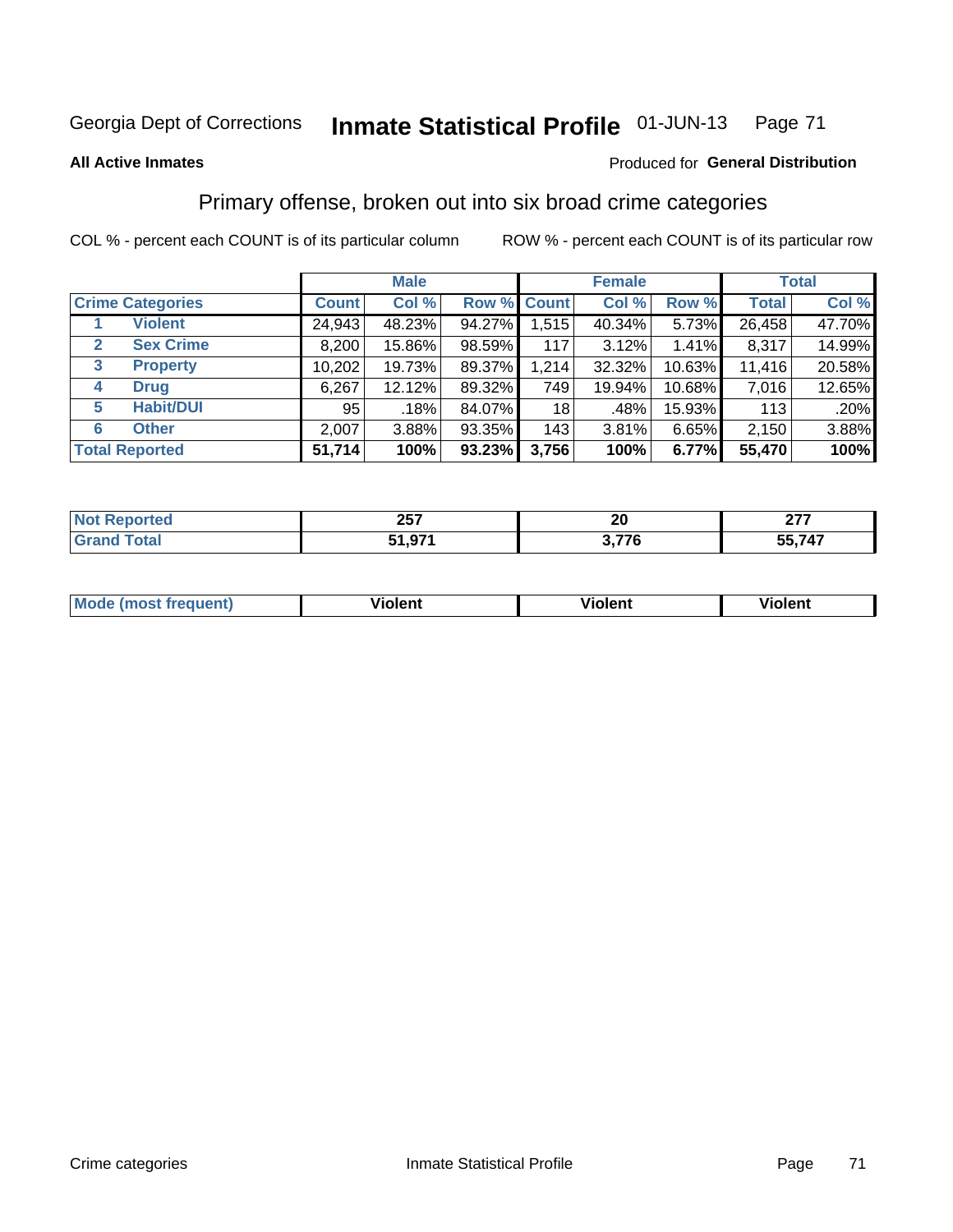# Georgia Dept of Corrections **Inmate Statistical Profile** 01-JUN-13 Page 72

**All Active Inmates**

#### Produced for **General Distribution**

# Primary offense, detailed offense code

COL % - percent each COUNT is of its particular column ROW % - percent each COUNT is of its particular row

|   |                                            |                         | <b>Male</b> |         |                | <b>Female</b> |        |                  | <b>Total</b> |
|---|--------------------------------------------|-------------------------|-------------|---------|----------------|---------------|--------|------------------|--------------|
|   | <b>Primary Offense</b>                     | <b>Count</b>            | Col %       | Row %   | <b>Count</b>   | Col %         | Row %  | <b>Total</b>     | Col %        |
| F | <b>Abandonment Of Child</b>                | $\overline{2}$          | .01%        | 100.00% |                |               |        | $\overline{2}$   | .01%         |
| F | <b>Agg Aslt W Intnt To Rape</b>            | $\overline{55}$         | .11%        | 100.00% |                |               |        | 55               | .10%         |
| F | <b>Agg Sex Battery Atmpt</b>               | 1                       | .01%        | 100.00% |                |               |        | 1                | .01%         |
| F | <b>Aggrav Assault</b>                      | 5,026                   | 9.68%       | 95.15%  | 256            | 6.78%         | 4.85%  | 5,282            | 9.49%        |
| F | <b>Aggrav Assault Peace</b><br><b>Ofcr</b> | 295                     | .57%        | 95.47%  | 14             | .37%          | 4.53%  | 309              | .56%         |
| F | <b>Aggrav Battery</b>                      | 1,118                   | 2.15%       | 93.95%  | 72             | 1.91%         | 6.05%  | 1,190            | 2.14%        |
| F | <b>Aggrav Battery Peace</b><br><b>Ofcr</b> | 22                      | .04%        | 95.65%  | $\mathbf{1}$   | .03%          | 4.35%  | 23               | .04%         |
| F | <b>Aggrav Ch Molest, Atmpt</b>             | $\overline{\mathbf{4}}$ | .01%        | 100.00% |                |               |        | 4                | .01%         |
| F | <b>Aggrav Child Molestation</b>            | 1,264                   | 2.44%       | 98.44%  | 20             | .53%          | 1.56%  | 1,284            | 2.31%        |
| F | <b>Aggrav Cruelty To</b><br><b>Animals</b> | 7                       | .01%        | 87.50%  | $\mathbf{1}$   | .03%          | 12.50% | 8                | .01%         |
| F | <b>Aggrav Sexual Battery</b>               | 184                     | .35%        | 99.46%  | $\mathbf 1$    | .03%          | .54%   | 185              | .33%         |
| F | <b>Aggrav Sodomy</b>                       | 208                     | .40%        | 99.05%  | $\overline{2}$ | .05%          | .95%   | $\overline{210}$ | .38%         |
| F | <b>Aggrav Stalking</b>                     | 278                     | .54%        | 97.54%  | $\overline{7}$ | .19%          | 2.46%  | 285              | .51%         |
| F | <b>Aggravated Assault On</b><br>$65+$      | 5                       | .01%        | 100.00% |                |               |        | 5                | .01%         |
| F | <b>Aiding Escape</b>                       | $\overline{2}$          | .01%        | 100.00% |                |               |        | $\overline{2}$   | .01%         |
| F | <b>Aircraft Hijacking</b>                  | $\overline{3}$          | .01%        | 100.00% |                |               |        | 3                | .01%         |
| F | <b>Alter Id</b>                            | $\overline{2}$          | .01%        | 100.00% |                |               |        | $\overline{2}$   | .01%         |
| F | <b>Armed Robbery</b>                       | 5,541                   | 10.68%      | 96.70%  | 189            | 5.01%         | 3.30%  | 5,730            | 10.29%       |
| F | <b>Arson 1st Degree</b>                    | 77                      | .15%        | 83.70%  | 15             | .40%          | 16.30% | 92               | .17%         |
| F | <b>Arson 2nd Degree</b>                    | 5                       | .01%        | 62.50%  | 3              | .08%          | 37.50% | 8                | .01%         |
| F | <b>Arson 3rd Degree</b>                    | 1                       | .01%        | 50.00%  | $\mathbf{1}$   | .03%          | 50.00% | $\overline{2}$   | .01%         |
| F | <b>Arson Misc</b>                          | 1                       | .01%        | 100.00% |                |               |        | $\mathbf{1}$     | .01%         |
| F | <b>Atmpt Aggrav Assault</b>                | 8                       | .02%        | 100.00% |                |               |        | 8                | .01%         |
| F | <b>Atmpt Aggrav Sodomy</b>                 | $\overline{4}$          | .01%        | 100.00% |                |               |        | $\overline{4}$   | .01%         |
| F | <b>Atmpt Armed Robbery</b>                 | 105                     | .20%        | 97.22%  | 3              | .08%          | 2.78%  | 108              | .19%         |
| F | <b>Atmpt Burglary</b>                      | 32                      | .06%        | 96.97%  | $\mathbf{1}$   | .03%          | 3.03%  | 33               | $.06\%$      |
| F | <b>Atmpt Child Molestation</b>             | 24                      | .05%        | 100.00% |                |               |        | 24               | .04%         |
| F | <b>Atmpt Cruelty To</b><br><b>Children</b> | 1                       | .01%        | 100.00% |                |               |        | 1                | .01%         |
| F | <b>Atmpt Kidnap</b>                        | 6                       | .01%        | 100.00% |                |               |        | 6                | .01%         |
| F | <b>Atmpt Murder</b>                        | 44                      | .08%        | 91.67%  | $\overline{4}$ | .11%          | 8.33%  | 48               | .09%         |
| F | <b>Atmpt Rape</b>                          | 41                      | .08%        | 97.62%  | 1              | .03%          | 2.38%  | 42               | .08%         |
| F | <b>Atmpt Robbery</b>                       | 58                      | .11%        | 93.55%  | $\overline{4}$ | .11%          | 6.45%  | 62               | .11%         |
| F | <b>Atmpt Sodomy</b>                        | 1                       | .01%        | 100.00% |                |               |        | $\mathbf 1$      | .01%         |
| F | <b>Atmpt Theft By Taking</b>               | $\overline{2}$          | .01%        | 100.00% |                |               |        | $\overline{2}$   | .01%         |
| F | <b>Atmpt Viol Substance</b>                | 20                      | .04%        | 80.00%  | 5 <sup>1</sup> | .13%          | 20.00% | 25               | .04%         |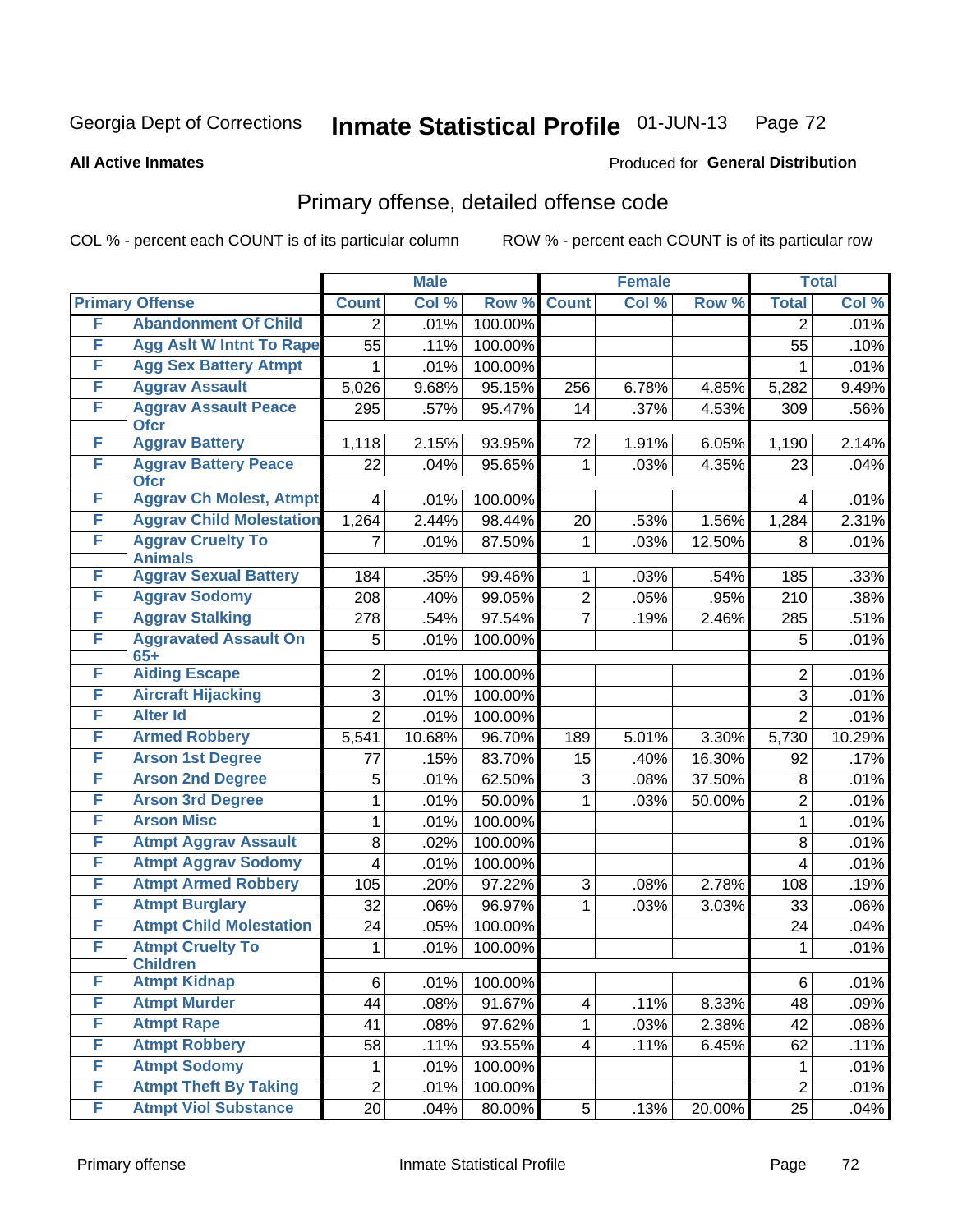**All Active Inmates**

#### Produced for **General Distribution**

## Primary offense, detailed offense code

|   |                                            |              | <b>Male</b> |         |                | <b>Female</b> |         |                         | <b>Total</b> |
|---|--------------------------------------------|--------------|-------------|---------|----------------|---------------|---------|-------------------------|--------------|
|   | <b>Primary Offense</b>                     | <b>Count</b> | Col %       | Row %   | <b>Count</b>   | Col %         | Row %   | <b>Total</b>            | Col %        |
|   | <b>Act</b>                                 |              |             |         |                |               |         |                         |              |
| F | <b>Att/Consprcy Commt</b><br>C/S/Of        | 52           | .10%        | 89.66%  | 6              | .16%          | 10.34%  | 58                      | .10%         |
| F | <b>Bad Checks</b>                          | 5            | .01%        | 71.43%  | $\overline{2}$ | .05%          | 28.57%  | $\overline{7}$          | .01%         |
| F | <b>Bail Jumping</b>                        | 3            | .01%        | 100.00% |                |               |         | 3                       | .01%         |
| F | <b>Barratry</b>                            | 1            | .01%        | 100.00% |                |               |         | 1                       | .01%         |
| F | <b>Bestiality</b>                          | 1            | .01%        | 50.00%  | 1              | .03%          | 50.00%  | $\overline{2}$          | .01%         |
| F | <b>Bigamy</b>                              | 1            | .01%        | 100.00% |                |               |         | 1                       | .01%         |
| F | <b>Bribery Govt Officer</b>                | 1            | .01%        | 100.00% |                |               |         | 1                       | .01%         |
| F | <b>Bribery Of Contestant</b>               | 1            | .01%        | 100.00% |                |               |         | 1                       | .01%         |
| F | <b>Burg 1st Aft 6/30/12</b>                | 12           | .02%        | 100.00% |                |               |         | 12                      | .02%         |
| F | <b>Burg 2nd Aft 6/30/12</b>                | 5            | .01%        | 100.00% |                |               |         | 5                       | .01%         |
| F | <b>Burg Bef 7/1/12</b>                     | 6,239        | 12.02%      | 96.03%  | 258            | 6.84%         | 3.97%   | 6,497                   | 11.67%       |
| F | <b>Carry Concealed Weapon</b>              | 3            | .01%        | 100.00% |                |               |         | 3                       | .01%         |
| F | <b>Carry Weapon At School</b>              | 9            | .02%        | 100.00% |                |               |         | 9                       | .02%         |
| F | <b>Child Molestation</b>                   | 2,640        | 5.09%       | 98.00%  | 54             | 1.43%         | 2.00%   | 2,694                   | 4.84%        |
| F | <b>Chop Shop Violation</b>                 |              | .01%        | 100.00% |                |               |         | 1                       | .01%         |
| F | <b>Cnspire Traffic Cntrl Sub</b>           | 15           | .03%        | 93.75%  | 1              | .03%          | 6.25%   | 16                      | .03%         |
| F | <b>Cntrbtng Delingency</b><br><b>Minor</b> |              |             |         | $\mathbf 1$    | .03%          | 100.00% | 1                       | .01%         |
| F | <b>Computer Pornography</b>                | 67           | .13%        | 100.00% |                |               |         | 67                      | .12%         |
| F | <b>Computer Theft</b>                      | 9            | .02%        | 50.00%  | 9              | .24%          | 50.00%  | 18                      | .03%         |
| F | <b>Computer Trespass</b>                   | 1            | .01%        | 100.00% |                |               |         | 1                       | .01%         |
| F | <b>Conceal Contraband</b>                  | 1            | .01%        | 100.00% |                |               |         | 1                       | .01%         |
| F | <b>Conceal Death Of</b><br><b>Another</b>  | 12           | .02%        | 85.71%  | $\overline{2}$ | .05%          | 14.29%  | 14                      | .03%         |
| F | <b>Conspiracy</b>                          | 41           | .08%        | 85.42%  | $\overline{7}$ | .19%          | 14.58%  | 48                      | .09%         |
| F | <b>Convsn Paymnts Real</b><br><b>Propy</b> | 1            | .01%        | 100.00% |                |               |         | $\mathbf{1}$            | .01%         |
| F | <b>Crmnl Atmpt</b>                         | 1            | .01%        | 100.00% |                |               |         | 1                       | .01%         |
| F | <b>Crmnl Damage 1st</b><br><b>Degree</b>   | 27           | .05%        | 93.10%  | $\overline{2}$ | .05%          | 6.90%   | 29                      | .05%         |
| F | <b>Crmnl Damage 2nd</b><br><b>Degree</b>   | 87           | .17%        | 94.57%  | 5              | .13%          | 5.43%   | 92                      | .17%         |
| F | <b>Crmnl Interfere Govt</b><br><b>Prop</b> | 28           | .05%        | 93.33%  | 2 <sup>1</sup> | .05%          | 6.67%   | 30                      | .05%         |
| F | <b>Crmnl Poss Explosives</b>               | $\mathbf 1$  | .01%        | 100.00% |                |               |         | 1                       | .01%         |
| F | <b>Crmnl Solicitation</b>                  |              |             |         | $\mathbf{1}$   | .03%          | 100.00% | 1                       | .01%         |
| F | <b>Crmnl Trespassing</b>                   | 1            | .01%        | 100.00% |                |               |         | 1                       | .01%         |
| F | <b>Cruelty To Animals</b>                  | 4            | .01%        | 100.00% |                |               |         | $\overline{\mathbf{4}}$ | .01%         |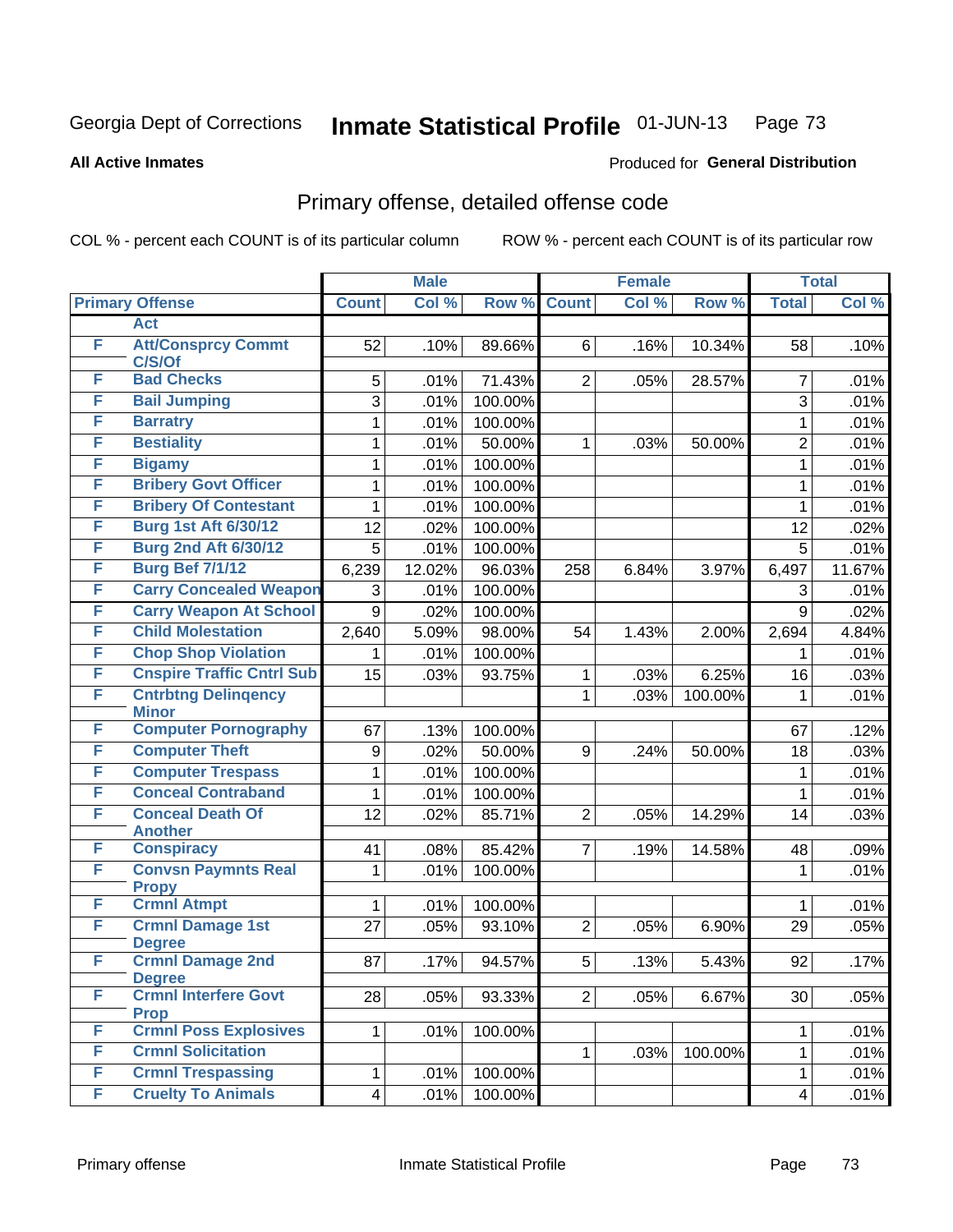**All Active Inmates**

#### Produced for **General Distribution**

## Primary offense, detailed offense code

|        |                                                   | <b>Male</b>    |       | <b>Female</b> |                |         | <b>Total</b> |                 |       |
|--------|---------------------------------------------------|----------------|-------|---------------|----------------|---------|--------------|-----------------|-------|
|        | <b>Primary Offense</b>                            | <b>Count</b>   | Col % | Row %         | <b>Count</b>   | Col %   | Row %        | <b>Total</b>    | Col % |
| F      | <b>Cruelty To Children</b>                        | 298            | .57%  | 77.20%        | 88             | 2.33%   | 22.80%       | 386             | .69%  |
| F      | <b>Cruelty To Elder Person</b>                    | 16             | .03%  | 69.57%        | 7              | .19%    | 30.43%       | 23              | .04%  |
| F      | <b>Defrauding State</b>                           | $\overline{2}$ | .01%  | 100.00%       |                |         |              | $\overline{2}$  | .01%  |
| F      | <b>Distributing Obscene Mat</b>                   | $\mathbf{1}$   | .01%  | 100.00%       |                |         |              | $\mathbf{1}$    | .01%  |
| F      | <b>Dogfighting</b>                                | 1              | .01%  | 100.00%       |                |         |              | $\mathbf{1}$    | .01%  |
| F      | <b>Drvng Habtl Violator</b>                       | 8              | .02%  | 72.73%        | 3              | .08%    | 27.27%       | 11              | .02%  |
| F      | <b>Eavesdrop &amp;</b>                            | 3              | .01%  | 100.00%       |                |         |              | 3               | .01%  |
|        | <b>Surveillance</b>                               |                |       |               |                |         |              |                 |       |
| F      | <b>Entering Vehicle</b>                           | 98             | .19%  | 96.08%        | 4              | .11%    | 3.92%        | 102             | .18%  |
| F      | <b>Entice Child, Attempted</b>                    | 8              | .02%  | 100.00%       |                |         |              | 8               | .01%  |
| F      | <b>Enticing Child-Indec</b><br><b>Purp</b>        | 74             | .14%  | 94.87%        | 4              | .11%    | 5.13%        | 78              | .14%  |
| F      | <b>Escape</b>                                     | 21             | .04%  | 80.77%        | 5              | .13%    | 19.23%       | 26              | .05%  |
| F      | <b>False Imprisonment</b>                         | 185            | .36%  | 96.35%        | $\overline{7}$ | .19%    | 3.65%        | 192             | .34%  |
| F      | <b>False Public Alarm</b>                         | 1              | .01%  | 100.00%       |                |         |              | 1               | .01%  |
| F      | <b>False Statements Govt</b>                      | 27             | .05%  | 81.82%        | 6              | .16%    | 18.18%       | 33              | .06%  |
| F      | <b>False Swearing</b>                             | 3              | .01%  | 50.00%        | 3              | .08%    | 50.00%       | 6               | .01%  |
| F      | <b>False Swearng Writtn</b>                       | 6              | .01%  | 85.71%        | $\mathbf 1$    | .03%    | 14.29%       | $\overline{7}$  | .01%  |
|        | <b>Stmt</b>                                       |                |       |               |                |         |              |                 |       |
| F      | <b>Family Violence Battery</b><br><b>Feticide</b> | 121            | .23%  | 98.37%        | $\overline{2}$ | .05%    | 1.63%        | 123             | .22%  |
| F<br>F |                                                   | 1              | .01%  | 50.00%        | $\mathbf{1}$   | .03%    | 50.00%       | $\overline{2}$  | .01%  |
|        | <b>Feticide By Vehicle</b>                        | 1              | .01%  | 20.00%        | 4              | .11%    | 80.00%       | 5               | .01%  |
| F      | <b>Financial Identity Fraud</b>                   | 42             | .08%  | 58.33%        | 30             | .79%    | 41.67%       | 72              | .13%  |
| F      | <b>Fleeing/Eluding Police</b>                     | 211            | .41%  | 95.48%        | 10             | .26%    | 4.52%        | 221             | .40%  |
| F      | Forg 1st Aft 6/30/12                              | 1              | .01%  | 100.00%       |                |         |              | 1               | .01%  |
| F      | <b>Forg 1st Bef 7/1/12</b>                        | 995            | 1.92% | 71.12%        | 404            | 10.70%  | 28.88%       | 1,399           | 2.51% |
| F      | <b>Forg 2nd Bef 7/1/12</b>                        | 26             | .05%  | 76.47%        | 8              | .21%    | 23.53%       | 34              | .06%  |
| F      | <b>Fraudulent Access</b><br><b>Compute</b>        | $\overline{2}$ | .01%  | 100.00%       |                |         |              | $\overline{2}$  | .01%  |
| F      | <b>Fraudulent Checks</b>                          | $\overline{2}$ | .01%  | 100.00%       |                |         |              | $\overline{2}$  | .01%  |
| F      | <b>Fraudulent Credit Card</b>                     | 63             | .12%  | 71.59%        | 25             | .66%    | 28.41%       | 88              | .16%  |
| F      | <b>Gang Participation</b>                         | 33             | .06%  | 100.00%       |                |         |              | 33              | .06%  |
| F      | <b>Guard Line</b>                                 | 9              | .02%  | 64.29%        | 5              | .13%    | 35.71%       | $\overline{14}$ | .03%  |
|        | <b>W/Weapon/Drugs</b>                             |                |       |               |                |         |              |                 |       |
| F      | <b>Habit Traf Viol/Impaired</b>                   | 19             | .04%  | 86.36%        | 3              | .08%    | 13.64%       | 22              | .04%  |
| F      | <b>Habit Traf Viol/Other</b>                      | 21             | .04%  | 95.45%        | 1              | .03%    | 4.55%        | 22              | .04%  |
| F      | <b>Hijacking Motor Vehicle</b>                    | 40             | .08%  | 100.00%       |                |         |              | 40              | .07%  |
| F      | <b>Hindering Appreh Or Pun</b>                    | $\mathbf 2$    | .01%  | 66.67%        | 1              | .03%    | 33.33%       | 3               | .01%  |
| F      | <b>Hit-Run W/Injury/Fatality</b>                  | 11             | .02%  | 84.62%        | $\overline{2}$ | .05%    | 15.38%       | 13              | .02%  |
| F      | <b>Homicide By Vessel</b>                         | 23             | .04%  | 88.46%        | 3 <sup>1</sup> | $.08\%$ | 11.54%       | 26              | .05%  |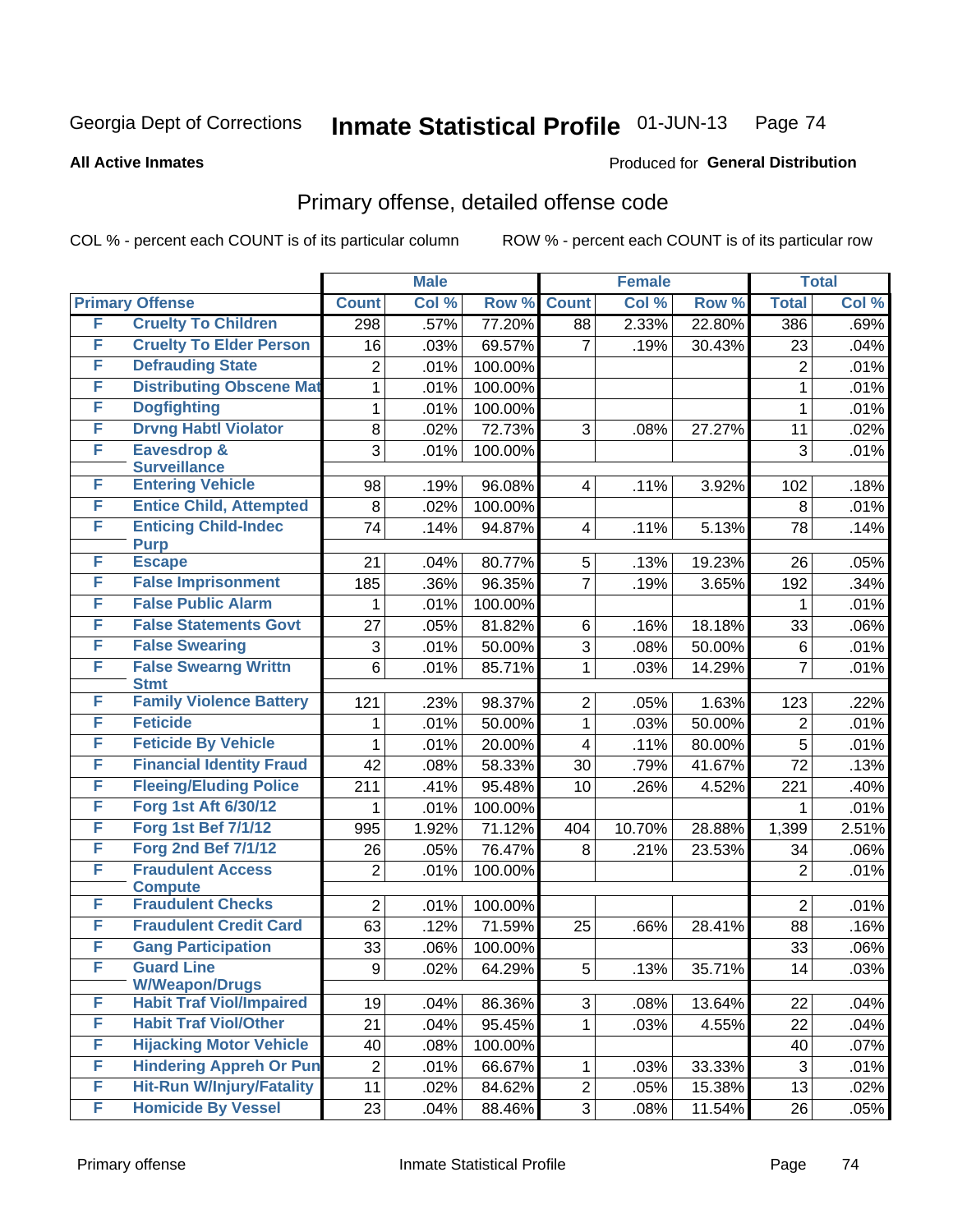**All Active Inmates**

#### Produced for **General Distribution**

## Primary offense, detailed offense code

|   |                                             |                | <b>Male</b> |                  |                | <b>Female</b> |         |                         | <b>Total</b> |
|---|---------------------------------------------|----------------|-------------|------------------|----------------|---------------|---------|-------------------------|--------------|
|   | <b>Primary Offense</b>                      | <b>Count</b>   | Col %       | Row <sup>%</sup> | <b>Count</b>   | Col %         | Row %   | <b>Total</b>            | Col %        |
| F | <b>Illegal Attm To Obt Drugs</b>            | 6              | .01%        | 60.00%           | $\overline{4}$ | .11%          | 40.00%  | 10                      | .02%         |
| F | <b>Impersonating Officer</b>                | 6              | .01%        | 100.00%          |                |               |         | 6                       | .01%         |
| F | <b>Impersonation</b>                        | $\overline{2}$ | .01%        | 100.00%          |                |               |         | $\overline{2}$          | .01%         |
| F | <b>Incest</b>                               | 188            | .36%        | 98.43%           | 3              | .08%          | 1.57%   | 191                     | .34%         |
| F | <b>Incest, Atmpt</b>                        | 2              | .01%        | 100.00%          |                |               |         | $\overline{c}$          | .01%         |
| F | <b>Influencing Witness</b>                  | $\overline{2}$ | .01%        | 100.00%          |                |               |         | $\overline{2}$          | .01%         |
| F | <b>Injury By Vehicle</b>                    | 89             | .17%        | 83.18%           | 18             | .48%          | 16.82%  | 107                     | .19%         |
| F | <b>Interference With</b><br><b>Custody</b>  | 15             | .03%        | 100.00%          |                |               |         | 15                      | .03%         |
| F | <b>Involuntary Manslaughter</b>             | 139            | .27%        | 84.24%           | 26             | .69%          | 15.76%  | 165                     | .30%         |
| F | <b>Kidnapping</b>                           | 1,535          | 2.96%       | 96.91%           | 49             | 1.30%         | 3.09%   | 1,584                   | 2.85%        |
| F | <b>Livestock Theft</b>                      | 2              | .01%        | 100.00%          |                |               |         | $\overline{2}$          | .01%         |
| F | <b>Machine Gun Activities</b>               | 1              | .01%        | 100.00%          |                |               |         | 1                       | .01%         |
| F | <b>Malicious Conf Sane</b>                  |                |             |                  | 1              | .03%          | 100.00% | $\mathbf{1}$            | .01%         |
|   | <b>Pers</b>                                 |                |             |                  |                |               |         |                         |              |
| F | <b>Manf Methamph 200-399</b><br>Gm          | 3              | .01%        | 50.00%           | 3              | .08%          | 50.00%  | 6                       | .01%         |
| F | <b>Manf Methamph 28-199</b>                 | 21             | .04%        | 91.30%           | $\overline{2}$ | .05%          | 8.70%   | 23                      | .04%         |
|   | Gm                                          |                |             |                  |                |               |         |                         |              |
| F | Manf Methamph 400+ Gm                       | 1              | .01%        | 100.00%          |                |               |         | 1                       | .01%         |
| F | <b>Manf Methamph Unspec</b>                 | 198            | .38%        | 88.79%           | 25             | .66%          | 11.21%  | 223                     | .40%         |
| F | Amt<br><b>Manufact Meth Near</b>            |                |             |                  |                |               |         |                         |              |
|   | <b>Child</b>                                | 14             | .03%        | 77.78%           | $\overline{4}$ | .11%          | 22.22%  | 18                      | .03%         |
| F | <b>Misc Assault/Battery</b>                 | 10             | .02%        | 100.00%          |                |               |         | 10                      | .02%         |
| F | <b>Misc CorrectionI Inst Off</b>            | 3              | .01%        | 75.00%           | 1              | .03%          | 25.00%  | $\overline{\mathbf{4}}$ | .01%         |
| F | <b>Misc Drugs Trafficking</b>               | 17             | .03%        | 100.00%          |                |               |         | 17                      | .03%         |
| F | <b>Misc Forgery</b>                         | 1              | .01%        | 100.00%          |                |               |         | 1                       | .01%         |
| F | <b>Misc Fraud</b>                           | 8              | .02%        | 53.33%           | 7              | .19%          | 46.67%  | 15                      | .03%         |
| F | <b>Misc Homicide Offense</b>                | 7              | .01%        | 87.50%           | 1              | .03%          | 12.50%  | 8                       | .01%         |
| F | <b>Misc Invasion Of Privacy</b>             | 1              | .01%        | 100.00%          |                |               |         | $\mathbf{1}$            | .01%         |
| F | <b>Misc Mrals/Pblic H/Safty</b>             | $\overline{c}$ | .01%        | 100.00%          |                |               |         | $\overline{2}$          | .01%         |
| F | <b>Misc Obscenity</b>                       | $\overline{3}$ | .01%        | 100.00%          |                |               |         | $\overline{3}$          | .01%         |
| F | <b>Misc Public Order</b>                    | $\overline{2}$ | .01%        | 100.00%          |                |               |         | $\overline{2}$          | .01%         |
| F | <b>Misc Sexual Offense</b>                  | 20             | .04%        | 100.00%          |                |               |         | 20                      | .04%         |
| F | <b>Misc Weapon/Explosive</b>                | 1              | .01%        | 100.00%          |                |               |         | 1                       | .01%         |
|   | <b>Off</b>                                  |                |             |                  |                |               |         |                         |              |
| F | <b>Murder</b>                               | 5,349          | 10.31%      | 94.26%           | 326            | 8.64%         | 5.74%   | 5,675                   | 10.19%       |
| F | <b>Murder, Conspire To</b><br><b>Commit</b> | 8              | .02%        | 88.89%           |                | .03%          | 11.11%  | 9                       | .02%         |
| F | <b>Mutiny In Penal Inst</b>                 | 1              | .01%        | 100.00%          |                |               |         | 1                       | .01%         |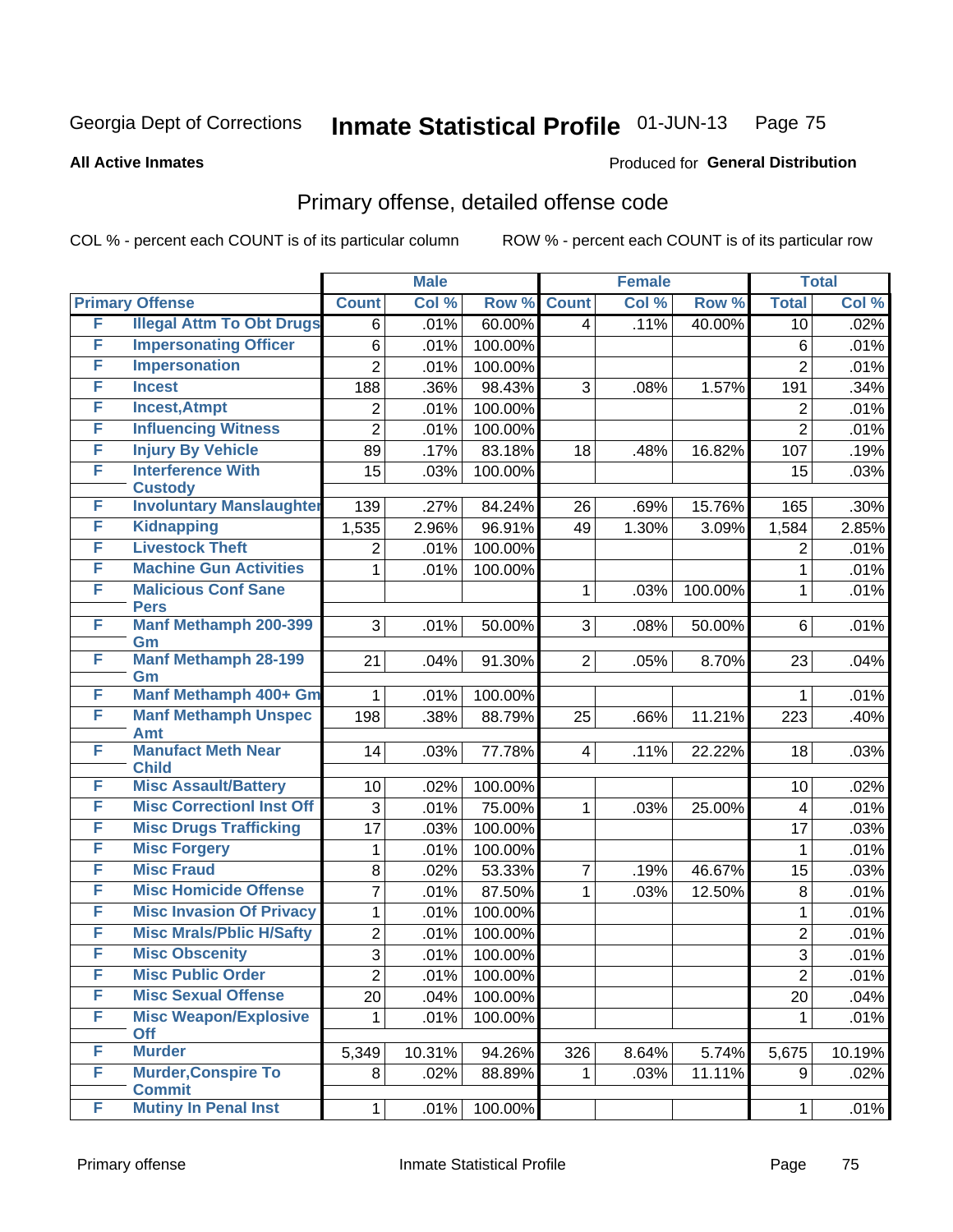#### **All Active Inmates**

#### Produced for **General Distribution**

## Primary offense, detailed offense code

|   |                                            | <b>Male</b>    |       |         | <b>Female</b>  | <b>Total</b> |        |                |       |
|---|--------------------------------------------|----------------|-------|---------|----------------|--------------|--------|----------------|-------|
|   | <b>Primary Offense</b>                     | <b>Count</b>   | Col % | Row %   | <b>Count</b>   | Col %        | Row %  | <b>Total</b>   | Col % |
| F | <b>Obstr Of Law Enf Officer</b>            | 482            | .93%  | 90.94%  | 48             | 1.27%        | 9.06%  | 530            | .95%  |
| F | <b>Pandering By</b><br><b>Compulsion</b>   | $\overline{2}$ | .01%  | 100.00% |                |              |        | $\overline{2}$ | .01%  |
| F | <b>Peeping Tom</b>                         | 19             | .04%  | 100.00% |                |              |        | 19             | .03%  |
| F | <b>Perjury</b>                             | 1              | .01%  | 100.00% |                |              |        | 1              | .01%  |
| F | <b>Pimping A Minor Under</b><br>18         | $\overline{7}$ | .01%  | 100.00% |                |              |        | $\overline{7}$ | .01%  |
| F | <b>Poss Contraband</b><br><b>Articles</b>  | $\overline{2}$ | .01%  | 100.00% |                |              |        | $\overline{2}$ | .01%  |
| F | <b>Poss Dep Stim Cntrf</b><br><b>Drugs</b> | 81             | .16%  | 77.88%  | 23             | .61%         | 22.12% | 104            | .19%  |
| F | <b>Poss Drug Related Matri</b>             | 10             | .02%  | 71.43%  | 4              | .11%         | 28.57% | 14             | .03%  |
| F | <b>Poss Ephedrine</b>                      | 8              | .02%  | 66.67%  | 4              | .11%         | 33.33% | 12             | .02%  |
| F | <b>Poss Firearm 1st</b><br><b>Offender</b> | 70             | .13%  | 95.89%  | 3              | .08%         | 4.11%  | 73             | .13%  |
| F | <b>Poss Firearm Convct</b><br><b>Felon</b> | 874            | 1.68% | 96.47%  | 32             | .85%         | 3.53%  | 906            | 1.63% |
| F | <b>Poss Knife During Crime</b>             | 3              | .01%  | 100.00% |                |              |        | 3              | .01%  |
| F | <b>Poss Mda/Extsy</b>                      | 12             | .02%  | 80.00%  | 3              | .08%         | 20.00% | 15             | .03%  |
| F | <b>Poss Methamphetamine</b>                | 355            | .68%  | 77.68%  | 102            | 2.70%        | 22.32% | 457            | .82%  |
| F | <b>Poss Narcotics Opiates</b>              | 53             | .10%  | 79.10%  | 14             | .37%         | 20.90% | 67             | .12%  |
| F | <b>Poss Of Certain</b>                     | 23             | .04%  | 88.46%  | 3              | .08%         | 11.54% | 26             | .05%  |
|   | <b>Weapons</b>                             |                |       |         |                |              |        |                |       |
| F | <b>Poss Of Cocaine</b>                     | 688            | 1.33% | 85.68%  | 115            | 3.05%        | 14.32% | 803            | 1.44% |
| F | <b>Poss Of Firearm Dur</b><br><b>Crime</b> | 438            | .84%  | 95.84%  | 19             | .50%         | 4.16%  | 457            | .82%  |
| F | <b>Poss Of Marijuana</b>                   | 96             | .18%  | 96.00%  | 4              | .11%         | 4.00%  | 100            | .18%  |
| F | <b>Poss Tools Commit</b><br><b>Crime</b>   | 29             | .06%  | 100.00% |                |              |        | 29             | .05%  |
| F | <b>Poss W Int Dis Other</b><br><b>Drug</b> | 90             | .17%  | 84.11%  | 17             | .45%         | 15.89% | 107            | .19%  |
| F | <b>Poss W Int Dist Cocaine</b>             | 451            | .87%  | 94.95%  | 24             | .64%         | 5.05%  | 475            | .85%  |
| F | <b>Poss W Int Dist</b><br><b>Marijuana</b> | 769            | 1.48% | 95.65%  | 35             | .93%         | 4.35%  | 804            | 1.44% |
| F | <b>Poss W Int Dist Meth</b>                | 238            | .46%  | 79.60%  | 61             | 1.62%        | 20.40% | 299            | .54%  |
| F | <b>Poss Wpn, Drugs By</b><br><b>Prisnr</b> | 35             | .07%  | 92.11%  | 3              | .08%         | 7.89%  | 38             | .07%  |
| F | Racketeering                               | 62             | .12%  | 73.81%  | 22             | .58%         | 26.19% | 84             | .15%  |
| F | Rape                                       | 1,771          | 3.41% | 99.66%  | 6              | .16%         | .34%   | 1,777          | 3.19% |
| F | <b>Reck Cond Infected</b><br><b>Person</b> | 8              | .02%  | 80.00%  | $\overline{2}$ | .05%         | 20.00% | 10             | .02%  |
| F | <b>Reckless Abandonment</b>                | $\overline{2}$ | .01%  | 100.00% |                |              |        | $\overline{2}$ | .01%  |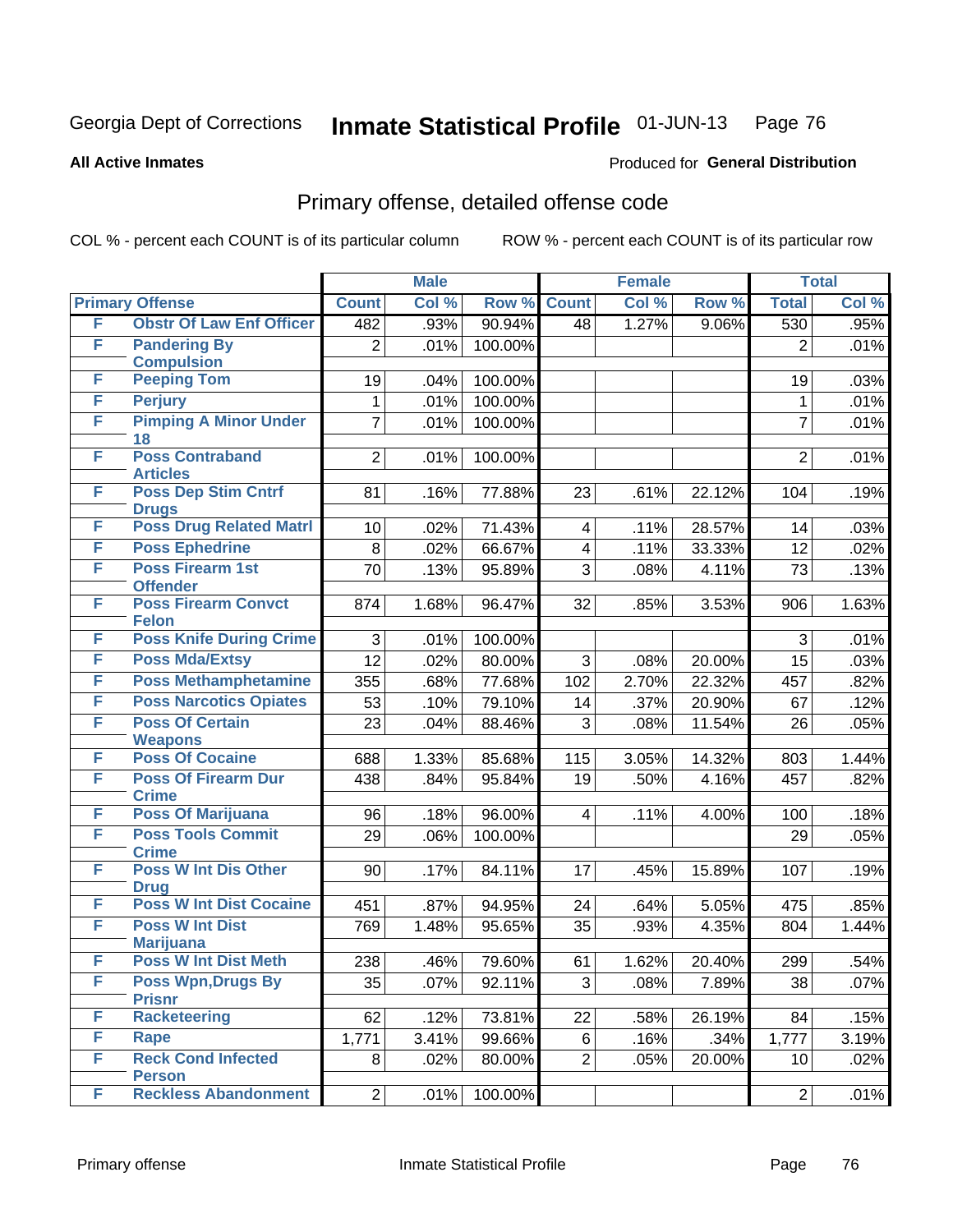**All Active Inmates**

#### Produced for **General Distribution**

## Primary offense, detailed offense code

|   |                                             | <b>Male</b>    |       |         | <b>Female</b>    | <b>Total</b> |         |                |       |
|---|---------------------------------------------|----------------|-------|---------|------------------|--------------|---------|----------------|-------|
|   | <b>Primary Offense</b>                      | <b>Count</b>   | Col % | Row %   | <b>Count</b>     | Col %        | Row %   | <b>Total</b>   | Col % |
| F | <b>Recv Gds, Srvs Fraud</b><br><b>Obtnd</b> |                |       |         | 1                | .03%         | 100.00% | 1              | .01%  |
| F | Removal Baggage, Cargo<br><b>Etc</b>        | 1              | .01%  | 100.00% |                  |              |         | 1              | .01%  |
| F | <b>Robbery</b>                              | 1,652          | 3.18% | 92.55%  | 133              | 3.52%        | 7.45%   | 1,785          | 3.21% |
| F | <b>Robbery By Force</b>                     | 291            | .56%  | 91.51%  | 27               | .72%         | 8.49%   | 318            | .57%  |
| F | <b>Robbery By Intimidation</b>              | 292            | .56%  | 91.82%  | 26               | .69%         | 8.18%   | 318            | .57%  |
| F | <b>Robbery By Sudden</b><br><b>Snatch</b>   | 130            | .25%  | 93.53%  | $\boldsymbol{9}$ | .24%         | 6.47%   | 139            | .25%  |
| F | <b>S/D Of Alcoholic Intox</b>               | 1              | .01%  | 100.00% |                  |              |         | 1              | .01%  |
| F | <b>S/D Cocaine</b>                          | 816            | 1.57% | 94.23%  | 50               | 1.32%        | 5.77%   | 866            | 1.56% |
| F | <b>S/D Cont Sub Public</b>                  | 42             | .08%  | 97.67%  | 1                | .03%         | 2.33%   | 43             | .08%  |
| F | <b>S/D Cont Sub School</b>                  | 37             | .07%  | 100.00% |                  |              |         | 37             | .07%  |
| F | <b>S/D Dep Stim Cntrf Drugs</b>             | 72             | .14%  | 69.23%  | 32               | .85%         | 30.77%  | 104            | .19%  |
| F | <b>S/D Narcotics Opiates</b>                | 32             | .06%  | 78.05%  | 9                | .24%         | 21.95%  | 41             | .07%  |
| F | <b>S/D Of Lsd</b>                           | $\overline{2}$ | .01%  | 100.00% |                  |              |         | $\overline{2}$ | .01%  |
| F | <b>S/D Of Marijuana</b>                     | 380            | .73%  | 95.96%  | 16               | .42%         | 4.04%   | 396            | .71%  |
| F | <b>Sale Mda/Extsy</b>                       | 5              | .01%  | 83.33%  | 1                | .03%         | 16.67%  | 6              | .01%  |
| F | <b>Sale Methamphetamine</b>                 | 128            | .25%  | 78.53%  | 35               | .93%         | 21.47%  | 163            | .29%  |
| F | <b>Sex Exploitation Child</b>               | 173            | .33%  | 98.86%  | 2                | .05%         | 1.14%   | 175            | .31%  |
| F | <b>Sex Offender Fail Registr</b>            | 412            | .79%  | 99.76%  | 1                | .03%         | .24%    | 413            | .74%  |
| F | <b>Sex Offender Fail To</b><br><b>Move</b>  | 14             | .03%  | 100.00% |                  |              |         | 14             | .03%  |
| F | Sexl/Asslt/Agn/Pers/Cstd                    | 10             | .02%  | 100.00% |                  |              |         | 10             | .02%  |
| F | <b>Sexual Battery</b>                       | 207            | .40%  | 99.04%  | $\overline{2}$   | .05%         | .96%    | 209            | .38%  |
| F | <b>Simple Battery</b>                       | 17             | .03%  | 89.47%  | $\overline{2}$   | .05%         | 10.53%  | 19             | .03%  |
| F | <b>Sodomy</b>                               | 19             | .04%  | 100.00% |                  |              |         | 19             | .03%  |
| F | <b>Solicit Sodomy From</b>                  | 5              | .01%  | 100.00% |                  |              |         | 5              | .01%  |
|   | <b>Minor</b>                                |                |       |         |                  |              |         |                |       |
| F | <b>Stalking</b>                             | 3              | .01%  | 100.00% |                  |              |         | 3              | .01%  |
| F | <b>Statutory Rape</b>                       | 817            | 1.57% | 97.61%  | 20               | .53%         | 2.39%   | 837            | 1.50% |
| F | <b>Statutory Rape, Atmpt</b>                | 1              | .01%  | 100.00% |                  |              |         | 1              | .01%  |
| F | <b>Subornation Of Perjury</b>               | 1              | .01%  | 100.00% |                  |              |         | 1              | .01%  |
| F | <b>Tampering With</b><br><b>Evidence</b>    | 12             | .02%  | 70.59%  | 5                | .13%         | 29.41%  | 17             | .03%  |
| F | <b>Telecommunications</b><br><b>Fraud</b>   | 1              | .01%  | 100.00% |                  |              |         | 1              | .01%  |
| F | <b>Terrorist Threats &amp; Acts</b>         | 410            | .79%  | 96.02%  | 17               | .45%         | 3.98%   | 427            | .77%  |
| F | <b>Theft Bring Prop In State</b>            | 9              | .02%  | 100.00% |                  |              |         | 9              | .02%  |
| F | <b>Theft By Conversion</b>                  | 25             | .05%  | 83.33%  | 5 <sup>1</sup>   | .13%         | 16.67%  | 30             | .05%  |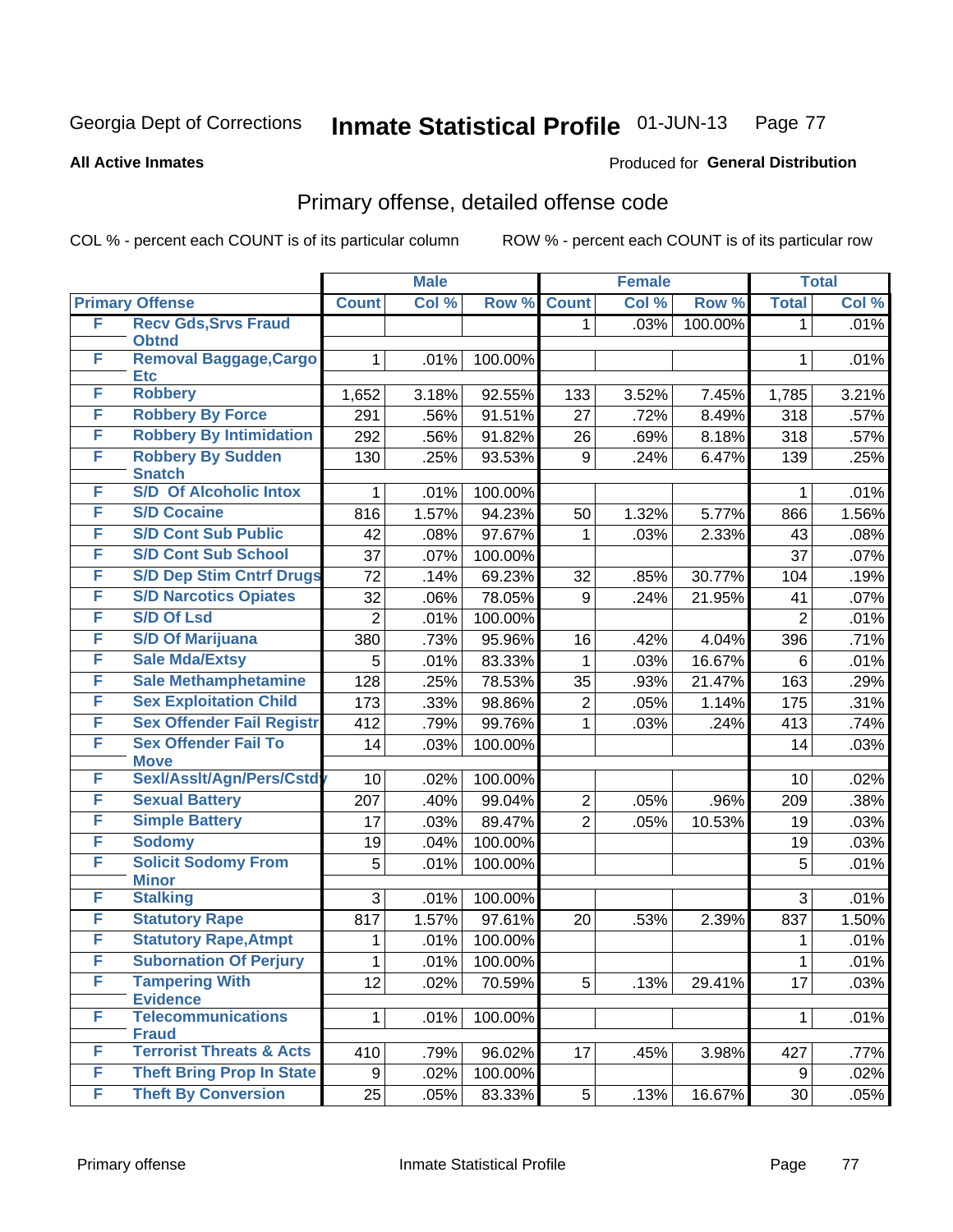**All Active Inmates**

#### Produced for **General Distribution**

## Primary offense, detailed offense code

|   |                                             |                | <b>Male</b> |         |                | <b>Female</b> |        |                | <b>Total</b> |
|---|---------------------------------------------|----------------|-------------|---------|----------------|---------------|--------|----------------|--------------|
|   | <b>Primary Offense</b>                      | <b>Count</b>   | Col %       | Row %   | <b>Count</b>   | Col %         | Row %  | <b>Total</b>   | Col %        |
| F | <b>Theft By Deception</b>                   | 50             | .10%        | 86.21%  | 8              | .21%          | 13.79% | 58             | .10%         |
| F | <b>Theft By Extortion</b>                   | 3              | .01%        | 100.00% |                |               |        | $\mathbf{3}$   | .01%         |
| F | <b>Theft By Rec Stolen Prop</b>             | 803            | 1.55%       | 93.70%  | 54             | 1.43%         | 6.30%  | 857            | 1.54%        |
| F | <b>Theft By Shoplifting</b>                 | 386            | .74%        | 68.68%  | 176            | 4.66%         | 31.32% | 562            | 1.01%        |
| F | <b>Theft By Taking</b>                      | 989            | 1.91%       | 84.82%  | 177            | 4.69%         | 15.18% | 1,166          | 2.09%        |
| F | <b>Theft Credit Card</b>                    | 18             | .03%        | 94.74%  | 1              | .03%          | 5.26%  | 19             | .03%         |
| F | <b>Theft Motorveh Or Part</b>               | 69             | .13%        | 95.83%  | 3              | .08%          | 4.17%  | 72             | .13%         |
| F | <b>Theft Of Lost Property</b>               | 4              | .01%        | 100.00% |                |               |        | 4              | .01%         |
| F | <b>Theft Of Services</b>                    | 4              | .01%        | 100.00% |                |               |        | 4              | .01%         |
| F | <b>Theft Recv Prop Out</b><br><b>State</b>  | 1              | .01%        | 100.00% |                |               |        | $\mathbf{1}$   | .01%         |
| F | <b>Traf Amphtmine 28-199</b>                | 4              | .01%        | 100.00% |                |               |        | 4              | .01%         |
| F | Gm<br><b>Traf Amphtmine 400+ Gm</b>         | 3              | .01%        | 100.00% |                |               |        | 3              | .01%         |
| F | <b>Traf Cocaine 201-400</b>                 | 188            | .36%        | 94.95%  | 10             | .26%          |        | 198            | .36%         |
|   | Gm                                          |                |             |         |                |               | 5.05%  |                |              |
| F | <b>Traf Cocaine 401+ Gm</b>                 | 141            | .27%        | 94.00%  | 9              | .24%          | 6.00%  | 150            | .27%         |
| F | <b>Traf Cocaine Less 200</b><br>Gm          | 381            | .73%        | 95.97%  | 16             | .42%          | 4.03%  | 397            | .71%         |
| F | Traf Marijna 10-2000 Lb                     | 116            | .22%        | 95.08%  | 6              | .16%          | 4.92%  | 122            | .22%         |
| F | Traf Marijna 10001+ Lb                      | 2              | .01%        | 66.67%  | 1              | .03%          | 33.33% | 3              | .01%         |
| F | Traf Marijna 2001-10k Lb                    | $\overline{2}$ | .01%        | 100.00% |                |               |        | $\overline{c}$ | .01%         |
| F | <b>Traf Mda/Extsy 200-</b>                  | $\overline{6}$ | .01%        | 85.71%  | 1              | .03%          | 14.29% | $\overline{7}$ | .01%         |
|   | 399gm                                       |                |             |         |                |               |        |                |              |
| F | Traf Mda/Extsy 28-199gm                     | 23             | .04%        | 88.46%  | 3              | .08%          | 11.54% | 26             | .05%         |
| F | Traf Mda/Extsy 400+Gm                       | $\overline{4}$ | .01%        | 100.00% |                |               |        | 4              | .01%         |
| F | <b>Traf Methamph 200-399</b><br>Gm          | 67             | .13%        | 89.33%  | 8              | .21%          | 10.67% | 75             | .13%         |
| F | <b>Traf Methamph 28-199</b><br>Gm           | 208            | .40%        | 85.25%  | 36             | .95%          | 14.75% | 244            | .44%         |
| F | <b>Traf Methamph 400+ Gm</b>                | 47             | .09%        | 95.92%  | $\overline{2}$ | .05%          | 4.08%  | 49             | .09%         |
| F | <b>Traf Methamph Unspec</b>                 | 79             | .15%        | 92.94%  | $6\phantom{a}$ | .16%          | 7.06%  | 85             | .15%         |
| F | <b>Amt</b><br><b>Traf Narcotic 15-28 Gm</b> |                |             |         |                |               |        |                |              |
| F | <b>Traf Narcotic 29+ Gm</b>                 | 12             | $.02\%$     | 92.31%  | $\mathbf{1}$   | .03%          | 7.69%  | 13             | .02%         |
| F | <b>Traf Narcotic Less 14 Gm</b>             | $\overline{7}$ | .01%        | 100.00% |                |               |        | $\overline{7}$ | .01%         |
| F | <b>Trnsprt Contraband</b>                   | 10             | .02%        | 90.91%  | 1              | .03%          | 9.09%  | 11             | .02%         |
|   | <b>Artcls</b>                               | 1              | .01%        | 100.00% |                |               |        | $\mathbf 1$    | .01%         |
| F | <b>Unauth Dist Recrd</b><br><b>Devices</b>  | 1              | .01%        | 100.00% |                |               |        | 1              | .01%         |
| F | <b>Unknown Offense</b>                      | 25             | .05%        | 86.21%  | $\overline{4}$ | .11%          | 13.79% | 29             | .05%         |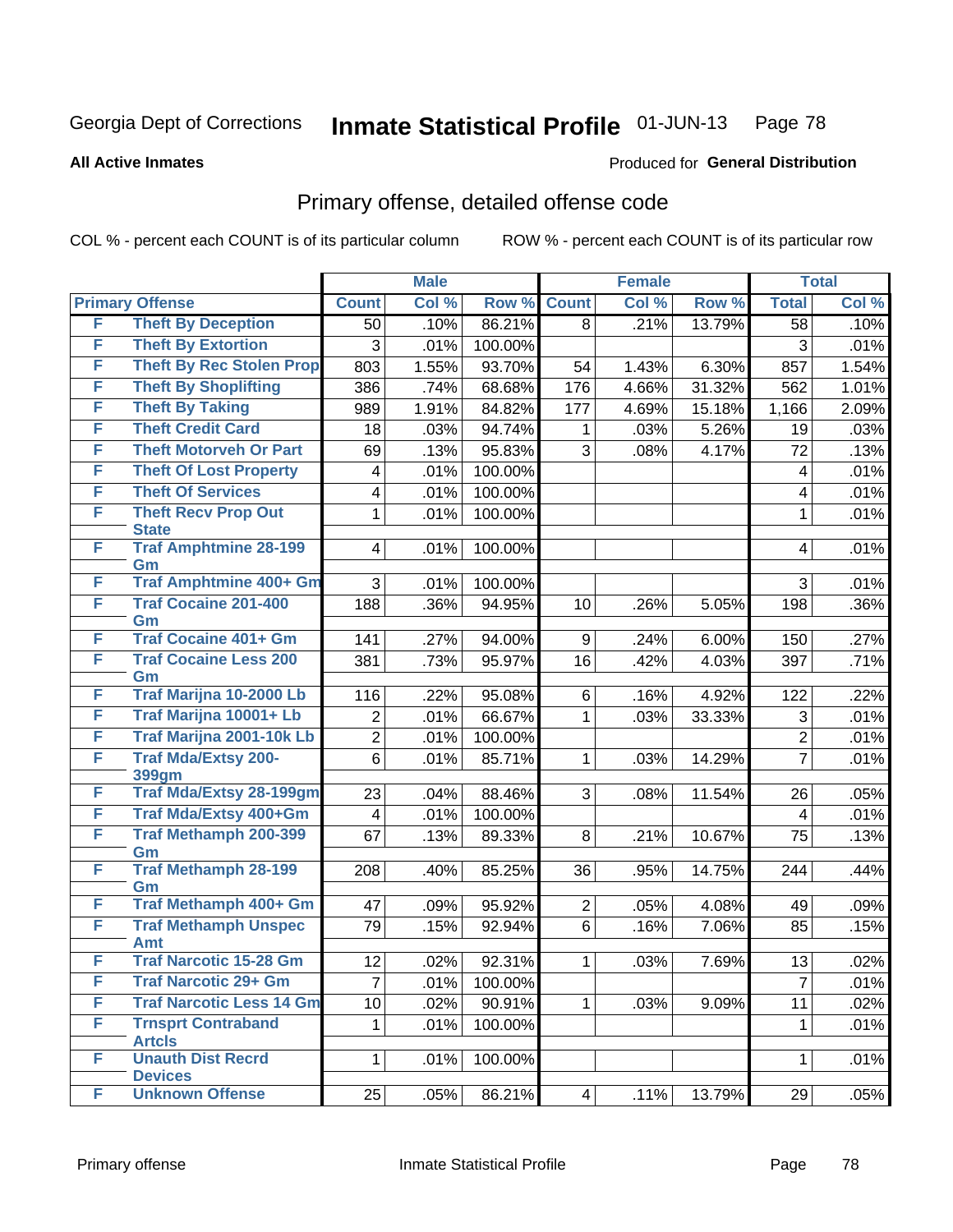Produced for **General Distribution**

#### **All Active Inmates**

# Primary offense, detailed offense code

|   |                                              |                | <b>Male</b> |         |                | <b>Female</b> |         |                         | <b>Total</b> |
|---|----------------------------------------------|----------------|-------------|---------|----------------|---------------|---------|-------------------------|--------------|
|   | <b>Primary Offense</b>                       | <b>Count</b>   | Col %       | Row %   | <b>Count</b>   | Col %         | Row %   | <b>Total</b>            | Col %        |
| F | <b>Uniwfl Mfg/Del/Dist N-C S</b>             | 20             | .04%        | 95.24%  | 1 <sup>1</sup> | .03%          | 4.76%   | $\overline{21}$         | .04%         |
| F | <b>Use Comm Facity Vio C</b><br><b>Sub</b>   | 5              | .01%        | 71.43%  | $\overline{2}$ | .05%          | 28.57%  | $\overline{7}$          | .01%         |
| F | <b>Vehicular Homicide</b>                    | 298            | .57%        | 83.24%  | 60             | 1.59%         | 16.76%  | 358                     | .64%         |
| F | <b>Viol Dngrous Drgs Act</b>                 | 149            | .29%        | 82.32%  | 32             | .85%          | 17.68%  | 181                     | .33%         |
| F | <b>Viol Ga Cntrl Sbst Act</b>                | 95             | .18%        | 84.82%  | 17             | .45%          | 15.18%  | 112                     | .20%         |
| F | <b>Viol Ga Securities Act</b>                | $\overline{2}$ | .01%        | 100.00% |                |               |         | $\overline{2}$          | .01%         |
| F | <b>Viol Motor Vehicle Laws</b>               | 25             | .05%        | 75.76%  | 8              | .21%          | 24.24%  | 33                      | $.06\%$      |
| F | <b>Viol Oath Public Offcr</b>                | 1              | .01%        | 100.00% |                |               |         | $\mathbf 1$             | .01%         |
| F | <b>Violatn Othr States Law</b>               | 8              | .02%        | 88.89%  | $\mathbf 1$    | .03%          | 11.11%  | $\boldsymbol{9}$        | .02%         |
| F | <b>Vol Manslaughter Of</b><br><b>Fetus</b>   | $\overline{2}$ | .01%        | 100.00% |                |               |         | $\overline{2}$          | .01%         |
| F | <b>Voluntary Manslaughter</b>                | 1,092          | 2.10%       | 88.85%  | 137            | 3.63%         | 11.15%  | 1,229                   | 2.21%        |
| M | <b>Abandonment Of Dep</b><br><b>Child</b>    | 5              | .01%        | 100.00% |                |               |         | 5                       | .01%         |
| M | <b>Abusive Language</b>                      | $\mathbf{1}$   | .01%        | 100.00% |                |               |         | 1                       | .01%         |
| M | <b>Agg Assault With</b><br><b>Firearm</b>    | $\mathbf{1}$   | .01%        | 100.00% |                |               |         | 1                       | .01%         |
| M | <b>Agg Assault With Knife</b>                | 1              | .01%        | 100.00% |                |               |         | 1                       | .01%         |
| M | <b>Assault &amp; Battery</b>                 | 6              | .01%        | 100.00% |                |               |         | 6                       | .01%         |
| М | <b>Bad Checks</b>                            | $\overline{2}$ | .01%        | 66.67%  | $\mathbf 1$    | .03%          | 33.33%  | 3                       | .01%         |
| M | <b>Burglary</b>                              | 8              | .02%        | 100.00% |                |               |         | 8                       | .01%         |
| M | <b>Cheating &amp; Swindling</b>              | 1              | .01%        | 100.00% |                |               |         | $\mathbf{1}$            | .01%         |
| M | <b>Cpwl &amp; Concealed</b><br><b>Weapon</b> | 3              | .01%        | 100.00% |                |               |         | 3                       | .01%         |
| M | <b>Crmnl Attempt</b>                         | 1              | .01%        | 100.00% |                |               |         | 1                       | .01%         |
| M | <b>Crmnl Intfer Govt Prop</b>                | 1              | .01%        | 100.00% |                |               |         | 1                       | .01%         |
| M | <b>Crmnl Trespassing</b>                     | 1              | .01%        | 100.00% |                |               |         | 1                       | .01%         |
| M | <b>Cruelty To Children</b>                   |                |             |         | $\mathbf{1}$   | .03%          | 100.00% | 1                       | .01%         |
| M | <b>Dui</b>                                   | 10             | .02%        | 90.91%  | $\mathbf 1$    | .03%          | 9.09%   | 11                      | .02%         |
| Μ | <b>Escape</b>                                | 4              | .01%        | 100.00% |                |               |         | $\overline{\mathbf{4}}$ | .01%         |
| M | <b>Forgery</b>                               | 3              | .01%        | 100.00% |                |               |         | 3                       | .01%         |
| M | <b>Fraudulent Checks</b>                     | $\mathbf{1}$   | .01%        | 100.00% |                |               |         | 1                       | .01%         |
| M | <b>Misc Misdemeanor</b>                      | $\overline{2}$ | .01%        | 100.00% |                |               |         | $\overline{2}$          | .01%         |
| M | <b>Obstr Of Law Enf Officer</b>              | $\overline{2}$ | .01%        | 100.00% |                |               |         | $\overline{2}$          | .01%         |
| M | <b>Other Misdemeanor</b>                     | 7              | .01%        | 100.00% |                |               |         | $\overline{7}$          | .01%         |
| M | <b>Pointing Gun At Another</b>               | 1              | .01%        | 100.00% |                |               |         | 1                       | .01%         |
| Μ | <b>Prostitution</b>                          |                |             |         | $\mathbf 1$    | .03%          | 100.00% | 1                       | .01%         |
| М | <b>Public Drunkenness</b>                    | $\overline{2}$ | .01%        | 100.00% |                |               |         | $\overline{2}$          | .01%         |
| M | <b>Public Indecency</b>                      | $\overline{5}$ | .01%        | 100.00% |                |               |         | 5                       | .01%         |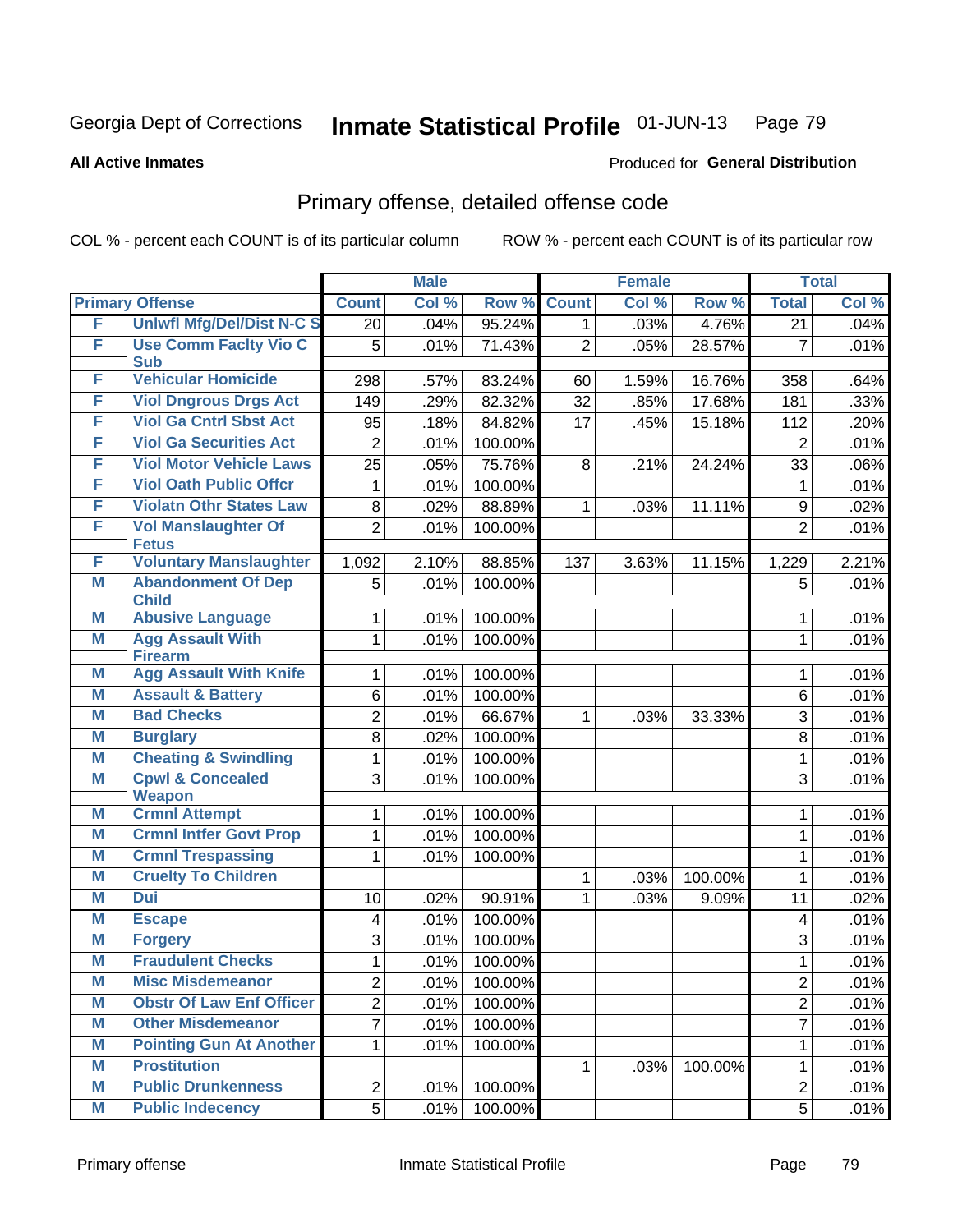#### **All Active Inmates**

# Produced for **General Distribution**

## Primary offense, detailed offense code

|   |                                   |                | <b>Male</b> |             |       | <b>Female</b> |        |              | <b>Total</b> |
|---|-----------------------------------|----------------|-------------|-------------|-------|---------------|--------|--------------|--------------|
|   | <b>Primary Offense</b>            | <b>Count</b>   | Col %       | Row % Count |       | Col %         | Row %  | <b>Total</b> | Col %        |
| М | <b>Reckless Driving</b>           |                | .01%        | 100.00%     |       |               |        |              | .01%         |
| M | <b>Simple Battery</b>             |                | .01%        | 50.00%      |       | .03%          | 50.00% | 2            | .01%         |
| M | <b>Theft By Deception &lt;</b>    | 2 <sub>1</sub> | .01%        | 100.00%     |       |               |        | 2            | .01%         |
|   | \$500                             |                |             |             |       |               |        |              |              |
| M | <b>Theft By Taking</b>            |                | .01%        | 100.00%     |       |               |        |              | .01%         |
| M | <b>Theft By Taking -</b>          | 21             | .04%        | 100.00%     |       |               |        | 21           | .04%         |
|   | Larceny                           |                |             |             |       |               |        |              |              |
| M | <b>Theft Motor Vehicle, Parts</b> |                | .01%        | 100.00%     |       |               |        |              | .01%         |
| M | <b>Vagrancy</b>                   | 3              | .01%        | 100.00%     |       |               |        | 3            | .01%         |
| M | <b>Viol Motor Veh Law</b>         | $\overline{2}$ | .01%        | 66.67%      |       | .03%          | 33.33% | 3            | .01%         |
| M | <b>Wife Beating</b>               | 2              | .01%        | 100.00%     |       |               |        | 2            | .01%         |
| M | <b>Worthless Checks</b>           |                | .01%        | 100.00%     |       |               |        |              | .01%         |
|   | <b>Total Rported</b>              | 51,899         | 101%        | 93.22%      | 3,774 | 100%          | 6.78%  | 55,673       | 101%         |

| τeα   | $\sim$            |             | $\overline{\phantom{a}}$<br>, . |
|-------|-------------------|-------------|---------------------------------|
| _____ | <b>Ω74</b><br>E4. | ^ מדי<br>70 | $- - - - -$<br><i>п</i><br>. .  |

| Mode (most frequent) | 1601 Burg Bef 7/1/12 | 1701 Forg 1st Bef 7/1/12 | 1601 Burg Bef<br>7/1/12 |
|----------------------|----------------------|--------------------------|-------------------------|
|----------------------|----------------------|--------------------------|-------------------------|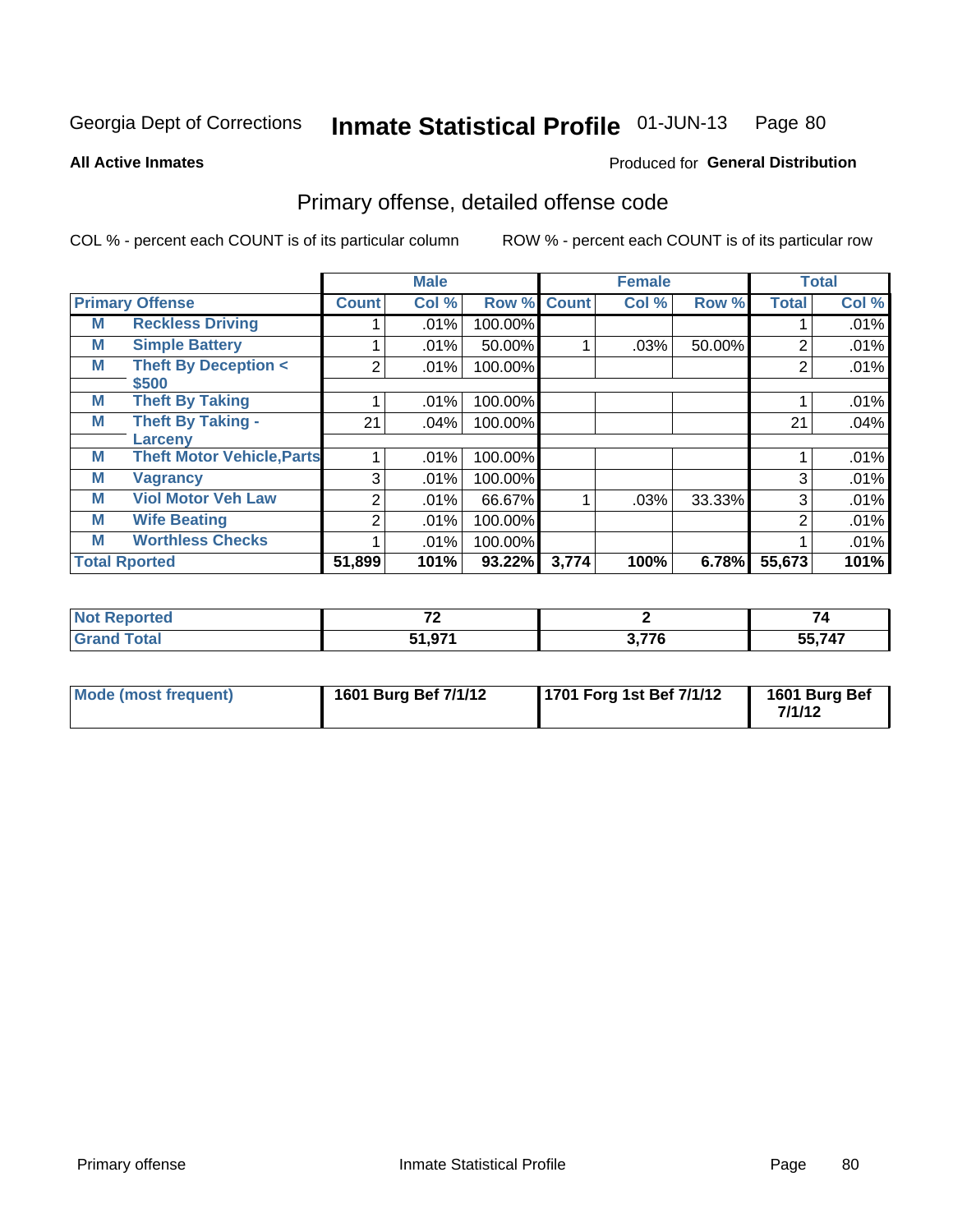#### **All Active Inmates**

#### Produced for **General Distribution**

## County of conviction of primary offense

|     |                             |                  | <b>Male</b> |         |                  | <b>Female</b> |        |                  | <b>Total</b> |
|-----|-----------------------------|------------------|-------------|---------|------------------|---------------|--------|------------------|--------------|
|     | <b>County of Conviction</b> | <b>Count</b>     | Col %       | Row %   | <b>Count</b>     | Col %         | Row %  | <b>Total</b>     | Col %        |
| 000 | <b>Unknown</b>              | $\overline{257}$ | .49%        | 92.78%  | 20               | .53%          | 7.22%  | $\overline{277}$ | .50%         |
| 001 | <b>Appling County</b>       | 101              | .19%        | 91.82%  | 9                | .24%          | 8.18%  | 110              | .20%         |
| 002 | <b>Atkinson County</b>      | 49               | .09%        | 94.23%  | 3                | .08%          | 5.77%  | 52               | .09%         |
| 003 | <b>Bacon County</b>         | 68               | .13%        | 95.77%  | 3                | .08%          | 4.23%  | 71               | .13%         |
| 004 | <b>Baker County</b>         | 14               | .03%        | 100.00% |                  |               |        | 14               | .03%         |
| 005 | <b>Baldwin County</b>       | 345              | .66%        | 95.83%  | 15               | .40%          | 4.17%  | 360              | .65%         |
| 006 | <b>Banks County</b>         | 59               | .11%        | 93.65%  | $\overline{4}$   | .11%          | 6.35%  | 63               | .11%         |
| 007 | <b>Barrow County</b>        | 250              | .48%        | 90.91%  | 25               | .66%          | 9.09%  | 275              | .49%         |
| 008 | <b>Bartow County</b>        | 668              | 1.29%       | 89.07%  | 82               | 2.17%         | 10.93% | 750              | 1.35%        |
| 009 | <b>Ben Hill County</b>      | 236              | .45%        | 94.40%  | 14               | .37%          | 5.60%  | 250              | .45%         |
| 010 | <b>Berrien County</b>       | 95               | .18%        | 92.23%  | 8                | .21%          | 7.77%  | 103              | .18%         |
| 011 | <b>Bibb County</b>          | 1,097            | 2.11%       | 95.64%  | 50               | 1.32%         | 4.36%  | 1,147            | 2.06%        |
| 012 | <b>Bleckley County</b>      | 78               | .15%        | 92.86%  | $\,6$            | .16%          | 7.14%  | 84               | .15%         |
| 013 | <b>Brantley County</b>      | 66               | .13%        | 90.41%  | $\overline{7}$   | .19%          | 9.59%  | 73               | .13%         |
| 014 | <b>Brooks County</b>        | 69               | .13%        | 95.83%  | 3                | .08%          | 4.17%  | 72               | .13%         |
| 015 | <b>Bryan County</b>         | 120              | .23%        | 96.77%  | 4                | .11%          | 3.23%  | 124              | .22%         |
| 016 | <b>Bulloch County</b>       | 506              | .97%        | 91.17%  | 49               | 1.30%         | 8.83%  | 555              | 1.00%        |
| 017 | <b>Burke County</b>         | 212              | .41%        | 95.93%  | $\boldsymbol{9}$ | .24%          | 4.07%  | 221              | .40%         |
| 018 | <b>Butts County</b>         | 152              | .29%        | 96.82%  | $\sqrt{5}$       | .13%          | 3.18%  | 157              | .28%         |
| 019 | <b>Calhoun County</b>       | 35               | .07%        | 85.37%  | 6                | .16%          | 14.63% | 41               | .07%         |
| 020 | <b>Camden County</b>        | 164              | .32%        | 92.66%  | 13               | .34%          | 7.34%  | 177              | .32%         |
| 021 | <b>Candler County</b>       | 124              | .24%        | 92.54%  | 10               | .26%          | 7.46%  | 134              | .24%         |
| 022 | <b>Carroll County</b>       | 587              | 1.13%       | 91.43%  | 55               | 1.46%         | 8.57%  | 642              | 1.15%        |
| 023 | <b>Catoosa County</b>       | 350              | .67%        | 89.97%  | 39               | 1.03%         | 10.03% | 389              | .70%         |
| 024 | <b>Charlton County</b>      | 64               | .12%        | 94.12%  | 4                | .11%          | 5.88%  | 68               | .12%         |
| 025 | <b>Chatham County</b>       | 2,275            | 4.38%       | 96.32%  | 87               | 2.30%         | 3.68%  | 2,362            | 4.24%        |
| 026 | <b>Chattahoochee County</b> | 36               | .07%        | 97.30%  | 1                | .03%          | 2.70%  | 37               | .07%         |
| 027 | <b>Chattooga County</b>     | 236              | .45%        | 87.08%  | 35               | .93%          | 12.92% | 271              | .49%         |
| 028 | <b>Cherokee County</b>      | 555              | 1.07%       | 93.28%  | 40               | 1.06%         | 6.72%  | 595              | 1.07%        |
| 029 | <b>Clarke County</b>        | 462              | .89%        | 95.45%  | 22               | .58%          | 4.55%  | 484              | .87%         |
| 030 | <b>Clay County</b>          | 36               | .07%        | 92.31%  | 3                | .08%          | 7.69%  | 39               | .07%         |
| 031 | <b>Clayton County</b>       | 1,573            | 3.03%       | 93.69%  | 106              | 2.81%         | 6.31%  | 1,679            | 3.01%        |
| 032 | <b>Clinch County</b>        | 58               | .11%        | 96.67%  | $\overline{2}$   | .05%          | 3.33%  | 60               | .11%         |
| 033 | <b>Cobb County</b>          | 2,630            | 5.06%       | 90.88%  | 264              | 6.99%         | 9.12%  | 2,894            | 5.19%        |
| 034 | <b>Coffee County</b>        | 257              | .49%        | 93.12%  | 19               | .50%          | 6.88%  | 276              | .50%         |
| 035 | <b>Colquitt County</b>      | 262              | .50%        | 93.57%  | 18               | .48%          | 6.43%  | 280              | .50%         |
| 036 | <b>Columbia County</b>      | 384              | .74%        | 90.78%  | 39               | 1.03%         | 9.22%  | 423              | .76%         |
| 037 | <b>Cook County</b>          | 133              | .26%        | 95.68%  | 6                | .16%          | 4.32%  | 139              | .25%         |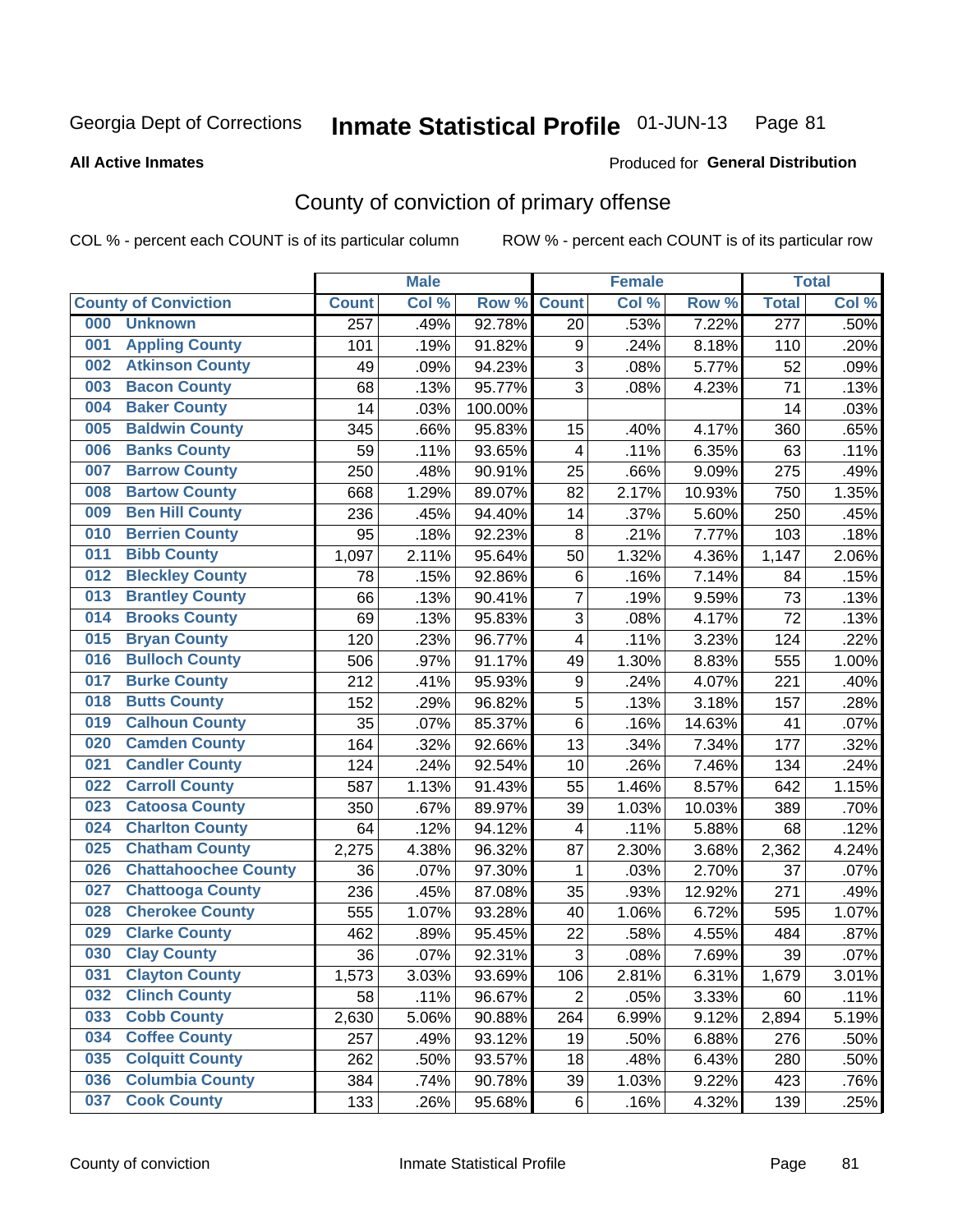Produced for **General Distribution**

#### **All Active Inmates**

## County of conviction of primary offense

|     |                             |              | <b>Male</b> |         |                          | <b>Female</b> |        |                  | <b>Total</b> |
|-----|-----------------------------|--------------|-------------|---------|--------------------------|---------------|--------|------------------|--------------|
|     | <b>County of Conviction</b> | <b>Count</b> | Col %       | Row %   | <b>Count</b>             | Col %         | Row %  | <b>Total</b>     | Col %        |
| 038 | <b>Coweta County</b>        | 537          | 1.03%       | 92.91%  | 41                       | 1.09%         | 7.09%  | $\overline{578}$ | 1.04%        |
| 039 | <b>Crawford County</b>      | 17           | .03%        | 100.00% |                          |               |        | 17               | .03%         |
| 040 | <b>Crisp County</b>         | 271          | .52%        | 95.09%  | 14                       | .37%          | 4.91%  | 285              | .51%         |
| 041 | <b>Dade County</b>          | 106          | .20%        | 89.83%  | 12                       | .32%          | 10.17% | 118              | .21%         |
| 042 | <b>Dawson County</b>        | 123          | .24%        | 89.78%  | 14                       | .37%          | 10.22% | 137              | .25%         |
| 043 | <b>Decatur County</b>       | 317          | .61%        | 93.51%  | 22                       | .58%          | 6.49%  | 339              | .61%         |
| 044 | <b>Dekalb County</b>        | 3,243        | 6.24%       | 95.24%  | 162                      | 4.29%         | 4.76%  | 3,405            | 6.11%        |
| 045 | <b>Dodge County</b>         | 150          | .29%        | 92.59%  | 12                       | .32%          | 7.41%  | 162              | .29%         |
| 046 | <b>Dooly County</b>         | 97           | .19%        | 94.17%  | $\,6$                    | .16%          | 5.83%  | 103              | .18%         |
| 047 | <b>Dougherty County</b>     | 1,000        | 1.92%       | 94.43%  | 59                       | 1.56%         | 5.57%  | 1,059            | 1.90%        |
| 048 | <b>Douglas County</b>       | 1,308        | 2.52%       | 90.64%  | 135                      | 3.58%         | 9.36%  | 1,443            | 2.59%        |
| 049 | <b>Early County</b>         | 96           | .18%        | 96.00%  | 4                        | .11%          | 4.00%  | 100              | .18%         |
| 050 | <b>Echols County</b>        | 11           | .02%        | 91.67%  | $\mathbf{1}$             | .03%          | 8.33%  | 12               | .02%         |
| 051 | <b>Effingham County</b>     | 213          | .41%        | 94.25%  | 13                       | .34%          | 5.75%  | 226              | .41%         |
| 052 | <b>Elbert County</b>        | 134          | .26%        | 93.06%  | 10                       | .26%          | 6.94%  | 144              | .26%         |
| 053 | <b>Emanuel County</b>       | 175          | .34%        | 92.59%  | 14                       | .37%          | 7.41%  | 189              | .34%         |
| 054 | <b>Evans County</b>         | 97           | .19%        | 96.04%  | $\overline{\mathcal{A}}$ | .11%          | 3.96%  | 101              | .18%         |
| 055 | <b>Fannin County</b>        | 98           | .19%        | 90.74%  | 10                       | .26%          | 9.26%  | 108              | .19%         |
| 056 | <b>Fayette County</b>       | 413          | .79%        | 88.82%  | 52                       | 1.38%         | 11.18% | 465              | .83%         |
| 057 | <b>Floyd County</b>         | 811          | 1.56%       | 88.83%  | 102                      | 2.70%         | 11.17% | 913              | 1.64%        |
| 058 | <b>Forsyth County</b>       | 334          | .64%        | 86.75%  | 51                       | 1.35%         | 13.25% | 385              | .69%         |
| 059 | <b>Franklin County</b>      | 139          | .27%        | 94.56%  | 8                        | .21%          | 5.44%  | 147              | .26%         |
| 060 | <b>Fulton County</b>        | 4,994        | 9.61%       | 95.58%  | 231                      | 6.12%         | 4.42%  | 5,225            | 9.37%        |
| 061 | <b>Gilmer County</b>        | 115          | .22%        | 93.50%  | $\bf 8$                  | .21%          | 6.50%  | 123              | .22%         |
| 062 | <b>Glascock County</b>      | $\,6$        | .01%        | 85.71%  | $\mathbf{1}$             | .03%          | 14.29% | $\overline{7}$   | $.01\%$      |
| 063 | <b>Glynn County</b>         | 472          | .91%        | 94.78%  | 26                       | .69%          | 5.22%  | 498              | .89%         |
| 064 | <b>Gordon County</b>        | 358          | .69%        | 87.32%  | 52                       | 1.38%         | 12.68% | 410              | .74%         |
| 065 | <b>Grady County</b>         | 219          | .42%        | 94.40%  | 13                       | .34%          | 5.60%  | 232              | .42%         |
| 066 | <b>Greene County</b>        | 123          | .24%        | 93.18%  | $9\,$                    | .24%          | 6.82%  | 132              | .24%         |
| 067 | <b>Gwinnett County</b>      | 2,525        | 4.86%       | 92.46%  | 206                      | 5.46%         | 7.54%  | 2,731            | 4.90%        |
| 068 | <b>Habersham County</b>     | 106          | .20%        | 98.15%  | $\overline{2}$           | .05%          | 1.85%  | 108              | .19%         |
| 069 | <b>Hall County</b>          | 728          | 1.40%       | 90.43%  | 77                       | 2.04%         | 9.57%  | 805              | 1.44%        |
| 070 | <b>Hancock County</b>       | 35           | .07%        | 97.22%  | $\mathbf{1}$             | .03%          | 2.78%  | 36               | .06%         |
| 071 | <b>Haralson County</b>      | 107          | .21%        | 95.54%  | $\overline{5}$           | .13%          | 4.46%  | 112              | .20%         |
| 072 | <b>Harris County</b>        | 117          | .23%        | 94.35%  | $\overline{7}$           | .19%          | 5.65%  | 124              | .22%         |
| 073 | <b>Hart County</b>          | 139          | .27%        | 95.21%  | $\overline{7}$           | .19%          | 4.79%  | 146              | .26%         |
| 074 | <b>Heard County</b>         | 49           | .09%        | 90.74%  | 5                        | .13%          | 9.26%  | 54               | .10%         |
| 075 | <b>Henry County</b>         | 614          | 1.18%       | 91.92%  | 54                       | 1.43%         | 8.08%  | 668              | 1.20%        |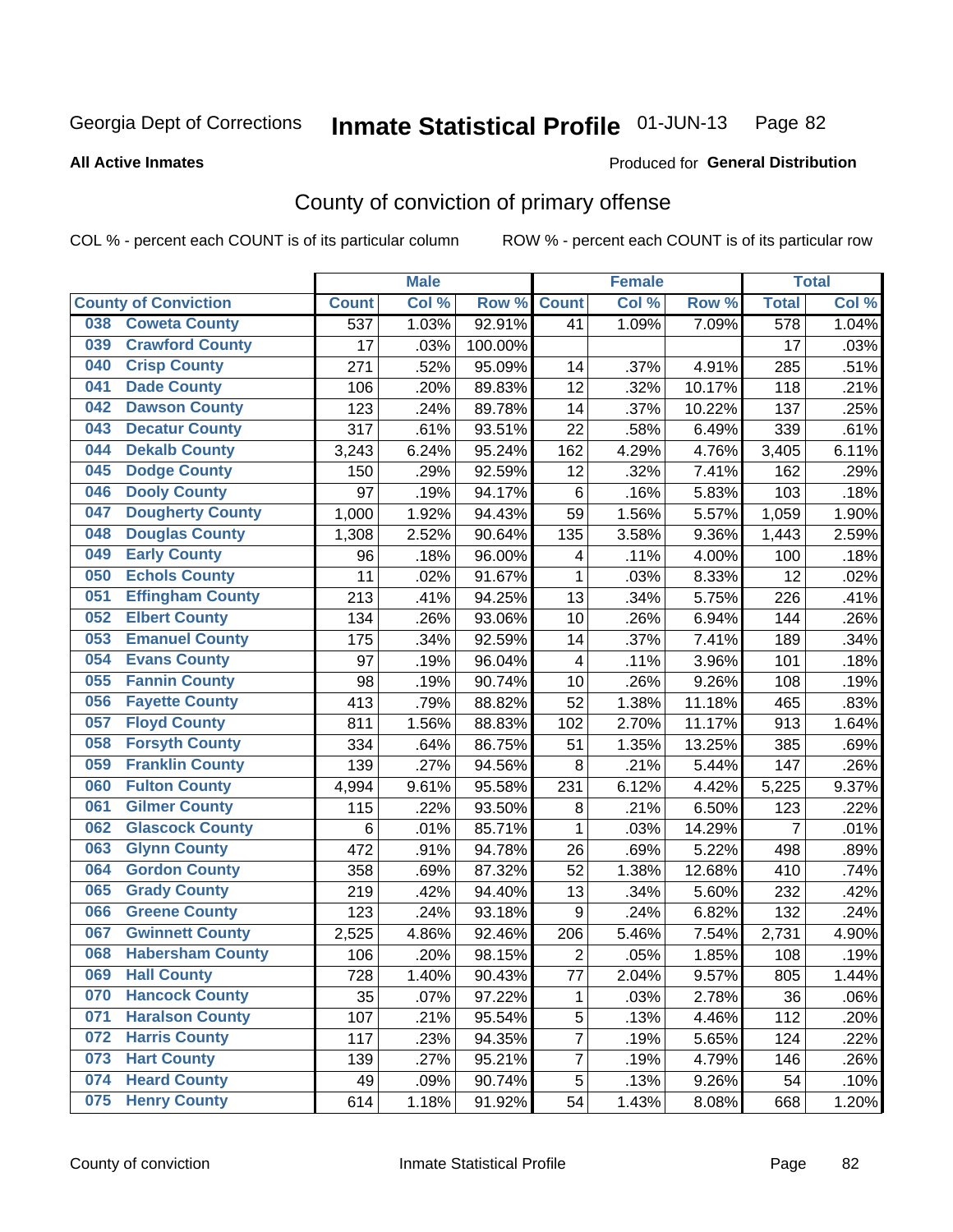Produced for **General Distribution**

#### **All Active Inmates**

## County of conviction of primary offense

|                                 |              | <b>Male</b> |         |                  | <b>Female</b> |        |                  | <b>Total</b> |
|---------------------------------|--------------|-------------|---------|------------------|---------------|--------|------------------|--------------|
| <b>County of Conviction</b>     | <b>Count</b> | Col %       | Row %   | <b>Count</b>     | Col %         | Row %  | <b>Total</b>     | Col %        |
| <b>Houston County</b><br>076    | 708          | 1.36%       | 94.78%  | 39               | 1.03%         | 5.22%  | $\overline{747}$ | 1.34%        |
| <b>Irwin County</b><br>077      | 79           | .15%        | 94.05%  | 5                | .13%          | 5.95%  | 84               | .15%         |
| <b>Jackson County</b><br>078    | 251          | .48%        | 89.32%  | 30               | .79%          | 10.68% | 281              | .50%         |
| <b>Jasper County</b><br>079     | 66           | .13%        | 89.19%  | 8                | .21%          | 10.81% | 74               | .13%         |
| <b>Jeff Davis County</b><br>080 | 89           | .17%        | 95.70%  | 4                | .11%          | 4.30%  | 93               | .17%         |
| 081<br><b>Jefferson County</b>  | 178          | .34%        | 97.80%  | 4                | .11%          | 2.20%  | 182              | .33%         |
| <b>Jenkins County</b><br>082    | 73           | .14%        | 96.05%  | 3                | .08%          | 3.95%  | 76               | .14%         |
| <b>Johnson County</b><br>083    | 50           | .10%        | 92.59%  | 4                | .11%          | 7.41%  | 54               | .10%         |
| <b>Jones County</b><br>084      | 210          | .40%        | 88.24%  | 28               | .74%          | 11.76% | 238              | .43%         |
| <b>Lamar County</b><br>085      | 85           | .16%        | 94.44%  | 5                | .13%          | 5.56%  | 90               | .16%         |
| <b>Lanier County</b><br>086     | 46           | .09%        | 97.87%  | 1                | .03%          | 2.13%  | 47               | .08%         |
| <b>Laurens County</b><br>087    | 327          | .63%        | 93.97%  | 21               | .56%          | 6.03%  | 348              | .62%         |
| <b>Lee County</b><br>088        | 71           | .14%        | 89.87%  | 8                | .21%          | 10.13% | 79               | .14%         |
| <b>Liberty County</b><br>089    | 325          | .63%        | 93.39%  | 23               | .61%          | 6.61%  | 348              | .62%         |
| <b>Lincoln County</b><br>090    | 27           | .05%        | 90.00%  | 3                | .08%          | 10.00% | 30               | .05%         |
| <b>Long County</b><br>091       | 91           | .18%        | 94.79%  | 5                | .13%          | 5.21%  | 96               | .17%         |
| <b>Lowndes County</b><br>092    | 572          | 1.10%       | 94.86%  | 31               | .82%          | 5.14%  | 603              | 1.08%        |
| <b>Lumpkin County</b><br>093    | 89           | .17%        | 89.90%  | 10               | .26%          | 10.10% | 99               | .18%         |
| <b>Macon County</b><br>094      | 64           | .12%        | 96.97%  | $\mathbf 2$      | .05%          | 3.03%  | 66               | .12%         |
| <b>Madison County</b><br>095    | 102          | .20%        | 91.89%  | $\boldsymbol{9}$ | .24%          | 8.11%  | 111              | .20%         |
| <b>Marion County</b><br>096     | 24           | .05%        | 92.31%  | $\overline{2}$   | .05%          | 7.69%  | 26               | .05%         |
| <b>Mcduffie County</b><br>097   | 191          | .37%        | 95.02%  | 10               | .26%          | 4.98%  | 201              | .36%         |
| <b>Mcintosh County</b><br>098   | 81           | .16%        | 94.19%  | 5                | .13%          | 5.81%  | 86               | .15%         |
| <b>Meriwether County</b><br>099 | 195          | .38%        | 95.59%  | 9                | .24%          | 4.41%  | 204              | .37%         |
| <b>Miller County</b><br>100     | 34           | .07%        | 100.00% |                  |               |        | 34               | .06%         |
| <b>Mitchell County</b><br>101   | 213          | .41%        | 91.42%  | 20               | .53%          | 8.58%  | 233              | .42%         |
| <b>Monroe County</b><br>102     | 159          | .31%        | 89.33%  | 19               | .50%          | 10.67% | 178              | .32%         |
| <b>Montgomery County</b><br>103 | 45           | .09%        | 97.83%  | 1                | .03%          | 2.17%  | 46               | .08%         |
| <b>Morgan County</b><br>104     | 156          | .30%        | 92.31%  | 13               | .34%          | 7.69%  | 169              | .30%         |
| <b>Murray County</b><br>105     | 168          | .32%        | 92.31%  | 14               | .37%          | 7.69%  | 182              | .33%         |
| <b>Muscogee County</b><br>106   | 1,398        | 2.69%       | 95.23%  | 70               | 1.85%         | 4.77%  | 1,468            | 2.63%        |
| 107<br><b>Newton County</b>     | 698          | 1.34%       | 92.70%  | 55               | 1.46%         | 7.30%  | 753              | 1.35%        |
| <b>Oconee County</b><br>108     | 48           | .09%        | 96.00%  | $\overline{2}$   | .05%          | 4.00%  | 50               | .09%         |
| <b>Oglethorpe County</b><br>109 | 53           | .10%        | 96.36%  | $\overline{2}$   | .05%          | 3.64%  | 55               | .10%         |
| <b>Paulding County</b><br>110   | 299          | .58%        | 92.00%  | 26               | .69%          | 8.00%  | 325              | .58%         |
| <b>Peach County</b><br>111      | 83           | .16%        | 97.65%  | $\overline{2}$   | .05%          | 2.35%  | 85               | .15%         |
| <b>Pickens County</b><br>$112$  | 98           | .19%        | 91.59%  | 9                | .24%          | 8.41%  | 107              | .19%         |
| <b>Pierce County</b><br>$113$   | 71           | .14%        | 97.26%  | $\overline{c}$   | .05%          | 2.74%  | 73               | .13%         |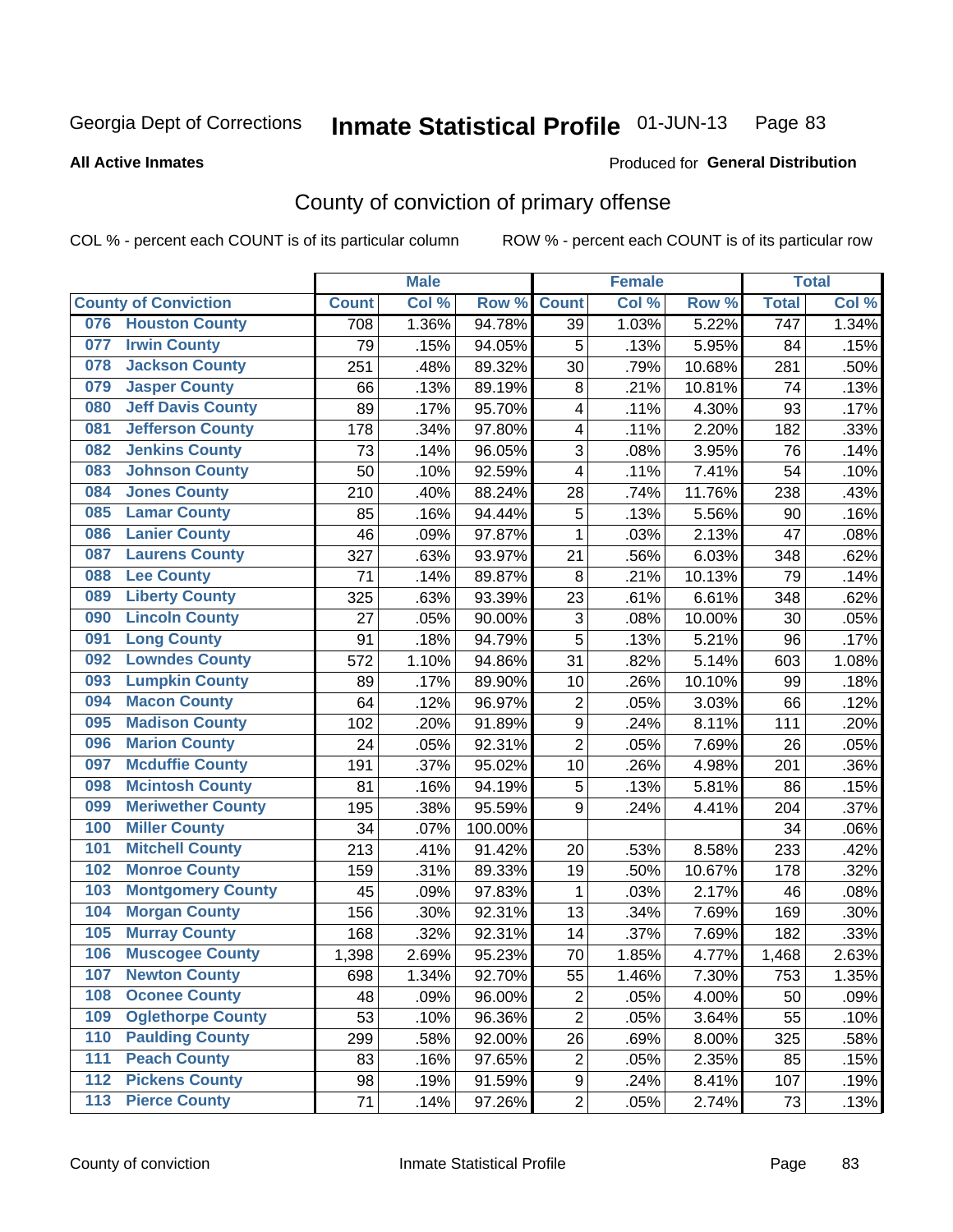**All Active Inmates**

#### Produced for **General Distribution**

## County of conviction of primary offense

|                                          |              | <b>Male</b> |         |                          | <b>Female</b> |        |              | <b>Total</b> |
|------------------------------------------|--------------|-------------|---------|--------------------------|---------------|--------|--------------|--------------|
| <b>County of Conviction</b>              | <b>Count</b> | Col %       | Row %   | <b>Count</b>             | Col %         | Row %  | <b>Total</b> | Col %        |
| 114 Pike County                          | 49           | .09%        | 84.48%  | 9                        | .24%          | 15.52% | 58           | .10%         |
| <b>Polk County</b><br>$\overline{115}$   | 169          | .33%        | 93.37%  | 12                       | .32%          | 6.63%  | 181          | .32%         |
| <b>Pulaski County</b><br>116             | 59           | .11%        | 93.65%  | $\overline{\mathcal{A}}$ | .11%          | 6.35%  | 63           | .11%         |
| 117<br><b>Putnam County</b>              | 171          | .33%        | 90.96%  | 17                       | .45%          | 9.04%  | 188          | .34%         |
| <b>Quitman County</b><br>118             | 21           | .04%        | 100.00% |                          |               |        | 21           | .04%         |
| <b>Rabun County</b><br>119               | 48           | .09%        | 85.71%  | 8                        | .21%          | 14.29% | 56           | .10%         |
| <b>Randolph County</b><br>120            | 74           | .14%        | 94.87%  | 4                        | .11%          | 5.13%  | 78           | .14%         |
| <b>Richmond County</b><br>121            | 1,905        | 3.67%       | 94.35%  | 114                      | 3.02%         | 5.65%  | 2,019        | 3.62%        |
| <b>Rockdale County</b><br>122            | 447          | .86%        | 94.50%  | 26                       | .69%          | 5.50%  | 473          | .85%         |
| <b>Schley County</b><br>123              | 23           | .04%        | 95.83%  | 1                        | .03%          | 4.17%  | 24           | .04%         |
| <b>Screven County</b><br>124             | 142          | .27%        | 95.30%  | $\overline{7}$           | .19%          | 4.70%  | 149          | .27%         |
| <b>Seminole County</b><br>125            | 73           | .14%        | 90.12%  | 8                        | .21%          | 9.88%  | 81           | .15%         |
| 126<br><b>Spalding County</b>            | 542          | 1.04%       | 92.81%  | 42                       | 1.11%         | 7.19%  | 584          | 1.05%        |
| <b>Stephens County</b><br>127            | 167          | .32%        | 94.35%  | 10                       | .26%          | 5.65%  | 177          | .32%         |
| <b>Stewart County</b><br>128             | 33           | .06%        | 97.06%  | $\mathbf 1$              | .03%          | 2.94%  | 34           | .06%         |
| <b>Sumter County</b><br>129              | 225          | .43%        | 94.54%  | 13                       | .34%          | 5.46%  | 238          | .43%         |
| <b>Talbot County</b><br>130              | 52           | .10%        | 94.55%  | 3                        | .08%          | 5.45%  | 55           | .10%         |
| <b>Taliaferro County</b><br>131          | 24           | .05%        | 82.76%  | 5                        | .13%          | 17.24% | 29           | .05%         |
| <b>Tattnall County</b><br>132            | 202          | .39%        | 93.09%  | 15                       | .40%          | 6.91%  | 217          | .39%         |
| <b>Taylor County</b><br>133              | 77           | .15%        | 93.90%  | $\sqrt{5}$               | .13%          | 6.10%  | 82           | .15%         |
| <b>Telfair County</b><br>134             | 94           | .18%        | 91.26%  | $\mathsf g$              | .24%          | 8.74%  | 103          | .18%         |
| <b>Terrell County</b><br>135             | 84           | .16%        | 97.67%  | $\overline{2}$           | .05%          | 2.33%  | 86           | .15%         |
| <b>Thomas County</b><br>136              | 237          | .46%        | 94.80%  | 13                       | .34%          | 5.20%  | 250          | .45%         |
| <b>Tift County</b><br>137                | 300          | .58%        | 95.85%  | 13                       | .34%          | 4.15%  | 313          | .56%         |
| <b>Toombs County</b><br>138              | 356          | .68%        | 92.23%  | 30                       | .79%          | 7.77%  | 386          | .69%         |
| <b>Towns County</b><br>139               | 35           | .07%        | 87.50%  | $\mathbf 5$              | .13%          | 12.50% | 40           | .07%         |
| <b>Treutlen County</b><br>140            | 89           | .17%        | 96.74%  | 3                        | .08%          | 3.26%  | 92           | .17%         |
| <b>Troup County</b><br>141               | 633          | 1.22%       | 91.08%  | 62                       | 1.64%         | 8.92%  | 695          | 1.25%        |
| <b>Turner County</b><br>142              | 64           | .12%        | 94.12%  | $\overline{\mathbf{4}}$  | .11%          | 5.88%  | 68           | .12%         |
| <b>Twiggs County</b><br>$\overline{143}$ | 73           | .14%        | 96.05%  | 3                        | .08%          | 3.95%  | 76           | .14%         |
| <b>Union County</b><br>144               | 79           | .15%        | 83.16%  | 16                       | .42%          | 16.84% | 95           | .17%         |
| 145<br><b>Upson County</b>               | 166          | .32%        | 94.86%  | 9                        | .24%          | 5.14%  | 175          | .31%         |
| <b>Walker County</b><br>146              | 394          | .76%        | 88.94%  | 49                       | 1.30%         | 11.06% | 443          | .79%         |
| <b>Walton County</b><br>147              | 519          | 1.00%       | 89.95%  | 58                       | 1.54%         | 10.05% | 577          | 1.04%        |
| <b>Ware County</b><br>148                | 348          | .67%        | 94.05%  | 22                       | .58%          | 5.95%  | 370          | .66%         |
| <b>Warren County</b><br>149              | 51           | .10%        | 94.44%  | 3                        | .08%          | 5.56%  | 54           | .10%         |
| <b>Washington County</b><br>150          | 200          | .38%        | 90.50%  | 21                       | .56%          | 9.50%  | 221          | .40%         |
| <b>Wayne County</b><br>151               | 141          | .27%        | 90.97%  | 14                       | .37%          | 9.03%  | 155          | .28%         |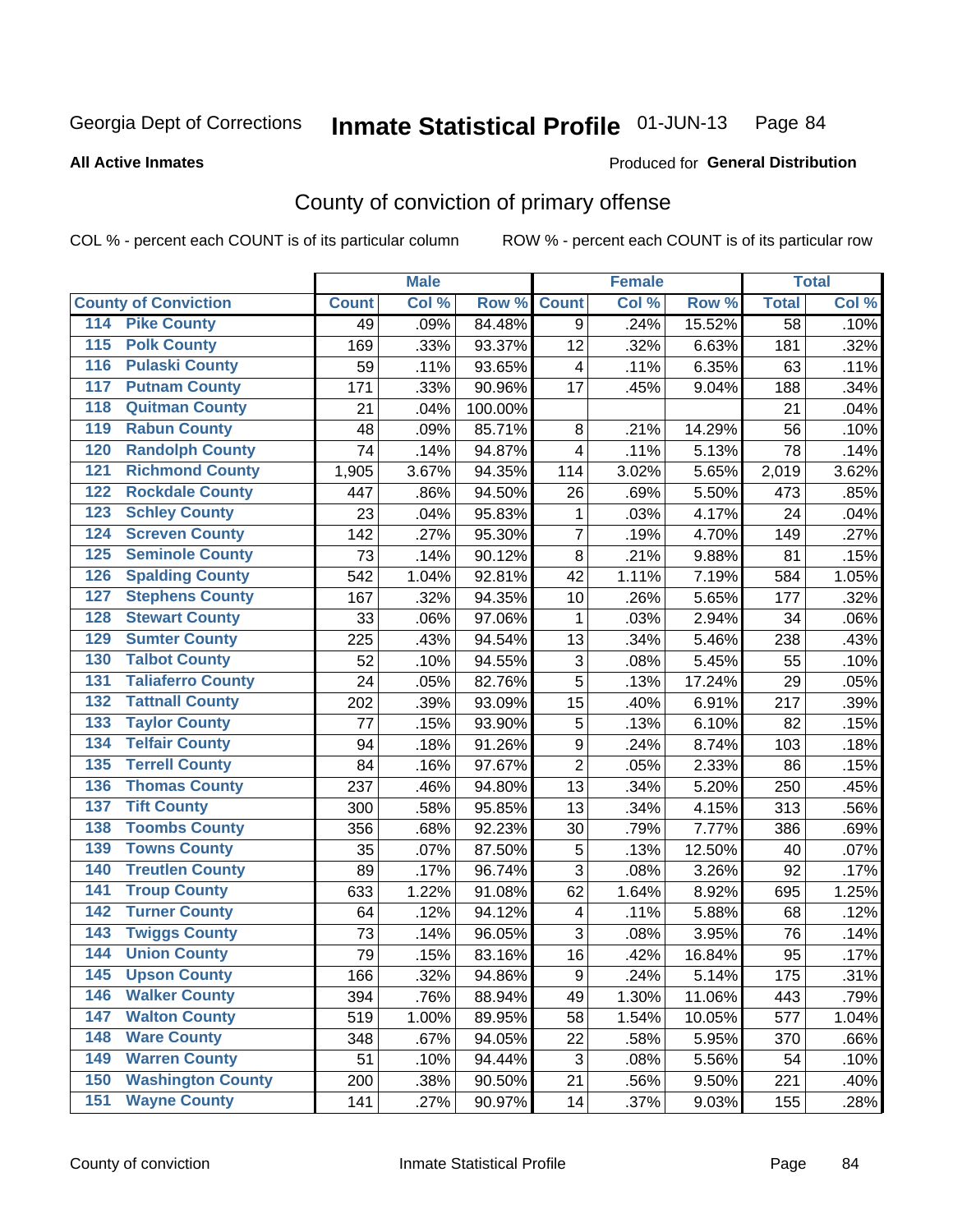**All Active Inmates**

#### Produced for **General Distribution**

## County of conviction of primary offense

|                                |              | <b>Male</b> |                    |       | <b>Female</b> |        |              | <b>Total</b> |
|--------------------------------|--------------|-------------|--------------------|-------|---------------|--------|--------------|--------------|
| <b>County of Conviction</b>    | <b>Count</b> | Col %       | <b>Row % Count</b> |       | Col %         | Row %  | <b>Total</b> | Col %        |
| <b>Webster County</b><br>152   | 9            | $.02\%$     | 100.00%            |       |               |        | 9            | .02%         |
| <b>Wheeler County</b><br>153   | 34           | $.07\%$     | 97.14%             |       | .03%          | 2.86%  | 35           | .06%         |
| <b>White County</b><br>154     | 113          | .22%        | 89.68%             | 13    | .34%          | 10.32% | 126          | .23%         |
| <b>Whitfield County</b><br>155 | 599          | 1.15%       | 90.35%             | 64    | 1.69%         | 9.65%  | 663          | 1.19%        |
| <b>Wilcox County</b><br>156    | 46           | .09%        | 88.46%             | 6     | .16%          | 11.54% | 52           | .09%         |
| <b>Wilkes County</b><br>157    | 66           | .13%        | 95.65%             | 3     | $.08\%$       | 4.35%  | 69           | .12%         |
| <b>Wilkinson County</b><br>158 | 47           | .09%        | 92.16%             | 4     | $.11\%$       | 7.84%  | 51           | .09%         |
| <b>Worth County</b><br>159     | 114          | .22%        | 95.00%             | 6     | .16%          | 5.00%  | 120          | .22%         |
| <b>Total Rported</b>           | 51,971       | 100%        | 93.23%             | 3,776 | 100%          | 6.77%  | 55,747       | 100%         |

| <b>Not Reported</b> |        |       |                       |
|---------------------|--------|-------|-----------------------|
| <b>Grand Total</b>  | E4 874 | 3,776 | 55,747<br>$\sim$<br>ື |

| Mode (most frequent) | <b>Fulton County</b> | <b>Cobb County</b> | <b>Fulton County</b> |
|----------------------|----------------------|--------------------|----------------------|
|                      |                      |                    |                      |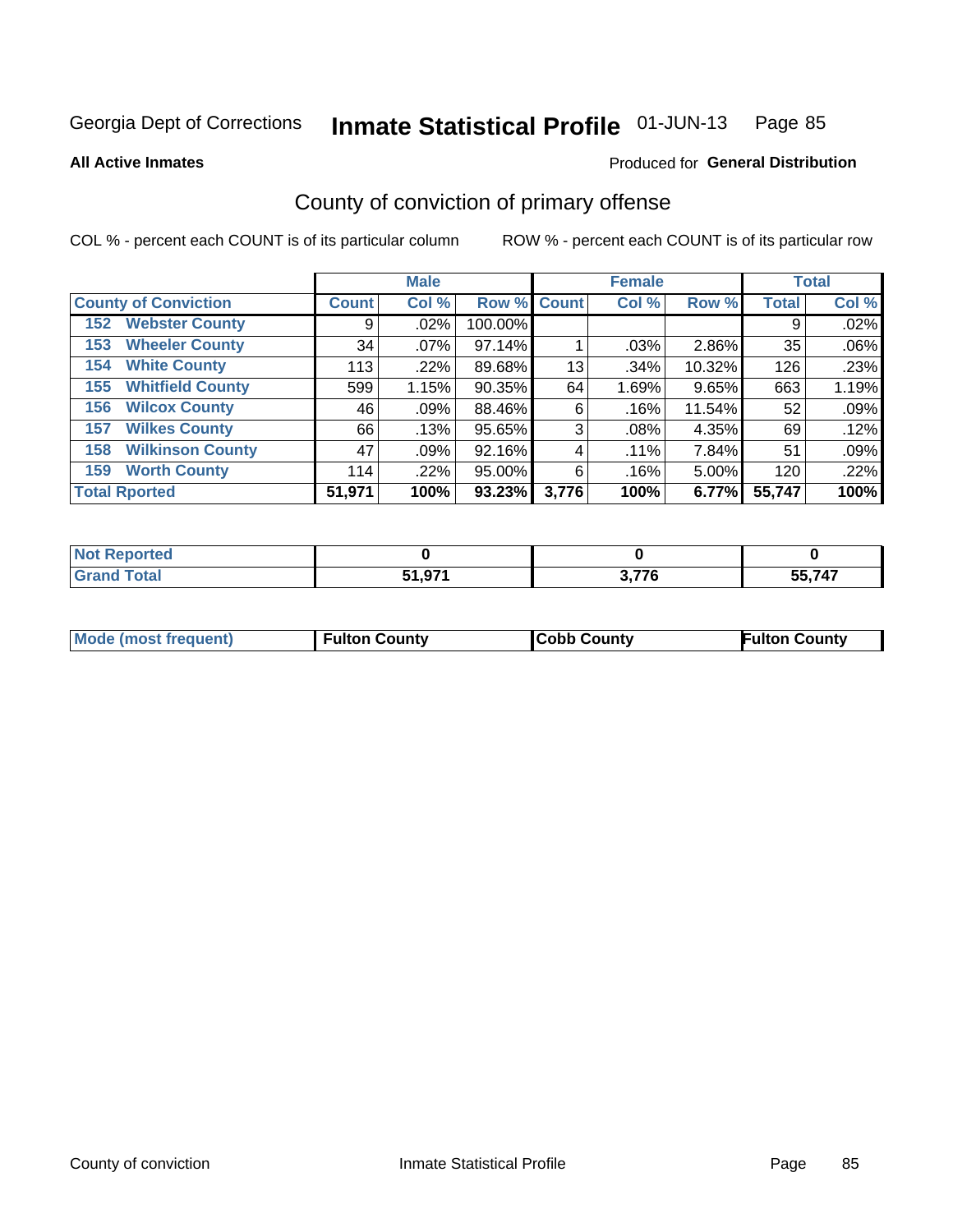**All Active Inmates**

#### Produced for **General Distribution**

## Circuit of conviction of primary offense

|                         |                                 |              | <b>Male</b> |        |              | <b>Female</b> |        |                    | <b>Total</b> |
|-------------------------|---------------------------------|--------------|-------------|--------|--------------|---------------|--------|--------------------|--------------|
|                         | <b>Circuit of Conviction</b>    | <b>Count</b> | Col %       | Row %  | <b>Count</b> | Col %         | Row %  | <b>Total</b>       | Col %        |
| $\overline{1}$          | <b>Alapaha Circuit</b>          | 381          | .74%        | 95.01% | 20           | .53%          | 4.99%  | 401                | .72%         |
| $\overline{2}$          | <b>Alcovy Circuit</b>           | 1,217        | 2.35%       | 91.50% | 113          | 3.01%         | 8.50%  | 1,330              | 2.40%        |
| $\overline{\mathbf{3}}$ | <b>Atlanta Circuit</b>          | 4,994        | 9.66%       | 95.58% | 231          | 6.15%         | 4.42%  | 5,225              | 9.42%        |
| 4                       | <b>Atlantic Circuit</b>         | 916          | 1.77%       | 94.24% | 56           | 1.49%         | 5.76%  | 972                | 1.75%        |
| 5                       | <b>Augusta Circuit</b>          | 2,501        | 4.84%       | 93.92% | 162          | 4.31%         | 6.08%  | 2,663              | 4.80%        |
| $\overline{\mathbf{6}}$ | <b>Blue Ridge Circuit</b>       | 555          | 1.07%       | 93.28% | 40           | 1.06%         | 6.72%  | 595                | 1.07%        |
| $\overline{\mathbf{7}}$ | <b>Brunswick Circuit</b>        | 967          | 1.87%       | 93.61% | 66           | 1.76%         | 6.39%  | 1,033              | 1.86%        |
| 8                       | <b>Chattahoochee Circuit</b>    | 1,704        | 3.30%       | 95.09% | 88           | 2.34%         | 4.91%  | 1,792              | 3.23%        |
| $\overline{9}$          | <b>Cherokee Circuit</b>         | 1,026        | 1.98%       | 88.45% | 134          | 3.57%         | 11.55% | 1,160              | 2.09%        |
| 10                      | <b>Clayton Circuit</b>          | 1,573        | 3.04%       | 93.69% | 106          | 2.82%         | 6.31%  | 1,679              | 3.03%        |
| 11                      | <b>Cobb Circuit</b>             | 2,630        | 5.09%       | 90.88% | 264          | 7.03%         | 9.12%  | 2,894              | 5.22%        |
| 12                      | <b>Conasauga Circuit</b>        | 767          | 1.48%       | 90.77% | 78           | 2.08%         | 9.23%  | 845                | 1.52%        |
| 13                      | <b>Cordele Circuit</b>          | 650          | 1.26%       | 94.20% | 40           | 1.06%         | 5.80%  | 690                | 1.24%        |
| 14                      | <b>Coweta Circuit</b>           | 2,001        | 3.87%       | 92.08% | 172          | 4.58%         | 7.92%  | 2,173              | 3.92%        |
| 15                      | <b>Dougherty Circuit</b>        | 1,000        | 1.93%       | 94.43% | 59           | 1.57%         | 5.57%  | 1,059              | 1.91%        |
| 16                      | <b>Dublin Circuit</b>           | 539          | 1.04%       | 94.56% | 31           | .83%          | 5.44%  | 570                | 1.03%        |
| 17                      | <b>Eastern Circuit</b>          | 2,275        | 4.40%       | 96.32% | 87           | 2.32%         | 3.68%  | $\overline{2,}362$ | 4.26%        |
| 18                      | <b>Flint Circuit</b>            | 614          | 1.19%       | 91.92% | 54           | 1.44%         | 8.08%  | 668                | 1.20%        |
| 19                      | <b>Griffin Circuit</b>          | 1,170        | 2.26%       | 91.26% | 112          | 2.98%         | 8.74%  | 1,282              | 2.31%        |
| 20                      | <b>Gwinnett Circuit</b>         | 2,525        | 4.88%       | 92.46% | 206          | 5.48%         | 7.54%  | 2,731              | 4.92%        |
| $\overline{21}$         | <b>Houston Circuit</b>          | 708          | 1.37%       | 94.78% | 39           | 1.04%         | 5.22%  | 747                | 1.35%        |
| $\overline{22}$         | <b>Lookout Mountain Circuit</b> | 1,086        | 2.10%       | 88.94% | 135          | 3.59%         | 11.06% | 1,221              | 2.20%        |
| 23                      | <b>Macon Circuit</b>            | 1,197        | 2.31%       | 95.84% | 52           | 1.38%         | 4.16%  | 1,249              | 2.25%        |
| 24                      | <b>Middle Circuit</b>           | 1,033        | 2.00%       | 92.90% | 79           | 2.10%         | 7.10%  | 1,112              | 2.00%        |
| 25                      | <b>Mountain Circuit</b>         | 321          | .62%        | 94.13% | 20           | .53%          | 5.87%  | 341                | .61%         |
| 26                      | <b>Northeastern Circuit</b>     | 851          | 1.65%       | 90.34% | 91           | 2.42%         | 9.66%  | 942                | 1.70%        |
| $\overline{27}$         | <b>Northern Circuit</b>         | 567          | 1.10%       | 94.03% | 36           | .96%          | 5.97%  | 603                | 1.09%        |
| 28                      | <b>Ocmulgee Circuit</b>         | 1,153        | 2.23%       | 92.39% | 95           | 2.53%         | 7.61%  | 1,248              | 2.25%        |
| 29                      | <b>Oconee Circuit</b>           | 460          | .89%        | 93.31% | 33           | .88%          | 6.69%  | 493                | .89%         |
| 30                      | <b>Ogeechee Circuit</b>         | 934          | 1.81%       | 92.84% | 72           | 1.92%         | 7.16%  | 1,006              | 1.81%        |
| $\overline{31}$         | <b>Pataula Circuit</b>          | 418          | .81%        | 95.22% | 21           | .56%          | 4.78%  | 439                | .79%         |
| 32                      | <b>Piedmont Circuit</b>         | 560          | 1.08%       | 90.47% | 59           | 1.57%         | 9.53%  | 619                | 1.12%        |
| 33                      | <b>Rome Circuit</b>             | 811          | 1.57%       | 88.83% | 102          | 2.72%         | 11.17% | 913                | 1.65%        |
| 34                      | <b>South Georgia Circuit</b>    | 798          | 1.54%       | 92.90% | 61           | 1.62%         | 7.10%  | 859                | 1.55%        |
| 35                      | <b>Southern Circuit</b>         | 1,151        | 2.23%       | 94.58% | 66           | 1.76%         | 5.42%  | 1,217              | 2.19%        |
| 36                      | <b>Southwestern Circuit</b>     | 425          | .82%        | 94.44% | 25           | .67%          | 5.56%  | 450                | .81%         |
| 37                      | <b>Stone Mountain Circuit</b>   | 3,243        | 6.27%       | 95.24% | 162          | 4.31%         | 4.76%  | 3,405              | 6.14%        |
| 38                      | <b>Tallapoosa Circuit</b>       | 276          | .53%        | 94.20% | 17           | .45%          | 5.80%  | 293                | .53%         |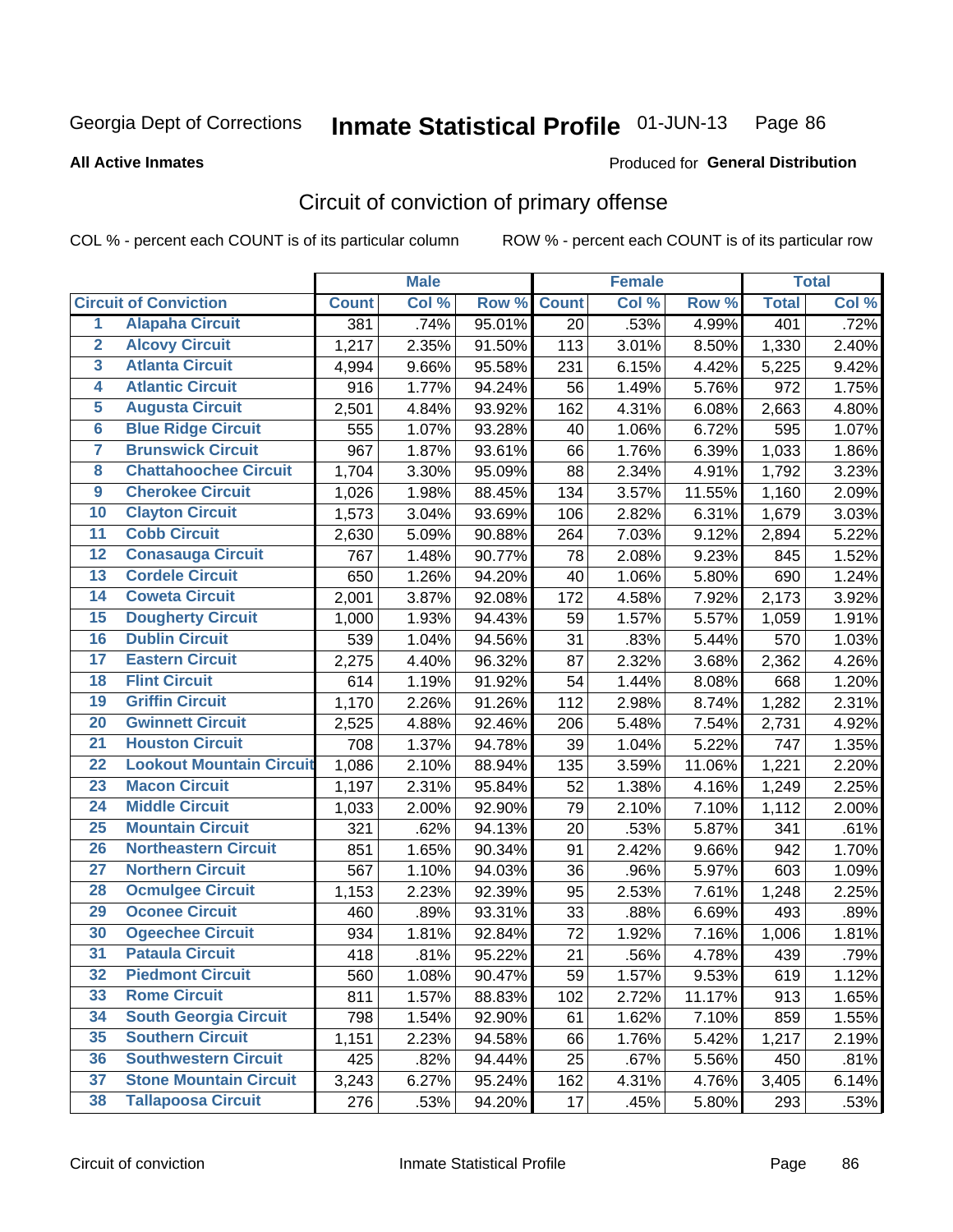**All Active Inmates**

#### Produced for **General Distribution**

## Circuit of conviction of primary offense

|    |                              |              | <b>Male</b> |        |              | <b>Female</b> |          |              | <b>Total</b> |
|----|------------------------------|--------------|-------------|--------|--------------|---------------|----------|--------------|--------------|
|    | <b>Circuit of Conviction</b> | <b>Count</b> | Col %       | Row %  | <b>Count</b> | Col %         | Row %    | <b>Total</b> | Col %        |
| 39 | <b>Tifton Circuit</b>        | 557          | 1.08%       | 95.21% | 28           | .75%          | 4.79%    | 585          | 1.05%        |
| 40 | <b>Toombs Circuit</b>        | 365          | .71%        | 93.59% | 25           | .67%          | 6.41%    | 390          | .70%         |
| 41 | <b>Waycross Circuit</b>      | 874          | 1.69%       | 93.88% | 57           | 1.52%         | 6.12%    | 931          | 1.68%        |
| 42 | <b>Western Circuit</b>       | 510          | .99%        | 95.51% | 24           | .64%          | 4.49%    | 534          | .96%         |
| 43 | <b>Rockdale Circuit</b>      | 447          | .86%        | 94.50% | 26           | .69%          | 5.50%    | 473          | .85%         |
| 44 | <b>Douglas Circuit</b>       | 1,308        | 2.53%       | 90.64% | 135          | 3.59%         | $9.36\%$ | 1,443        | 2.60%        |
| 45 | <b>Appalachian Circuit</b>   | 311          | $.60\%$     | 92.01% | 27           | .72%          | 7.99%    | 338          | .61%         |
| 46 | <b>Enotah Circuit</b>        | 316          | .61%        | 87.78% | 44           | 1.17%         | 12.22%   | 360          | .65%         |
| 47 | <b>Bell-Forsyth Circuit</b>  | 334          | .65%        | 86.75% | 51           | 1.36%         | 13.25%   | 385          | .69%         |
| 48 | <b>Towaliga Circuit</b>      | 396          | .77%        | 93.18% | 29           | .77%          | 6.82%    | 425          | $.77\%$      |
| 49 | <b>Paulding Circuit</b>      | 299          | .58%        | 92.00% | 26           | .69%          | $8.00\%$ | 325          | .59%         |
|    | <b>Total Rported</b>         | 51,714       | 100%        | 93.23% | 3,756        | 100%          | 6.77%    | 55,470       | 100%         |

| тет | 257<br>ZJ I        | . .<br>ZU   | ~~~<br>--            |
|-----|--------------------|-------------|----------------------|
|     | 074<br>- -<br>1.JI | 277c<br>1 C | <b>55 717</b><br>. . |

| M | . | ----<br>oг  | ----<br>пLс |
|---|---|-------------|-------------|
|   |   | <b>OUNN</b> |             |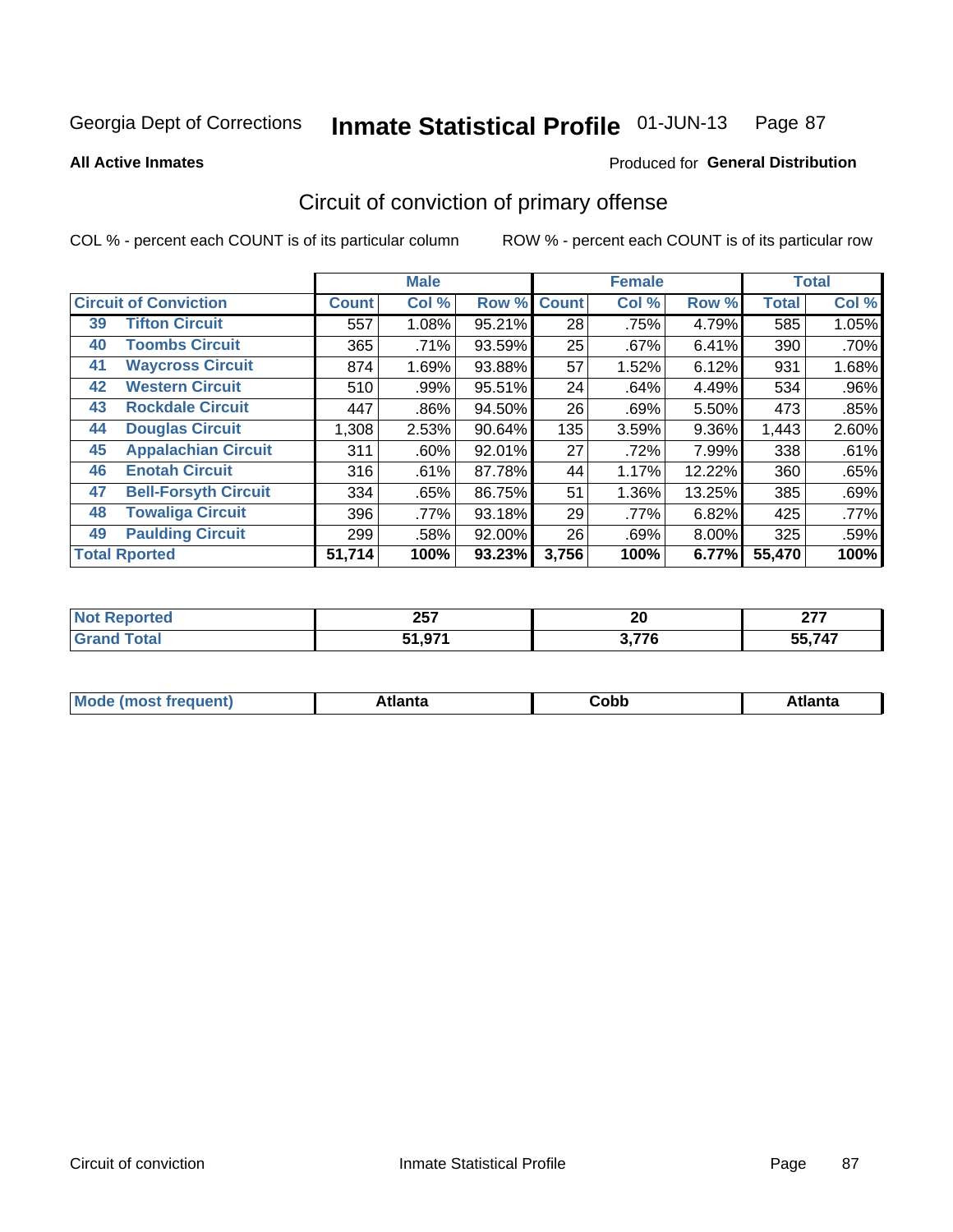#### **All Active Inmates**

#### Produced for **General Distribution**

#### Years served (jail + prison) in this incarceration

|                       |              | <b>Male</b> |         |              | <b>Female</b> |       |              | <b>Total</b> |
|-----------------------|--------------|-------------|---------|--------------|---------------|-------|--------------|--------------|
| <b>Years Served</b>   | <b>Count</b> | Col %       | Row %   | <b>Count</b> | Col %         | Row % | <b>Total</b> | Col %        |
| Less than one year    | 10,008       | 19.27%      | 90.59%  | 1,040        | 27.54%        | 9.41% | 11,048       | 19.83%       |
| 1 to 1.99 years       | 8,917        | 17.17%      | 91.74%  | 803          | 21.27%        | 8.26% | 9,720        | 17.45%       |
| 2 to 2.99 years       | 6,374        | 12.27%      | 93.06%  | 475          | 12.58%        | 6.94% | 6,849        | 12.29%       |
| 3 to 3.99 years       | 4,670        | 8.99%       | 92.64%  | 371          | 9.83%         | 7.36% | 5,041        | 9.05%        |
| 4 to 4.99 years       | 2,817        | 5.42%       | 93.34%  | 201          | 5.32%         | 6.66% | 3,018        | 5.42%        |
| 5 to 5.99 years       | 2,877        | 5.54%       | 94.14%  | 179          | 4.74%         | 5.86% | 3,056        | 5.49%        |
| $6$ to $6.99$ years   | 2,449        | 4.72%       | 94.56%  | 141          | 3.73%         | 5.44% | 2,590        | 4.65%        |
| 7 to 7.99 years       | 1,805        | 3.48%       | 94.35%  | 108          | 2.86%         | 5.65% | 1,913        | 3.43%        |
| 8 to 8.99 years       | 1,424        | 2.74%       | 94.68%  | 80           | 2.12%         | 5.32% | 1,504        | 2.70%        |
| 9 to 9.99 years       | 1,317        | 2.54%       | 95.30%  | 65           | 1.72%         | 4.70% | 1,382        | 2.48%        |
| 10 to 10.99 years     | 1,054        | 2.03%       | 95.21%  | 53           | 1.40%         | 4.79% | 1,107        | 1.99%        |
| 11 to 11.99 years     | 875          | 1.68%       | 95.94%  | 37           | 0.98%         | 4.06% | 912          | 1.64%        |
| 12 to 12.99 years     | 831          | 1.60%       | 97.08%  | 25           | 0.66%         | 2.92% | 856          | 1.54%        |
| 13 to 13.99 years     | 696          | 1.34%       | 95.87%  | 30           | 0.79%         | 4.13% | 726          | 1.30%        |
| 14 to 14.99 years     | 691          | 1.33%       | 95.97%  | 29           | 0.77%         | 4.03% | 720          | 1.29%        |
| 15 to 15.99 years     | 645          | 1.24%       | 96.70%  | 22           | 0.58%         | 3.30% | 667          | 1.20%        |
| 16 to 16.99 years     | 594          | 1.14%       | 96.59%  | 21           | 0.56%         | 3.41% | 615          | 1.10%        |
| 17 to 17.99 years     | 539          | 1.04%       | 97.12%  | 16           | 0.42%         | 2.88% | 555          | 1.00%        |
| 18 to 18.99 years     | 488          | 0.94%       | 97.21%  | 14           | 0.37%         | 2.79% | 502          | 0.90%        |
| 19 to 19.99 years     | 442          | 0.85%       | 96.30%  | 17           | 0.45%         | 3.70% | 459          | 0.82%        |
| 20 to 20.99 years     | 322          | 0.62%       | 96.99%  | 10           | 0.26%         | 3.01% | 332          | 0.60%        |
| 21 to 21.99 years     | 276          | 0.53%       | 96.50%  | 10           | 0.26%         | 3.50% | 286          | 0.51%        |
| 22 to 22.99 years     | 263          | 0.51%       | 97.77%  | 6            | 0.16%         | 2.23% | 269          | 0.48%        |
| 23 to 23.99 years     | 180          | 0.35%       | 97.30%  | 5            | 0.13%         | 2.70% | 185          | 0.33%        |
| 24 to 24.99 years     | 181          | 0.35%       | 99.45%  | 1            | 0.03%         | 0.55% | 182          | 0.33%        |
| 25 to 25.99 years     | 171          | 0.33%       | 97.16%  | 5            | 0.13%         | 2.84% | 176          | 0.32%        |
| 26 to 26.99 years     | 131          | 0.25%       | 100.00% |              |               |       | 131          | 0.24%        |
| 27 to 27.99 years     | 111          | 0.21%       | 97.37%  | 3            | 0.08%         | 2.63% | 114          | 0.20%        |
| 28 to 28.99 years     | 94           | 0.18%       | 98.95%  | 1            | 0.03%         | 1.05% | 95           | 0.17%        |
| 29 to 29.99 years     | 86           | 0.17%       | 98.85%  | 1            | 0.03%         | 1.15% | 87           | 0.16%        |
| Thirty + years        | 602          | 1.16%       | 98.85%  | 7            | 0.19%         | 1.15% | 609          | 1.09%        |
| <b>Total Reported</b> | 51,930       | 100%        | 93.22%  | 3,776        | 100%          | 6.78% | 55,706       | 100%         |

| <b>Not Reported</b>                           | 41        |                             | -41           |
|-----------------------------------------------|-----------|-----------------------------|---------------|
| <b>Grand Total</b>                            | 51,971    | 3,776                       | 55,747        |
|                                               |           |                             |               |
| Mean<br>(average)                             | 5.81      | 3.69                        | 5.66          |
| <b>LANGE AND CONTRACT AND A STATE OF A ST</b> | $\sim$ 44 | $\sim$ $\sim$ $\sim$ $\sim$ | $\sim$ $\sim$ |

| $1.005$ and $1.001$ and $1.001$ |                    | ----               | ----                  |
|---------------------------------|--------------------|--------------------|-----------------------|
| <b>Median (middle)</b>          |                    | 2.075              | 3.03                  |
| Mode (most frequent)            | Less than one year | Less than one year | Less than one<br>vear |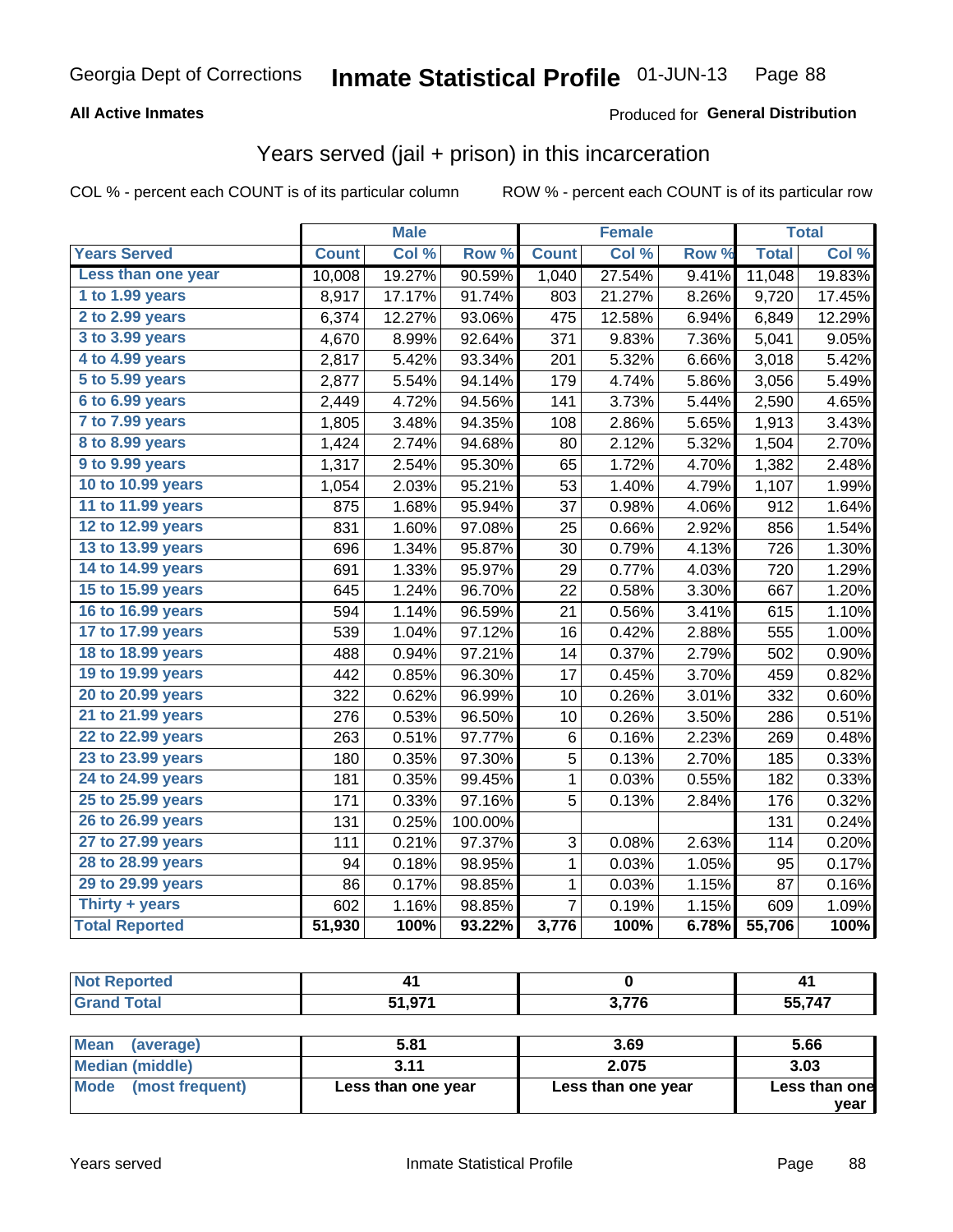#### **All Active Inmates**

Produced for **General Distribution**

#### Results of most recent HIV tests

|                         | <b>Male</b>  |        |         | <b>Female</b> |           |          | Total  |        |
|-------------------------|--------------|--------|---------|---------------|-----------|----------|--------|--------|
| <b>HIV Test Results</b> | <b>Count</b> | Col %  | Row %I  | <b>Count</b>  | Col %     | Row %    | Total  | Col %  |
| <b>Positive</b>         | 764.         | 1.57%  | 91.50%  | 71            | $1.97\%$  | $8.50\%$ | 835    | 1.60%  |
| <b>Negative</b>         | 47,796       | 98.42% | 93.10%  | 3,542         | $98.03\%$ | $6.90\%$ | 51,338 | 98.39% |
| <b>Indeterminate</b>    | ◠            | 0.01%  | 100.00% |               |           |          |        | 0.01%  |
| <b>Total Reported</b>   | 48,563       | 100%   | 93.08%  | 3,613         | 100%      | $6.92\%$ | 52,176 | 100%   |

| <b>Not Reported</b> | 3,408  | 163   | <b>2 E74</b><br>3.57. |
|---------------------|--------|-------|-----------------------|
| Гоtal               | 51,971 | 3,776 | 55,747                |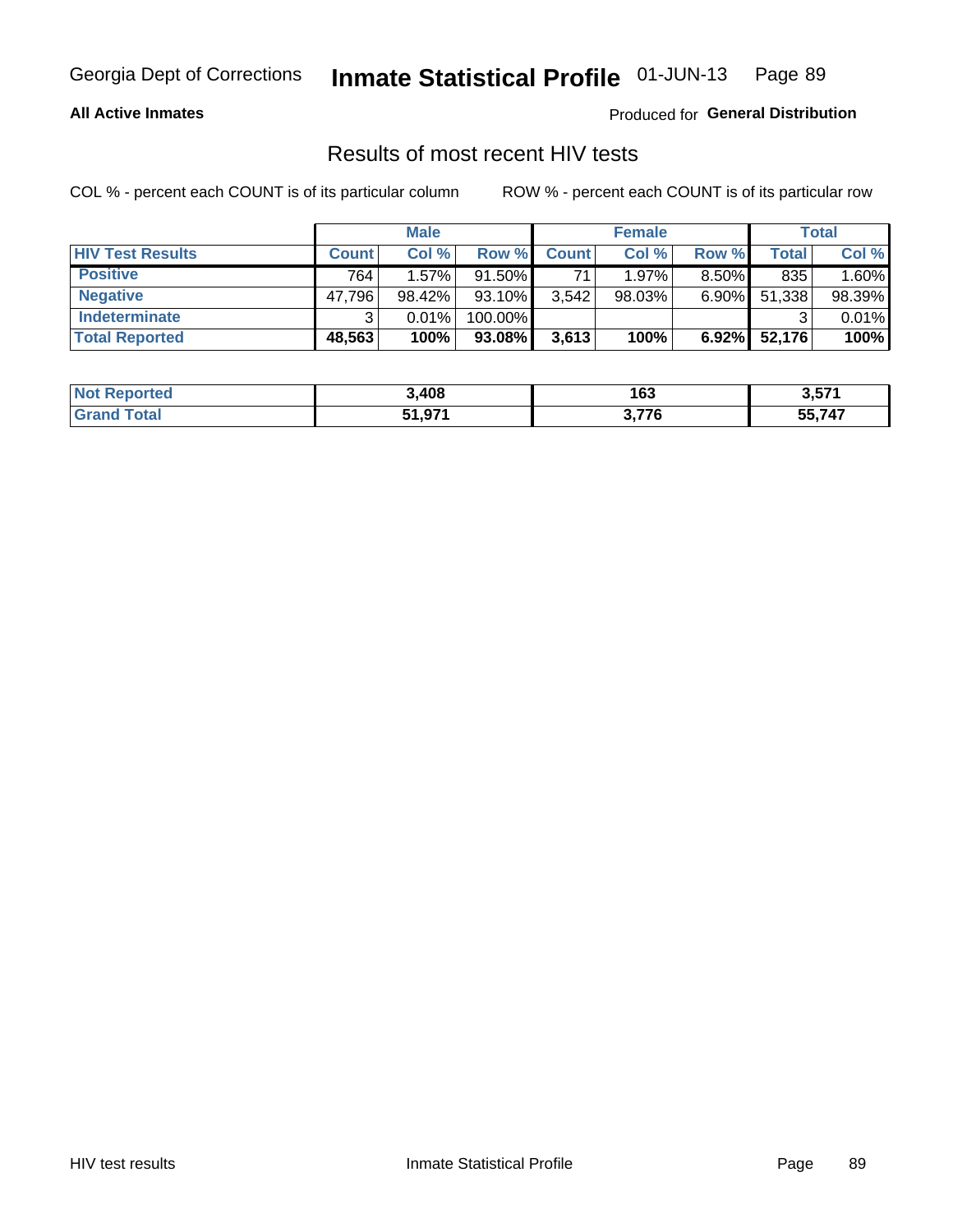#### **All Active Inmates**

#### Produced for **General Distribution**

#### Results of most recent tuberculosis test

|                                  | <b>Male</b>  |           |         | <b>Female</b> |           |          | Total   |        |
|----------------------------------|--------------|-----------|---------|---------------|-----------|----------|---------|--------|
| <b>Tuberculosis Test Results</b> | <b>Count</b> | Col%      | Row %I  | <b>Count</b>  | Col %     | Row %    | Total i | Col %  |
| <b>Positive on current test</b>  | 8.834        | $18.08\%$ | 97.69%  | 209           | $5.74\%$  | 2.31%    | 9.043   | 17.23% |
| <b>Positive on previous test</b> | 39           | $0.08\%$  | 100.00% |               |           |          | 39      | 0.07%  |
| <b>Negative</b>                  | 39.975       | $81.84\%$ | 92.10%  | 3,430         | $94.26\%$ | 7.90%    | 43,405  | 82.70% |
| <b>Total Reported</b>            | 48,848       | 100%      | 93.07%  | 3,639         | 100%      | $6.93\%$ | 52,487  | 100%   |

| <b>Not Reported</b>  | 3,123  | ר י<br>1 J I | 3,260  |
|----------------------|--------|--------------|--------|
| <b>Total</b><br>Gran | 51,971 | 3,776        | 55,747 |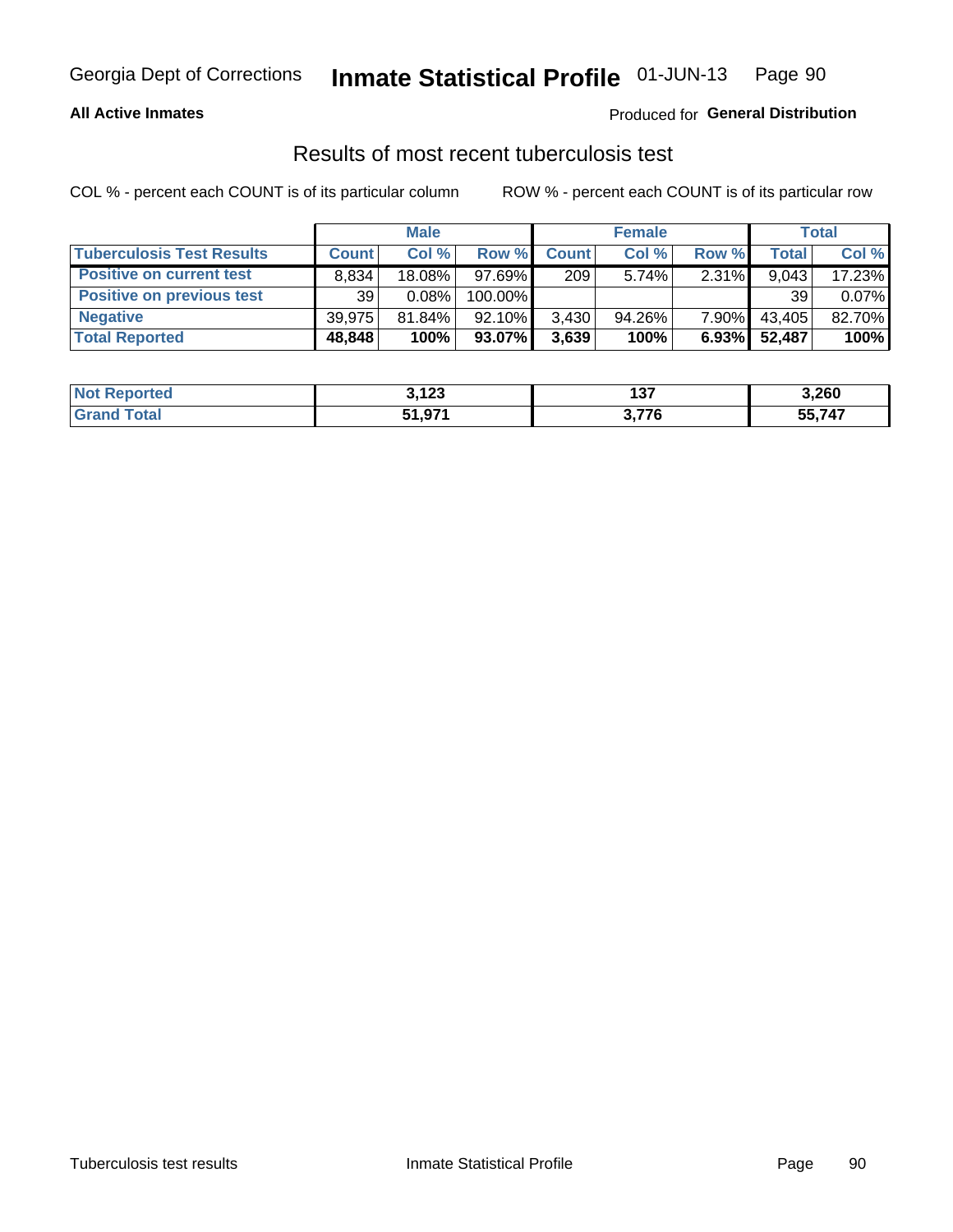#### **All Active Inmates**

Produced for **General Distribution**

#### Results of most recent syphilis test

|                                 | <b>Male</b>  |           |           | <b>Female</b> |           |          | Total   |        |
|---------------------------------|--------------|-----------|-----------|---------------|-----------|----------|---------|--------|
| <b>Syphilis Test Results</b>    | <b>Count</b> | Col%      | Row %     | <b>Count</b>  | Col %     | Row %    | Total I | Col %  |
| <b>Positive on current test</b> | 354          | $1.41\%$  | $94.65\%$ | 20            | 1.72%     | $5.35\%$ | 374     | 1.42%  |
| <b>Negative</b>                 | 24.803       | $98.59\%$ | 95.60%    | .142          | $98.28\%$ | $4.40\%$ | 25.945  | 98.58% |
| <b>Total Reported</b>           | 25,157       | 100%      | 95.58%    | 1,162         | 100%      | $4.42\%$ | 26,319  | 100%   |

| <b>Not Reported</b> | 26,814 | 2,614 | 29,428 |
|---------------------|--------|-------|--------|
| <b>Grand Total</b>  | 51,971 | 3,776 | 55,747 |